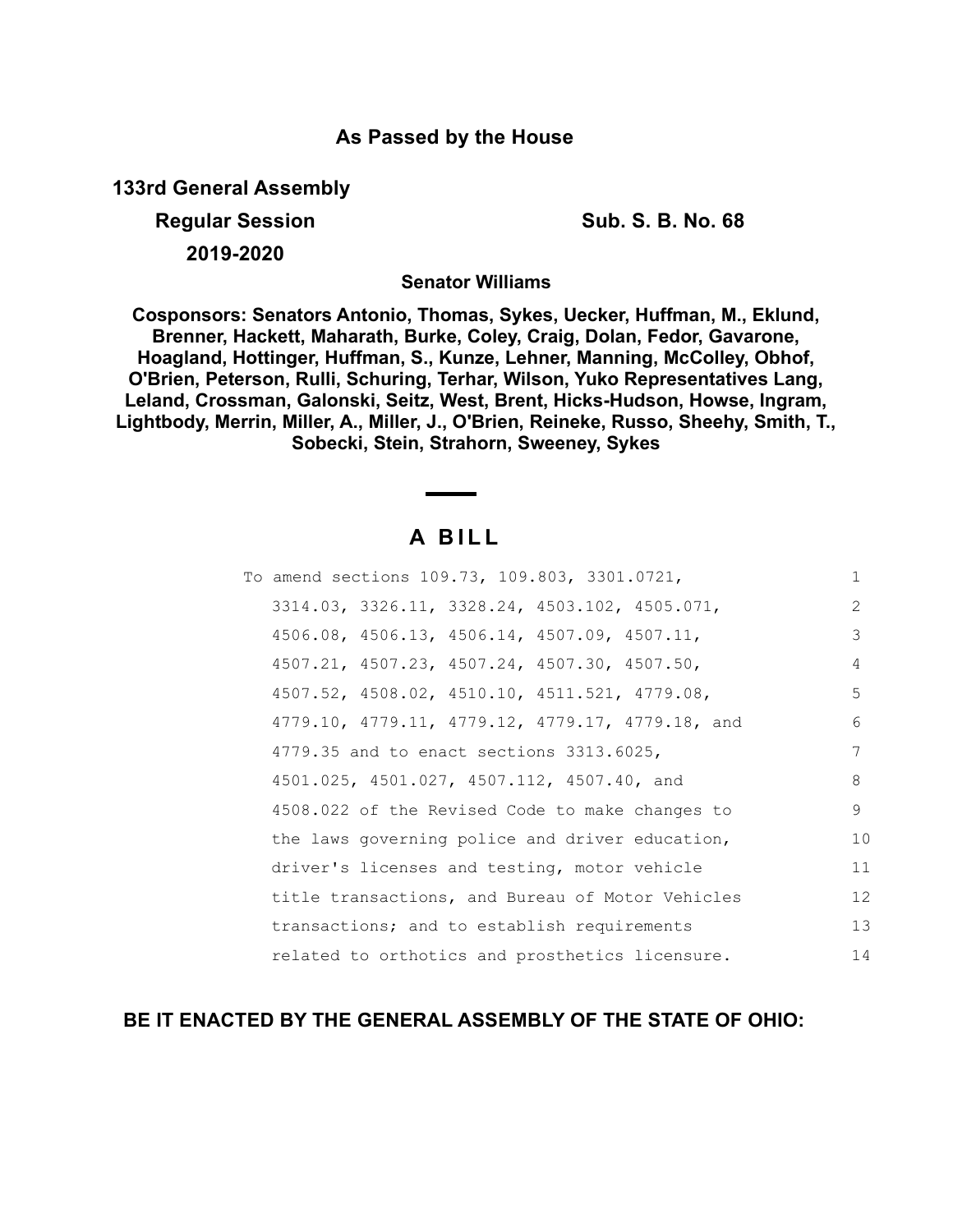**Section 1.** That sections 109.73, 109.803, 3301.0721, 3314.03, 3326.11, 3328.24, 4503.102, 4505.071, 4506.08, 4506.13, 4506.14, 4507.09, 4507.11, 4507.21, 4507.23, 4507.24, 4507.30, 4507.50, 4507.52, 4508.02, 4510.10, 4511.521, 4779.08, 4779.10, 4779.11, 4779.12, 4779.17, 4779.18, and 4779.35 be amended and sections 3313.6025, 4501.025, 4501.027, 4507.112, 4507.40, and 4508.022 of the Revised Code be enacted to read as follows: **Sec. 109.73.** (A) The Ohio peace officer training commission shall recommend rules to the attorney general with respect to all of the following: (1) The approval, or revocation of approval, of peace officer training schools administered by the state, counties, municipal corporations, public school districts, technical college districts, and the department of natural resources; (2) Minimum courses of study, attendance requirements, and equipment and facilities to be required at approved state, county, municipal, and department of natural resources peace officer training schools; (3) Minimum qualifications for instructors at approved state, county, municipal, and department of natural resources peace officer training schools; (4) The requirements of minimum basic training that peace officers appointed to probationary terms shall complete before being eligible for permanent appointment, which requirements shall include training in the handling of the offense of domestic violence, other types of domestic violence-related offenses and incidents, and protection orders and consent agreements issued or approved under section 2919.26 or 3113.31 15 16 17 18 19 20 21 22 23 24 25 26 27 28 29 30 31 32 33 34 35 36 37 38 39 40 41 42

of the Revised Code; crisis intervention training; and training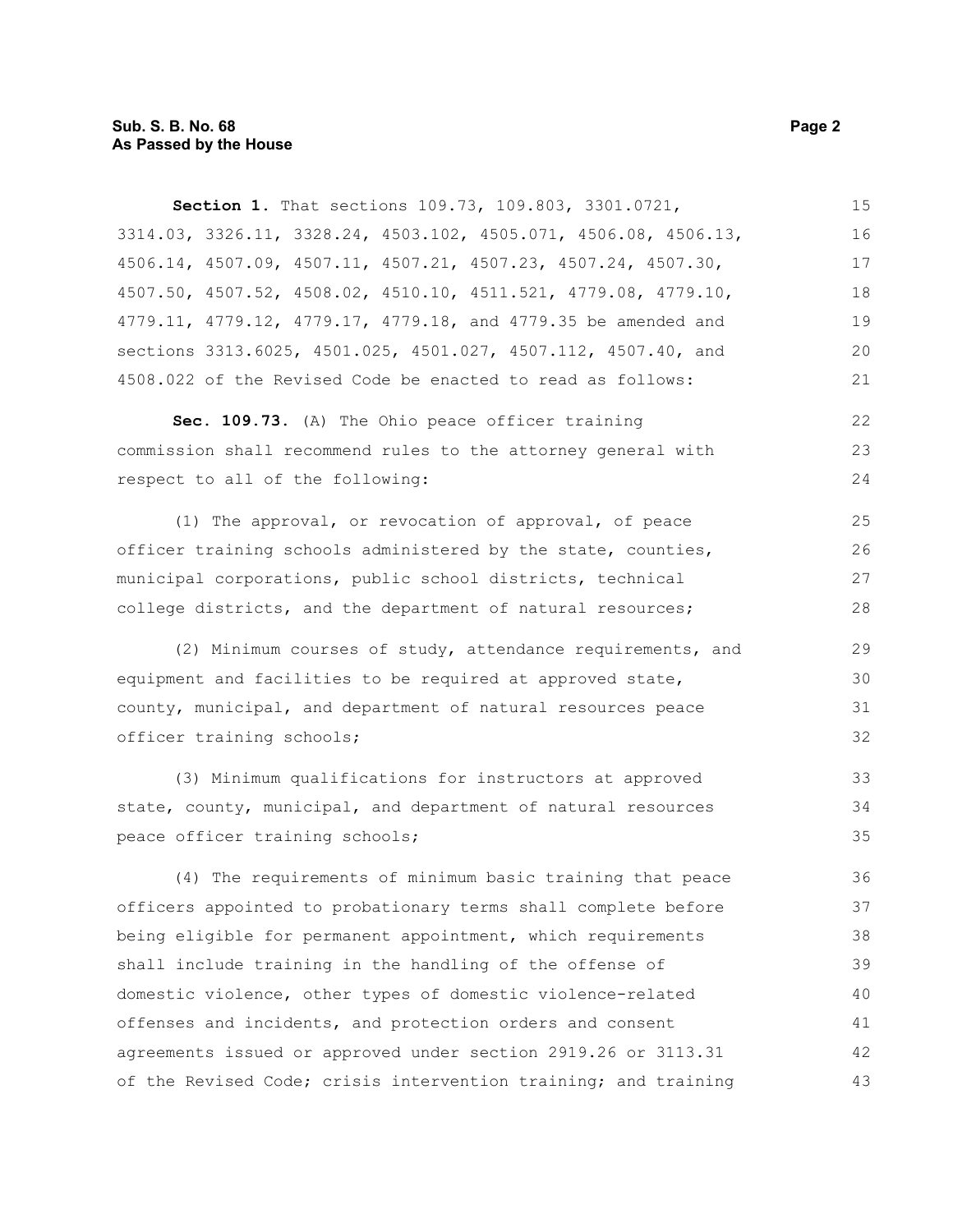#### **Sub. S. B. No. 68 Page 3 Page 3 Page 3 Page 3 Page 3 Page 3 As Passed by the House**

in the handling of missing children and child abuse and neglect cases; and training in handling violations of section 2905.32 of the Revised Code; and the time within which such basic training shall be completed following appointment to a probationary term; 44 45 46 47

(5) The requirements of minimum basic training that peace officers not appointed for probationary terms but appointed on other than a permanent basis shall complete in order to be eligible for continued employment or permanent appointment, which requirements shall include training in the handling of the offense of domestic violence, other types of domestic violencerelated offenses and incidents, and protection orders and consent agreements issued or approved under section 2919.26 or 3113.31 of the Revised Code, crisis intervention training, and training in the handling of missing children and child abuse and neglect cases, and training in handling violations of section 2905.32 of the Revised Code, and the time within which such basic training shall be completed following appointment on other than a permanent basis; 48 49 50 51 52 53 54 55 56 57 58 59 60 61

(6) Categories or classifications of advanced in-service training programs for peace officers, including programs in the handling of the offense of domestic violence, other types of domestic violence-related offenses and incidents, and protection orders and consent agreements issued or approved under section 2919.26 or 3113.31 of the Revised Code, in crisis intervention, and in the handling of missing children and child abuse and neglect cases, and in handling violations of section 2905.32 of the Revised Code, and minimum courses of study and attendance requirements with respect to such categories or classifications;

(7) Permitting persons, who are employed as members of a campus police department appointed under section 1713.50 of the 72 73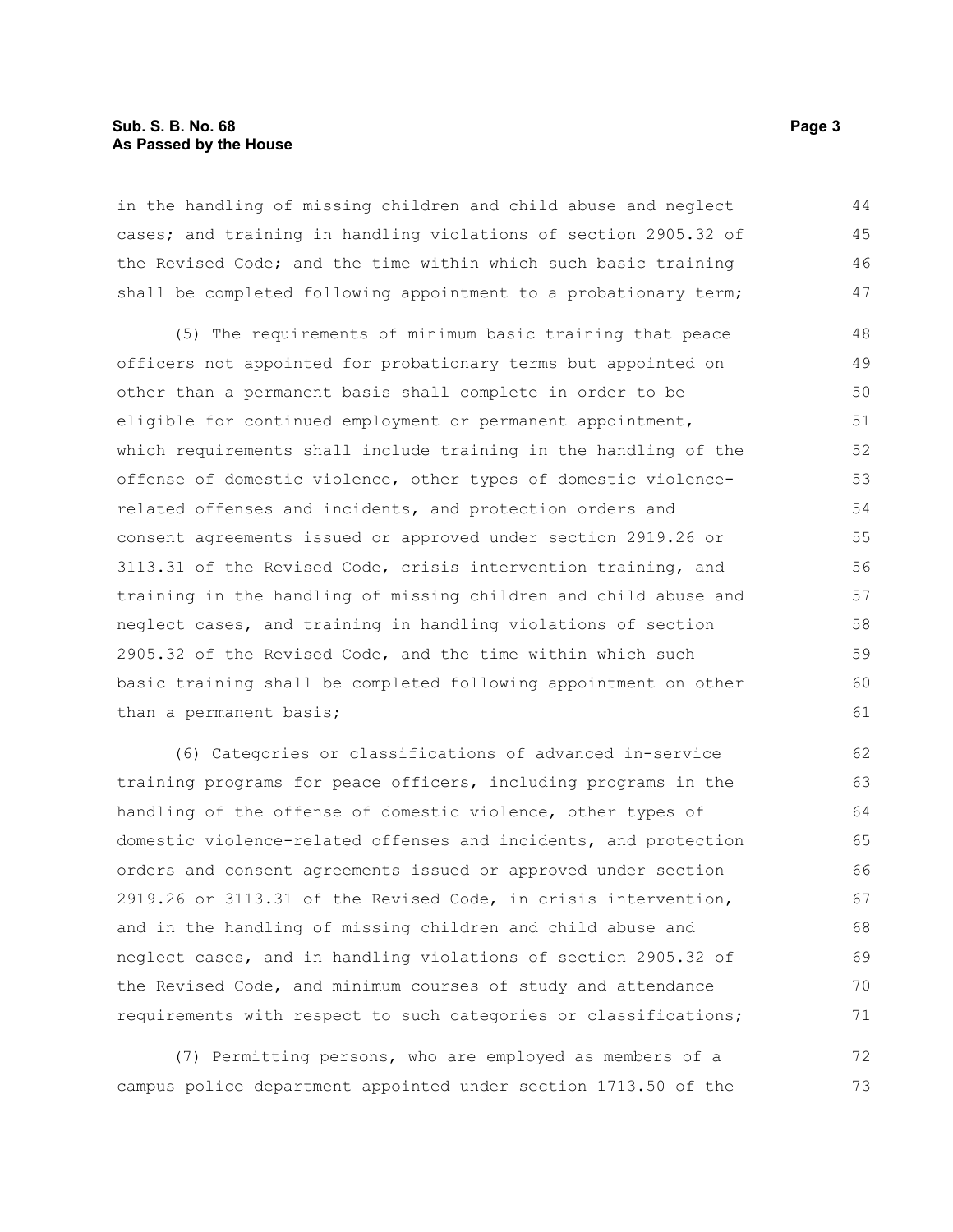#### **Sub. S. B. No. 68 Page 4 Page 4 Page 4 Page 4 Page 4 Page 4 Page 4 Page 4 As Passed by the House**

Revised Code; who are employed as police officers by a qualified nonprofit corporation police department pursuant to section 1702.80 of the Revised Code; who are appointed and commissioned as bank, savings and loan association, savings bank, credit union, or association of banks, savings and loan associations, savings banks, or credit unions police officers, as railroad police officers, or as hospital police officers pursuant to sections 4973.17 to 4973.22 of the Revised Code; or who are appointed and commissioned as amusement park police officers pursuant to section 4973.17 of the Revised Code, to attend approved peace officer training schools, including the Ohio peace officer training academy, and to receive certificates of satisfactory completion of basic training programs, if the private college or university that established the campus police department; qualified nonprofit corporation police department; bank, savings and loan association, savings bank, credit union, or association of banks, savings and loan associations, savings banks, or credit unions; railroad company; hospital; or amusement park sponsoring the police officers pays the entire cost of the training and certification and if trainee vacancies are available; 74 75 76 77 78 79 80 81 82 83 84 85 86 87 88 89 90 91 92 93 94

(8) Permitting undercover drug agents to attend approved peace officer training schools, other than the Ohio peace officer training academy, and to receive certificates of satisfactory completion of basic training programs, if, for each undercover drug agent, the county, township, or municipal corporation that employs that undercover drug agent pays the entire cost of the training and certification; 95 96 97 98 99 100 101

(9)(a) The requirements for basic training programs for bailiffs and deputy bailiffs of courts of record of this state and for criminal investigators employed by the state public 102 103 104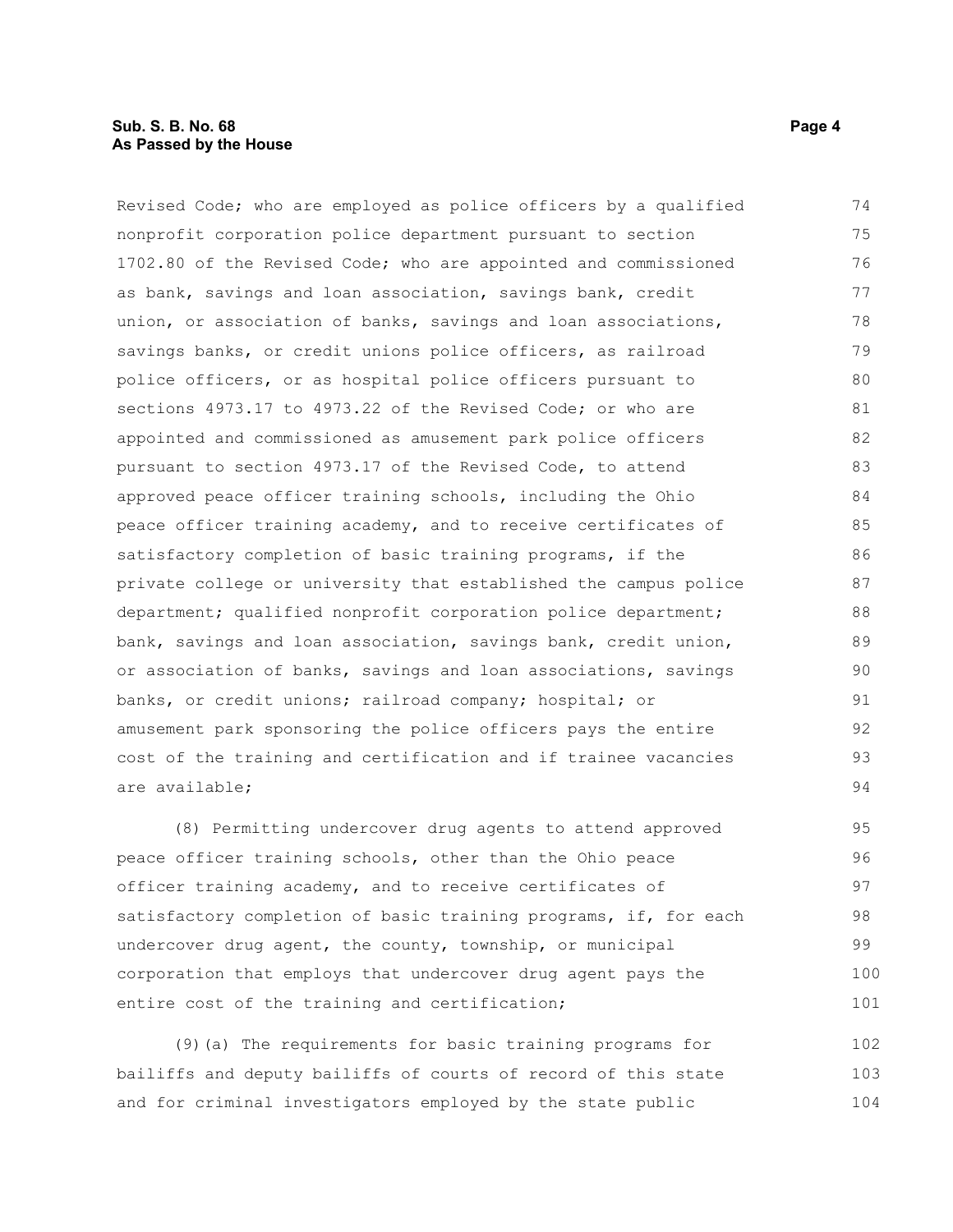a firearm while on duty; (b) The requirements for any training received by a bailiff or deputy bailiff of a court of record of this state or by a criminal investigator employed by the state public defender prior to June 6, 1986, that is to be considered equivalent to the training described in division (A)(9)(a) of this section. (10) Establishing minimum qualifications and requirements for certification for dogs utilized by law enforcement agencies; (11) Establishing minimum requirements for certification of persons who are employed as correction officers in a fullservice jail, five-day facility, or eight-hour holding facility or who provide correction services in such a jail or facility; (12) Establishing requirements for the training of agents of a county humane society under section 1717.06 of the Revised Code, including, without limitation, a requirement that the agents receive instruction on traditional animal husbandry methods and training techniques, including customary ownerperformed practices; (13) Permitting tactical medical professionals to attend 106 107 108 109 110 111 112 113 114 115 116 117 118 119 120 121 122 123 124

defender that those persons shall complete before they may carry

approved peace officer training schools, including the Ohio peace officer training academy, to receive training of the type described in division (A)(14) of this section and to receive certificates of satisfactory completion of training programs described in that division; 125 126 127 128 129

(14) The requirements for training programs that tactical medical professionals shall complete to qualify them to carry firearms while on duty under section 109.771 of the Revised Code, which requirements shall include at least the firearms 130 131 132 133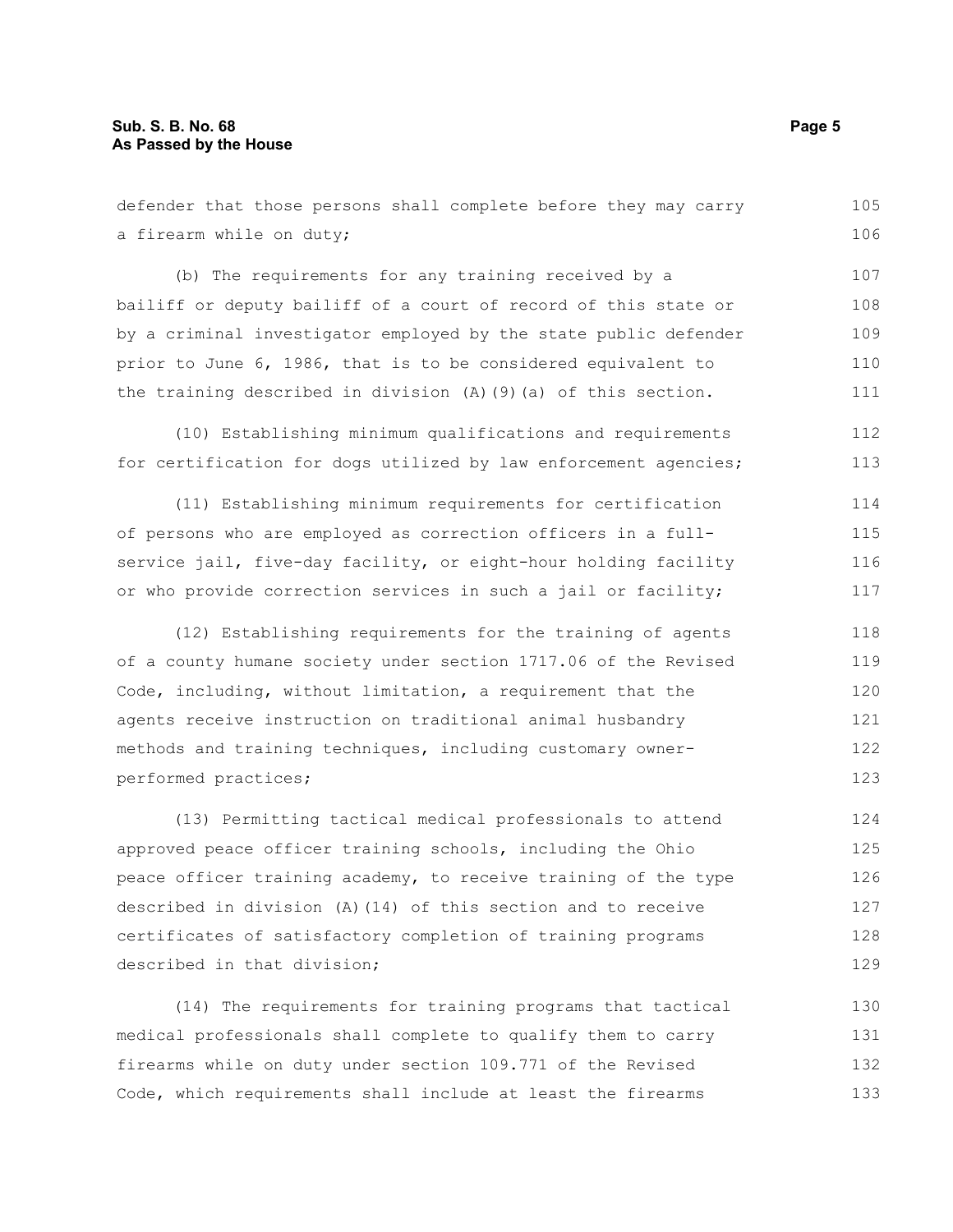| training specified in division (A) of section 109.748 of the      | 134 |
|-------------------------------------------------------------------|-----|
| Revised Code;                                                     | 135 |
| (15) Procedures and requirements for a portion of basic           | 136 |
| training that peace officers complete in proper interactions      | 137 |
| with civilians during traffic stops and other in-person           | 138 |
| encounters as specified in division (B) (4) of section 109.803 of | 139 |
| the Revised Code and including the topics of instruction listed   | 140 |
| for active duty peace officers under divisions (B) (4) (a) to (d) | 141 |
| of that section.                                                  | 142 |
| (B) The commission shall appoint an executive director,           | 143 |
| with the approval of the attorney general, who shall hold office  | 144 |
| during the pleasure of the commission. The executive director     | 145 |
| shall perform such duties assigned by the commission. The         | 146 |
| executive director shall receive a salary fixed pursuant to       | 147 |
| Chapter 124. of the Revised Code and reimbursement for expenses   | 148 |
| within the amounts available by appropriation. The executive      | 149 |
| director may appoint officers, employees, agents, and             | 150 |
| consultants as the executive director considers necessary,        | 151 |
| prescribe their duties, and provide for reimbursement of their    | 152 |
| expenses within the amounts available for reimbursement by        | 153 |
| appropriation and with the approval of the commission.            | 154 |
| (C) The commission may do all of the following:                   | 155 |
| (1) Recommend studies, surveys, and reports to be made by         | 156 |
| the executive director regarding the carrying out of the          | 157 |
| objectives and purposes of sections 109.71 to 109.77 of the       | 158 |
| Revised Code;                                                     | 159 |
| (2) Visit and inspect any peace officer training school           | 160 |
| that has been approved by the executive director or for which     | 161 |
| application for approval has been made;                           | 162 |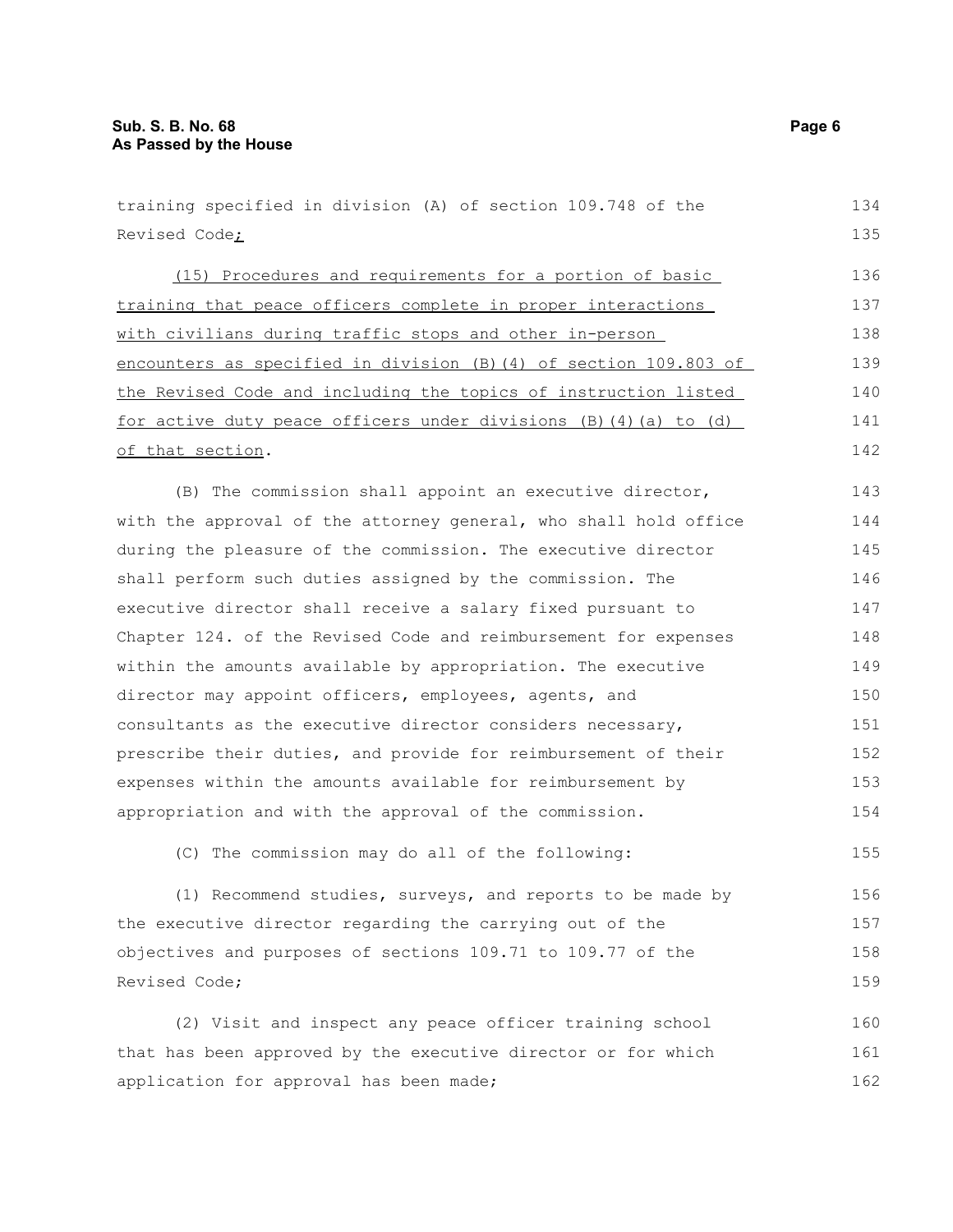### **Sub. S. B. No. 68** Page 7 **As Passed by the House**

| (3) Make recommendations, from time to time, to the               | 163 |
|-------------------------------------------------------------------|-----|
| executive director, the attorney general, and the general         | 164 |
| assembly regarding the carrying out of the purposes of sections   | 165 |
| 109.71 to 109.77 of the Revised Code;                             | 166 |
| (4) Report to the attorney general from time to time, and         | 167 |
| to the governor and the general assembly at least annually,       | 168 |
| concerning the activities of the commission;                      | 169 |
| (5) Establish fees for the services the commission offers         | 170 |
| under sections 109.71 to 109.79 of the Revised Code, including,   | 171 |
| but not limited to, fees for training, certification, and         | 172 |
| testing;                                                          | 173 |
| (6) Perform such other acts as are necessary or                   | 174 |
| appropriate to carry out the powers and duties of the commission  | 175 |
| as set forth in sections 109.71 to 109.77 of the Revised Code.    | 176 |
| (D) In establishing the requirements, under division (A)          | 177 |
| (12) of this section, the commission may consider any portions    | 178 |
| of the curriculum for instruction on the topic of animal          | 179 |
| husbandry practices, if any, of the Ohio state university         | 180 |
| college of veterinary medicine. No person or entity that fails    | 181 |
| to provide instruction on traditional animal husbandry methods    | 182 |
| and training techniques, including customary owner-performed      | 183 |
| practices, shall qualify to train a humane agent for appointment  | 184 |
| under section 1717.06 of the Revised Code.                        | 185 |
| <b>Sec. 109.803.</b> (A) (1) Subject to divisions (A) (2) and (B) | 186 |
| of this section, every appointing authority shall require each    | 187 |
| of its appointed peace officers and troopers to complete up to    | 188 |
| twenty-four hours of continuing professional training each        | 189 |
| calendar year, as directed by the Ohio peace officer training     | 190 |
| commission. The number of hours directed by the commission, up    | 191 |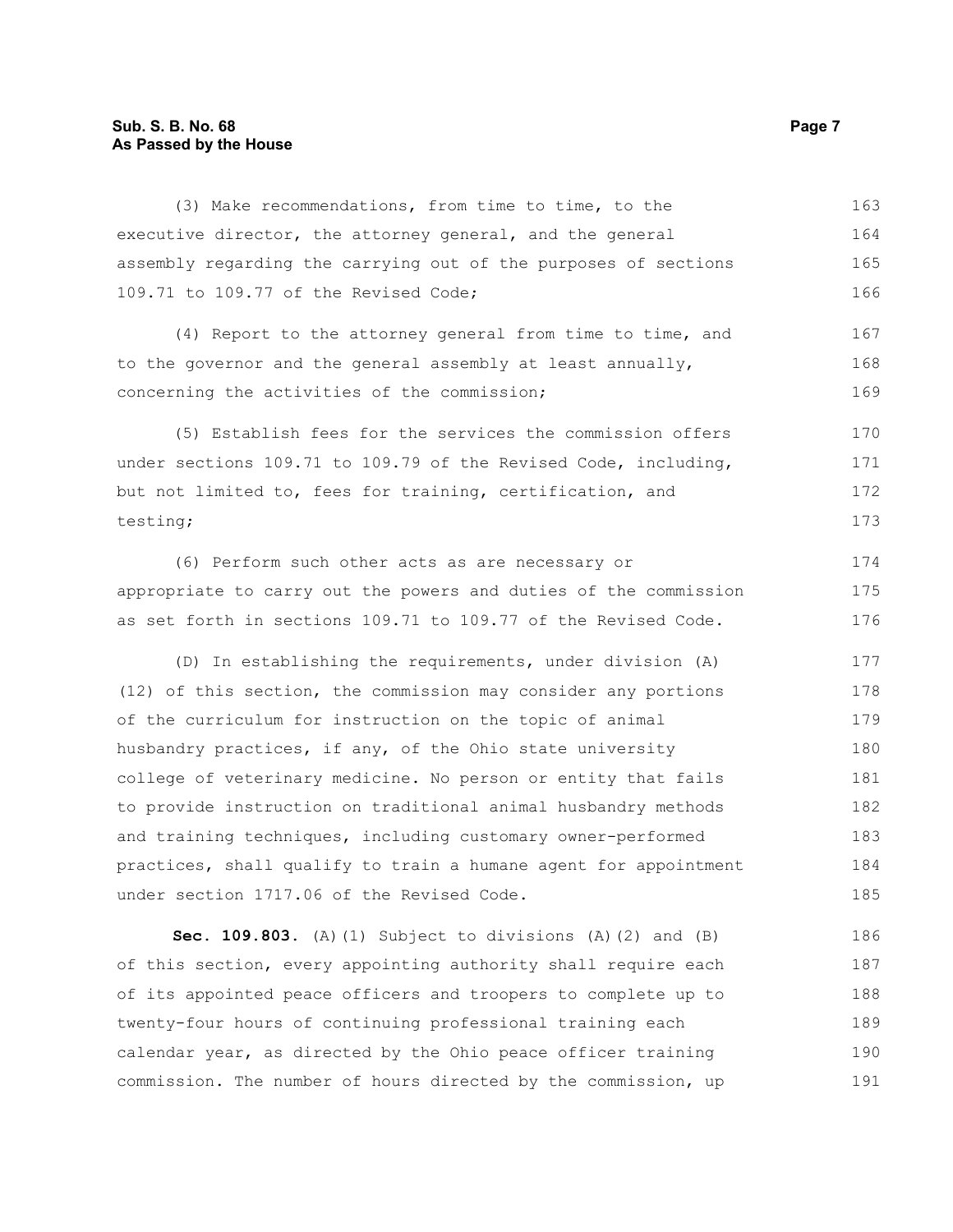#### **Sub. S. B. No. 68 Page 8 Page 8 Page 8 Page 8 Page 8 Page 8 Page 8 Page 8 As Passed by the House**

to twenty-four hours, is intended to be a minimum requirement, and appointing authorities are encouraged to exceed the number of hours the commission directs as the minimum. The commission shall set the required minimum number of hours based upon available funding for reimbursement as described in this division. If no funding for the reimbursement is available, no continuing professional training will be required. 192 193 194 195 196 197 198

(2) An appointing authority may submit a written request to the peace officer training commission that requests for a calendar year because of emergency circumstances an extension of the time within which one or more of its appointed peace officers or troopers must complete the required minimum number of hours of continuing professional training set by the commission, as described in division (A)(1) of this section. A request made under this division shall set forth the name of each of the appointing authority's peace officers or troopers for whom an extension is requested, identify the emergency circumstances related to that peace officer or trooper, include documentation of those emergency circumstances, and set forth the date on which the request is submitted to the commission. A request shall be made under this division not later than the fifteenth day of December in the calendar year for which the extension is requested. 199 200 201 202 203 204 205 206 207 208 209 210 211 212 213 214

Upon receipt of a written request made under this division, the executive director of the commission shall review the request and the submitted documentation. If the executive director of the commission is satisfied that emergency circumstances exist for any peace officer or trooper for whom a request was made under this division, the executive director may approve the request for that peace officer or trooper and grant an extension of the time within which that peace officer or 215 216 217 218 219 220 221 222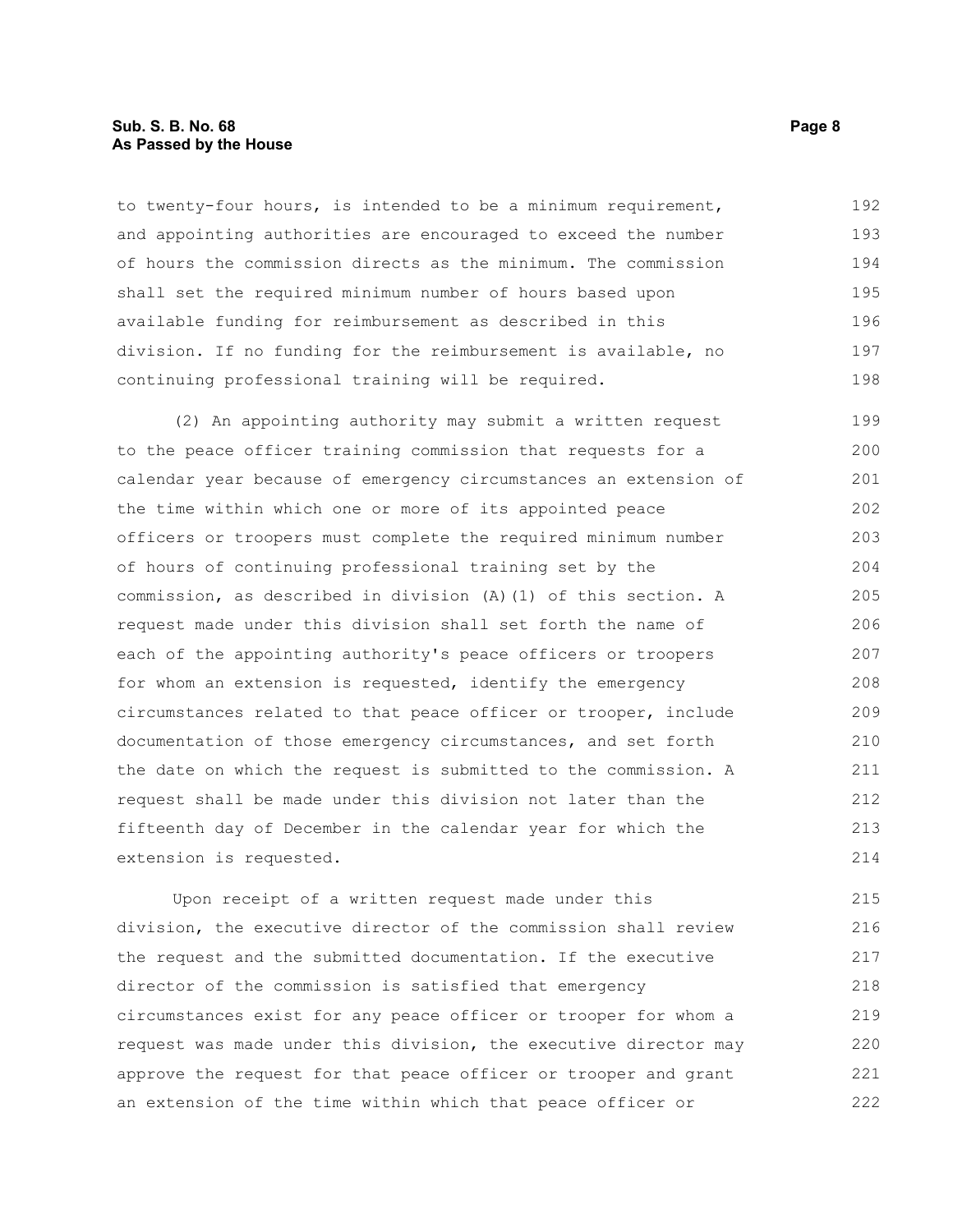#### **Sub. S. B. No. 68 Page 9 Page 9 Page 9 Page 9 Page 9 Page 9 Page 9 Page 9 Page 9 Page 9 Page 9 Page 9 Page 9 Page 9 Page 9 Page 9 Page 9 Page 9 Page 9 Page 9 Page 1 Page 1 Pag As Passed by the House**

trooper must complete the required minimum number of hours of continuing professional training set by the commission. An extension granted under this division may be for any period of time the executive director believes to be appropriate, and the executive director shall specify in the notice granting the extension the date on which the extension ends. Not later than thirty days after the date on which a request is submitted to the commission, for each peace officer and trooper for whom an extension is requested, the executive director either shall approve the request and grant an extension or deny the request and deny an extension and shall send to the appointing authority that submitted the request written notice of the executive director's decision. 223 224 225 226 227 228 229 230 231 232 233 234 235

If the executive director grants an extension of the time within which a particular appointed peace officer or trooper of an appointing authority must complete the required minimum number of hours of continuing professional training set by the commission, the appointing authority shall require that peace officer or trooper to complete the required minimum number of hours of training not later than the date on which the extension ends.

(B) With the advice of the Ohio peace officer training commission, the attorney general shall adopt in accordance with Chapter 119. of the Revised Code rules setting forth minimum standards for continuing professional training for peace officers and troopers and governing the administration of continuing professional training programs for peace officers and troopers. The rules adopted by the attorney general under division (B) of this section shall do all of the following: 244 245 246 247 248 249 250 251

(1) Allow peace officers and troopers to earn credit for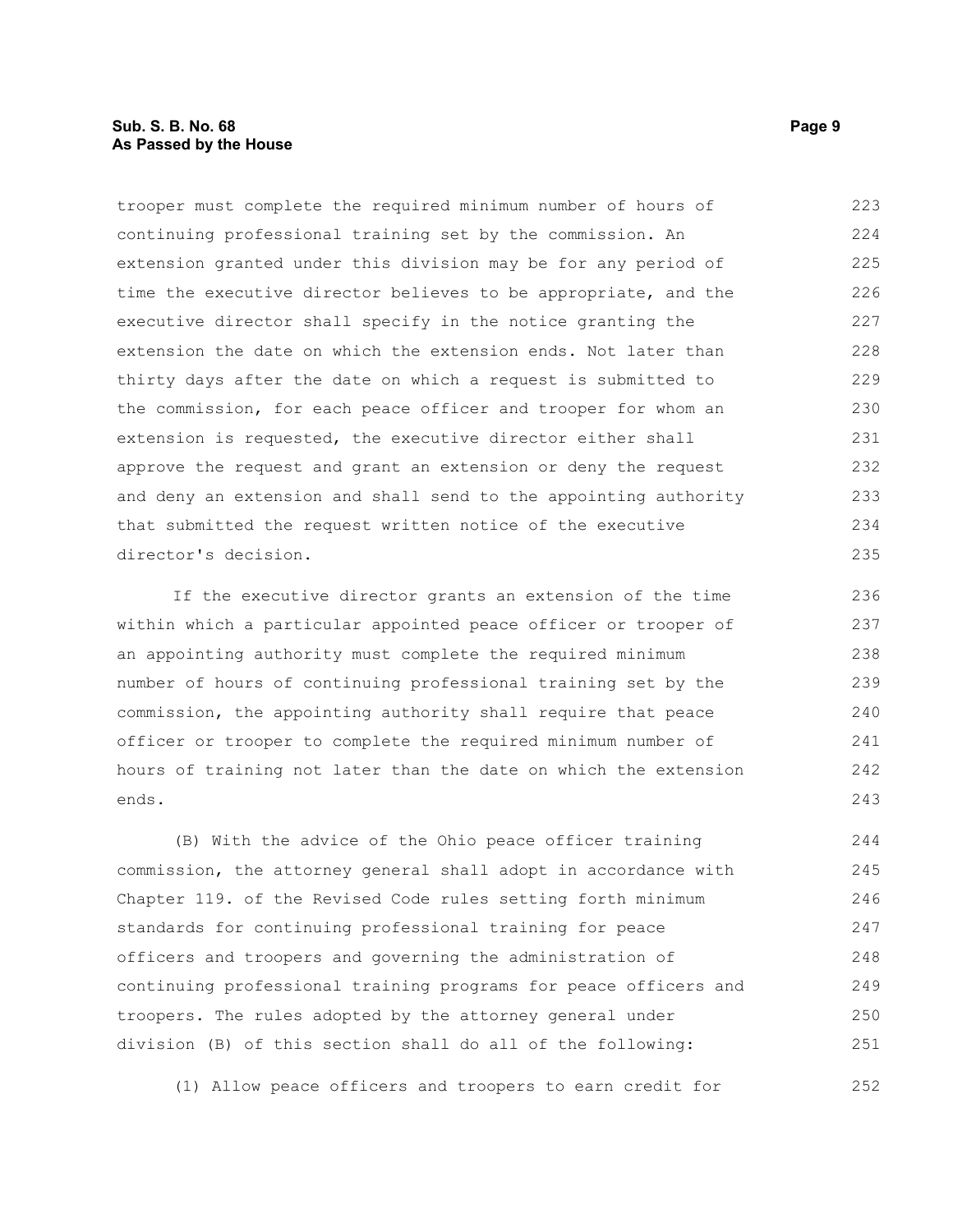#### **Sub. S. B. No. 68 Page 10 As Passed by the House**

up to four hours of continuing professional training for time spent while on duty providing drug use prevention education training that utilizes evidence-based curricula to students in school districts, community schools established under Chapter 3314., STEM schools established under Chapter 3326., and college-preparatory boarding schools established under Chapter 3328. of the Revised Code. 253 254 255 256 257 258 259

(2) Allow a peace officer or trooper appointed by a law enforcement agency to earn hours of continuing professional training for other peace officers or troopers appointed by the law enforcement agency by providing drug use prevention education training under division (B)(1) of this section so that hours earned by the peace officer or trooper providing the training in excess of four hours may be applied to offset the number of continuing professional training hours required of another peace officer or trooper appointed by that law enforcement agency. 260 261 262 263 264 265 266 267 268 269

(3) Prohibit the use of continuing professional training hours earned under division (B)(1) or (2) of this section from being used to offset any mandatory hands-on training requirement. 270 271 272 273

(4) Require a peace officer to complete training on proper interactions with civilians during traffic stops and other inperson encounters, which training shall have an online offering and shall include all of the following topics: 274 275 276 277

(a) A person's rights during an interaction with a peace officer, including all of the following: 278 279

(i) When a peace officer may require a person to exit a vehicle; 280 281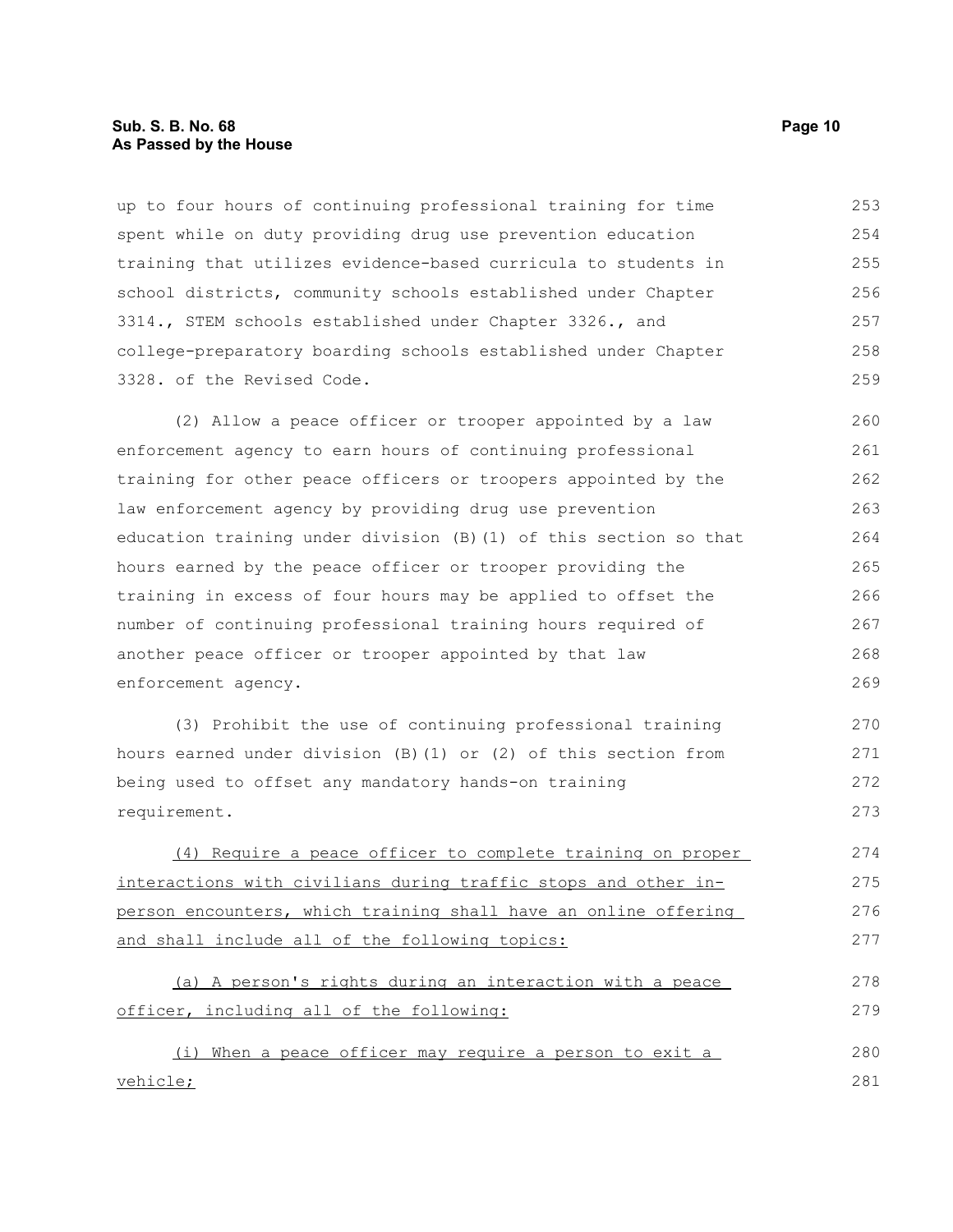| (ii) Constitutional protections from illegal search and          | 282 |
|------------------------------------------------------------------|-----|
| seizure;                                                         | 283 |
| (iii) The rights of a passenger in a vehicle who has been        | 284 |
| pulled over for a traffic stop;                                  | 285 |
| (iv) The right for a citizen to record an encounter with a       | 286 |
| peace officer.                                                   | 287 |
| (b) Proper actions for interacting with a civilian and           | 288 |
| methods for diffusing a stressful encounter with a civilian;     | 289 |
| (c) Laws regarding questioning and detention by peace            | 290 |
| officers, including any law requiring a person to present proof  | 291 |
| of identity to a peace officer, and the consequences for a       | 292 |
| person's or officer's failure to comply with those laws;         | 293 |
| (d) Any other requirements and procedures necessary for          | 294 |
| the proper implementation of this section.                       | 295 |
| (C) The attorney general shall transmit a certified copy         | 296 |
| of any rule adopted under this section to the secretary of       | 297 |
| state.                                                           | 298 |
| Sec. 3301.0721. (A) The superintendent of public                 | 299 |
| instruction shall develop a model curriculum for instruction in  | 300 |
| college and career readiness and financial literacy. The         | 301 |
| curriculum shall focus on grades seven through twelve, but the   | 302 |
| superintendent may include other grade levels. When the model    | 303 |
| curriculum has been developed, the department of education shall | 304 |
| notify all school districts, community schools established under | 305 |
| Chapter 3314. of the Revised Code, and STEM schools established  | 306 |
| under Chapter 3326. of the Revised Code of the content of the    | 307 |
| curriculum. Any district or school may utilize the model         | 308 |
| curriculum.                                                      | 309 |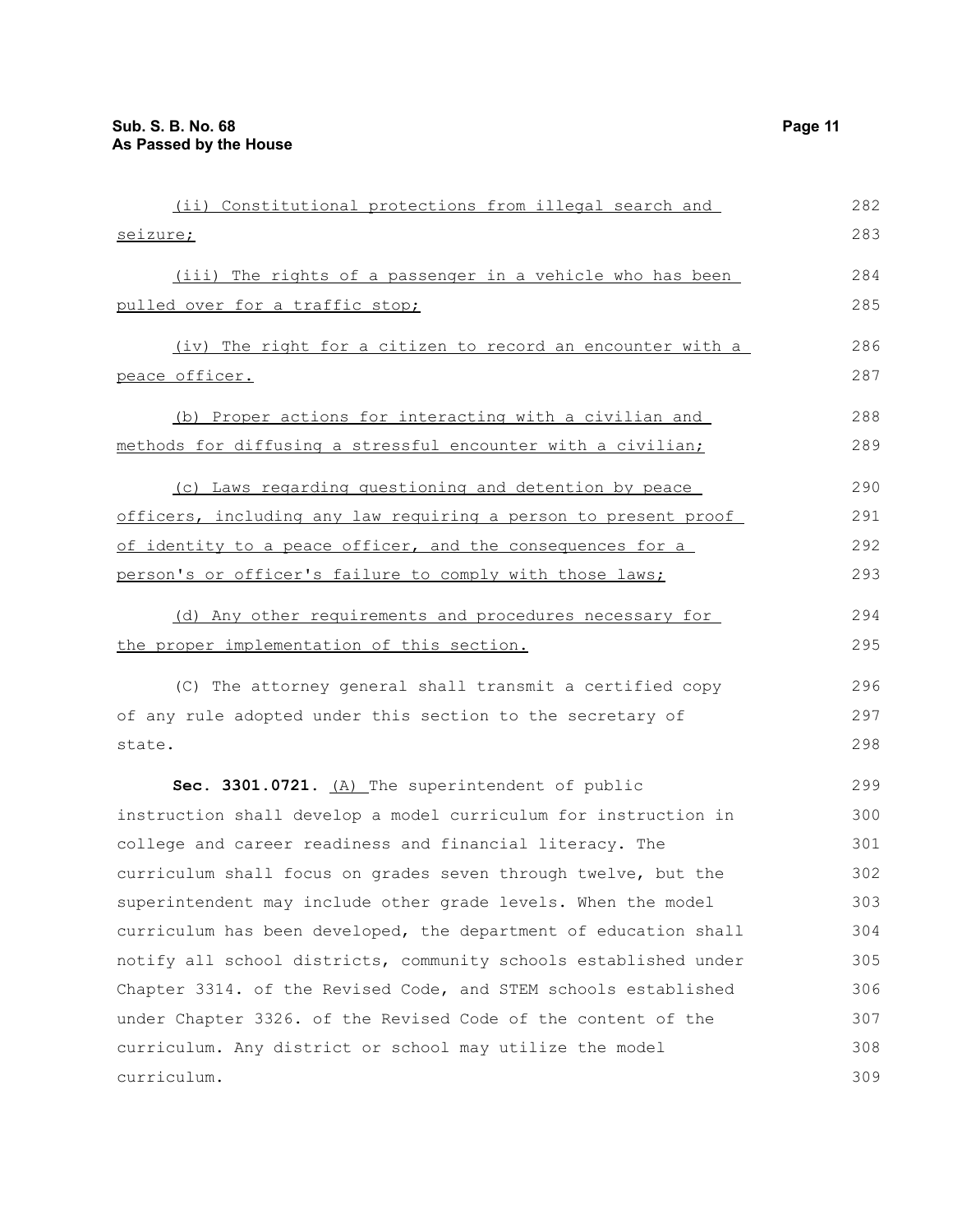| (B) The state board of education, in collaboration with            | 310 |
|--------------------------------------------------------------------|-----|
| the director of public safety, shall develop a model curriculum    | 311 |
| <u>for instruction in grades nine through twelve on proper</u>     | 312 |
| interactions with peace officers during traffic stops and other    | 313 |
| <u>in-person encounters with peace officers. In developing the</u> | 314 |
| curriculum under division (B) of this section, the state board     | 315 |
| and the director may consult with any interested party,            | 316 |
| including a volunteer work group convened for the purpose of       | 317 |
| making recommendations regarding the instruction. Before           | 318 |
| finalizing any curriculum under division (B) of this section,      | 319 |
| the state board and the director shall provide a reasonable        | 320 |
| period for public comment. The curriculum shall include both of    | 321 |
| the following:                                                     | 322 |
| (1) Information regarding all of the following:                    | 323 |
| (a) A person's rights during an interaction with a peace           | 324 |
| officer;                                                           | 325 |
| (b) Proper actions for interacting with a peace officer;           | 326 |
| (c) Which individuals are considered peace officers, and           | 327 |
| their duties and responsibilities;                                 | 328 |
| (d) Laws regarding questioning and detention by peace              | 329 |
| officers, including any law requiring a person to present proof    | 330 |
| of identity to a peace officer, and the consequences for a         | 331 |
| person's or officer's failure to comply with those laws.           | 332 |
| (2) Demonstrations and role-play activities in a classroom         | 333 |
| setting that allow students to better understand how               | 334 |
| interactions between civilians and peace officers can and should   | 335 |
| unfold.                                                            | 336 |
| As used in this section, "peace officer" has the same              | 337 |
| meaning as in section 109.71 of the Revised Code.                  | 338 |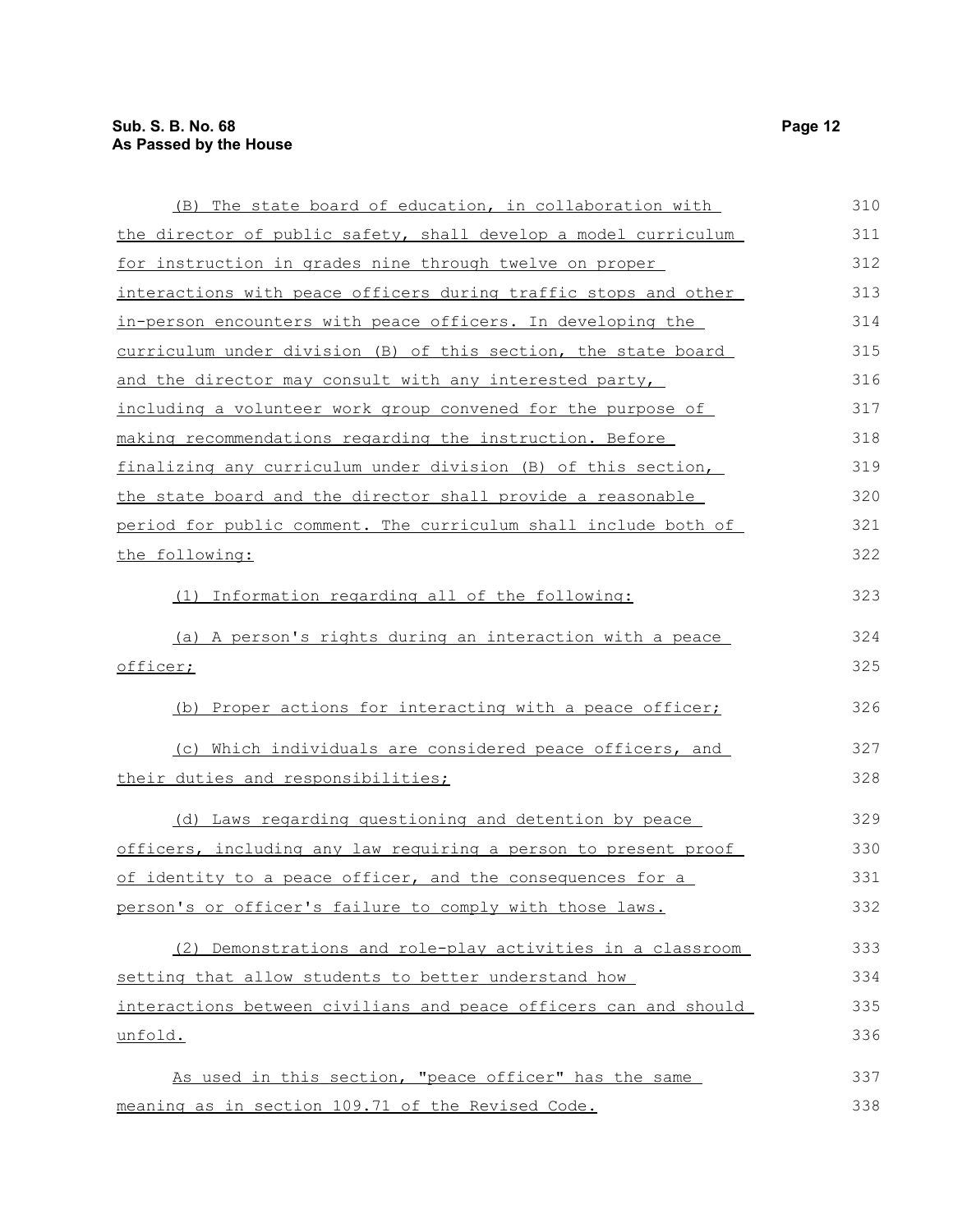| Sec. 3313.6025. The board of education of each city,             | 339 |
|------------------------------------------------------------------|-----|
| local, exempted village, and joint vocational school district    | 340 |
| shall provide instruction on proper interactions with peace      | 341 |
| officers during traffic stops and other in-person encounters     | 342 |
| using the model curriculum developed under division (B) of       | 343 |
| section 3301.0721 of the Revised Code. Each district shall       | 344 |
| include this instruction in one or more courses offered under    | 345 |
| division (C) of section 3313.603 of the Revised Code for         | 346 |
| students in grades nine through twelve. Each district may modify | 347 |
| the instruction in the model curriculum as appropriate for the   | 348 |
| district's community. In modifying the instruction, the district | 349 |
| shall solicit input from local law enforcement agencies, driver  | 350 |
| training schools, as that term is defined in section 4508.01 of  | 351 |
| the Revised Code, and the community.                             | 352 |
| Sec. 3314.03. A copy of every contract entered into under        | 353 |
| this section shall be filed with the superintendent of public    | 354 |
| instruction. The department of education shall make available on | 355 |
| its web site a copy of every approved, executed contract filed   | 356 |

(A) Each contract entered into between a sponsor and the governing authority of a community school shall specify the following: 358 359 360

with the superintendent under this section.

(1) That the school shall be established as either of the following: 361 362

(a) A nonprofit corporation established under Chapter 1702. of the Revised Code, if established prior to April 8, 2003; 363 364 365

(b) A public benefit corporation established under Chapter 1702. of the Revised Code, if established after April 8, 2003. 366 367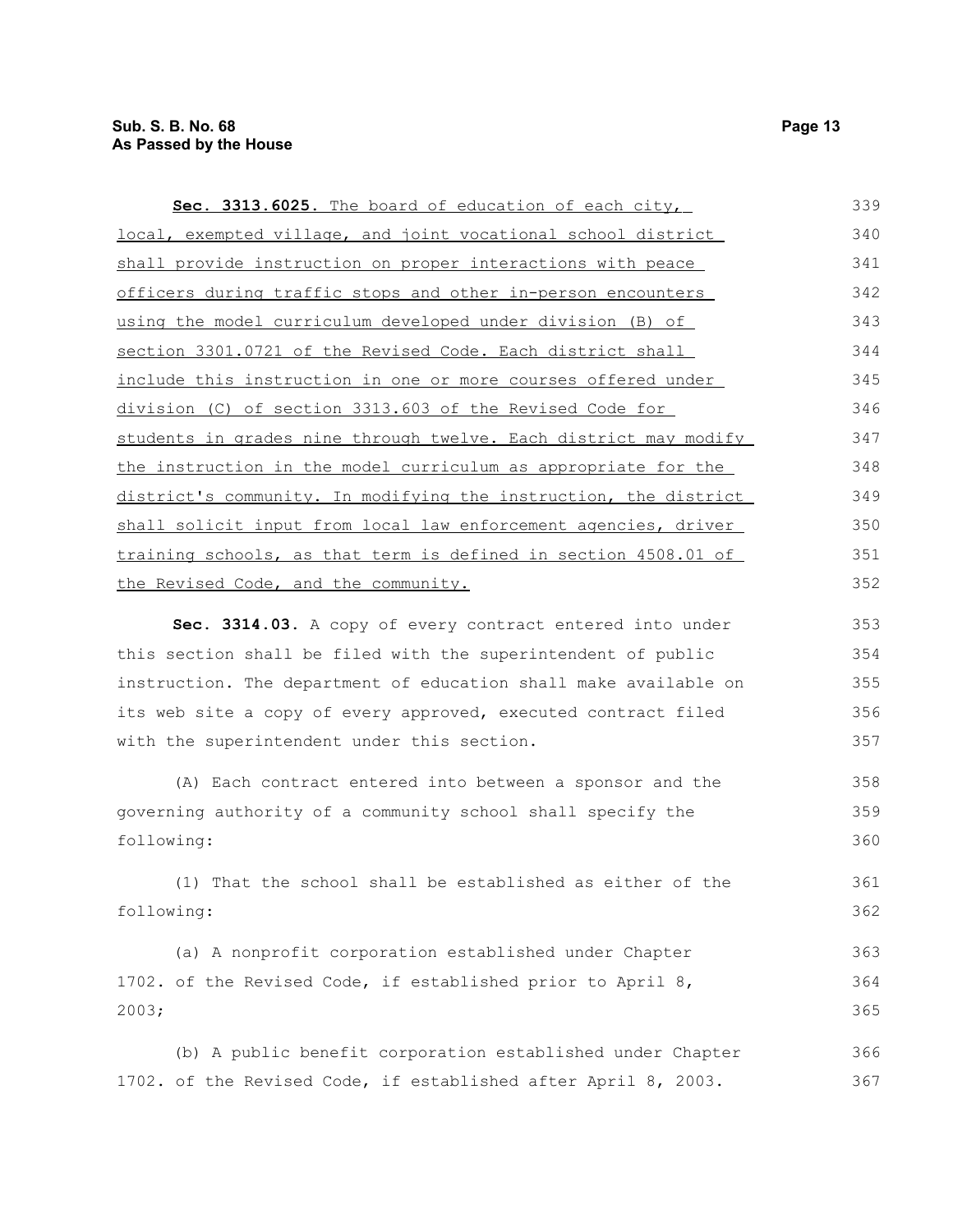#### **Sub. S. B. No. 68 Page 14 As Passed by the House**

(2) The education program of the school, including the school's mission, the characteristics of the students the school is expected to attract, the ages and grades of students, and the focus of the curriculum; 368 369 370 371

(3) The academic goals to be achieved and the method of measurement that will be used to determine progress toward those goals, which shall include the statewide achievement assessments; 372 373 374 375

(4) Performance standards, including but not limited to all applicable report card measures set forth in section 3302.03 or 3314.017 of the Revised Code, by which the success of the school will be evaluated by the sponsor; 376 377 378 379

(5) The admission standards of section 3314.06 of the Revised Code and, if applicable, section 3314.061 of the Revised Code; 380 381 382

(6)(a) Dismissal procedures;

(b) A requirement that the governing authority adopt an attendance policy that includes a procedure for automatically withdrawing a student from the school if the student without a legitimate excuse fails to participate in seventy-two consecutive hours of the learning opportunities offered to the student. 384 385 386 387 388 389

(7) The ways by which the school will achieve racial and ethnic balance reflective of the community it serves; 390 391

(8) Requirements for financial audits by the auditor of state. The contract shall require financial records of the school to be maintained in the same manner as are financial records of school districts, pursuant to rules of the auditor of state. Audits shall be conducted in accordance with section 392 393 394 395 396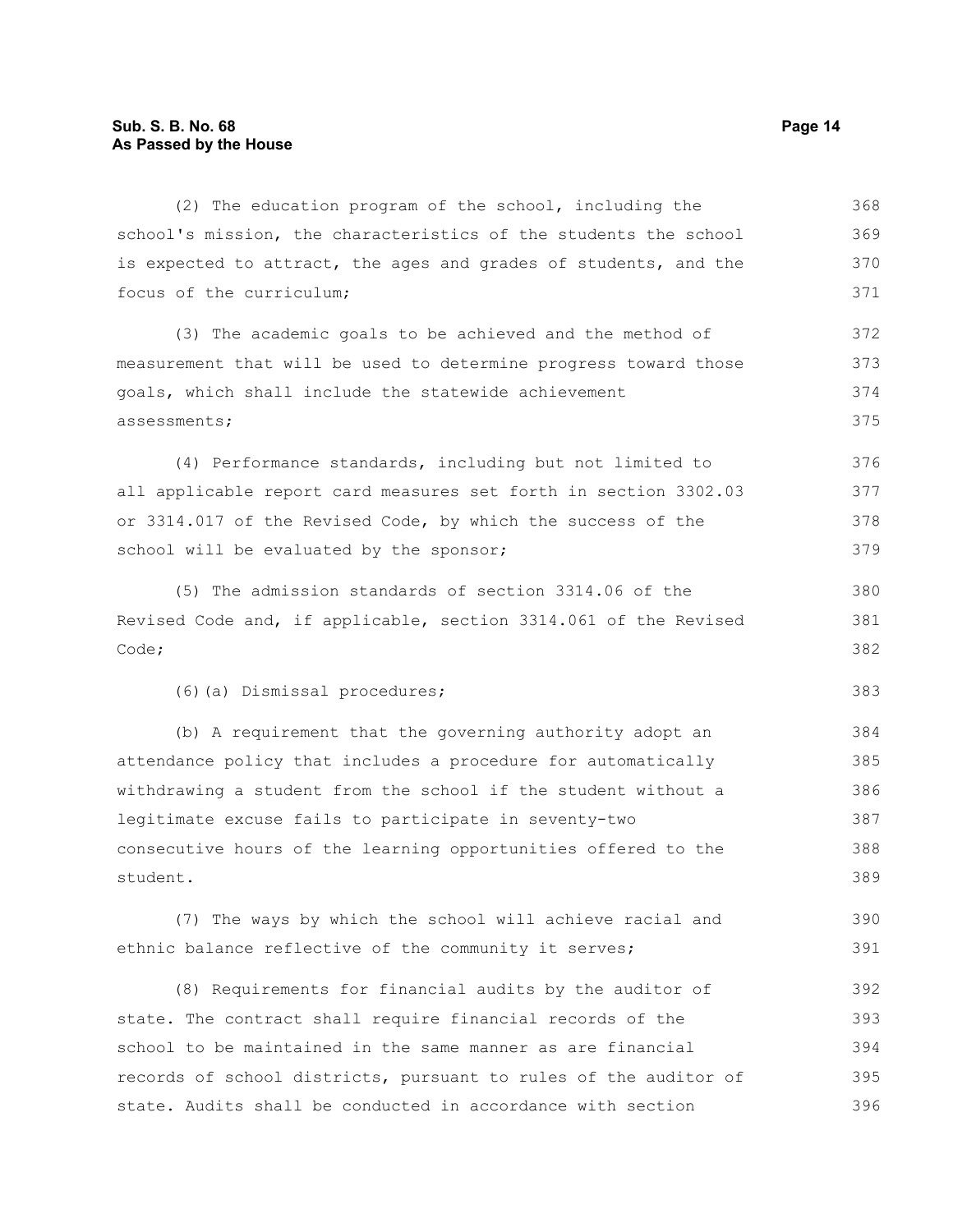117.10 of the Revised Code.

(9) An addendum to the contract outlining the facilities to be used that contains at least the following information: (a) A detailed description of each facility used for instructional purposes; (b) The annual costs associated with leasing each facility that are paid by or on behalf of the school; (c) The annual mortgage principal and interest payments that are paid by the school; (d) The name of the lender or landlord, identified as such, and the lender's or landlord's relationship to the operator, if any. (10) Qualifications of teachers, including a requirement that the school's classroom teachers be licensed in accordance with sections 3319.22 to 3319.31 of the Revised Code, except that a community school may engage noncertificated persons to teach up to twelve hours per week pursuant to section 3319.301 of the Revised Code. (11) That the school will comply with the following requirements: (a) The school will provide learning opportunities to a minimum of twenty-five students for a minimum of nine hundred twenty hours per school year. (b) The governing authority will purchase liability insurance, or otherwise provide for the potential liability of the school. (c) The school will be nonsectarian in its programs, 397 398 399 400 401 402 403 404 405 406 407 408 409 410 411 412 413 414 415 416 417 418 419 420 421 422 423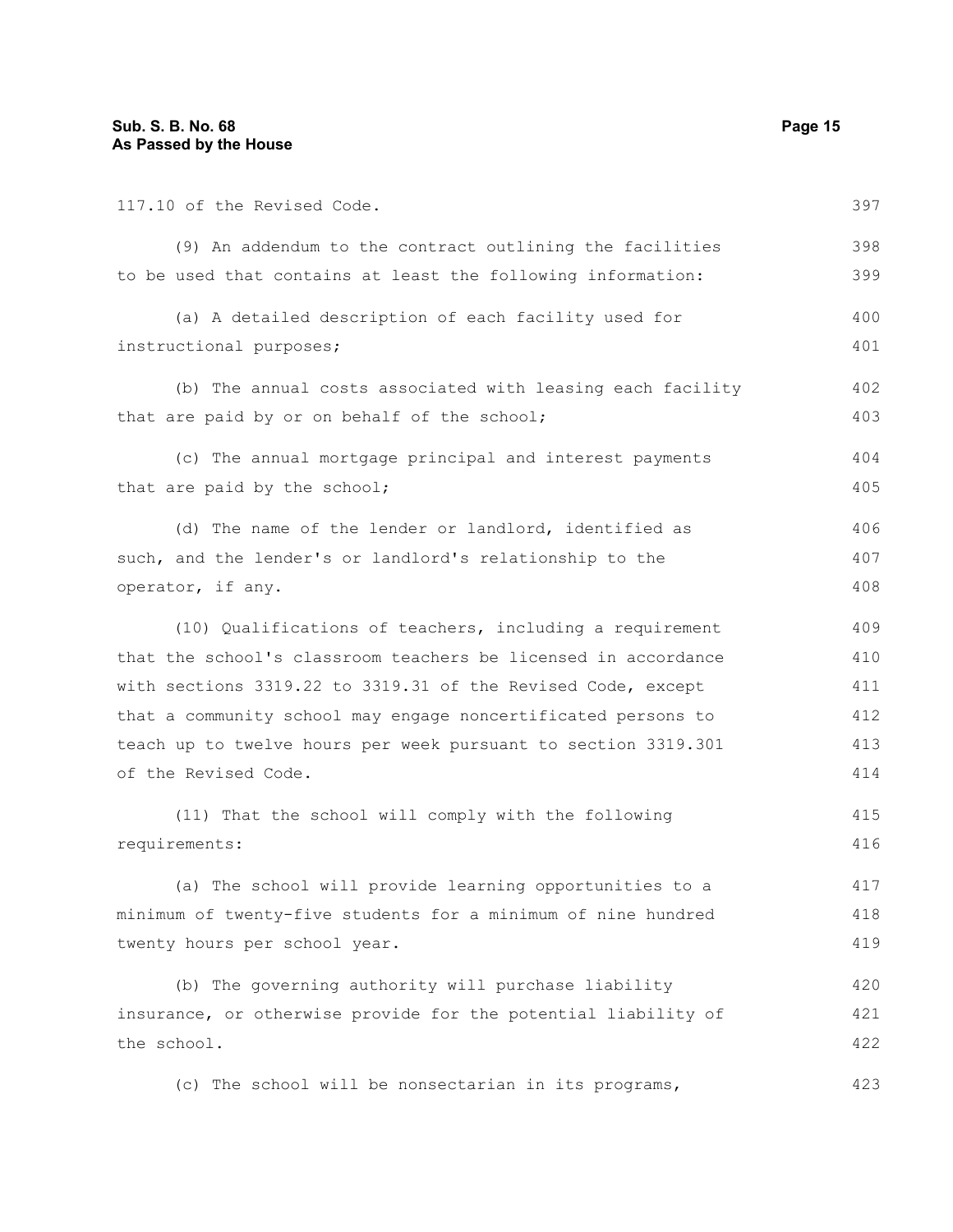453

| admission policies, employment practices, and all other          | 424 |
|------------------------------------------------------------------|-----|
| operations, and will not be operated by a sectarian school or    | 425 |
| religious institution.                                           | 426 |
| (d) The school will comply with sections 9.90, 9.91,             | 427 |
| 109.65, 121.22, 149.43, 2151.357, 2151.421, 2313.19, 3301.0710,  | 428 |
| 3301.0711, 3301.0712, 3301.0715, 3301.0729, 3301.948, 3313.472,  | 429 |
| 3313.50, 3313.536, 3313.539, 3313.5310, 3313.608, 3313.609,      | 430 |
| 3313.6012, 3313.6013, 3313.6014, 3313.6015, 3313.6020,           | 431 |
| 3313.6024, 3313.6025, 3313.643, 3313.648, 3313.6411, 3313.66,    | 432 |
| 3313.661, 3313.662, 3313.666, 3313.667, 3313.668, 3313.67,       | 433 |
| 3313.671, 3313.672, 3313.673, 3313.69, 3313.71, 3313.716,        | 434 |
| 3313.718, 3313.719, 3313.7112, 3313.721, 3313.80, 3313.814,      | 435 |
| 3313.816, 3313.817, 3313.818, 3313.86, 3313.89, 3313.96,         | 436 |
| 3319.073, 3319.321, 3319.39, 3319.391, 3319.41, 3319.46,         | 437 |
| 3320.01, 3320.02, 3320.03, 3321.01, 3321.041, 3321.13, 3321.14,  | 438 |
| 3321.141, 3321.17, 3321.18, 3321.19, 3321.191, 3327.10, 4111.17, | 439 |
| 4113.52, and 5705.391 and Chapters 117., 1347., 2744., 3365.,    | 440 |
| 3742., 4112., 4123., 4141., and 4167. of the Revised Code as if  | 441 |
| it were a school district and will comply with section 3301.0714 | 442 |
| of the Revised Code in the manner specified in section 3314.17   | 443 |
| of the Revised Code.                                             | 444 |
| (e) The school shall comply with Chapter 102. and section        | 445 |
| 2921.42 of the Revised Code.                                     | 446 |
| (f) The school will comply with sections 3313.61,                | 447 |
| 3313.611, 3313.614, 3313.617, 3313.618, and 3313.6114 of the     | 448 |
| Revised Code, except that for students who enter ninth grade for | 449 |
| the first time before July 1, 2010, the requirement in sections  | 450 |
| 3313.61 and 3313.611 of the Revised Code that a person must      | 451 |
| successfully complete the curriculum in any high school prior to | 452 |
|                                                                  |     |

receiving a high school diploma may be met by completing the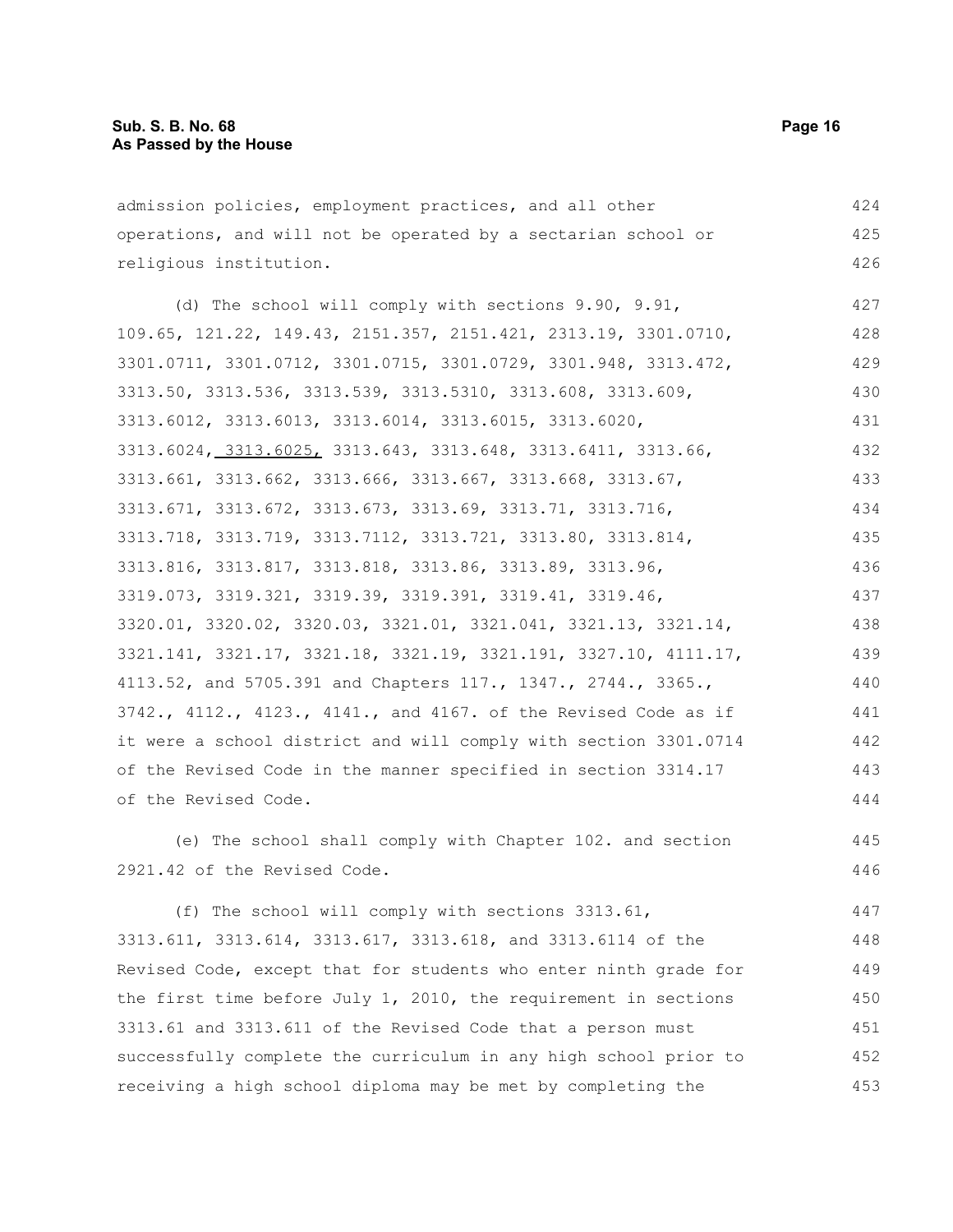#### **Sub. S. B. No. 68 Page 17 As Passed by the House**

curriculum adopted by the governing authority of the community school rather than the curriculum specified in Title XXXIII of the Revised Code or any rules of the state board of education. Beginning with students who enter ninth grade for the first time on or after July 1, 2010, the requirement in sections 3313.61 and 3313.611 of the Revised Code that a person must successfully complete the curriculum of a high school prior to receiving a high school diploma shall be met by completing the requirements prescribed in division (C) of section 3313.603 of the Revised Code, unless the person qualifies under division (D) or (F) of that section. Each school shall comply with the plan for awarding high school credit based on demonstration of subject area competency, and beginning with the 2017-2018 school year, with the updated plan that permits students enrolled in seventh and eighth grade to meet curriculum requirements based on subject area competency adopted by the state board of education under divisions (J)(1) and (2) of section  $3313.603$  of the Revised Code. Beginning with the 2018-2019 school year, the school shall comply with the framework for granting units of high school credit to students who demonstrate subject area competency through work-based learning experiences, internships, or cooperative education developed by the department under division (J)(3) of section 3313.603 of the Revised Code. 454 455 456 457 458 459 460 461 462 463 464 465 466 467 468 469 470 471 472 473 474 475 476

(g) The school governing authority will submit within four months after the end of each school year a report of its activities and progress in meeting the goals and standards of divisions (A)(3) and (4) of this section and its financial status to the sponsor and the parents of all students enrolled in the school. 477 478 479 480 481 482

(h) The school, unless it is an internet- or computerbased community school, will comply with section 3313.801 of the 483 484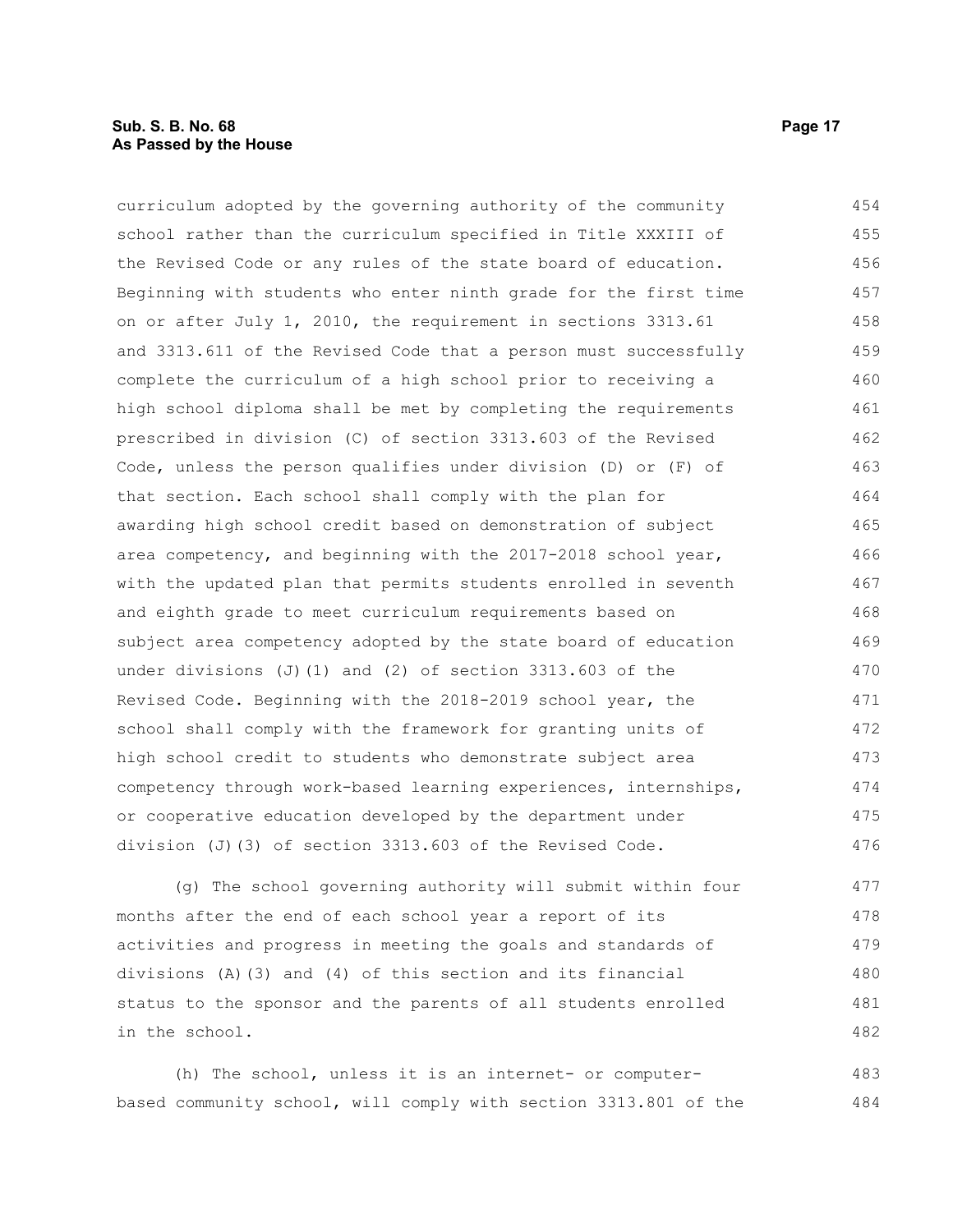Revised Code as if it were a school district.

(i) If the school is the recipient of moneys from a grant awarded under the federal race to the top program, Division (A), Title XIV, Sections 14005 and 14006 of the "American Recovery and Reinvestment Act of 2009," Pub. L. No. 111-5, 123 Stat. 115, the school will pay teachers based upon performance in accordance with section 3317.141 and will comply with section 3319.111 of the Revised Code as if it were a school district. 486 487 488 489 490 491 492

(j) If the school operates a preschool program that is licensed by the department of education under sections 3301.52 to 3301.59 of the Revised Code, the school shall comply with sections 3301.50 to 3301.59 of the Revised Code and the minimum standards for preschool programs prescribed in rules adopted by the state board under section 3301.53 of the Revised Code. 493 494 495 496 497 498

(k) The school will comply with sections 3313.6021 and 3313.6023 of the Revised Code as if it were a school district unless it is either of the following: 499 500 501

(i) An internet- or computer-based community school; 502

(ii) A community school in which a majority of the enrolled students are children with disabilities as described in division (A)(4)(b) of section 3314.35 of the Revised Code. 503 504 505

(12) Arrangements for providing health and other benefits to employees; 506 507

(13) The length of the contract, which shall begin at the beginning of an academic year. No contract shall exceed five years unless such contract has been renewed pursuant to division (E) of this section. 508 509 510 511

(14) The governing authority of the school, which shall be 512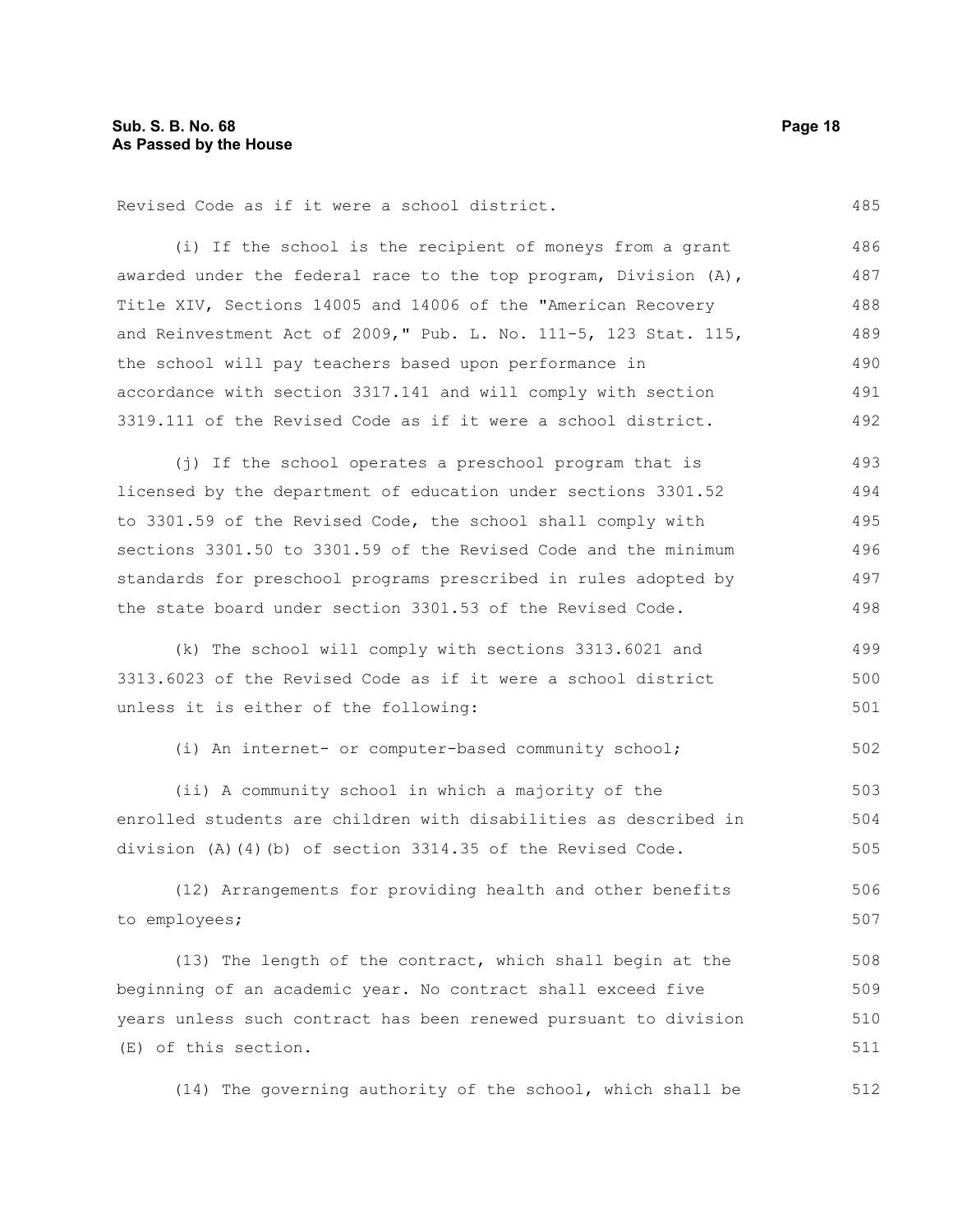| (15) A financial plan detailing an estimated school budget          | 514                |
|---------------------------------------------------------------------|--------------------|
| for each year of the period of the contract and specifying the      | 515                |
| total estimated per pupil expenditure amount for each such year.    | 516                |
| (16) Requirements and procedures regarding the disposition          | 517                |
| of employees of the school in the event the contract is             | 518                |
| terminated or not renewed pursuant to section 3314.07 of the        | 519                |
| Revised Code;                                                       | 520                |
| (17) Whether the school is to be created by converting all          | 521                |
| or part of an existing public school or educational service         | 522                |
| center building or is to be a new start-up school, and if it is     | 523                |
| a converted public school or service center building,               | 524                |
| specification of any duties or responsibilities of an employer      | 525                |
| that the board of education or service center governing board       | 526                |
| that operated the school or building before conversion is           | 527                |
| delegating to the governing authority of the community school       | 528                |
| with respect to all or any specified group of employees provided    | 529                |
| the delegation is not prohibited by a collective bargaining         | 530                |
| agreement applicable to such employees;                             | 531                |
| 110) David al anal antali I dal dia managalismo al Casilina I didan | $\Gamma \cap \cap$ |

responsible for carrying out the provisions of the contract;

(18) Provisions establishing procedures for resolving disputes or differences of opinion between the sponsor and the governing authority of the community school; 532 533 534

(19) A provision requiring the governing authority to adopt a policy regarding the admission of students who reside outside the district in which the school is located. That policy shall comply with the admissions procedures specified in sections 3314.06 and 3314.061 of the Revised Code and, at the sole discretion of the authority, shall do one of the following: 535 536 537 538 539 540

(a) Prohibit the enrollment of students who reside outside 541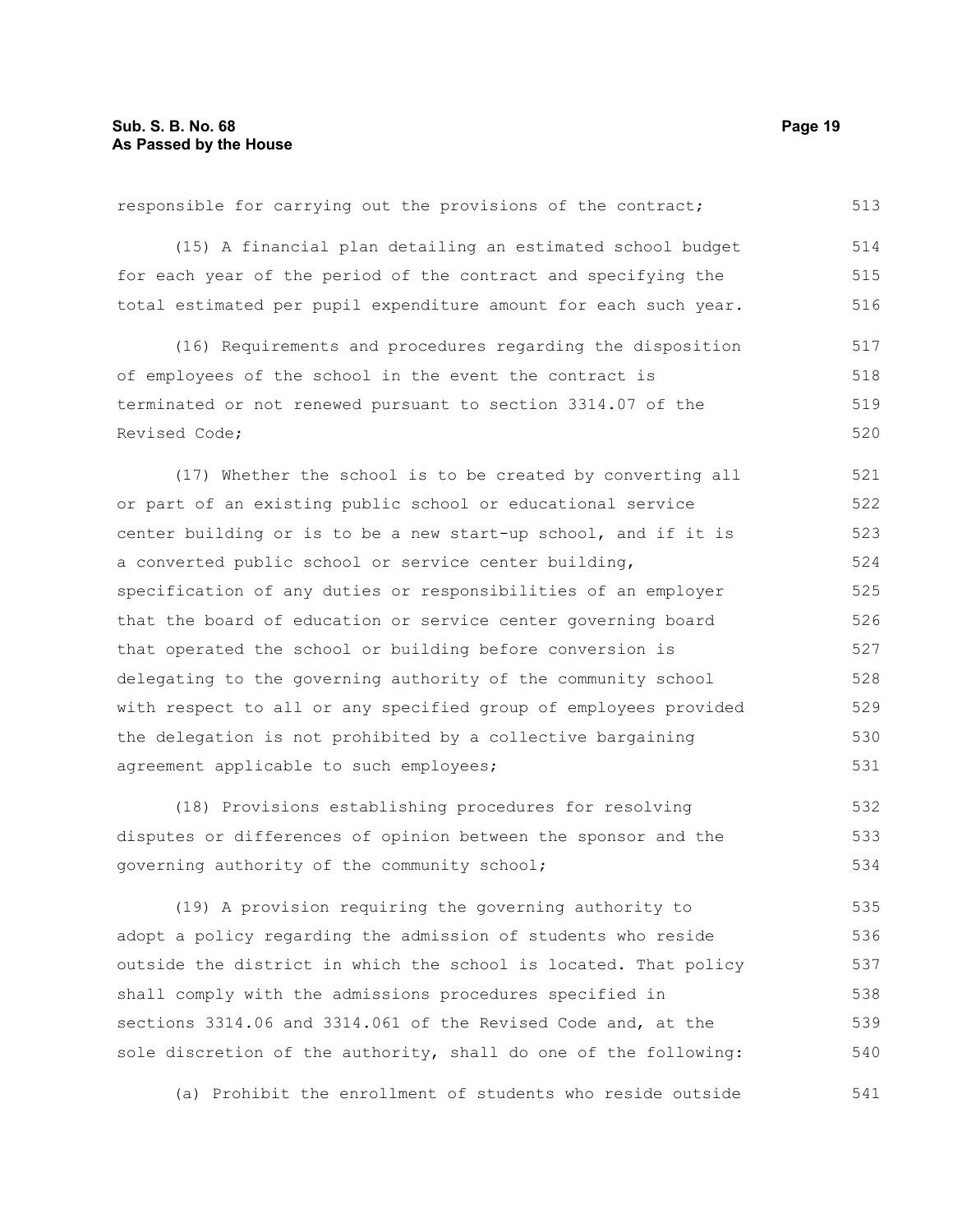| the district in which the school is located;                     | 542 |
|------------------------------------------------------------------|-----|
| (b) Permit the enrollment of students who reside in              | 543 |
| districts adjacent to the district in which the school is        | 544 |
| located;                                                         | 545 |
| (c) Permit the enrollment of students who reside in any          | 546 |
| other district in the state.                                     | 547 |
| (20) A provision recognizing the authority of the                | 548 |
| department of education to take over the sponsorship of the      | 549 |
| school in accordance with the provisions of division (C) of      | 550 |
| section 3314.015 of the Revised Code;                            | 551 |
| (21) A provision recognizing the sponsor's authority to          | 552 |
| assume the operation of a school under the conditions specified  | 553 |
| in division (B) of section 3314.073 of the Revised Code;         | 554 |
| (22) A provision recognizing both of the following:              | 555 |
| (a) The authority of public health and safety officials to       | 556 |
| inspect the facilities of the school and to order the facilities | 557 |
| closed if those officials find that the facilities are not in    | 558 |
| compliance with health and safety laws and regulations;          | 559 |
| (b) The authority of the department of education as the          | 560 |
| community school oversight body to suspend the operation of the  | 561 |
| school under section 3314.072 of the Revised Code if the         | 562 |
| department has evidence of conditions or violations of law at    | 563 |
| the school that pose an imminent danger to the health and safety | 564 |
| of the school's students and employees and the sponsor refuses   | 565 |
| to take such action.                                             | 566 |
| (23) A description of the learning opportunities that will       | 567 |
| be offered to students including both classroom-based and non-   | 568 |
| classroom-based learning opportunities that is in compliance     | 569 |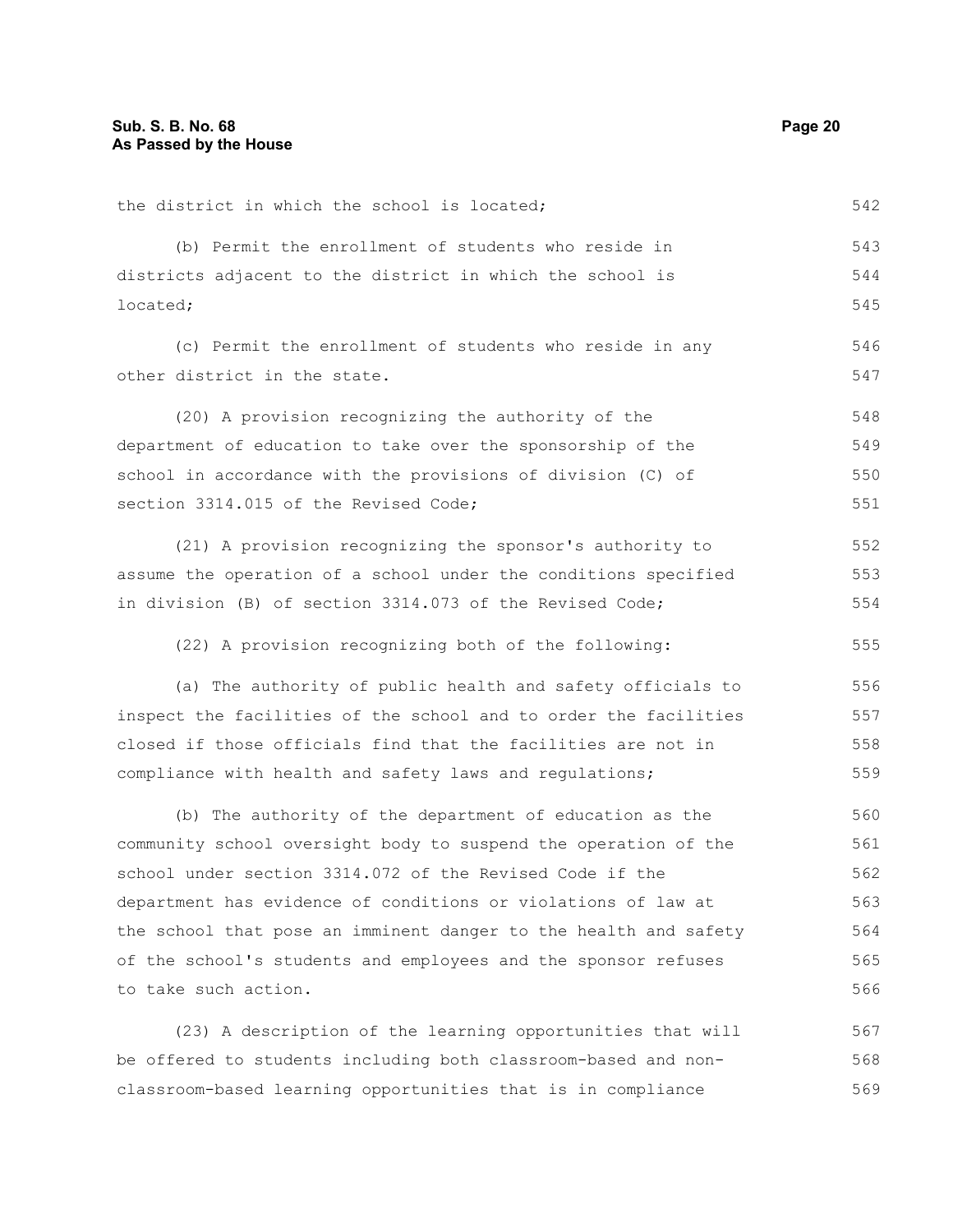with criteria for student participation established by the department under division (H)(2) of section 3314.08 of the Revised Code; 570 571 572

(24) The school will comply with sections 3302.04 and 3302.041 of the Revised Code, except that any action required to be taken by a school district pursuant to those sections shall be taken by the sponsor of the school. However, the sponsor shall not be required to take any action described in division (F) of section 3302.04 of the Revised Code. 573 574 575 576 577 578

(25) Beginning in the 2006-2007 school year, the school will open for operation not later than the thirtieth day of September each school year, unless the mission of the school as specified under division (A)(2) of this section is solely to serve dropouts. In its initial year of operation, if the school fails to open by the thirtieth day of September, or within one year after the adoption of the contract pursuant to division (D) of section 3314.02 of the Revised Code if the mission of the school is solely to serve dropouts, the contract shall be void. 579 580 581 582 583 584 585 586 587

(26) Whether the school's governing authority is planning to seek designation for the school as a STEM school equivalent under section 3326.032 of the Revised Code;

(27) That the school's attendance and participation policies will be available for public inspection; 591 592

(28) That the school's attendance and participation records shall be made available to the department of education, auditor of state, and school's sponsor to the extent permitted under and in accordance with the "Family Educational Rights and Privacy Act of 1974," 88 Stat. 571, 20 U.S.C. 1232g, as amended, and any regulations promulgated under that act, and section 593 594 595 596 597 598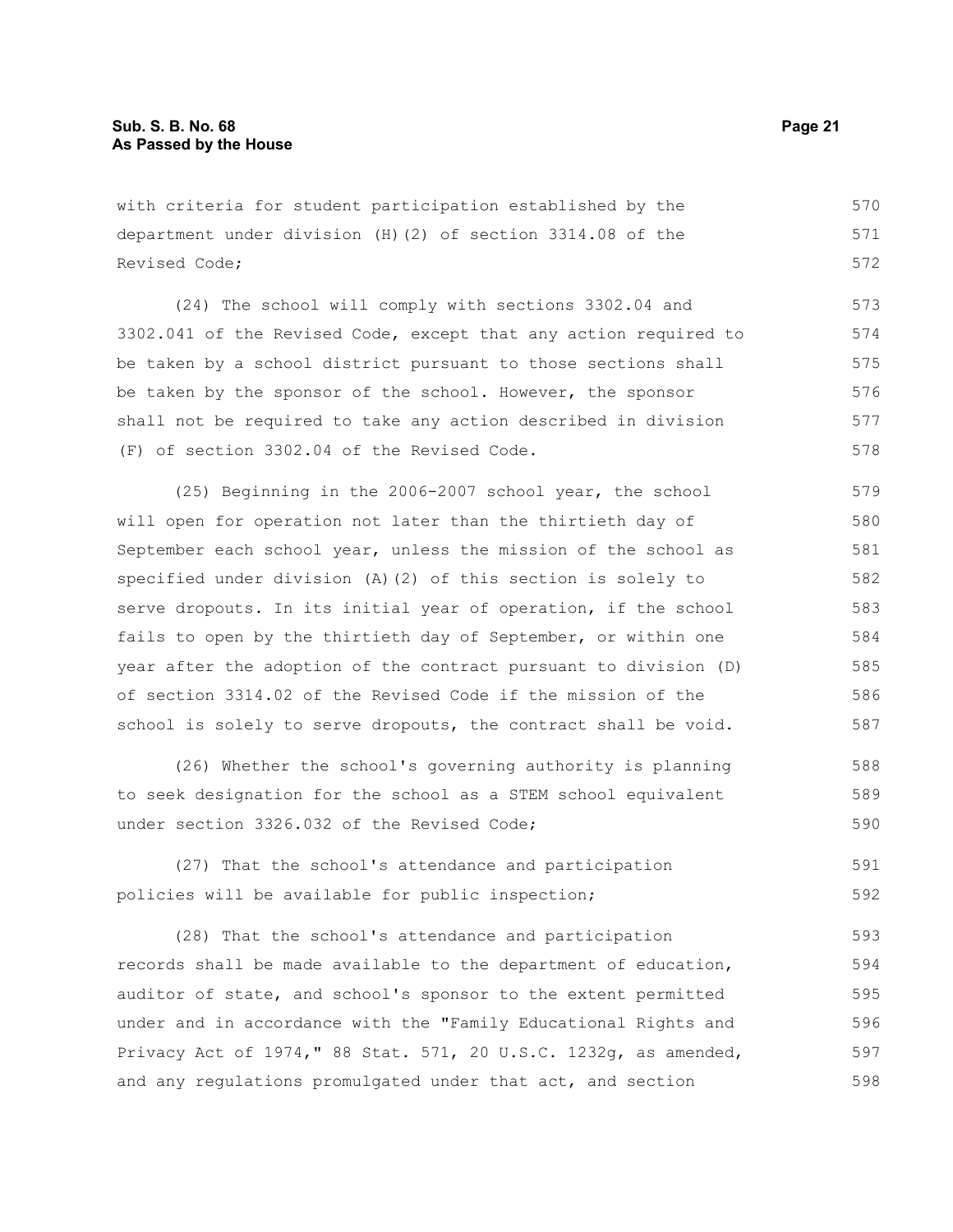3319.321 of the Revised Code; (29) If a school operates using the blended learning model, as defined in section 3301.079 of the Revised Code, all of the following information: (a) An indication of what blended learning model or models will be used; (b) A description of how student instructional needs will be determined and documented; (c) The method to be used for determining competency, granting credit, and promoting students to a higher grade level; (d) The school's attendance requirements, including how the school will document participation in learning opportunities; (e) A statement describing how student progress will be monitored; (f) A statement describing how private student data will be protected; (g) A description of the professional development activities that will be offered to teachers. (30) A provision requiring that all moneys the school's operator loans to the school, including facilities loans or cash flow assistance, must be accounted for, documented, and bear interest at a fair market rate; (31) A provision requiring that, if the governing authority contracts with an attorney, accountant, or entity specializing in audits, the attorney, accountant, or entity 599 600 601 602 603 604 605 606 607 608 609 610 611 612 613 614 615 616 617 618 619 620 621 622 623 624

shall be independent from the operator with which the school has 625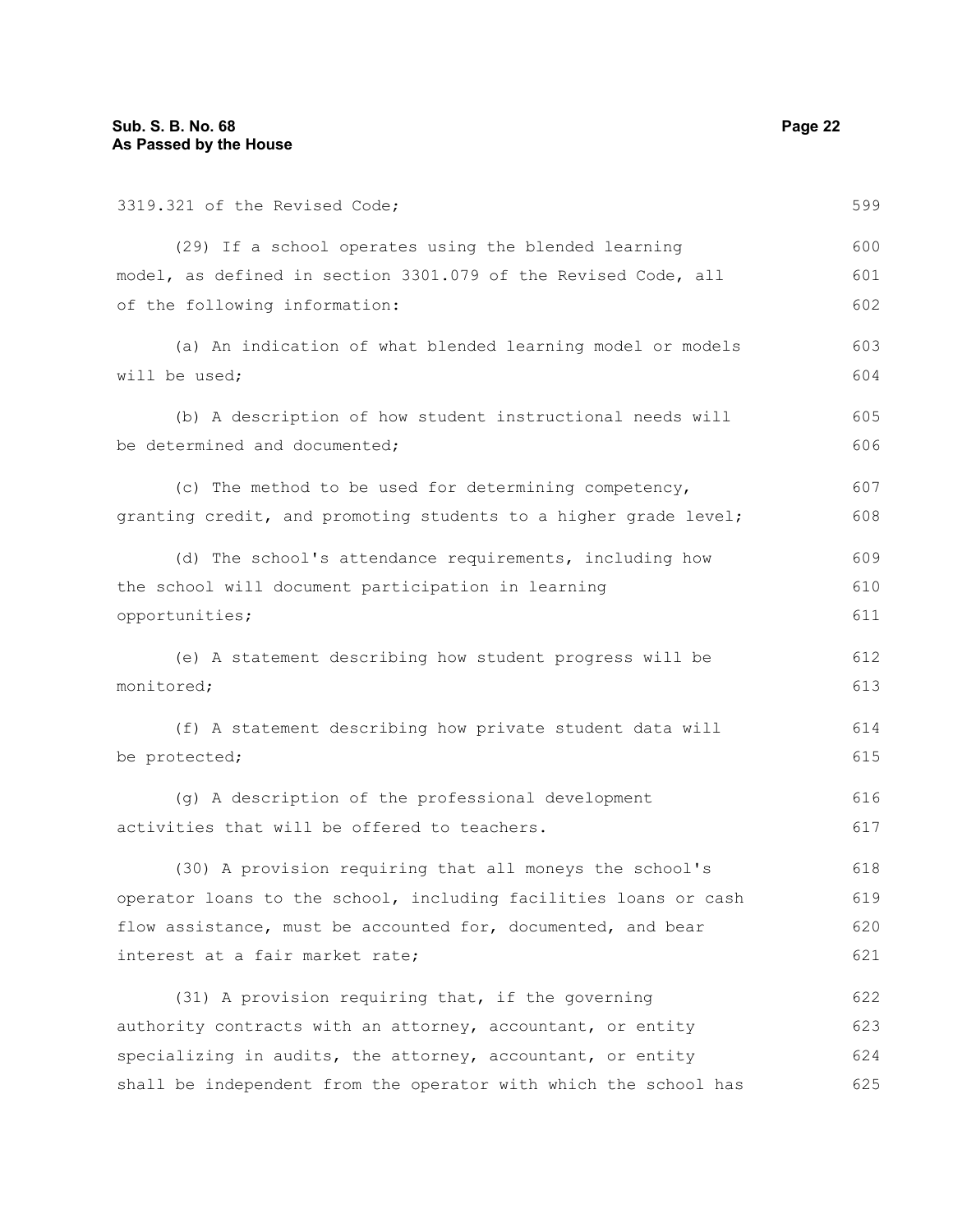| contracted.                                                     | 626 |
|-----------------------------------------------------------------|-----|
| (32) A provision requiring the governing authority to           | 627 |
| adopt an enrollment and attendance policy that requires a       | 628 |
| student's parent to notify the community school in which the    | 629 |
| student is enrolled when there is a change in the location of   | 630 |
| the parent's or student's primary residence.                    | 631 |
| (33) A provision requiring the governing authority to           | 632 |
| adopt a student residence and address verification policy for   | 633 |
| students enrolling in or attending the school.                  | 634 |
| (B) The community school shall also submit to the sponsor       | 635 |
| a comprehensive plan for the school. The plan shall specify the | 636 |
| following:                                                      | 637 |
| (1) The process by which the governing authority of the         | 638 |
| school will be selected in the future;                          | 639 |
| (2) The management and administration of the school;            | 640 |
| (3) If the community school is a currently existing public      | 641 |
| school or educational service center building, alternative      | 642 |
| arrangements for current public school students who choose not  | 643 |
| to attend the converted school and for teachers who choose not  | 644 |
| to teach in the school or building after conversion;            | 645 |
| (4) The instructional program and educational philosophy        | 646 |
| of the school;                                                  | 647 |
| (5) Internal financial controls.                                | 648 |
| When submitting the plan under this division, the school        | 649 |
| shall also submit copies of all policies and procedures         | 650 |
| regarding internal financial controls adopted by the governing  | 651 |
| authority of the school.                                        | 652 |
|                                                                 |     |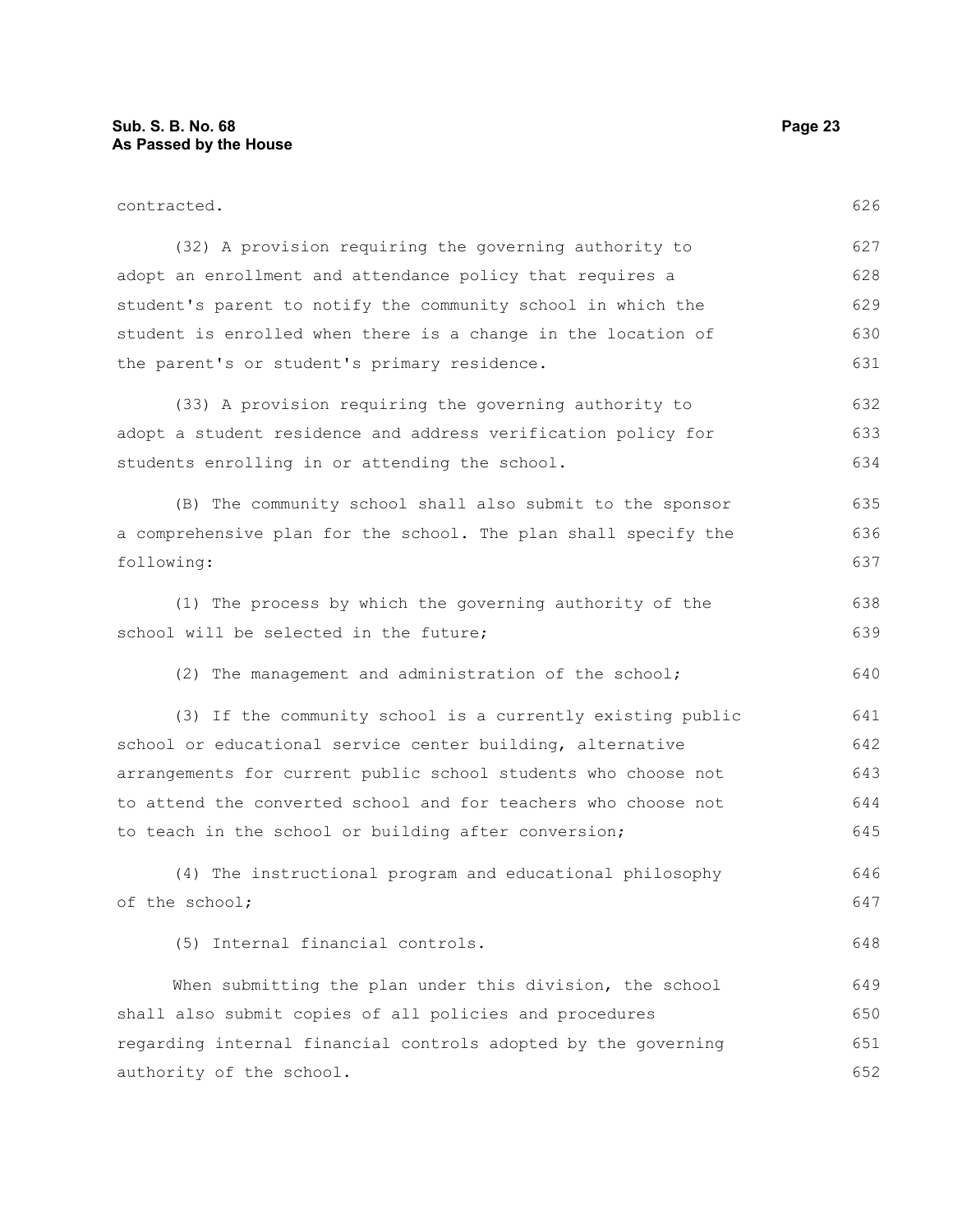#### **Sub. S. B. No. 68 Page 24 As Passed by the House**

(C) A contract entered into under section 3314.02 of the Revised Code between a sponsor and the governing authority of a community school may provide for the community school governing authority to make payments to the sponsor, which is hereby authorized to receive such payments as set forth in the contract between the governing authority and the sponsor. The total amount of such payments for monitoring, oversight, and technical assistance of the school shall not exceed three per cent of the total amount of payments for operating expenses that the school receives from the state. 653 654 655 656 657 658 659 660 661 662

(D) The contract shall specify the duties of the sponsor which shall be in accordance with the written agreement entered into with the department of education under division (B) of section 3314.015 of the Revised Code and shall include the following: 663 664 665 666 667

(1) Monitor the community school's compliance with all laws applicable to the school and with the terms of the contract; 668 669 670

(2) Monitor and evaluate the academic and fiscal performance and the organization and operation of the community school on at least an annual basis;

(3) Report on an annual basis the results of the evaluation conducted under division (D)(2) of this section to the department of education and to the parents of students enrolled in the community school; 674 675 676 677

(4) Provide technical assistance to the community school in complying with laws applicable to the school and terms of the contract; 678 679 680

(5) Take steps to intervene in the school's operation to 681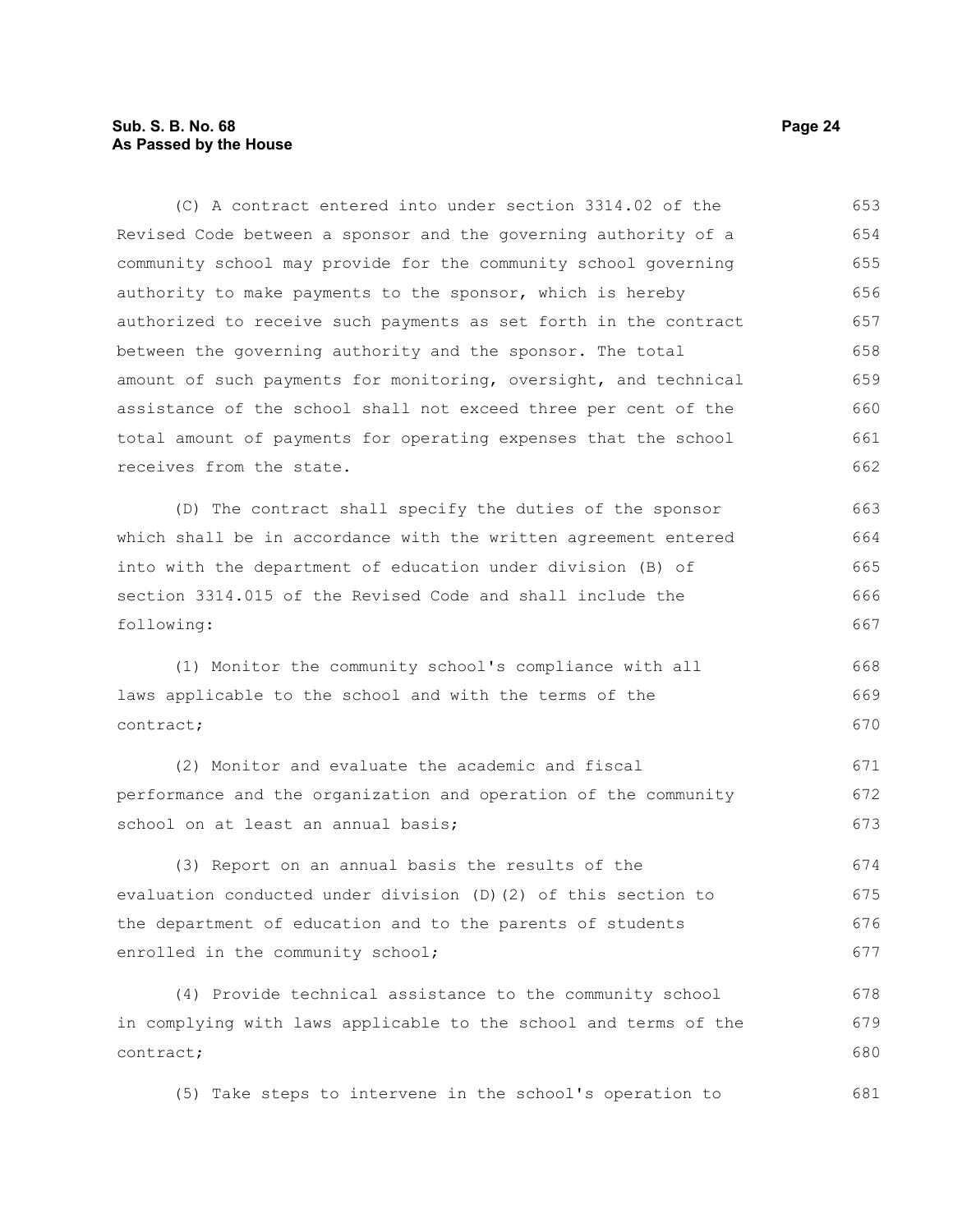#### **Sub. S. B. No. 68 Page 25 As Passed by the House**

correct problems in the school's overall performance, declare the school to be on probationary status pursuant to section 3314.073 of the Revised Code, suspend the operation of the school pursuant to section 3314.072 of the Revised Code, or terminate the contract of the school pursuant to section 3314.07 of the Revised Code as determined necessary by the sponsor; 682 683 684 685 686 687

(6) Have in place a plan of action to be undertaken in the event the community school experiences financial difficulties or closes prior to the end of a school year. 688 689 690

(E) Upon the expiration of a contract entered into under this section, the sponsor of a community school may, with the approval of the governing authority of the school, renew that contract for a period of time determined by the sponsor, but not ending earlier than the end of any school year, if the sponsor finds that the school's compliance with applicable laws and terms of the contract and the school's progress in meeting the academic goals prescribed in the contract have been satisfactory. Any contract that is renewed under this division remains subject to the provisions of sections 3314.07, 3314.072, and 3314.073 of the Revised Code. 691 692 693 694 695 696 697 698 699 700 701

(F) If a community school fails to open for operation within one year after the contract entered into under this section is adopted pursuant to division (D) of section 3314.02 of the Revised Code or permanently closes prior to the expiration of the contract, the contract shall be void and the school shall not enter into a contract with any other sponsor. A school shall not be considered permanently closed because the operations of the school have been suspended pursuant to section 3314.072 of the Revised Code. 702 703 704 705 706 707 708 709 710

**Sec. 3326.11.** Each science, technology, engineering, and 711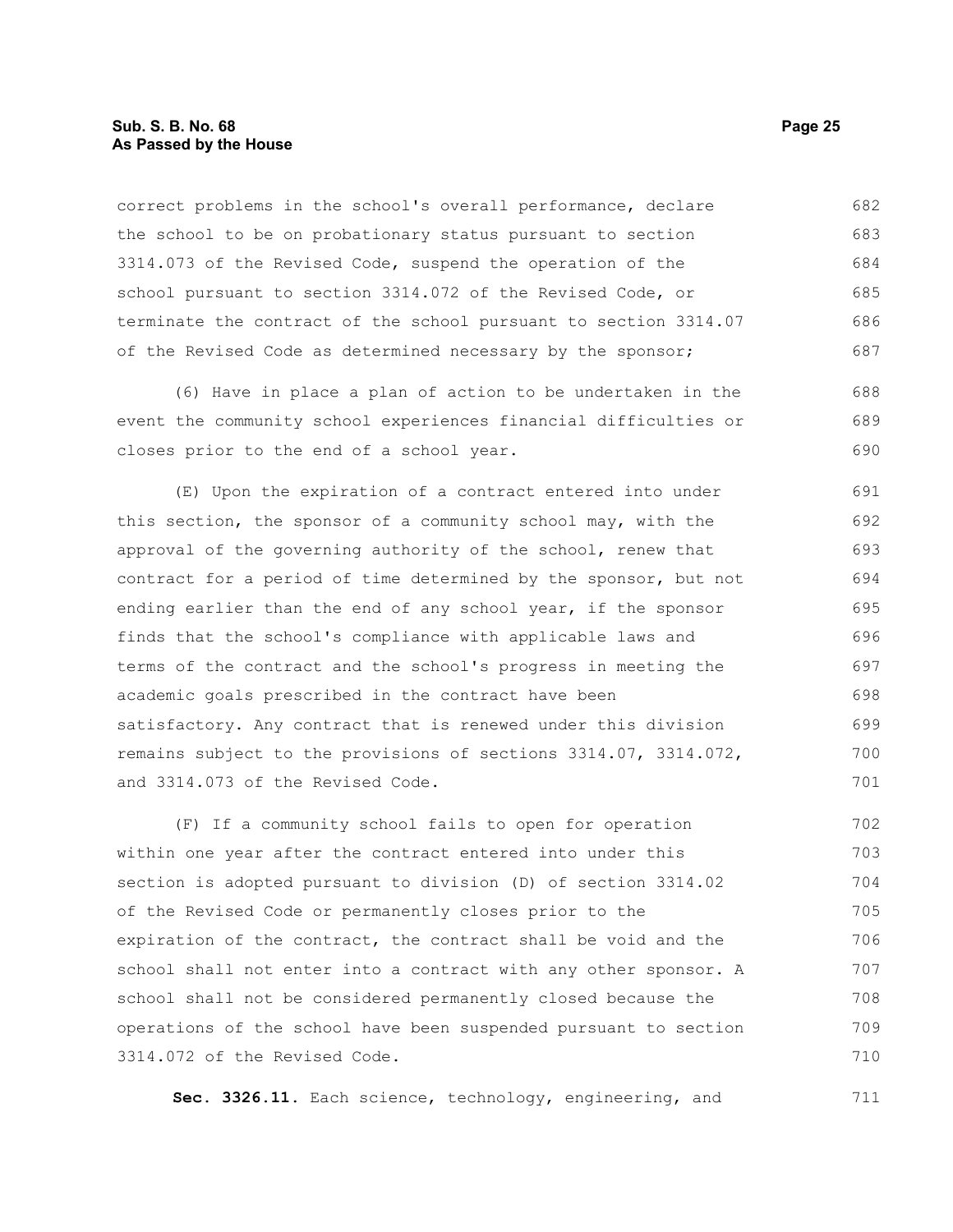mathematics school established under this chapter and its governing body shall comply with sections 9.90, 9.91, 109.65, 121.22, 149.43, 2151.357, 2151.421, 2313.19, 2921.42, 2921.43, 3301.0714, 3301.0715, 3301.0729, 3301.948, 3313.14, 3313.15, 3313.16, 3313.18, 3313.201, 3313.26, 3313.472, 3313.48, 3313.481, 3313.482, 3313.50, 3313.536, 3313.539, 3313.5310, 3313.608, 3313.6012, 3313.6013, 3313.6014, 3313.6015, 3313.6020, 3313.6021, 3313.6024, 3313.6025, 3313.61, 3313.611, 3313.614, 3313.615, 3313.617, 3313.618, 3313.6114, 3313.643, 3313.648, 3313.6411, 3313.66, 3313.661, 3313.662, 3313.666, 3313.667, 3313.668, 3313.67, 3313.671, 3313.672, 3313.673, 3313.69, 3313.71, 3313.716, 3313.718, 3313.719, 3313.7112, 3313.721, 3313.80, 3313.801, 3313.814, 3313.816, 3313.817, 3313.818, 3313.86, 3313.89, 3313.96, 3319.073, 3319.21, 3319.32, 3319.321, 3319.35, 3319.39, 3319.391, 3319.41, 3319.45, 3319.46, 3320.01, 3320.02, 3320.03, 3321.01, 3321.041, 3321.05, 3321.13, 3321.14, 3321.141, 3321.17, 3321.18, 3321.19, 3321.191, 3327.10, 4111.17, 4113.52, and 5705.391 and Chapters 102., 117., 1347., 2744., 3307., 3309., 3365., 3742., 4112., 4123., 4141., and 4167. of the Revised Code as if it were a school district. 712 713 714 715 716 717 718 719 720 721 722 723 724 725 726 727 728 729 730 731

**Sec. 3328.24.** A college-preparatory boarding school established under this chapter and its board of trustees shall comply with sections 102.02, 3301.0710, 3301.0711, 3301.0712, 3301.0714, 3301.0729, 3301.948, 3313.536, 3313.6013, 3313.6021, 3313.6024, 3313.6025, 3313.617, 3313.618, 3313.6114, 3313.6411, 3313.668, 3313.7112, 3313.721, 3313.89, 3319.39, 3319.391, 3319.46, 3320.01, 3320.02, and 3320.03 and Chapter 3365. of the Revised Code as if the school were a school district and the school's board of trustees were a district board of education. 732 733 734 735 736 737 738 739 740

 **Sec. 4501.025.** (A) The registrar may develop and implement, or may permit a deputy registrar to implement, one or 741 742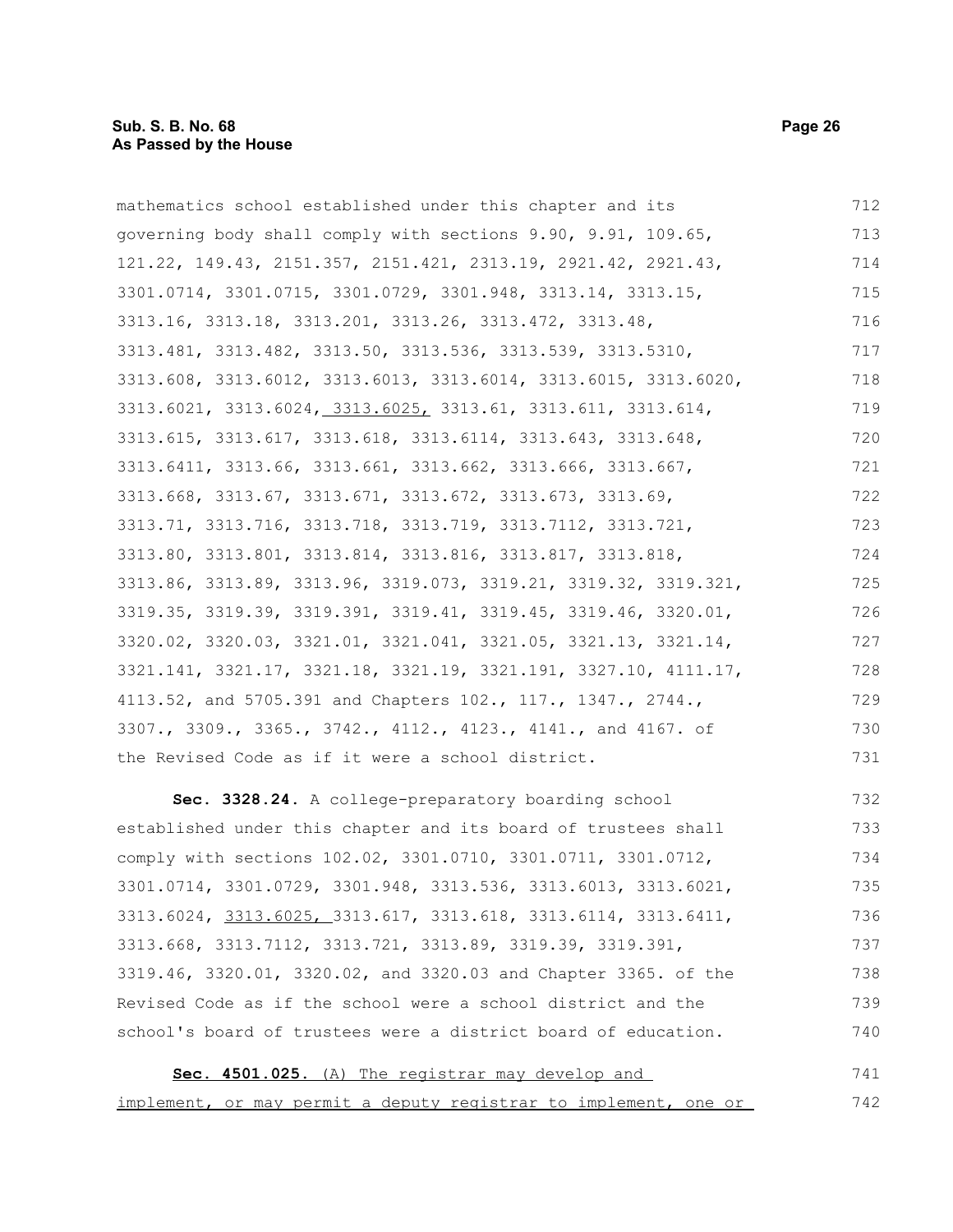| <u>more programs that enhance the convenience and availability of</u> | 743 |
|-----------------------------------------------------------------------|-----|
| services using electronic or other means. The registrar shall         | 744 |
| establish the amount of any fee or fees to be paid by the user        | 745 |
| for the convenience or service provided.                              | 746 |
| (B) The registrar or deputy registrar may accept payment              | 747 |
| for the services offered under this section by a financial            | 748 |
| transaction device. The registrar or deputy registrar is not          | 749 |
| required to pay any costs that result from accepting payment by       | 750 |
| a financial transaction device. The registrar or deputy               | 751 |
| registrar may charge a person who tenders payment by a financial      | 752 |
| transaction device any cost incurred from accepting payment by        | 753 |
| the financial transaction device, but shall not charge any other      | 754 |
| fee for the person's use of the device.                               | 755 |
| (C) Any fee or fees established under this section are in             | 756 |
| addition to any other fee or tax required by law.                     | 757 |
| Sec. 4501.027. Notwithstanding any provision of law to the            | 758 |
| contrary, the registrar of motor vehicles may conduct or              | 759 |
| <u>authorize a deputy registrar to conduct any service or</u>         | 760 |
| transaction authorized or required by law in an electronic or         | 761 |
| online format rather than in person. The registrar or deputy          | 762 |
| registrar shall charge the same amount for the electronic or          | 763 |
| online service or transaction as the registrar or deputy              | 764 |
| registrar charges for the associated in-person transaction. The       | 765 |
| registrar or deputy registrar may accept payment for any such         | 766 |
| service or transaction by a financial transaction device. The         | 767 |
| registrar or deputy registrar may charge a person who tenders         | 768 |
| payment for an online service or transaction by means of a            | 769 |
| financial transaction device any costs the registrar or deputy        | 770 |
| registrar incurs from accepting payment by the financial              | 771 |
| transaction device.                                                   | 772 |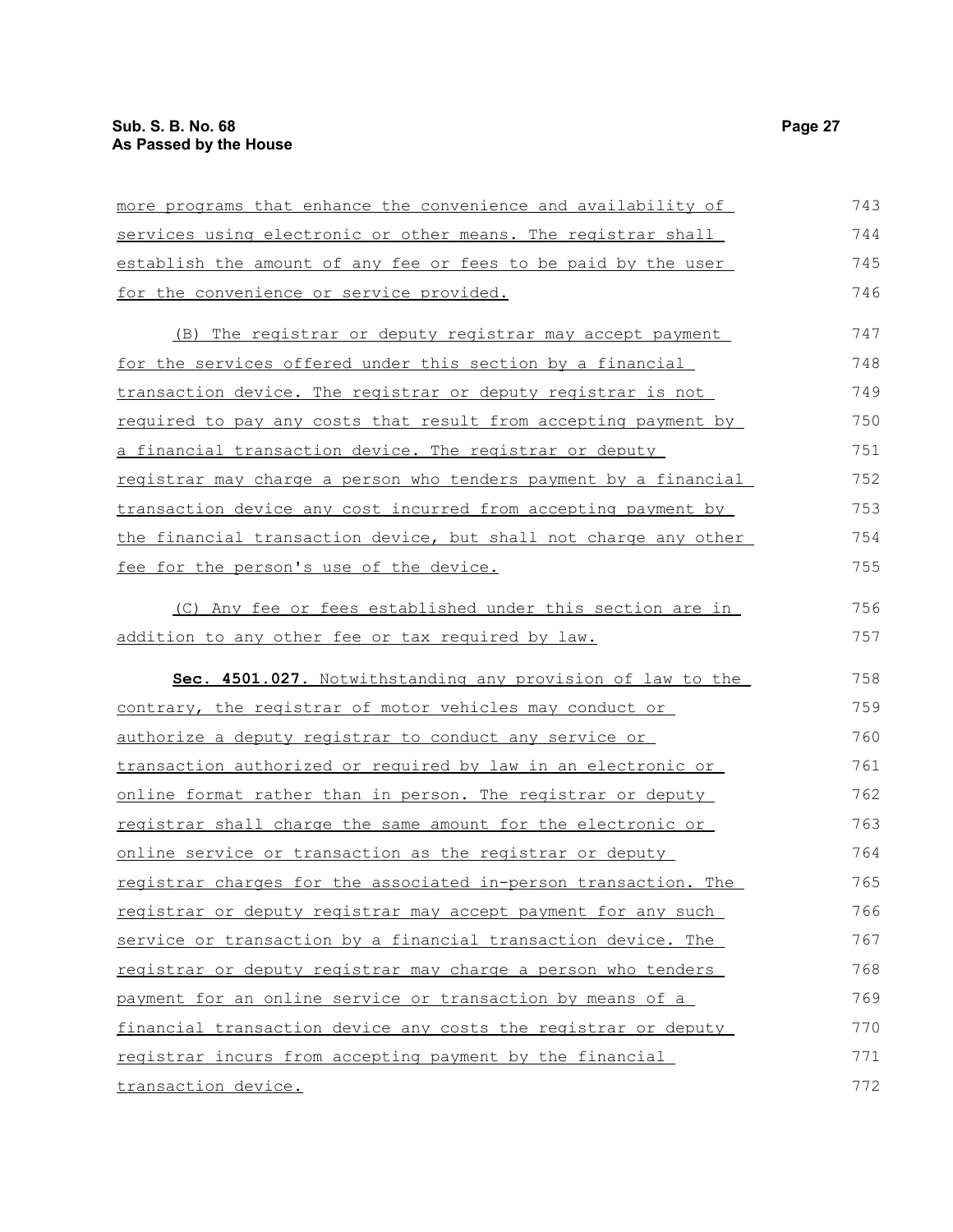#### **Sub. S. B. No. 68 Page 28 As Passed by the House**

**Sec. 4503.102.** (A) The registrar of motor vehicles shall adopt rules to establish a centralized system of motor vehicle registration renewal by mail or by electronic means. Any person owning a motor vehicle that was registered in the person's name during the preceding registration year shall renew the registration of the motor vehicle not more than ninety days prior to the expiration date of the registration either by mail or by electronic means through the centralized system of registration established under this section, or in person at any office of the registrar or at a deputy registrar's office. 773 774 775 776 777 778 779 780 781 782

(B)(1) Except as provided in division (B)(2) of this section, no less than forty-five days prior to the expiration date of any motor vehicle registration, the registrar shall mail a renewal notice to the person in whose name the motor vehicle is registered. The renewal notice shall clearly state that the registration of the motor vehicle may be renewed by mail or electronic means through the centralized system of registration or in person at any office of the registrar or at a deputy registrar's office and shall be preprinted with information including, but not limited to, the owner's name and residence address as shown in the records of the bureau of motor vehicles, a brief description of the motor vehicle to be registered, notice of the license taxes and fees due on the motor vehicle, the toll-free telephone number of the registrar as required under division (D)(1) of section 4503.031 of the Revised Code, a statement that payment for a renewal may be made by financial transaction device using the toll-free telephone number, and any additional information the registrar may require by rule. The renewal notice shall not include the social security number of either the owner of the motor vehicle or the person in whose name the motor vehicle is registered. The renewal notice shall 783 784 785 786 787 788 789 790 791 792 793 794 795 796 797 798 799 800 801 802 803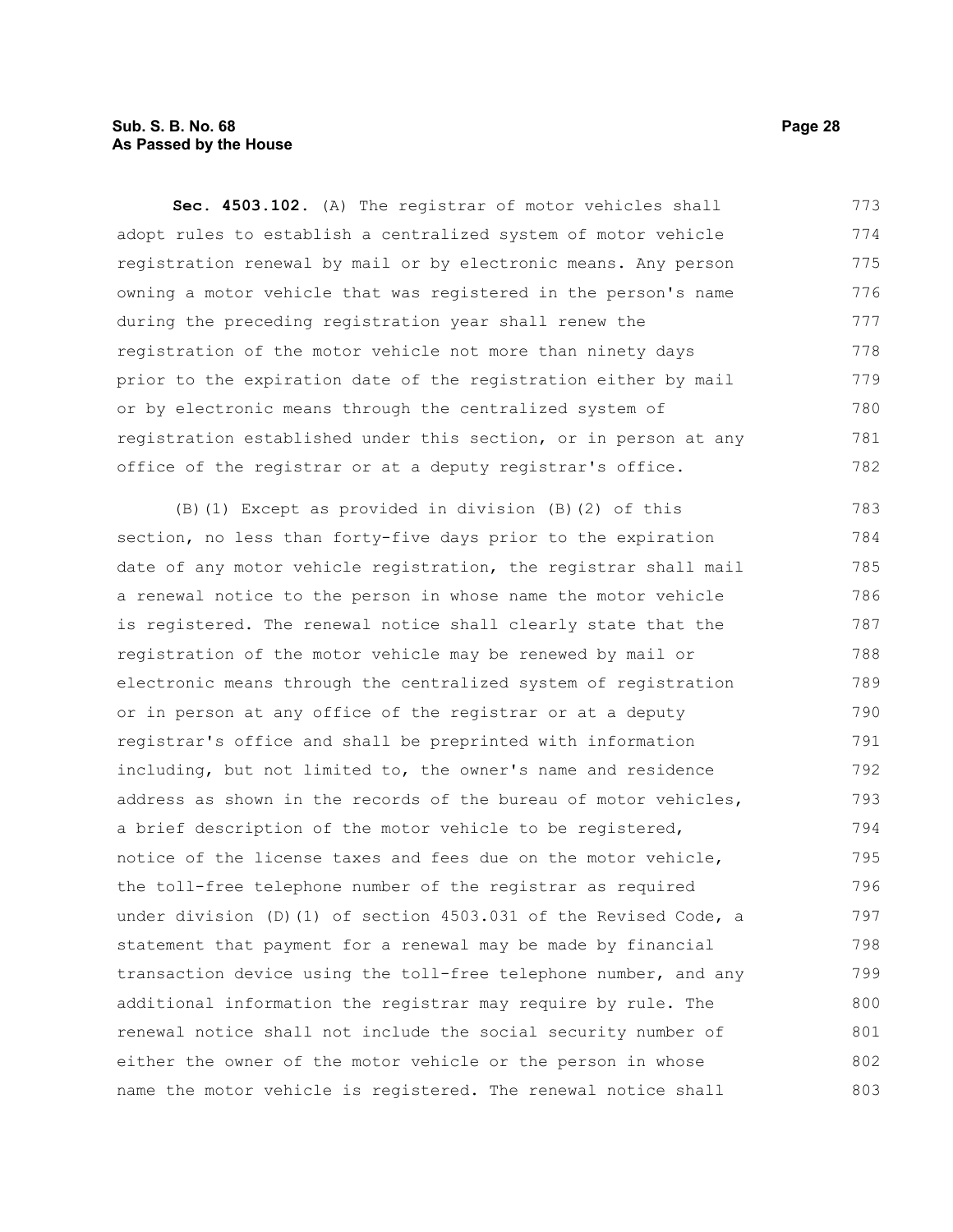be sent by regular mail to the owner's last known address as shown in the records of the bureau of motor vehicles. (2) The registrar is not required to mail a renewal notice if either of the following applies: (a) The owner of the vehicle has consented to receiving the renewal notice by electronic means only. (b) The application for renewal of the registration of a motor vehicle is prohibited from being accepted by the registrar or a deputy registrar by division (D) of section 2935.27, division (A) of section 2937.221, division (A) of section 4503.13, division (B) of section 4510.22, or division (B)(1) of section 4521.10 of the Revised Code. (3) If the owner of a motor vehicle has consented to receiving a renewal notice by electronic means only, the registrar shall send an electronic renewal notice to the owner that contains the information specified in division (B)(1) of this section at the time specified under that division. (C) The owner of the motor vehicle shall verify the information contained in the notice, sign it either manually or by electronic means, and return it, either by mail or electronic means, or the owner may take it in person to any office of the registrar or of a deputy registrar. The owner shall include with the notice a financial transaction device number when renewing in person or by electronic means but not by mail, check, or money order in the amount of the registration taxes and fees payable on the motor vehicle and a service fee equal to the amount established under section 4503.038 of the Revised Code, plus postage as indicated on the notice if the registration is renewed or fulfilled by mail, and an inspection certificate for 804 805 806 807 808 809 810 811 812 813 814 815 816 817 818 819 820 821 822 823 824 825 826 827 828 829 830 831 832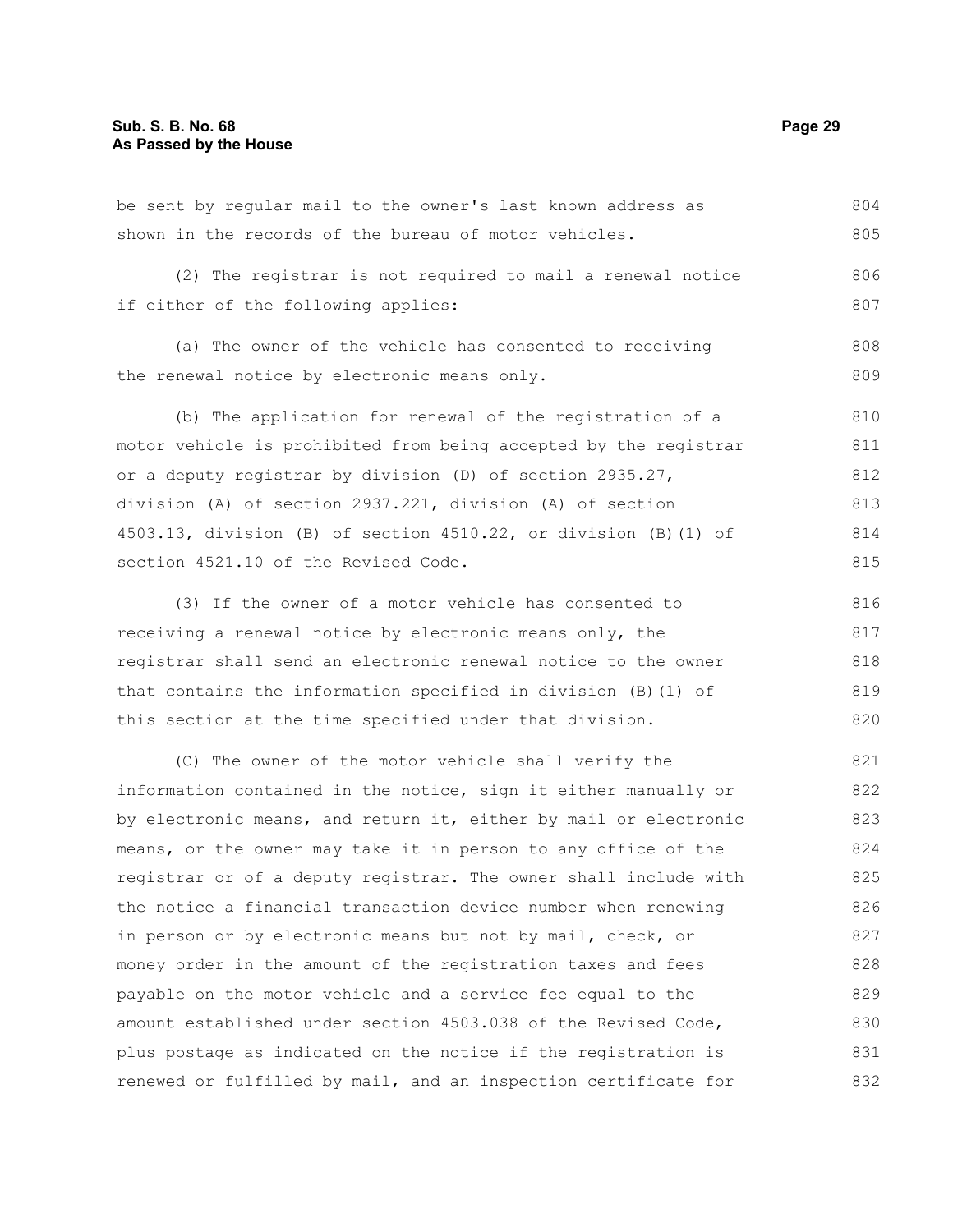the motor vehicle as provided in section 3704.14 of the Revised Code. For purposes of the centralized system of motor vehicle registration, the registrar shall accept payments via the tollfree telephone number established under division (D)(1) of section 4503.031 of the Revised Code for renewals made by mail. If the motor vehicle owner chooses to renew the motor vehicle registration by electronic means, the owner shall proceed in accordance with the rules the registrar adopts. 833 834 835 836 837 838 839 840

(D) If all registration and transfer fees for the motor vehicle for the preceding year or the preceding period of the current registration year have not been paid, if division (D) of section 2935.27, division (A) of section 2937.221, division (A) of section 4503.13, division (B) of section 4510.22, or division (B)(1) of section 4521.10 of the Revised Code prohibits acceptance of the renewal notice, or if the owner or lessee does not have an inspection certificate for the motor vehicle as provided in section 3704.14 of the Revised Code, if that section is applicable, the license shall be refused, and the registrar or deputy registrar shall so notify the owner. This section does not require the payment of license or registration taxes on a motor vehicle for any preceding year, or for any preceding period of a year, if the motor vehicle was not taxable for that preceding year or period under section 4503.02, 4503.04, 4503.11, 4503.12, or 4503.16 or Chapter 4504. of the Revised Code. 841 842 843 844 845 846 847 848 849 850 851 852 853 854 855 856 857

(E)(1) Failure to receive a renewal notice does not relieve a motor vehicle owner from the responsibility to renew the registration for the motor vehicle. Any person who has a motor vehicle registered in this state and who does not receive a renewal notice as provided in division (B) of this section prior to the expiration date of the registration shall request 858 859 860 861 862 863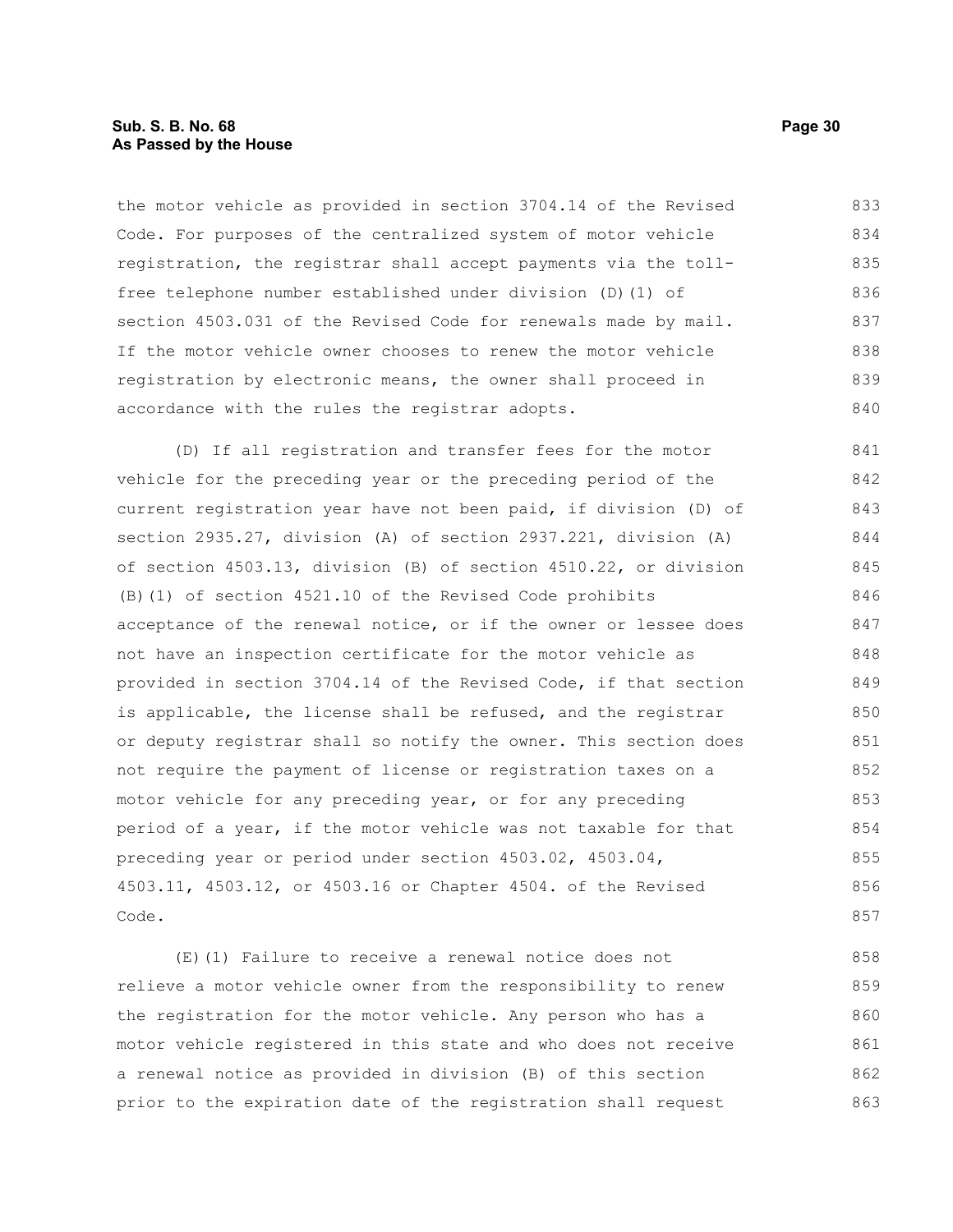#### **Sub. S. B. No. 68 Page 31 As Passed by the House**

an application for registration from the registrar or a deputy registrar and sign the application manually or by electronic means and submit the application and pay any applicable license taxes and fees to the registrar or deputy registrar. 864 865 866 867

(2) If the owner of a motor vehicle submits an application for registration and the registrar is prohibited by division (D) of section 2935.27, division (A) of section 2937.221, division (A) of section 4503.13, division (B) of section 4510.22, or division (B)(1) of section 4521.10 of the Revised Code from accepting the application, the registrar shall return the application and the payment to the owner. If the owner of a motor vehicle submits a registration renewal application to the registrar by electronic means and the registrar is prohibited from accepting the application as provided in this division, the registrar shall notify the owner of this fact and deny the application and return the payment or give a credit on the financial transaction device account of the owner in the manner the registrar prescribes by rule adopted pursuant to division (A) of this section. 868 869 870 871 872 873 874 875 876 877 878 879 880 881 882

(F) Every deputy registrar shall post in a prominent place at the deputy's office a notice informing the public of the mail registration system required by this section and also shall post a notice that every owner of a motor vehicle and every chauffeur holding a certificate of registration is required to notify the registrar in writing of any change of residence within ten days after the change occurs. The notice shall be in such form as the registrar prescribes by rule.

(G) The service fee equal to the amount established under section 4503.038 of the Revised Code that is collected from a person who renews a motor vehicle registration by electronic 891 892 893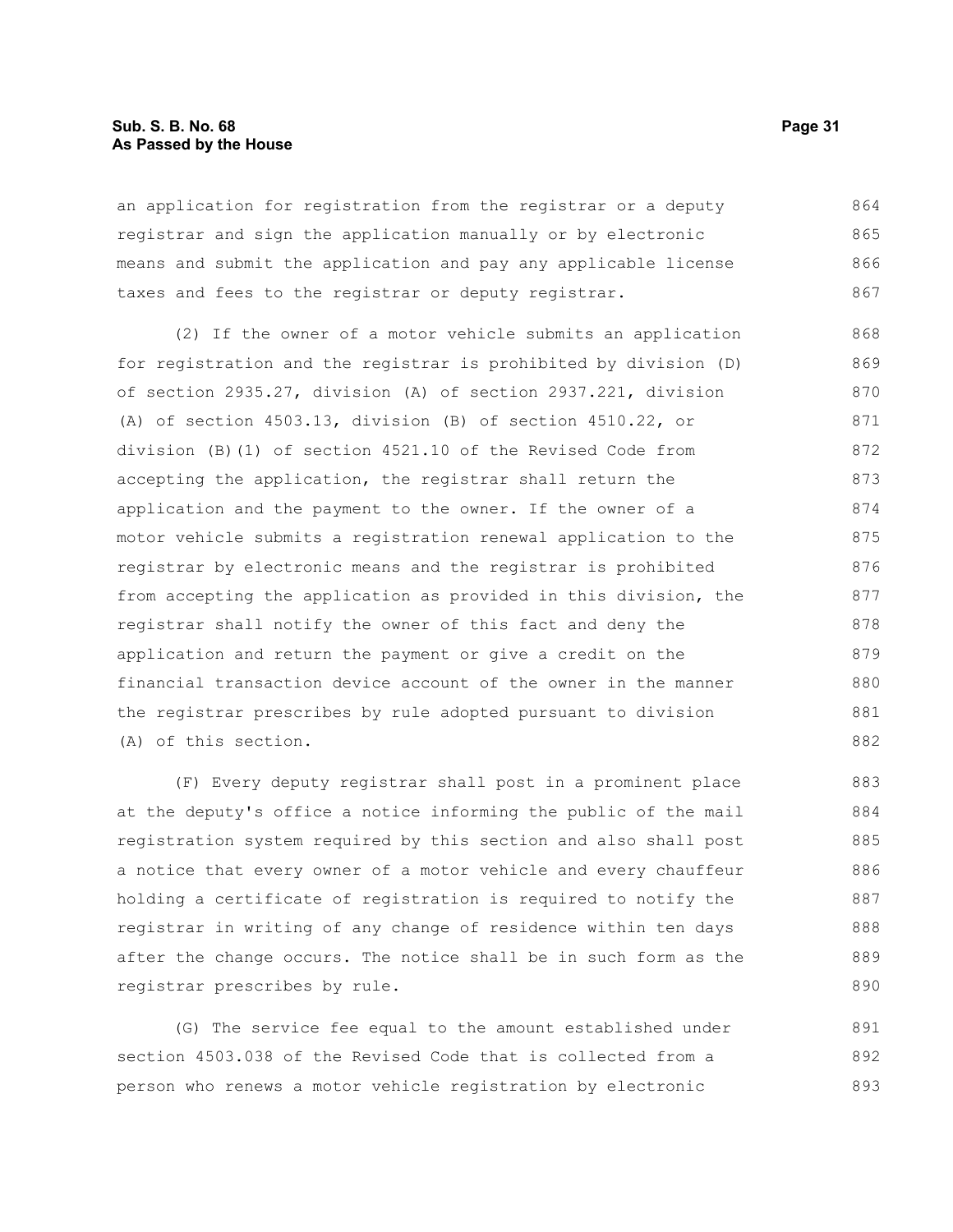#### **Sub. S. B. No. 68 Page 32 As Passed by the House**

means or by mail, plus postage collected by the registrar and any financial transaction device surcharge collected by the registrar, shall be paid to the credit of the public safety highway purposes fund established by section 4501.06 of the Revised Code. 894 895 896 897 898

(H)(1) Pursuant to section 113.40 of the Revised Code, the registrar shall implement a program permitting payment of motor vehicle registration taxes and fees, driver's license and commercial driver's license fees, and any other taxes, fees, penalties, or charges imposed or levied by the state by means of a financial transaction device for transactions occurring online, at any office of the registrar, and at all deputy registrar locations. The program shall take effect not later than July 1, 2016. The registrar shall adopt rules as necessary for this purpose, but all such rules are subject to any action, policy, or procedure of the board of deposit or treasurer of state taken or adopted under section 113.40 of the Revised Code. 899 900 901 902 903 904 905 906 907 908 909 910

(2) The rules adopted under division (H)(1) of this section shall require a deputy registrar to accept payments by means of a financial transaction device beginning on the effective date of the rules unless the deputy registrar contract entered into by the deputy registrar prohibits the acceptance of such payments by financial transaction device. However, commencing with deputy registrar contract awards that have a start date of July 1, 2016, and for all contract awards thereafter, the registrar shall require that the proposer accept payment by means of a financial transaction device, including credit cards and debit cards, for all department of public safety transactions conducted at that deputy registrar location. 911 912 913 914 915 916 917 918 919 920 921 922

The bureau and deputy registrars are not required to pay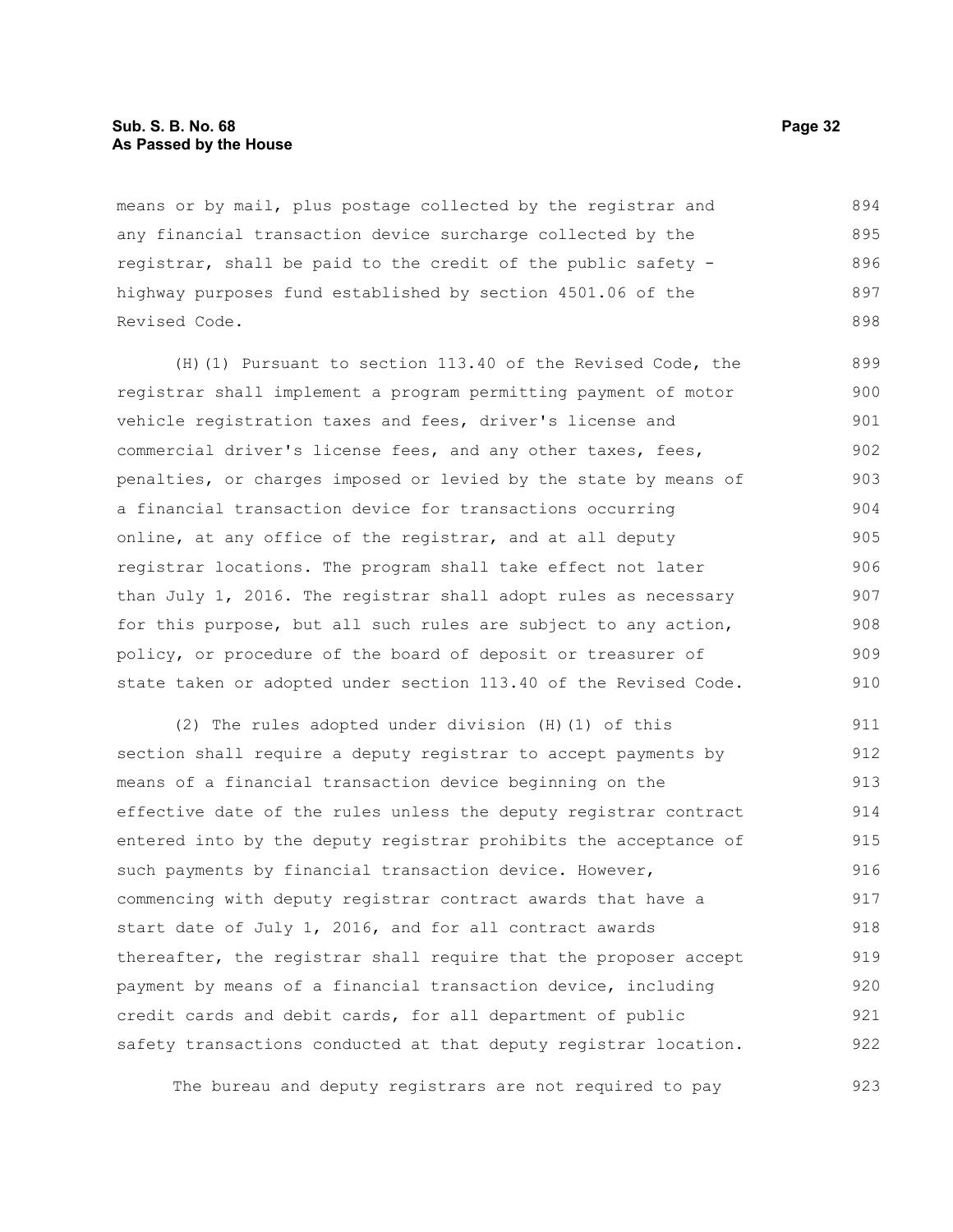#### **Sub. S. B. No. 68 Page 33 As Passed by the House**

any costs that result from accepting payment by means of a financial transaction device. A deputy registrar may charge a person who tenders payment for a department transaction by means of a financial transaction device any cost the deputy registrar incurs from accepting payment by the financial transaction device, but the deputy registrar shall not require the person to pay any additional fee of any kind in connection with the use by the person of the financial transaction device. 924 925 926 927 928 929 930 931

(3) In accordance with division (H)(1) of this section and rules adopted by the registrar under that division, a county auditor or clerk of a court of common pleas that is designated a deputy registrar shall accept payment by means of a financial transaction device, including credit cards and debit cards, for all department transactions conducted at the office of the county auditor or clerk in the county auditor's or clerk's capacity as deputy registrar. The bureau is not required to pay any costs incurred by a county auditor or clerk that result from accepting payment by means of a financial transaction device for any department transaction. 932 933 934 935 936 937 938 939 940 941 942

(I) The registrar may develop and implement, or may permita deputy registrar to implement, one or more programs thatenhance the convenience and availability of motor vehicle registration services using electronic or other means. The registrar shall adopt rules in accordance with Chapter 119. of the Revised Code establishing the amount of any fee or fees to be paid by the user for the convenience or service provided. Any fee or fees established under this division are in addition to any other vehicle registration fee or tax required by law. 943 944 945 946 947 948 949 950 951

(J) For persons who reside in counties where tailpipe emissions inspections are required under the motor vehicle 952 953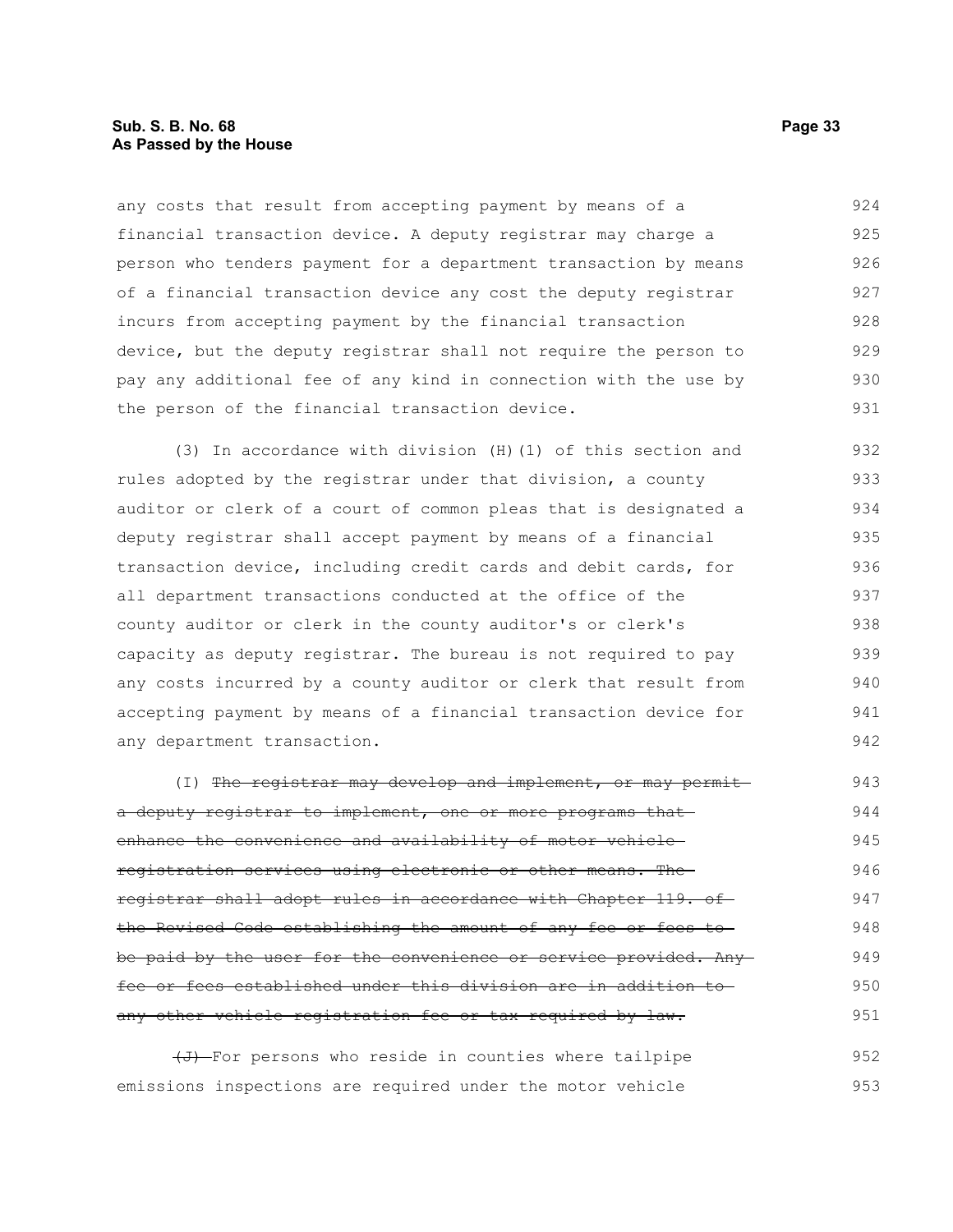#### **Sub. S. B. No. 68 Page 34 As Passed by the House**

inspection and maintenance program, the notice required by division (B) of this section shall also include the toll-free telephone number maintained by the Ohio environmental protection agency to provide information concerning the locations of emissions testing centers. 954 955 956 957 958

**Sec. 4505.071.** Notwithstanding section 1337.06 of the Revised Code, a licensed motor vehicle dealer involved in a title transfer, or  $a$ -the employee or agent of the licensed motor vehicle salesman employed by such a dealer, may act as a witness to the signature of a principal designating another as the principal's attorney in fact, and after the principal signs in the dealer's or salesman's, employee's, or agent's presence shall swear before a notary public that the principal signed in the dealer's, employee's, or salesman's agent's presence. As witness, the dealer, employee, or salesman agent shall sign in the place provided, inserting the dealer's or salesman's license number. The notary public, in such cases, shall administer anoath of the witness. This manner of signing<sub>r</sub> and witnessing, and acknowledging a power of attorney may be used only when the granting instrument limits the power of the attorney in fact to act on the principal's behalf in making an assignment of a certificate of title, excluding the odometer statement that the motor vehicle owner must provide as required by federal law, or completing an application for a certificate of title, excluding the odometer acknowledgement statement that the applicant must acknowledge as required by federal law, and such instrument shall state the make, body type, model, and manufacturer's vehicle identification number of the motor vehicle to which the grant of power applies. This power of attorney shall be presented to the clerk of the court of common pleas when used to transfer title to a motor vehicle and shall be retained by the 959 960 961 962 963 964 965 966 967 968 969 970 971 972 973 974 975 976 977 978 979 980 981 982 983 984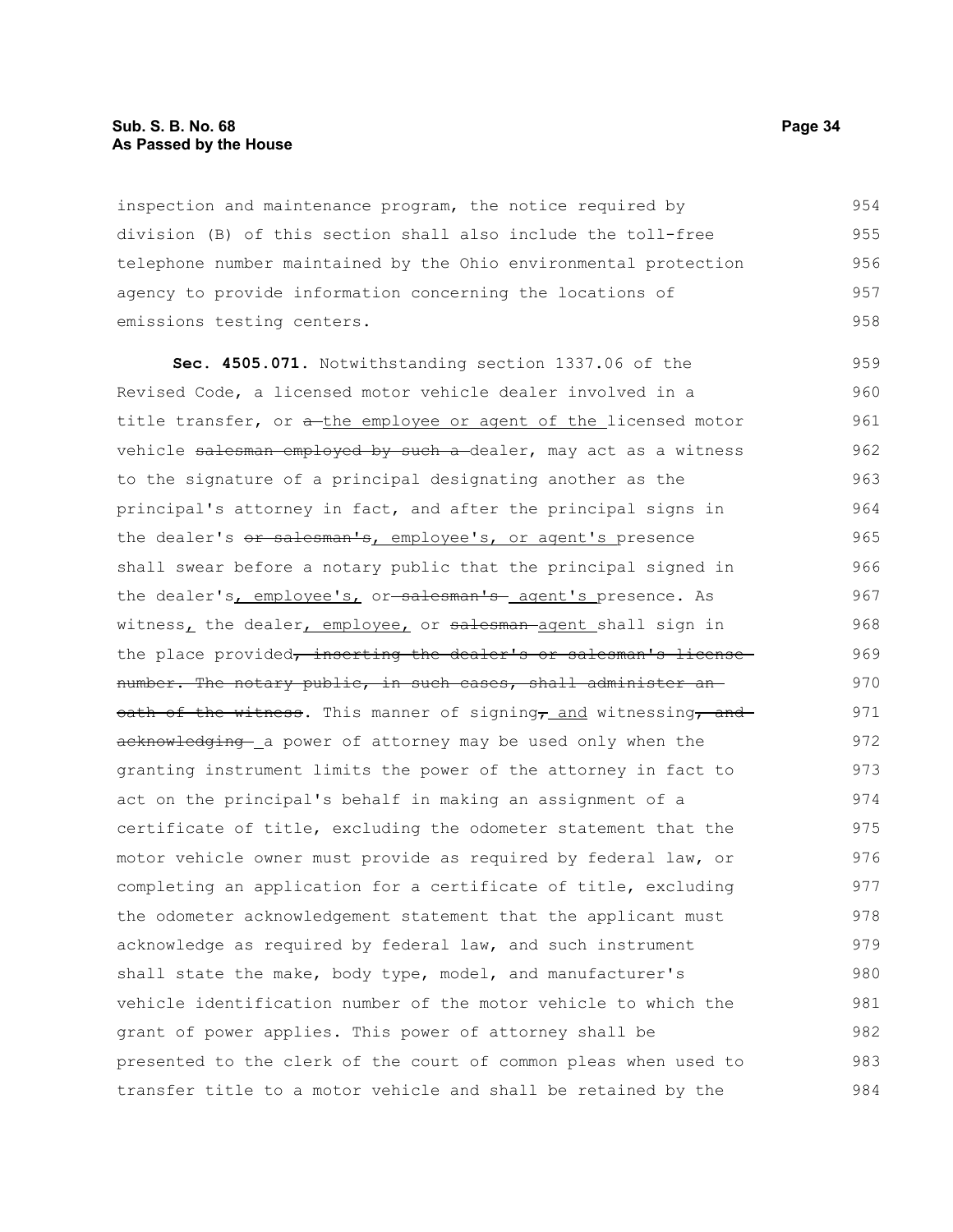| clerk in the same manner that a certificate of title is          | 985  |
|------------------------------------------------------------------|------|
| retained.                                                        | 986  |
| As used in this section, "presence" includes witnessing a        | 987  |
| signature via audio-visual conference technology.                | 988  |
| Sec. 4506.08. (A) (1) Each application for a commercial          | 989  |
| driver's license temporary instruction permit shall be           | 990  |
| accompanied by a fee of ten dollars. Each-                       | 991  |
| (2) Each application for a waiver for farm-related service       | 992  |
| industries shall be accompanied by a fee of twenty-five dollars. | 993  |
| (3) Except as provided in division (A)(4) of this section,       | 994  |
| each application for a commercial driver's license, restricted   | 995  |
| commercial driver's license, or renewal of such a license, or    | 996  |
| waiver for farm-related service industries shall be accompanied  | 997  |
| by a fee of twenty-five dollars, except that an the following    | 998  |
| fee, as applicable:                                              | 999  |
| (a) A fee of twenty-five dollars if the license will             | 1000 |
| expire on the licensee's twenty-first birthday;                  | 1001 |
| (b) A fee of twenty-five dollars if the license will             | 1002 |
| expire on the licensee's birthday four years after the date of   | 1003 |
| issuance;                                                        | 1004 |
| (c) A fee of forty-nine dollars and fifty cents if the           | 1005 |
| license will expire on the licensee's birthday eight years after | 1006 |
| the date of issuance.                                            | 1007 |
| (4) Each application for a commercial driver's license or        | 1008 |
| restricted commercial driver's license received pursuant to      | 1009 |
| division (A)(3) of section 4506.14 of the Revised Code shall be  | 1010 |
| accompanied by-a- the following fee, as applicable:              | 1011 |

(a) A fee of eighteen dollars and seventy-five cents if 1012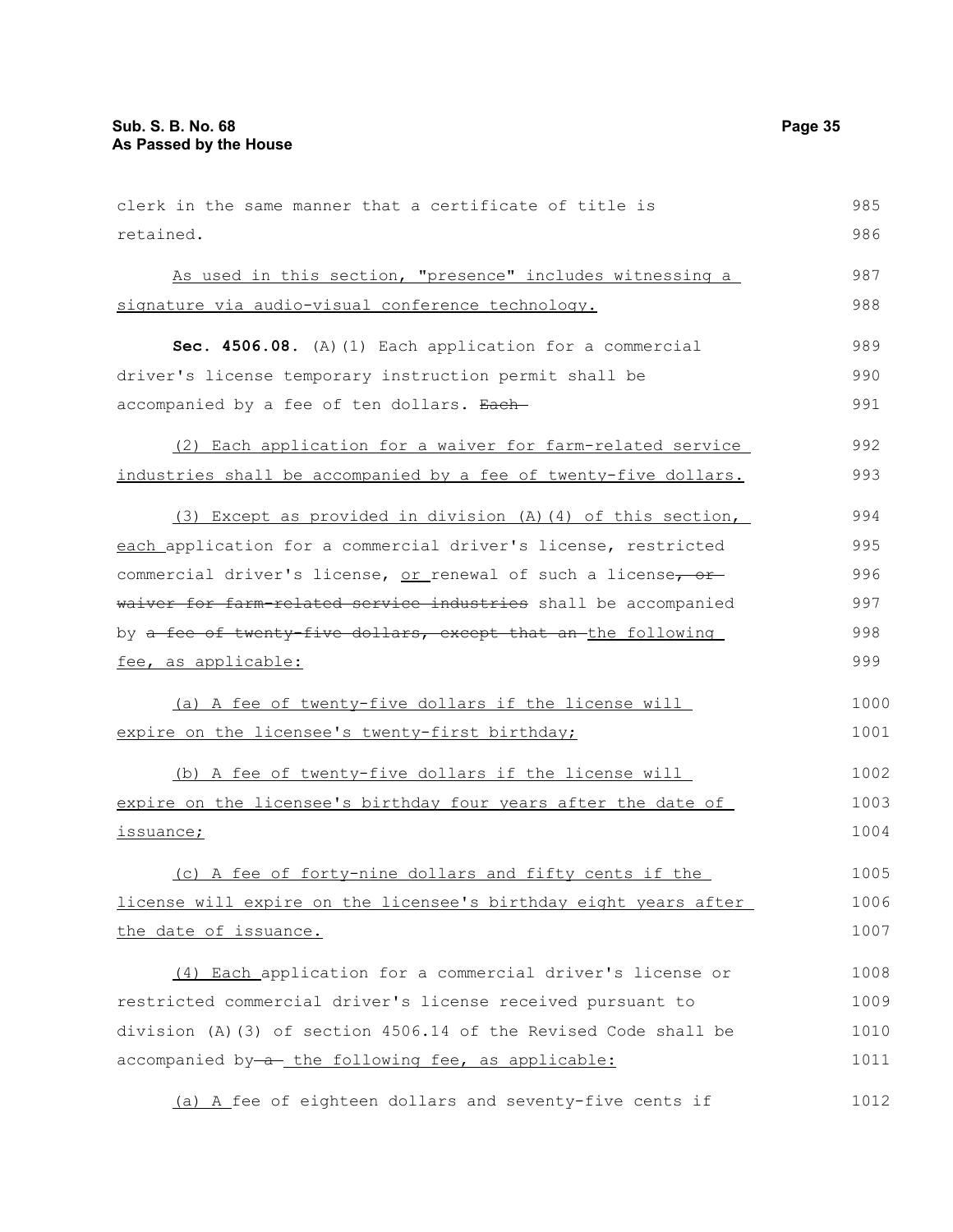of issuance, and al

the date of issuance.

after the date of issuance $\frac{\partial f}{\partial x}$ 

### the license will expire on the licensee's birthday three years (b) A fee of twelve dollars and fifty cents if the license will expire on the licensee's birthday two years after the date (c) A fee of six dollars and twenty-five cents if the license will expire on the licensee's birthday one year after (5) Each application for a duplicate or reprint commercial driver's license shall be accompanied by a fee of ten dollars. 1013 1014 1015 1016 1017 1018 1019 1020 1021 1022

(2) In addition, the (B)(1) The registrar of motor vehicles or deputy registrar may collect and retain an additional fee of no more than equal to the amount established under section 4503.038 of the Revised Code for each application received by the registrar or deputy registrar for  $a$ -any of the following: 1023 1024 1025 1026 1027 1028

(a) A commercial driver's license temporary instruction  $permit$ 1029 1030

(b) A commercial driver's license, renewal of or a restricted commercial driver's license<del>, or</del> that will expire on the licensee's twenty-first birthday; 1031 1032 1033

(c) A commercial driver's license, a restricted commercial driver's license, or a renewal of such a license that will expire on the licensee's birthday four years after the date of issuance; 1034 1035 1036 1037

(d) A commercial driver's license or restricted commercial driver's license issued pursuant to division (A)(3) of section 4506.14 of the Revised Code; 1038 1039 1040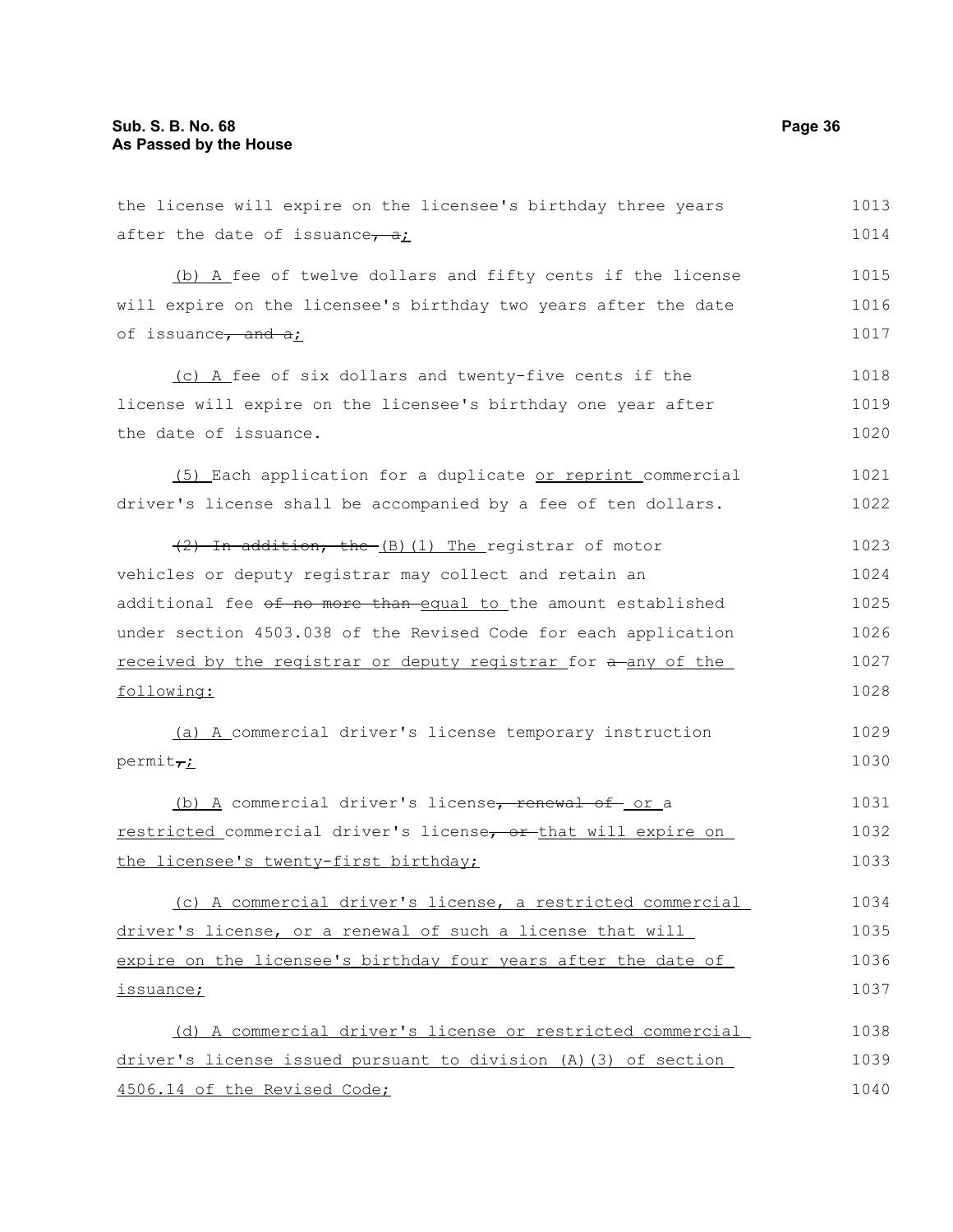| (e) A duplicate or reprint commercial driver's license               | 1041 |
|----------------------------------------------------------------------|------|
| received by the registrar or deputy.                                 | 1042 |
| (B) (2) The registrar or deputy registrar may collect and            | 1043 |
| retain an additional fee equal to twice the amount established       | 1044 |
| under section 4503.038 of the Revised Code for each application      | 1045 |
| received by the registrar or deputy registrar for a commercial       | 1046 |
| driver's license, restricted commercial driver's license, or         | 1047 |
| renewal of such a license that will expire on the licensee's         | 1048 |
| birthday eight years after the date of issuance.                     | 1049 |
| (C)(1) In addition to the fees imposed under division                | 1050 |
| divisions (A) and (B) of this section, the registrar of motor        | 1051 |
| vehicles or deputy registrar shall collect a fee of twelve-          | 1052 |
| dollars-the following fee for each application, as applicable:       | 1053 |
| (a) Twelve dollars for a commercial driver's license                 | 1054 |
| temporary instruction permitri                                       | 1055 |
| (b) Twelve dollars for a commercial driver's license <sub>r</sub> or | 1056 |
| restricted commercial driver's license that will expire on the       | 1057 |
| licensee's twenty-first birthday;                                    | 1058 |
| (c) Twelve dollars for a commercial driver's license,                | 1059 |
| restricted commercial driver's license, or renewal of such a         | 1060 |
| license that will expire on the licensee's birthday four years       | 1061 |
| after the date of issuance;                                          | 1062 |
| (d) Twelve dollars for a commercial driver's license or              | 1063 |
| restricted commercial driver's license issued pursuant to            | 1064 |
| division (A) (3) of section 4506.14 of the Revised Code;             | 1065 |
| (e) Twelve dollars for a duplicate or reprint commercial             | 1066 |
| driver's license and for each application for renewal of;            | 1067 |
| (f) Twenty-three dollars and fifty cents for a commercial            | 1068 |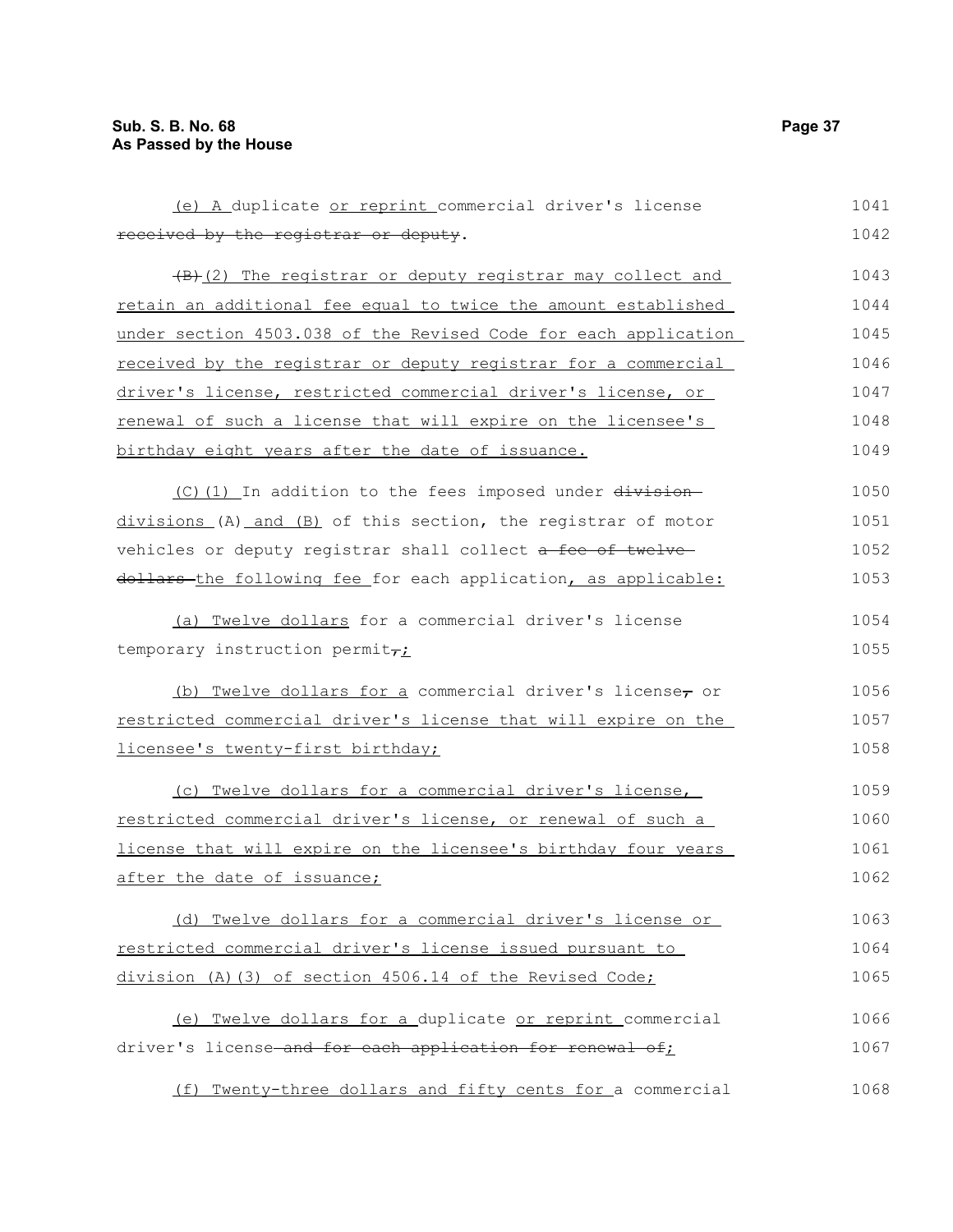| driver's license <u>, restricted commercial driver's license, or </u>                        | 1069 |
|----------------------------------------------------------------------------------------------|------|
| renewal of such a license that will expire on the licensee's                                 | 1070 |
| <u>birthday eight years after the date of issuance.</u>                                      | 1071 |
| (2) The additional fee is for the purpose of defraying the                                   | 1072 |
| department of public safety's costs associated with the                                      | 1073 |
| administration and enforcement of the motor vehicle and traffic                              | 1074 |
| laws of Ohio.                                                                                | 1075 |
| $\left(\frac{f}{f} - \frac{f}{f}\right)$ Each deputy registrar shall transmit the fees       | 1076 |
| collected under divisions $(A)$ $(1)$ $(A)$ and $(B)$ $(C)$ of this section                  | 1077 |
| in the time and manner prescribed by the registrar. The                                      | 1078 |
| registrar shall deposit all moneys collected under divisions (A)                             | 1079 |
| $\frac{(1) - (A)}{(A)}$ and $\frac{(B) - (C)}{(B)}$ of this section into the public safety - | 1080 |
| highway purposes fund established in section 4501.06 of the                                  | 1081 |
| Revised Code.                                                                                | 1082 |
| (B) (E) Upon request and payment of a fee of five dollars,                                   | 1083 |
| the registrar shall furnish information regarding the driving                                | 1084 |
| record of any person holding a commercial driver's license                                   | 1085 |
| issued by this state to the employer or prospective employer of                              | 1086 |
| such a person and to any insurer.                                                            | 1087 |
| The registrar shall pay each five-dollar fee the registrar                                   | 1088 |

collects under this division into the state treasury to the credit of the public safety - highway purposes fund established in section 4501.06 of the Revised Code. 1089 1090 1091

**Sec. 4506.13.** (A) The registrar of motor vehicles may authorize the highway patrol or any other employee of the department of public safety to issue an examiner's commercial examinations passed form to an applicant who has passed the required examinations. The examiner's commercial examinations passed form shall be used to indicate the examinations taken and 1092 1093 1094 1095 1096 1097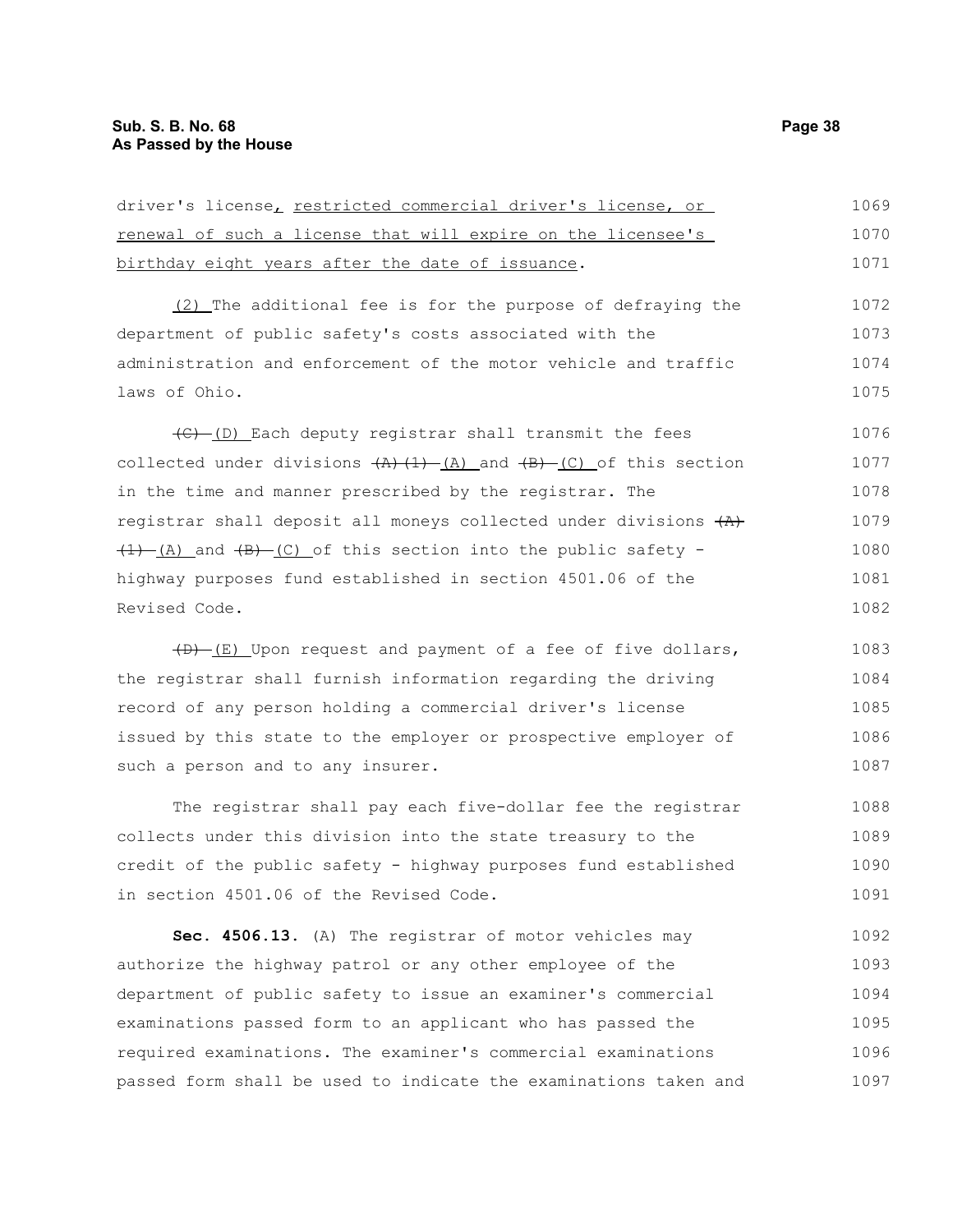passed by the commercial driver's license applicant.

(B)(1) Before issuing, renewing, transferring, or upgrading a commercial driver's license, the registrar of motor vehicles shall obtain information about the applicant's driving record through the commercial driver's license information system, the applicant's state of licensure, and when available, the national driver register. In addition, the registrar shall check the applicant's driver record to ensure that an applicant who self-certified under division (A)(1)(a)(i) of section 4506.10 of the Revised Code that the applicant's operation of a commercial motor vehicle is non-excepted interstate, is medically certified. 1099 1100 1101 1102 1103 1104 1105 1106 1107 1108 1109

(2) The registrar shall not issue, renew, upgrade, or transfer the applicant's commercial driver's license if any of the following apply:

(a) The registrar obtains adverse information regarding the applicant's driving record. 1113 1114

(b) There is no information regarding the driver's selfcertification type as required by division (A)(1) of section 4506.10 of the Revised Code. 1115 1116 1117

(c) The applicant's medical status is not certified, when required to be certified under division  $(A)$   $(1)$   $(a)$   $(i)$  of section 4506.10 of the Revised Code. 1118 1119 1120

(3) If the record check reveals information that the applicant claims is outdated, contested, or invalid, the registrar shall deny the application until the applicant can resolve the conflict. 1121 1122 1123 1124

(C) The registrar shall do all of the following: 1125

1098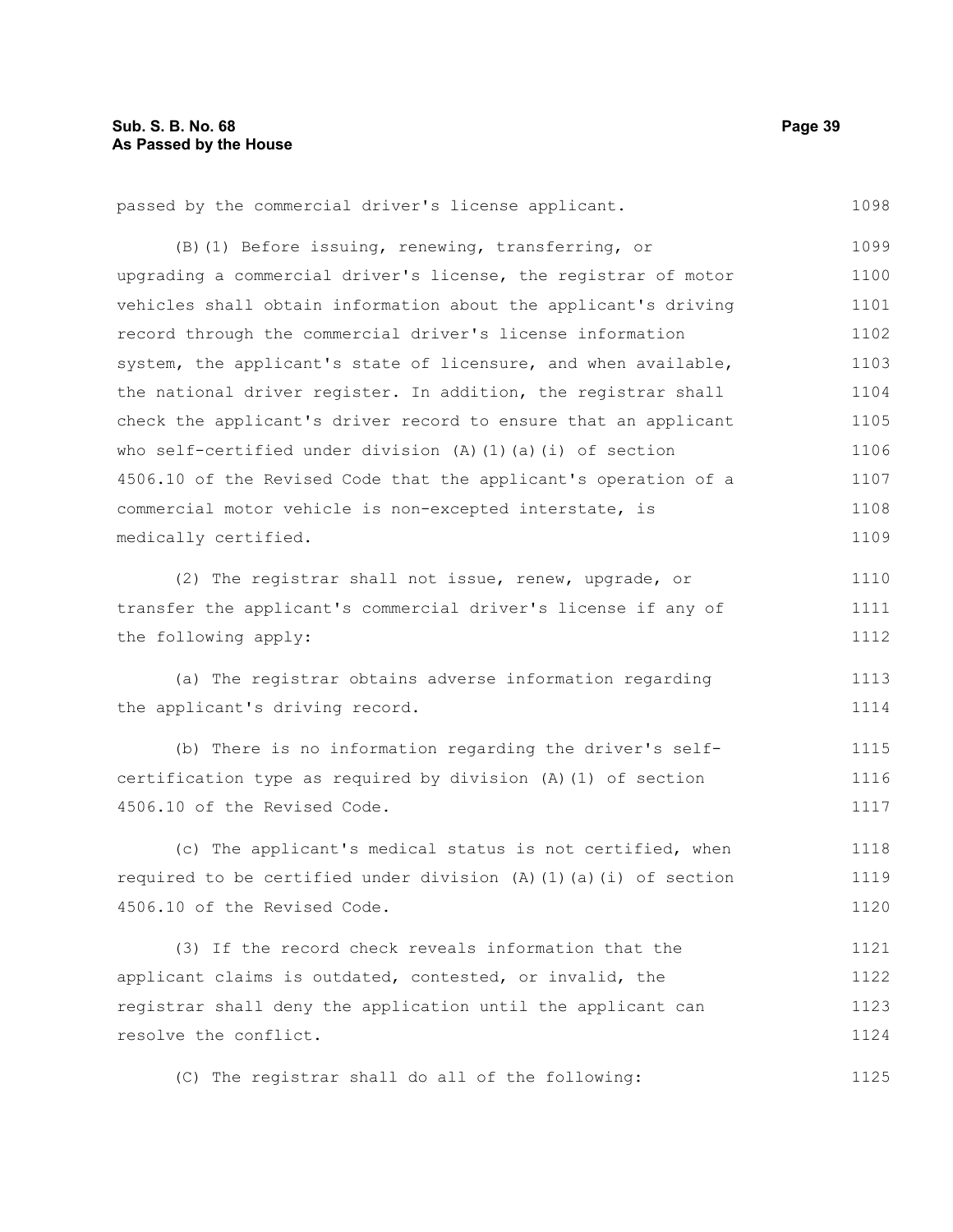# **Sub. S. B. No. 68 Page 40 As Passed by the House**

(1) Within ten days after issuing a commercial driver's license, notify the commercial driver's license information system, when available, of that fact and provide all information required to ensure identification of the licensee. If the registrar is notified that driver has been issued a medical variance, the registrar shall indicate the existence of the medical variance on the commercial driver's license holder's commercial driver's license information system driver record. 1126 1127 1128 1129 1130 1131 1132 1133

(2) For those drivers self-certifying under division (A) (1)(a)(i) of section 4506.10 of the Revised Code as non-excepted interstate, post the applicant's medical status as certified or non-certified on the applicant's commercial driver's license information system driver record upon receiving a valid original or copy of the medical examiner's certificate; 1134 1135 1136 1137 1138 1139

(3) Post the driver's self-certification type as set forth in division (A)(1) of section 4506.10 of the Revised Code; 1140 1141

(4) Post information from the medical examiner's certificate, if applicable, on the commercial driver's license holder's commercial driver's license information system driver record within ten business calendar days of issuing receipt of the commercial driver's licensemedical examiner's certificate; 1142 1143 1144 1145 1146

(5) Retain the original or a copy of the commercial driver's license holder's medical certificate for a minimum of three years after the date the certificate was issued; 1147 1148 1149

(6) Post and maintain as part of the commercial driver's license information system driver record all convictions, disqualifications, and other licensing actions for violations of any state or municipal ordinances related to motor vehicle traffic control, other than parking violations for all persons 1150 1151 1152 1153 1154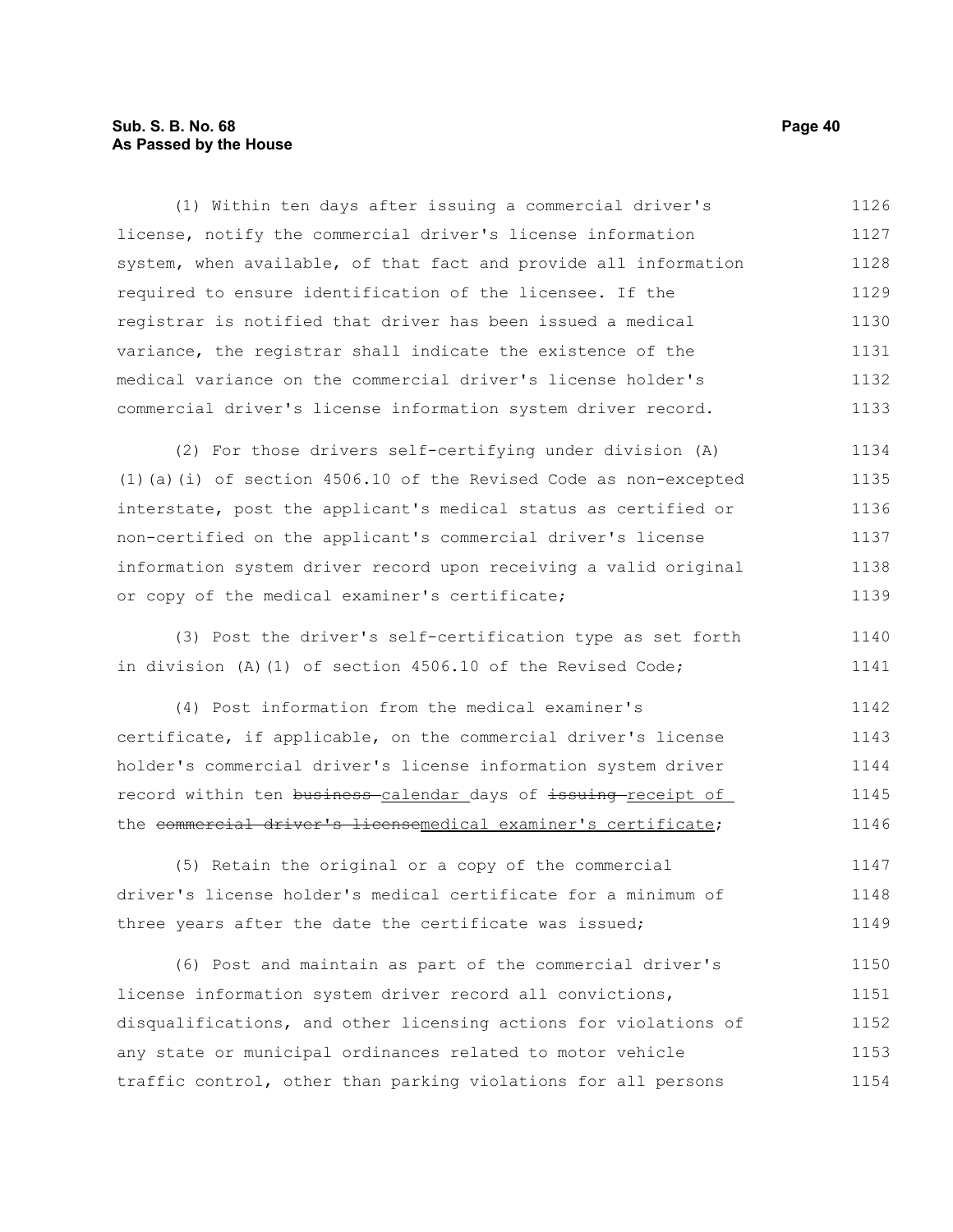## **Sub. S. B. No. 68 Page 41 As Passed by the House**

who hold a commercial driver's license or operate a motor vehicle for which a commercial driver's license is required; 1155 1156

(7) Post an applicant's status of medically non-certified on the applicant's commercial driver's license information system driver record and downgrade the applicant's commercial driver's license in accordance with division (D) of this section if either of the following applies: 1157 1158 1159 1160 1161

(a) The commercial driver's license holder fails to provide the driver's self-certification type as required by division (A)(1) of section 4506.10 of the Revised Code. 1162 1163 1164

(b) The commercial driver's license holder self-certifying under division (A)(1)(a)(i) of section 4506.10 of the Revised Code as non-excepted interstate fails to provide the registrar with a current medical examiner's certificate. 1165 1166 1167 1168

(8) Mark the commercial driver's license information system driver record as non-certified for any commercial driver's license holder who has not self-certified under division (A)(1) of section 4506.10 of the Revised Code by January 30, 2014 and initiate the commercial driver's license commercial driver's license downgrade procedures described in division (D) of this section; 1169 1170 1171 1172 1173 1174 1175

(9) Within ten days after a commercial driver's license holder's medical certification status expires or a medical variance expires or is rescinded, update the person's medical certification status to non-certified; 1176 1177 1178 1179

(10) Within ten calendar days after receiving information from the federal motor carrier safety administration regarding issuance or renewal of a medical variance for a driver, update the driver's commercial driver's license information system 1180 1181 1182 1183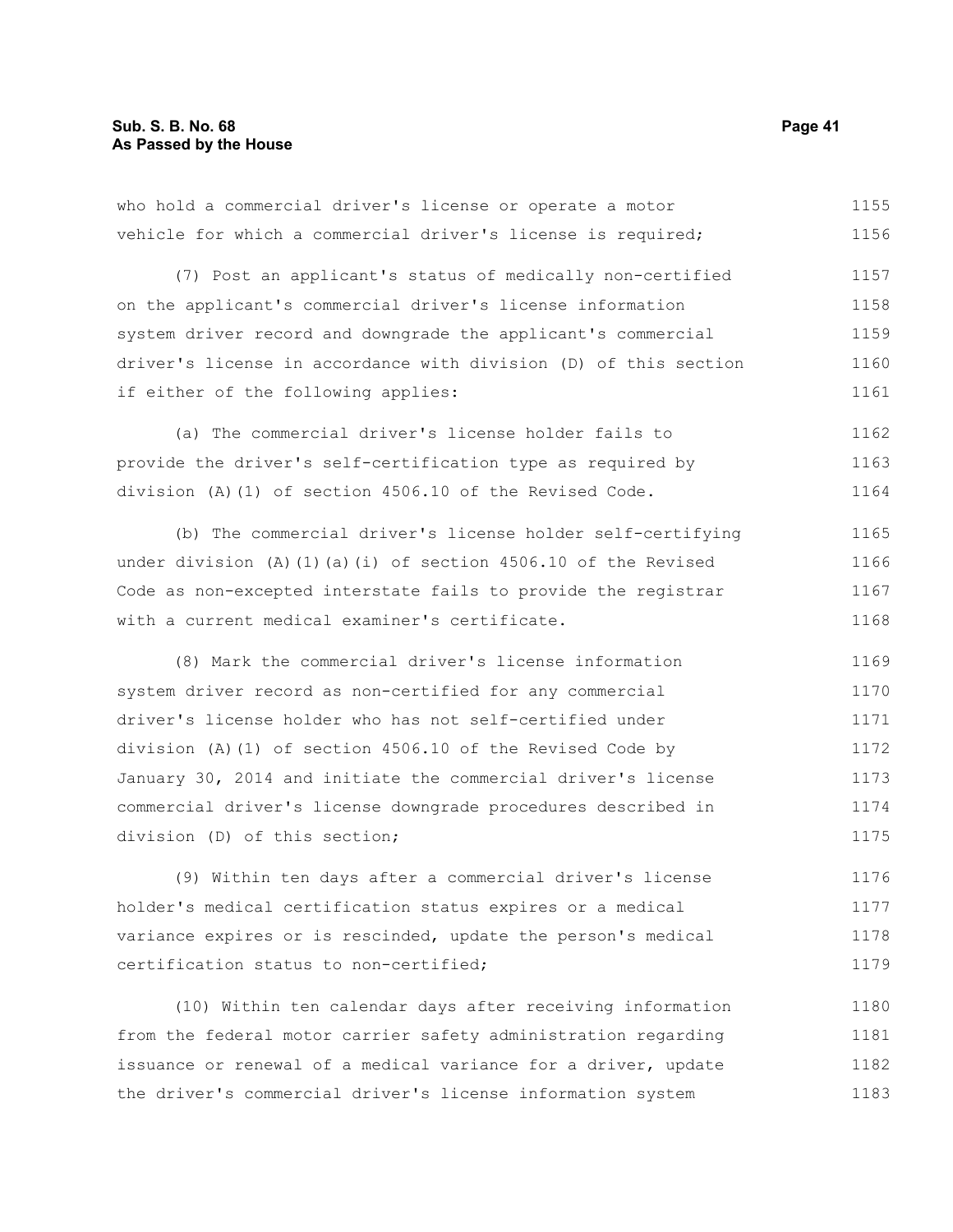driver record to include the medical variance information provided by the federal motor carrier safety administration. 1184 1185

(D) If a driver's medical certification or medical variance expires or the federal motor carrier safety administration notifies the registrar that a medical variance was removed or rescinded, the registrar shall do the following: 1186 1187 1188 1189

(1) Send notice to the commercial driver's license holder of the holder's medically not certified status. The notice shall inform the driver that the driver's commercial driver's license privileges will be removed unless the driver resolves the medical certification or medical variance defect by submitting a current medical certificate or medical variance, as applicable, or changing the driver's self-certification under division (A) (1) of section 4506.10 of the Revised Code to driving only in excepted interstate or excepted intrastate commerce within sixty days. 1190 1191 1192 1193 1194 1195 1196 1197 1198 1199

(2) Sixty days after the change to a medically not certified status, if the commercial driver's license holder has not resolved the medical certification or medical variance defect as described in division (D)(1) of this section, the registrar shall change the person's commercial driver's license status to reflect no commercial driver's license privileges and shall send the person a second notice informing the person that the commercial driver's license privilege has been removed from the driver's license. 1200 1201 1202 1203 1204 1205 1206 1207 1208

(E) To the extent permitted by federal and state law, the registrar shall provide records from the commercial driver's license information system regarding a commercial driver's license holder or commercial motor vehicle operator to the following individuals and entities or their authorized agents 1209 1210 1211 1212 1213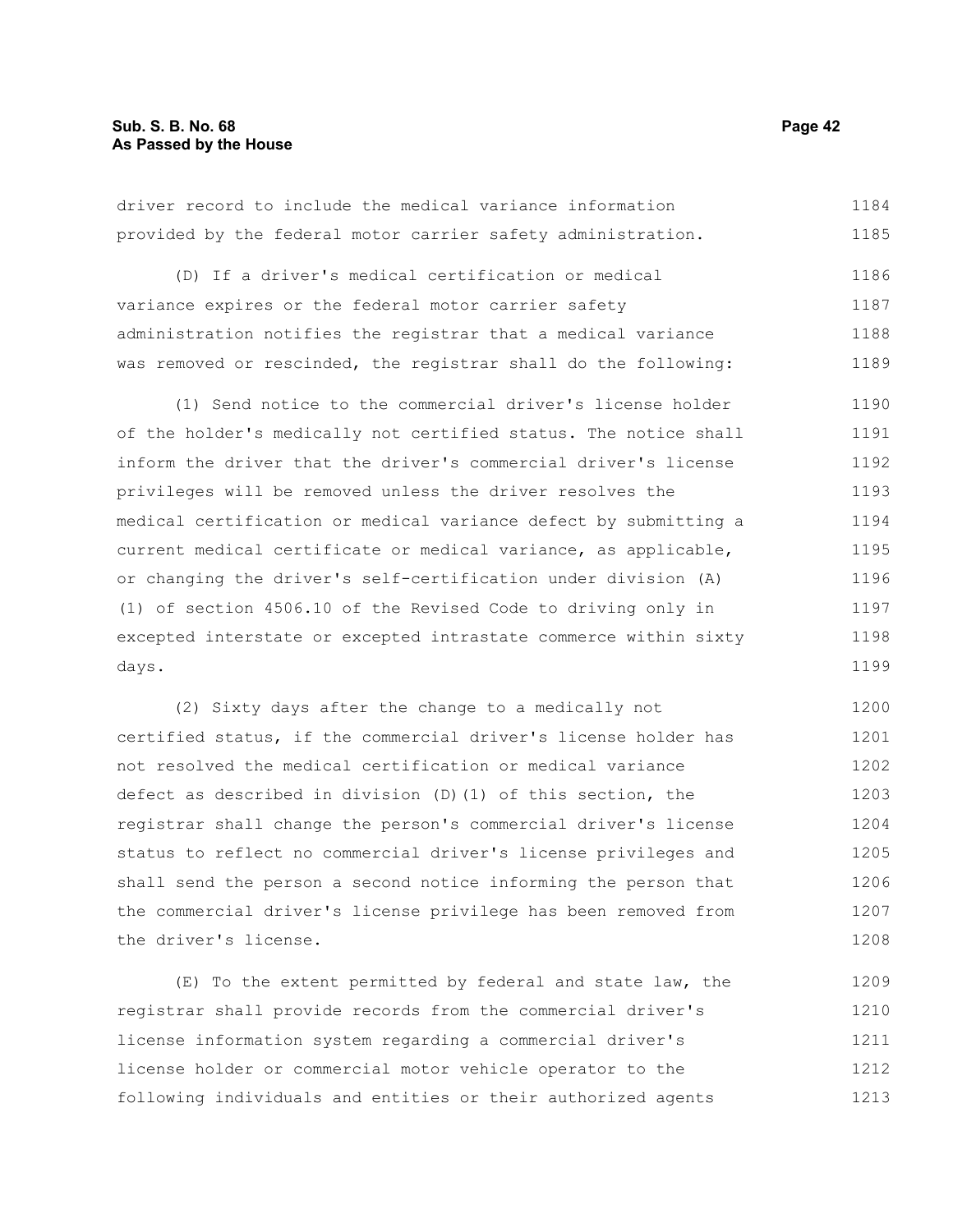within ten days of the receipt of conviction or disqualification information concerning the holder or operator from another state or within ten days of the date of conviction or disqualification of the holder or operator if it occurred in this state, as applicable: 1214 1215 1216 1217 1218

(1) Other states;

(2) The secretary of the United States department of transportation; 1220 1221

(3) The commercial driver's license holder or commercial motor vehicle operator referenced in the records; 1222 1223

(4) A motor carrier that is a current or prospective employer of the commercial driver's license holder or commercial motor vehicle operator referenced in the records. 1224 1225 1226

**Sec. 4506.14.** (A) Commercial driver's licenses shall expire as follows: 1227 1228

(1) Except as provided in division (A)(3) or (4) of this section, each such license issued to replace an operator's or chauffeur's license shall expire on the original expiration date of the operator's or chauffeur's license and, upon renewal, shall expire on the licensee's birthday in the fourth or eighth year after the date of issuance, based on the period of renewal requested by the applicant. A person who is sixty-five years of age or older may only apply for a commercial driver's license that expires on the birthday of the applicant in the fourth year after the date it is issued. 1229 1230 1231 1232 1233 1234 1235 1236 1237 1238

(2)(a) Except as provided in division (A)(3) or (4) of this section, each such license issued as an original license to a person whose residence is in this state shall expire on the licensee's birthday in the fourth or eighth year after the date 1239 1240 1241 1242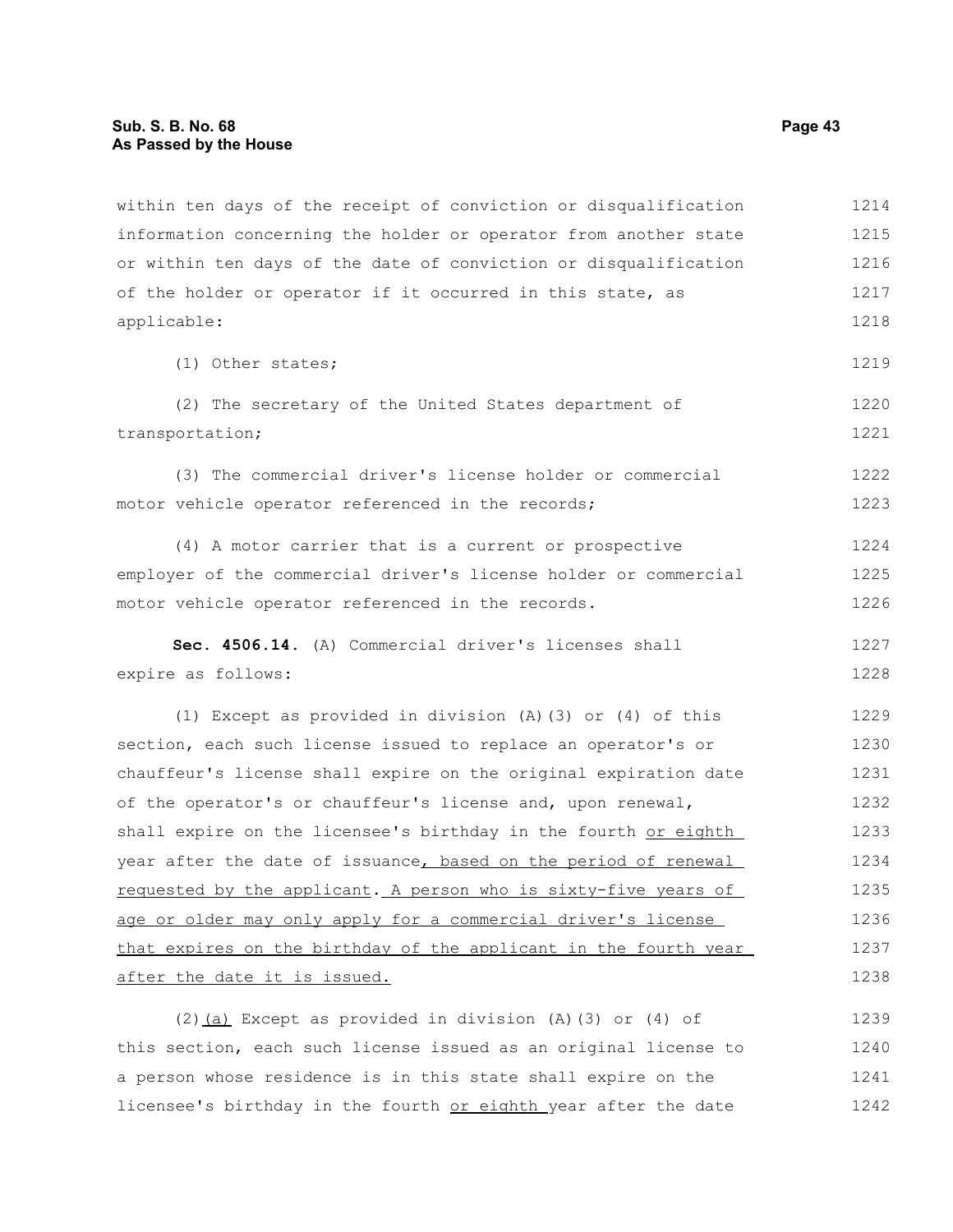| of issuance, and each based on the period of renewal requested   | 1243 |
|------------------------------------------------------------------|------|
| by the applicant. A person who is sixty-five years of age or     | 1244 |
| older may only apply for a commercial driver's license that      | 1245 |
| expires on the birthday of the applicant in the fourth year      | 1246 |
| after the date it is issued.                                     | 1247 |
| (b) Each such license issued to a person whose temporary         | 1248 |
| residence is in this state shall expire in accordance with rules | 1249 |
| adopted by the registrar of motor vehicles. A license issued to  | 1250 |
| a person with a temporary residence in this state is             | 1251 |
| nonrenewable, but may be replaced with a new license within      | 1252 |
| ninety days prior to its expiration upon the applicant's         | 1253 |
| compliance with all applicable requirements.                     | 1254 |
| (3) The registrar or a deputy registrar may issue a              | 1255 |
| license that expires on a date earlier than the licensee's       | 1256 |
| birthday in the fourth year after the date of issuance if the    | 1257 |
| licensee has undergone a security threat assessment required by  | 1258 |
| federal law to obtain a hazardous materials endorsement and the  | 1259 |
| assessment will expire before that date. No commercial driver's  | 1260 |
| license shall be issued under division (A) (3) of this section   | 1261 |

(4) Each such license issued to replace the operator's or chauffeur's license of a person who is less than twenty-one years of age, and each such license issued as an original license to a person who is less than twenty-one years of age, shall expire on the licensee's twenty-first birthday. 1263 1264 1265 1266 1267

for a period longer than four years and one hundred eighty days.

(B) No commercial driver's license shall be issued for a period longer than four eight years and one hundred eighty days. Except as provided in section 4507.12 of the Revised Code, the registrar may waive the examination of any person applying for the renewal of a commercial driver's license issued under this 1268 1269 1270 1271 1272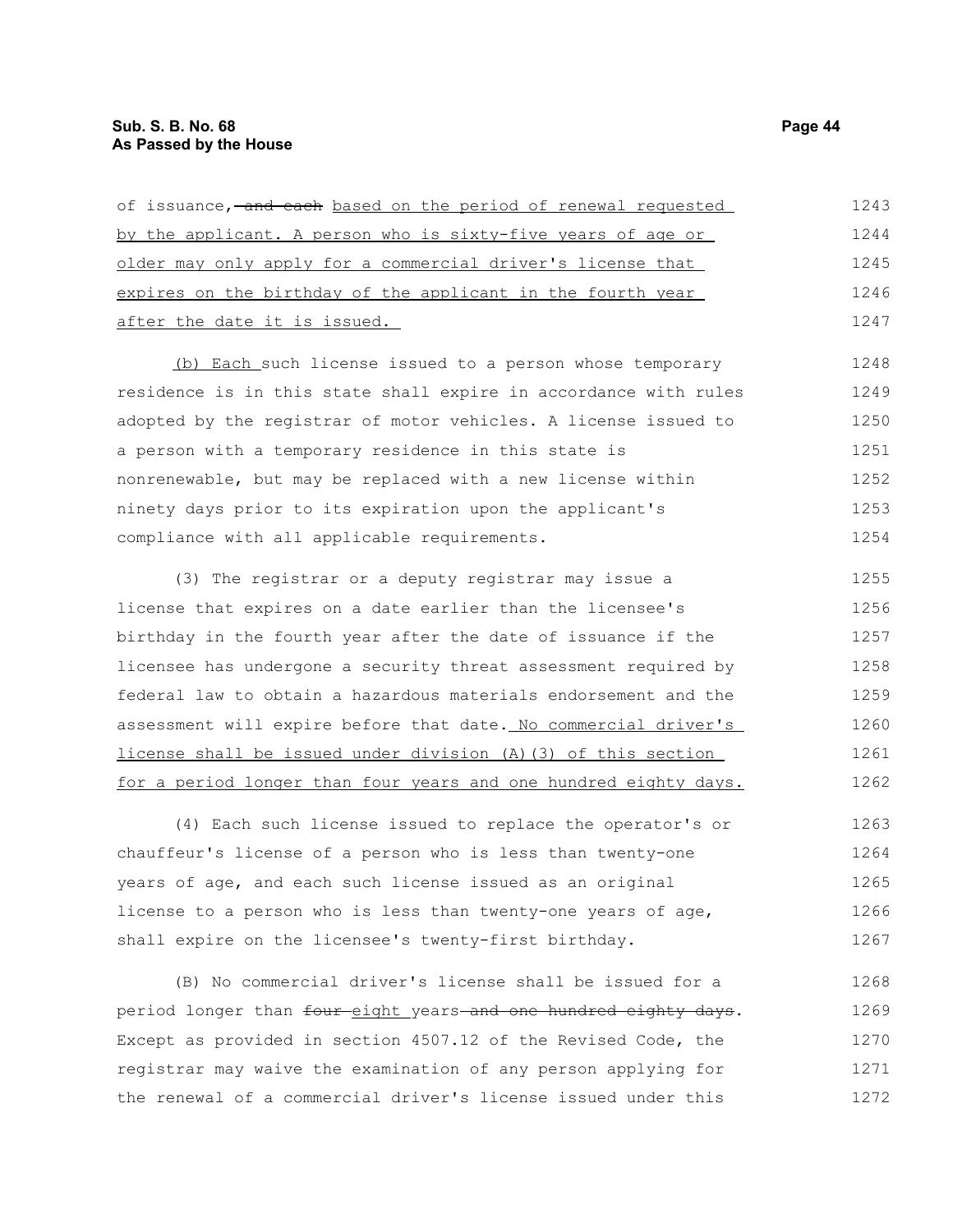chapter, provided that the applicant presents either an unexpired commercial driver's license or a commercial driver's license that has expired not more than six months prior to the date of application. 1273 1274 1275 1276

(C) Subject to the requirements of this chapter and except as provided in division (A)(2) of this section in regard to a person whose temporary residence is in this state, every commercial driver's license shall be renewable one hundred eighty days before its expiration upon payment of the fees required by section 4506.08 of the Revised Code. Each person applying for renewal or transfer of a commercial driver's license shall complete the application form prescribed by section 4506.07 of the Revised Code and shall provide all certifications required. 1277 1278 1279 1280 1281 1282 1283 1284 1285 1286

Beginning on January 30, 2012, prior Prior to applying for renewal of a commercial driver's license, each applicant shall submit a new copy or original medical examiner's certificate required by section 4506.10 of the Revised Code; if the person's medical status has changed, the registrar shall take the appropriate action to address the change in medical status. If the person wishes to retain an endorsement authorizing the person to transport hazardous materials, the person shall take and successfully complete the written test for the endorsement and shall submit to any background check required by federal law. 1287 1288 1289 1290 1291 1292 1293 1294 1295 1296 1297

(D) Each person licensed as a driver under this chapter shall notify the registrar of any change in the person's address within ten days following that change. The notification shall be in writing on a form provided by the registrar and shall include the full name, date of birth, license number, county of 1298 1299 1300 1301 1302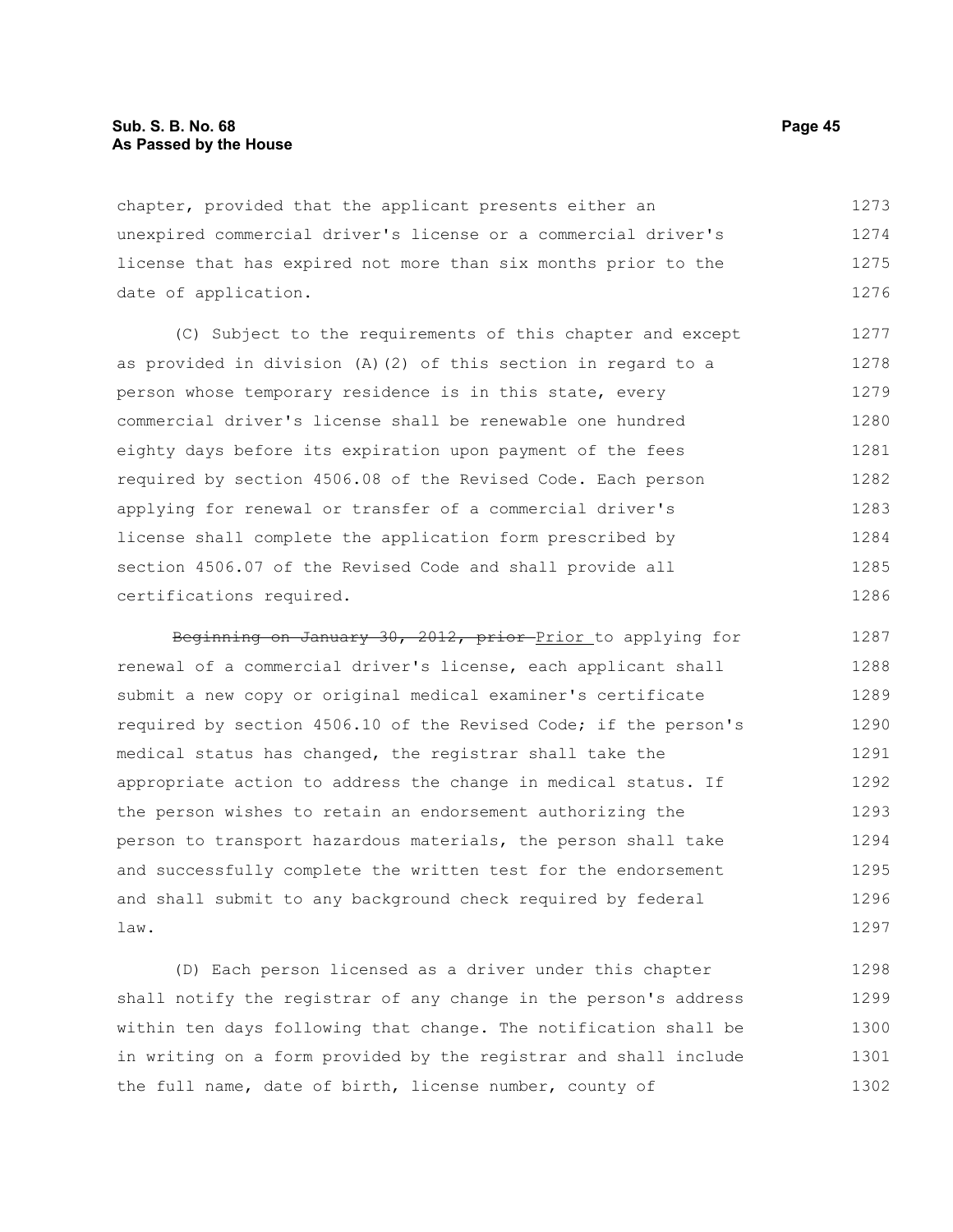residence, social security number, and new address of the person. (E) Whoever violates division (D) of this section is guilty of a minor misdemeanor. **Sec. 4507.09.** (A) Except as provided in division (B) of this section, every driver's license issued to a resident of this state expires on the birthday of the applicant in the fourth <u>or eighth year after</u> the date it is issued and every, based on the period of renewal requested by the applicant. A person who is sixty-five years of age or older may only apply for a driver's license that expires on the birthday of the applicant in the fourth year after the date it is issued. Every driver's license issued to a temporary resident expires in accordance with rules adopted by the registrar of motor vehicles. In no event shall any license be issued for a period longer than four-eight years and ninety days. Subject to the requirements of section 4507.12 of the 1303 1304 1305 1306 1307 1308 1309 1310 1311 1312 1313 1314 1315 1316 1317 1318 1319

Revised Code, every driver's license issued to a resident is renewable at any time prior to its expiration and any license of a temporary resident is nonrenewable. A nonrenewable license may be replaced with a new license within ninety days prior to its expiration in accordance with division (E) of this section. No refund shall be made or credit given for the unexpired portion of the driver's license that is renewed. The registrar of motor vehicles shall notify each person whose driver's license has expired within forty-five days after the date of expiration. Notification shall be made by regular mail sent to the person's last known address as shown in the records of the bureau of motor vehicles. Failure to provide such notification shall not be construed as a renewal or extension of any license. For the 1320 1321 1322 1323 1324 1325 1326 1327 1328 1329 1330 1331 1332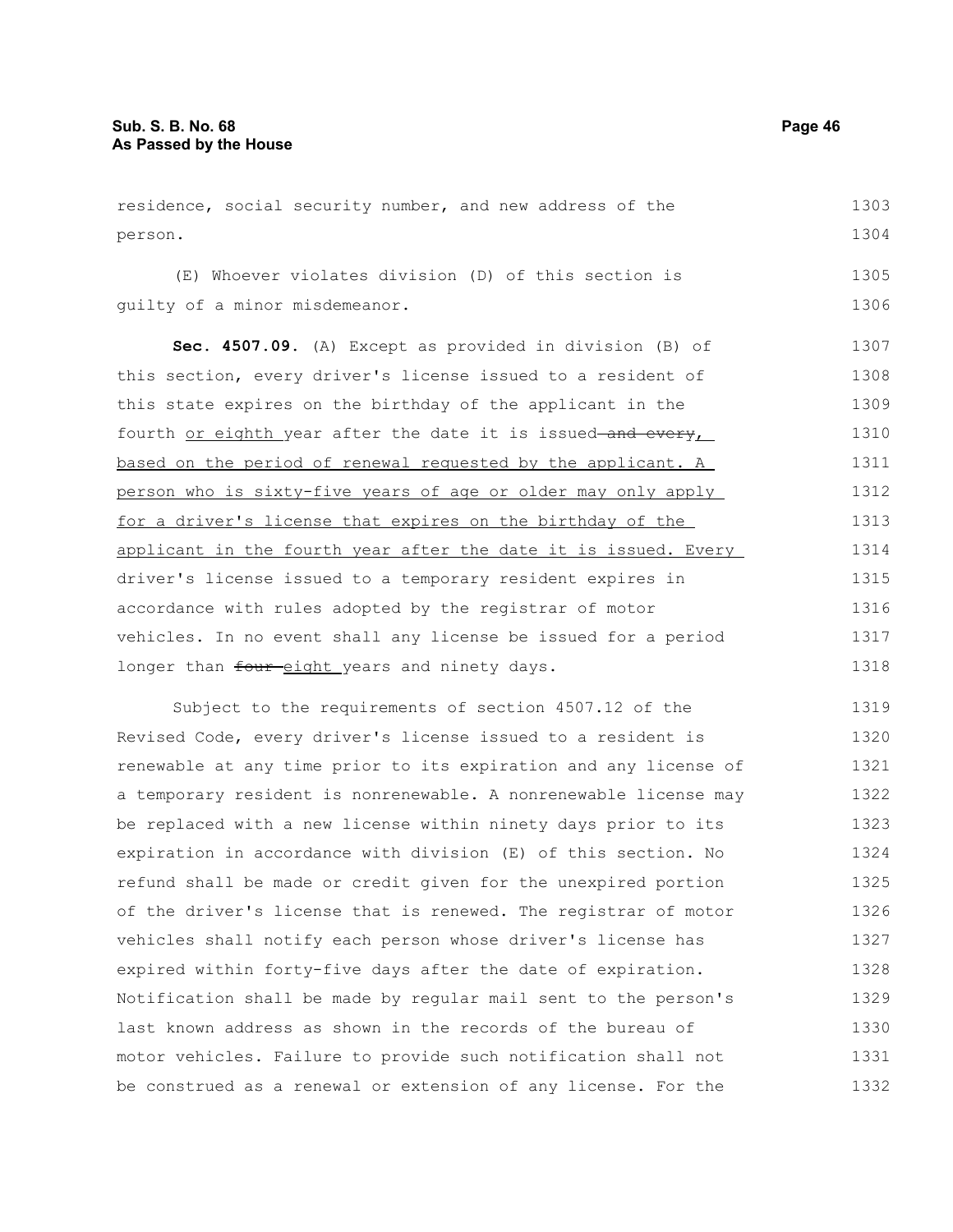purposes of this section, the date of birth of any applicant born on the twenty-ninth day of February shall be deemed to be the first day of March in any year in which there is no twentyninth day of February. 1333 1334 1335 1336

(B) Every driver's license or renewal of a driver's license issued to an applicant who is sixteen years of age or older, but less than twenty-one years of age, expires on the twenty-first birthday of the applicant, except that an applicant who applies no more than thirty days before the applicant's twenty-first birthday shall be issued a license in accordance with division (A) of this section. 1337 1338 1339 1340 1341 1342 1343

(C) Each person licensed as a driver under this chapter shall notify the registrar of any change in the person's address within ten days following that change. The notification shall be in writing on a form provided by the registrar and shall include the full name, date of birth, license number, county of residence, social security number, and new address of the person. 1344 1345 1346 1347 1348 1349 1350

(D) No driver's license shall be renewed when renewal is prohibited by division (A) of section 4507.091 of the Revised Code. 1351 1352 1353

(E) A nonrenewable license may be replaced with a new license within ninety days prior to its expiration upon the applicant's presentation of documentation verifying the applicant's legal presence in the United States. A nonrenewable license expires on the same date listed on the legal presence documentation, or on the same date in the fourth year after the date the nonrenewable license is issued, whichever comes first. A nonrenewable license is not transferable, and the applicant may not rely on it to obtain a driver's license in another 1354 1355 1356 1357 1358 1359 1360 1361 1362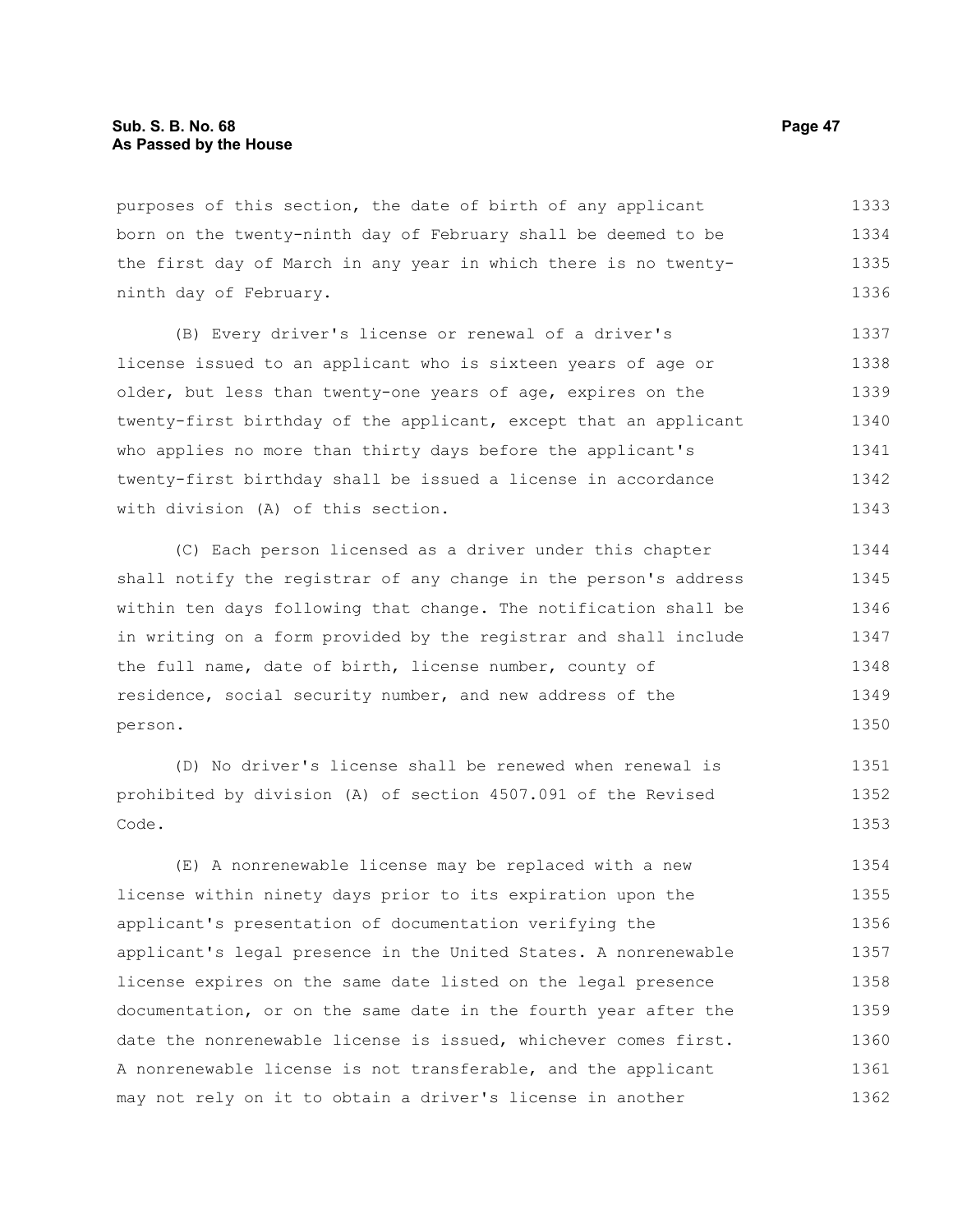#### state. In accordance with Chapter 119. of the Revised Code, the registrar of motor vehicles shall adopt rules governing nonrenewable licenses for temporary residents. At a minimum, the rules shall include provisions specifying all of the following: (1) That no nonrenewable license may extend beyond the duration of the applicant's temporary residence in this state; (2) That no nonrenewable license may be replaced by a new license unless the applicant provides acceptable documentation of the person's identity and of the applicant's continued temporary residence in this state; (3) That no nonrenewable license is valid to apply for a driver's license in any other state; (4) That every nonrenewable license may contain any security features that the registrar prescribes. **Sec. 4507.11.** (A)(1) The Except as provided in section 4507.112 of the Revised Code, the registrar of motor vehicles shall conduct all necessary examinations of applicants for temporary instruction permits, drivers' licenses, motorcycle operators' endorsements, or motor-driven cycle or motor scooter endorsements. The examination shall include a test of the applicant's knowledge of motor vehicle laws, including the laws governing stopping for school buses, a test of the applicant's physical fitness to drive, and a test of the applicant's ability to understand highway traffic control devices. The registrar may 1363 1364 1365 1366 1367 1368 1369 1370 1371 1372 1373 1374 1375 1376 1377 1378 1379 1380 1381 1382 1383 1384 1385 1386 1387

conduct the examination in such a manner that applicants who are illiterate or limited in their knowledge of the English language

officer that the applicant has a reasonable knowledge of motor

are tested by methods that would indicate to the examining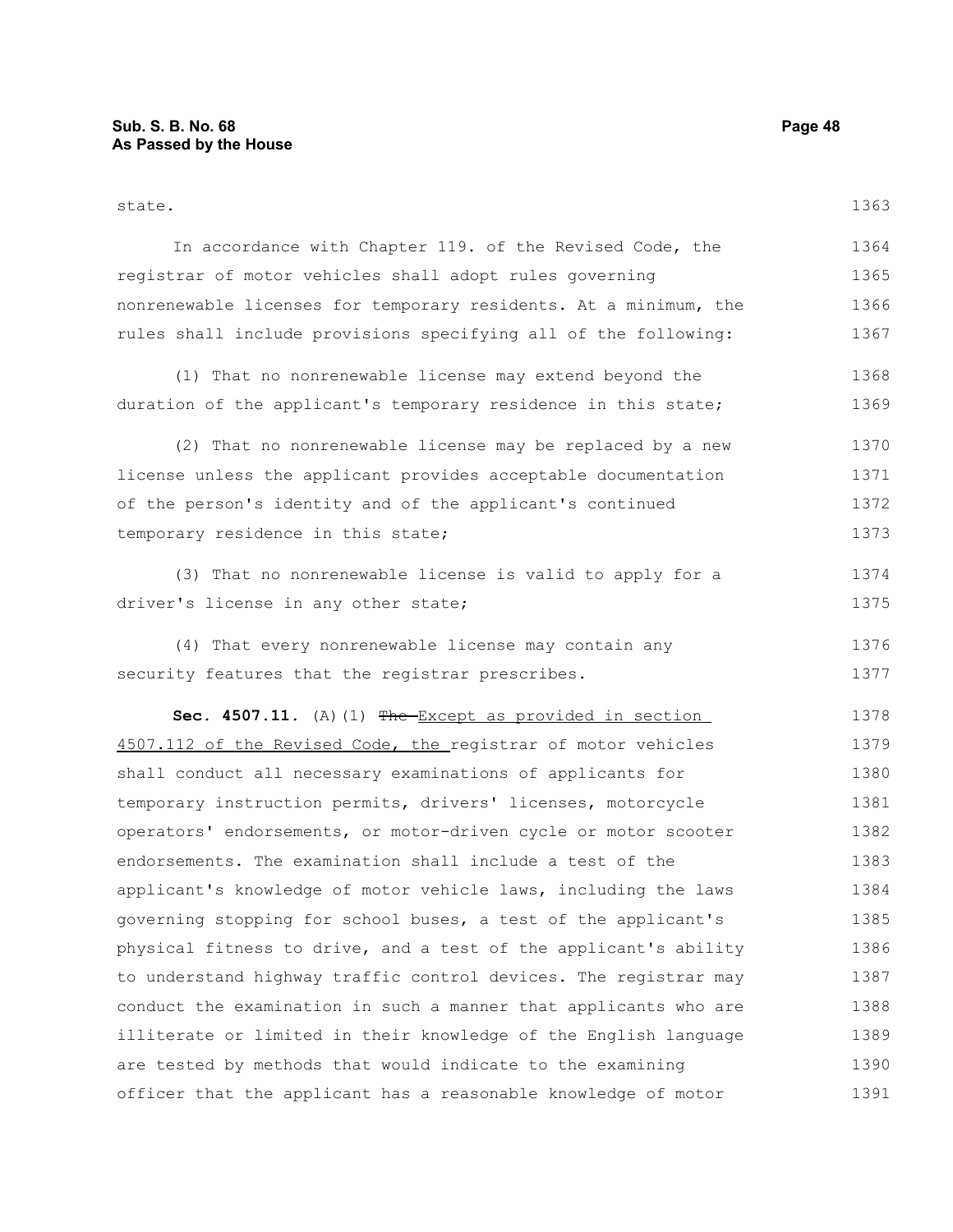vehicle laws and understands highway traffic control devices. 1392

(2) An applicant for a driver's license shall give an actual demonstration of the ability to exercise ordinary and reasonable control in the operation of a motor vehicle by driving a motor vehicle under the supervision of an examining officer; however, no applicant for a driver's license shall use a low-speed or under-speed vehicle or a mini-truck for the purpose of demonstrating ability to exercise ordinary and reasonable control over a vehicle. The demonstration shall consist of a maneuverability test and a road test. The director of public safety shall determine the formats of the tests. 1393 1394 1395 1396 1397 1398 1399 1400 1401 1402

(3) Except as provided in division (B) of this section, an applicant for a motorcycle operator's endorsement or a restricted license that permits only the operation of a motorcycle shall give an actual demonstration of the ability to exercise ordinary and reasonable control in the operation of a motorcycle by driving a motorcycle under the supervision of an examining officer. However, no applicant for such an endorsement or restricted license shall use a motor-driven cycle or motor scooter for the purpose of demonstrating ability to exercise ordinary and reasonable control in the operation of a motorcycle. 1403 1404 1405 1406 1407 1408 1409 1410 1411 1412 1413

(4) Except as provided in division (B) of this section, an applicant for a motor-driven cycle or motor scooter operator's endorsement or a restricted license that permits only the operation of a motor-driven cycle or motor scooter shall give an actual demonstration of the ability to exercise ordinary and reasonable control in the operation of a motor-driven cycle or motor scooter by driving a motor-driven cycle or motor scooter under the supervision of an examining officer. 1414 1415 1416 1417 1418 1419 1420 1421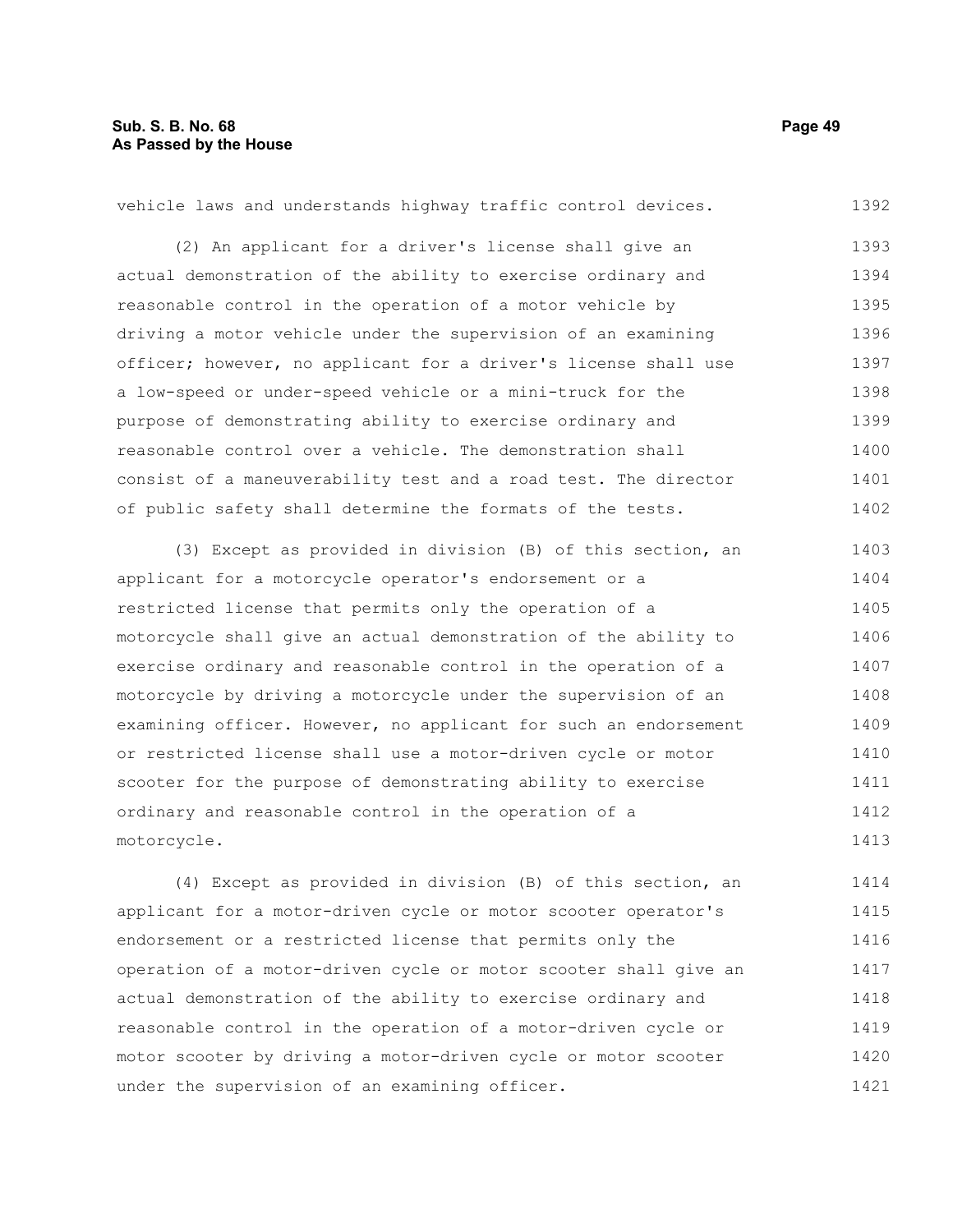# **Sub. S. B. No. 68 Page 50 As Passed by the House**

(5) Except as provided in section-sections 4507.112 and 4507.12 of the Revised Code, the registrar shall designate the highway patrol, any law enforcement body, or any other employee of the department of public safety to supervise and conduct examinations for temporary instruction permits, drivers' licenses, and motorcycle operators' endorsements and shall provide the necessary rules and forms to properly conduct the examinations. A deputy registrar shall forward to the registrar the records of the examinations, together with the application for a temporary instruction permit, driver's license, or motorcycle operator's endorsement. If in the opinion of the registrar the applicant is qualified to operate a motor vehicle, the registrar shall issue the permit, license, or endorsement. 1422 1423 1424 1425 1426 1427 1428 1429 1430 1431 1432 1433 1434

(6) The registrar may authorize the highway patrol, other designated law enforcement body, or other designated employee of the department of public safety to issue an examiner's driving permit to an applicant who has passed the required examination, authorizing that applicant to operate a motor vehicle while the registrar is completing an investigation relative to that applicant's qualifications to receive a temporary instruction permit, driver's license, or motorcycle operator's endorsement. The applicant shall keep the examiner's driving permit in the applicant's immediate possession while operating a motor vehicle. The examiner's driving permit is effective until final action and notification has been given by the registrar, but in no event longer than sixty days from its date of issuance. 1435 1436 1437 1438 1439 1440 1441 1442 1443 1444 1445 1446 1447

(B)(1) An applicant for a motorcycle operator's endorsement or a restricted license that permits only the operation of a motorcycle who presents to the registrar of motor vehicles or a deputy registrar a form approved by the director of public safety attesting to the applicant's successful 1448 1449 1450 1451 1452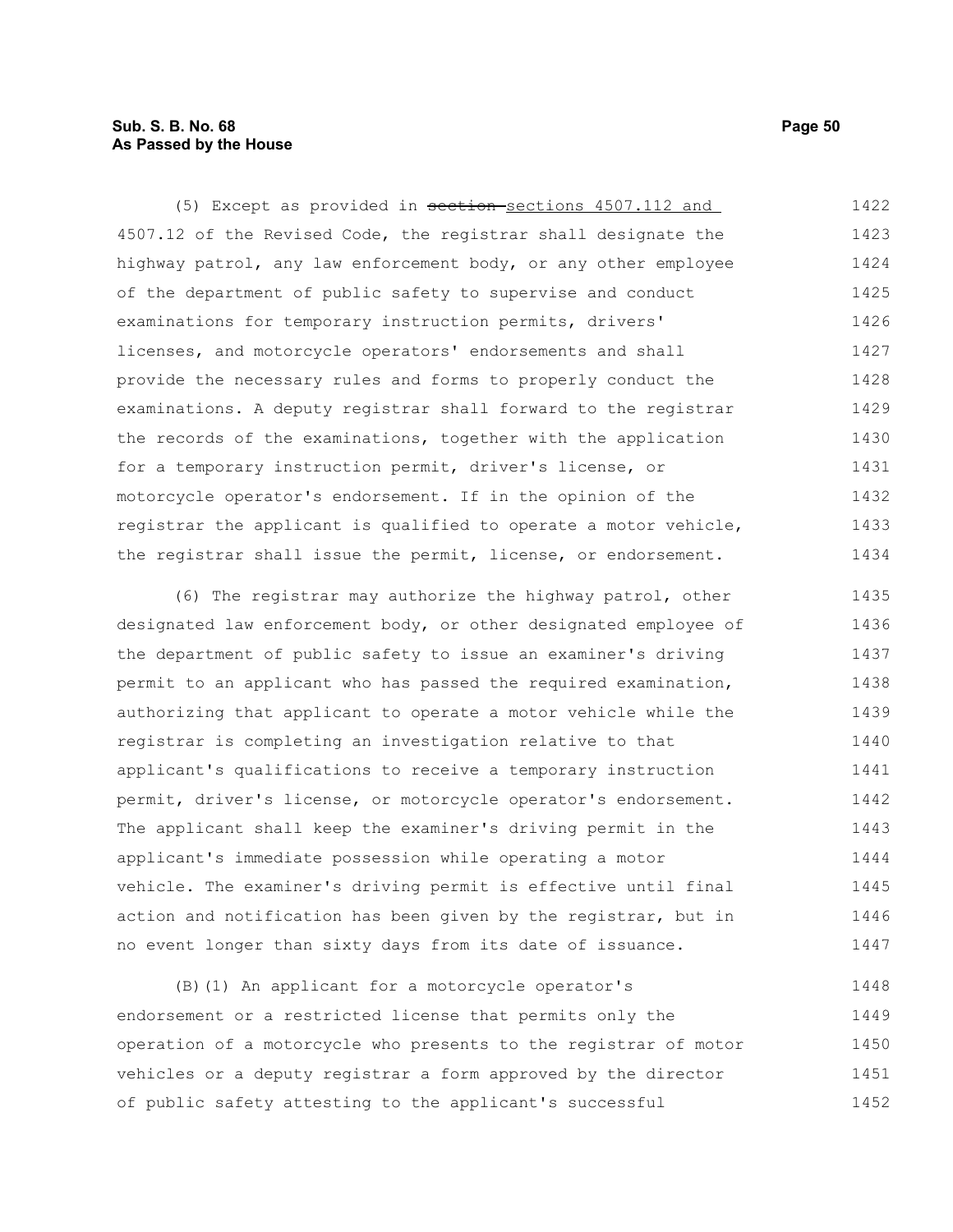## **Sub. S. B. No. 68 Page 51 As Passed by the House**

completion within the preceding sixty days of a course of basic instruction provided by the motorcycle safety and education program approved by the director pursuant to section 4508.08 of the Revised Code shall not be required to give an actual demonstration of the ability to operate a motorcycle by driving a motorcycle under the supervision of an examining officer, as described in division (A) of this section. An applicant for a motor-driven cycle or motor scooter operator's endorsement or a restricted license that permits only the operation of a motordriven cycle or motor scooter who presents to the registrar of motor vehicles or a deputy registrar a form approved by the director of public safety attesting to the applicant's successful completion within the preceding sixty days of a course of basic instruction provided by the motorcycle safety and education program approved by the director pursuant to section 4508.08 of the Revised Code shall not be required to give an actual demonstration of the ability to operate a motordriven cycle or motor scooter by driving a motor-driven cycle or motor scooter under the supervision of an examining officer, as described in division (A) of this section. Upon presentation of the form described in division (B)(1) of this section and compliance with all other requirements relating to the issuance of a motorcycle operator's endorsement or a restricted license that permits only the operation of a motorcycle, the registrar or deputy registrar shall issue to the applicant the endorsement or restricted license, as the case may be. (2) A person who has not attained eighteen years of age 1453 1454 1455 1456 1457 1458 1459 1460 1461 1462 1463 1464 1465 1466 1467 1468 1469 1470 1471 1472 1473 1474 1475 1476 1477 1478 1479

and presents an application for a motorcycle operator's endorsement or a restricted license under division (B)(1) of this section also shall comply with the requirements of section 4507.21 of the Revised Code. 1480 1481 1482 1483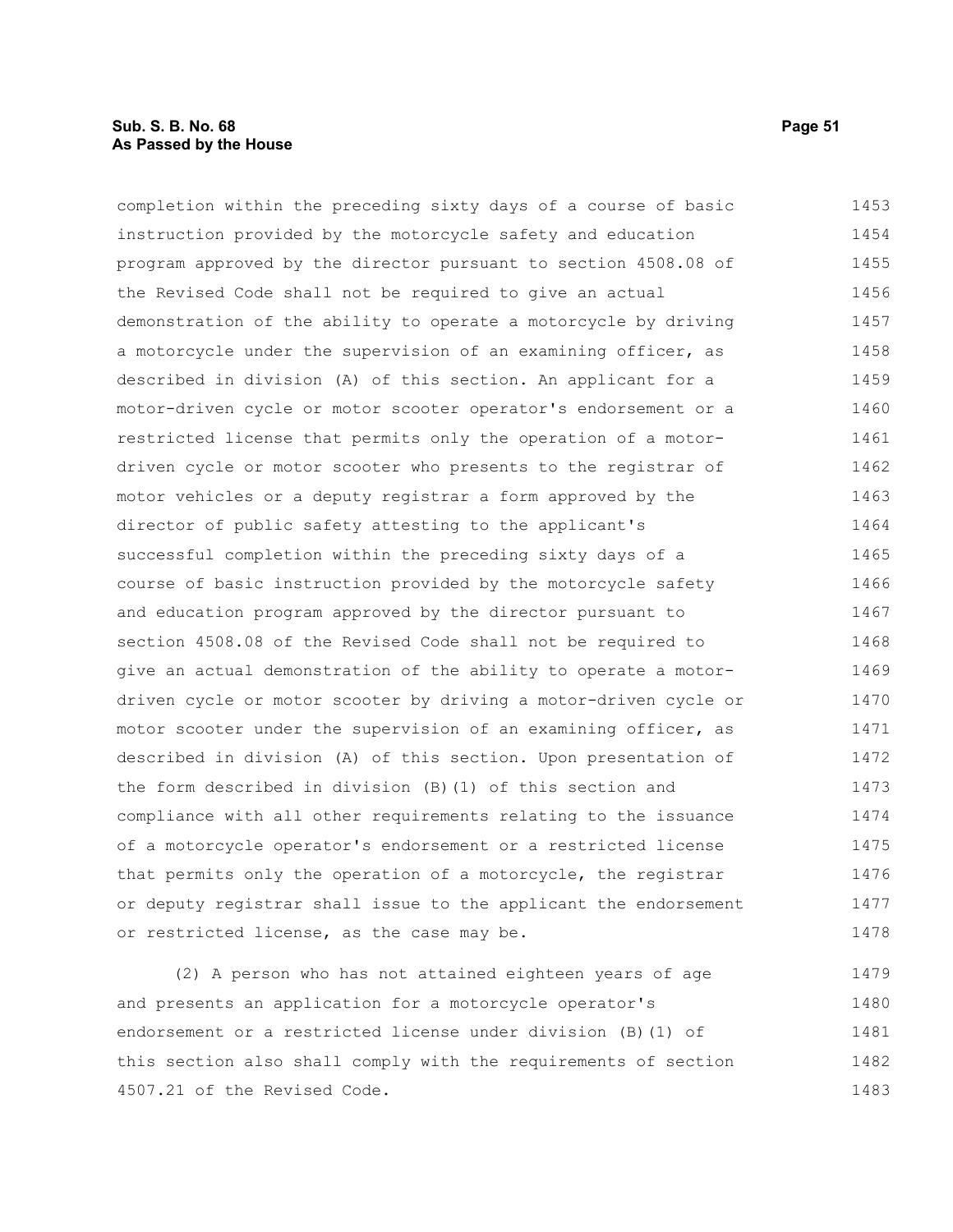| (C) A person who holds a valid motorcycle endorsement or       | 1484 |
|----------------------------------------------------------------|------|
| restricted license that permits only the operation of a        | 1485 |
| motorcycle may operate a motor-driven cycle or motor scooter   | 1486 |
| with that endorsement or restricted license.                   | 1487 |
| Sec. 4507.112. (A) The director of public safety may           | 1488 |
| authorize a third party to administer the motor vehicle skills | 1489 |
| test specified in division (A) (2) of section 4507.11 of the   | 1490 |
| Revised Code. The third party shall administer the same skills | 1491 |
| test as otherwise would be administered by the bureau of motor | 1492 |
| vehicles.                                                      | 1493 |
| (B) For purposes of authorizing a third party to               | 1494 |
| administer the motor vehicle skills test, the director and the | 1495 |
| third party shall enter into an agreement that does all of the | 1496 |
| following:                                                     | 1497 |
| (1) Allows the director or the director's representative       | 1498 |
| to conduct random examinations, inspections, and audits of the | 1499 |
| third party, whether covert or overt, without prior notice;    | 1500 |
| (2) Requires all examiners of the third party to meet the      | 1501 |
| same qualification and training standards as examiners of the  | 1502 |
| department of public safety;                                   | 1503 |
| (3) Requires the third party to use designated road test       | 1504 |
| routes that have been approved by the director;                | 1505 |
| (4) If the third party also is a driver training school,       | 1506 |
| prohibits a skills test examiner employed by the school from   | 1507 |
| administering a skills test to an applicant that the examiner  | 1508 |
| personally trained;                                            | 1509 |
| (5) Establishes appropriate documentation and                  | 1510 |
| communication between the third party and the department       | 1511 |
| indicating who has attempted the skills test with the third    | 1512 |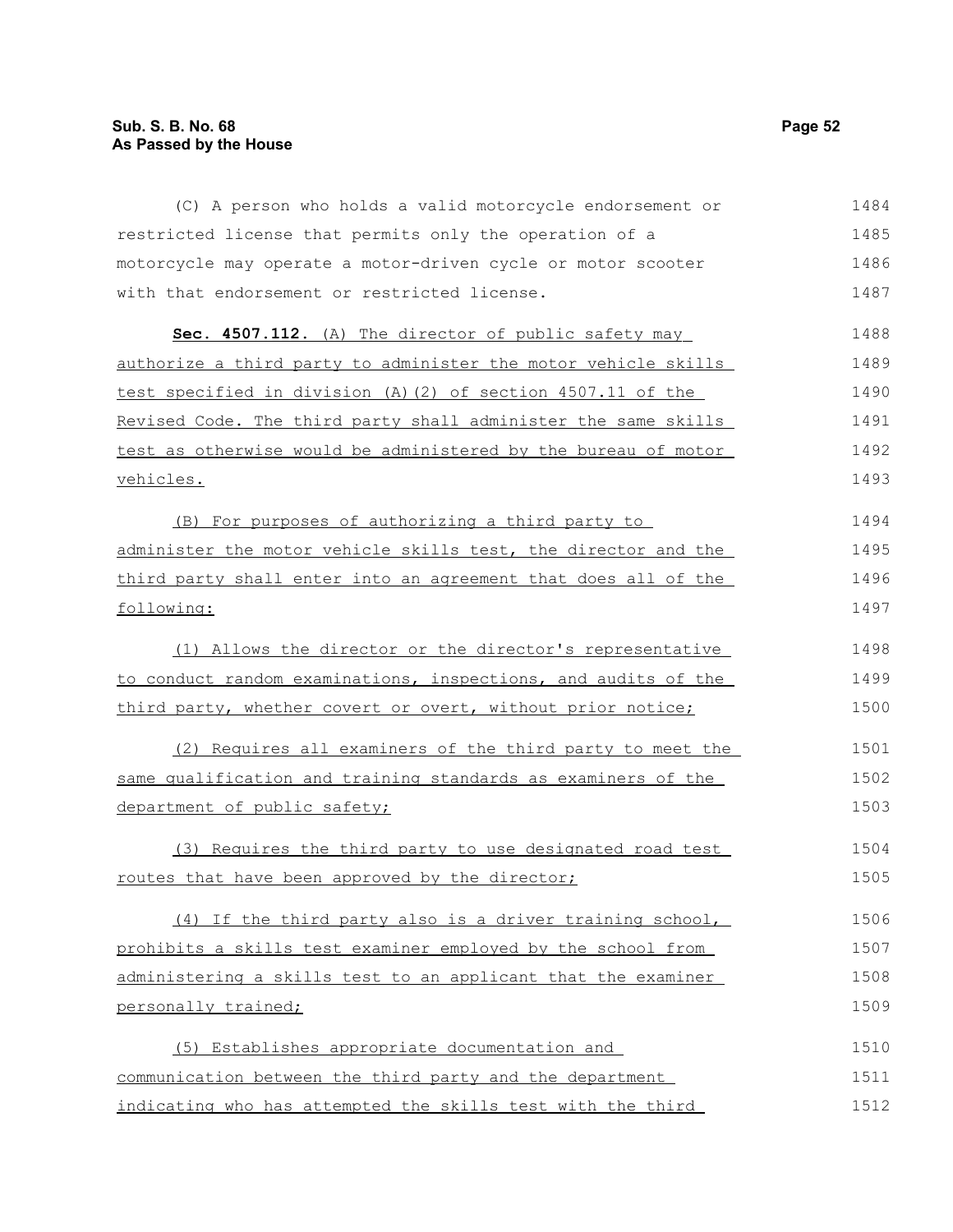| party and whether the person completed the test successfully;     | 1513 |
|-------------------------------------------------------------------|------|
| (6) Reserves to the department the right to take prompt           | 1514 |
| and appropriate remedial action against the third party and its   | 1515 |
| skills test examiners if the third party or its skills test       | 1516 |
| examiners fail to comply with state standards for the testing     | 1517 |
| program or with any other terms of the agreement.                 | 1518 |
| Sec. 4507.21. (A) Each applicant for a driver's license           | 1519 |
| shall file an application in the office of the registrar of       | 1520 |
| motor vehicles or of a deputy registrar.                          | 1521 |
| (B) (1) Each person under eighteen years of age applying          | 1522 |
| for a driver's license issued in this state shall present         | 1523 |
| satisfactory evidence of having successfully completed any one    | 1524 |
| of the following:                                                 | 1525 |
| (a) A driver education course approved by the state               | 1526 |
| department of education prior to December 31, 2003.               | 1527 |
| (b) A driver training course approved by the director of          | 1528 |
| public safety.                                                    | 1529 |
| (c) A driver training course comparable to a driver               | 1530 |
| education or driver training course described in division (B) (1) | 1531 |
| (a) or (b) of this section and administered by a branch of the    | 1532 |
| armed forces of the United States and completed by the applicant  | 1533 |
| while residing outside this state for the purpose of being with   | 1534 |
| or near any person serving in the armed forces of the United      | 1535 |
| States.                                                           | 1536 |
| (2) Each person under eighteen years of age applying for a        | 1537 |
| driver's license also shall present, on a form prescribed by the  | 1538 |
| registrar, an affidavit signed by an eligible adult attesting     | 1539 |
| that the person has acquired at least fifty hours of actual       | 1540 |
| driving experience, with at least ten of those hours being at     | 1541 |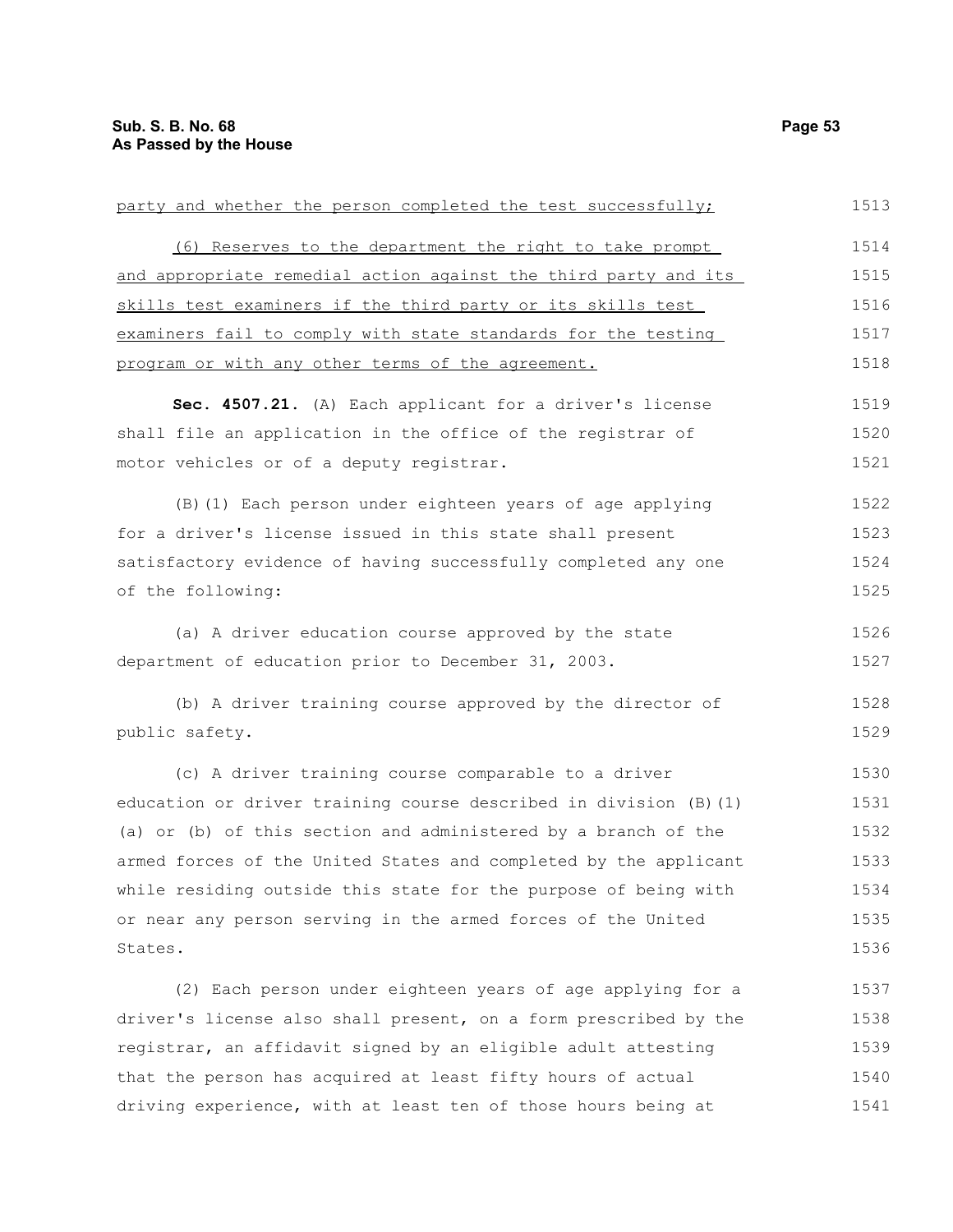night.

| (C)-Commencing one year after the effective date of the           | 1543 |
|-------------------------------------------------------------------|------|
| rules adopted pursuant to division (F) of section 4508.02 of the  | 1544 |
| Revised Code that govern the abbreviated driver training course,  | 1545 |
| each-(1) An applicant for an initial driver's license who shall   | 1546 |
| present satisfactory evidence of successful completion of the     | 1547 |
| abbreviated driver training course for adults, approved by the    | 1548 |
| director of public safety under section 4508.02 of the Revised    | 1549 |
| Code, if all of the following apply:                              | 1550 |
| (a) The applicant is eighteen years of age or older-and           | 1551 |
| $w$ ho $-$ .                                                      | 1552 |
| (b) The applicant failed the road or maneuverability test         | 1553 |
| required under division (A) (2) of section 4507.11 of the Revised | 1554 |
| Code shall present satisfactory evidence of having successfully   | 1555 |
| completed the abbreviated driver training course for adults,      | 1556 |
| approved by the director of public safety,.                       | 1557 |
| (c) In the twelve months immediately preceding the date of        | 1558 |
| application, the applicant has not successfully completed a       | 1559 |
| driver training course.                                           | 1560 |
| (2) An applicant shall present satisfactory evidence as           | 1561 |
| required under division (C) (1) of this section prior to          | 1562 |
| attempting the test a second or subsequent time.                  | 1563 |
| (D) If the registrar or deputy registrar determines that          | 1564 |
| the applicant is entitled to the driver's license, it shall be    | 1565 |
| issued. If the application shows that the applicant's license     | 1566 |
| has been previously canceled or suspended, the deputy registrar   | 1567 |
| shall forward the application to the registrar, who shall         | 1568 |
| determine whether the license shall be granted.                   | 1569 |
|                                                                   |      |

(E) An applicant shall file an application in duplicate, 1570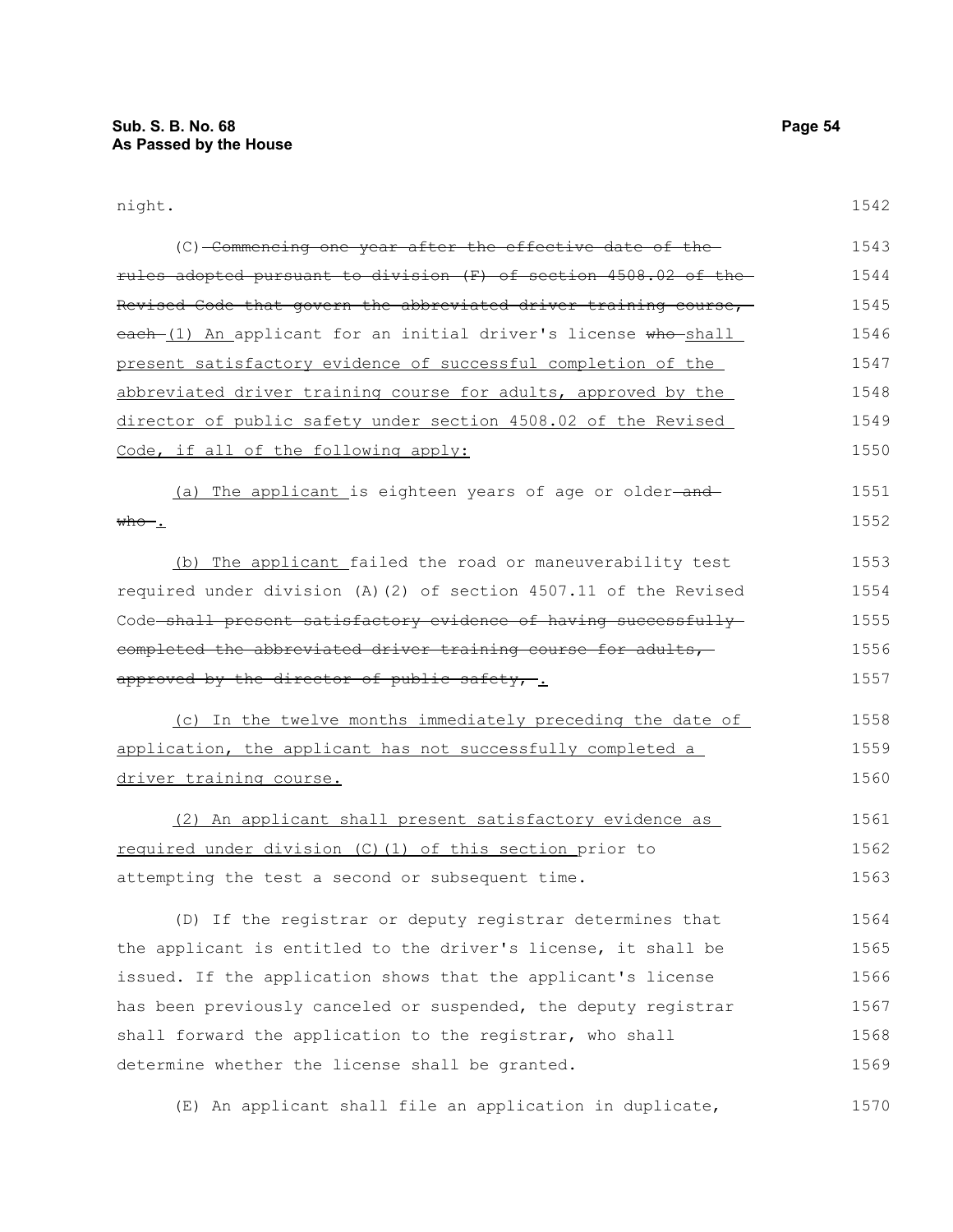and the deputy registrar issuing the license shall immediately forward to the office of the registrar the original copy of the application, together with the duplicate copy of any certificate of completion if issued for purposes of division (B) of this section. The registrar shall prescribe rules as to the manner in which the deputy registrar files and maintains the applications and other records. The registrar shall file every application for a driver's or commercial driver's license and index them by name and number, and shall maintain a suitable record of all licenses issued, all convictions and bond forfeitures, all applications for licenses denied, and all licenses that have been suspended or canceled. 1571 1572 1573 1574 1575 1576 1577 1578 1579 1580 1581 1582

(F) For purposes of section 2313.06 of the Revised Code, the registrar shall maintain accurate and current lists of the residents of each county who are eighteen years of age or older, have been issued, on and after January 1, 1984, driver's or commercial driver's licenses that are valid and current, and would be electors if they were registered to vote, regardless of whether they actually are registered to vote. The lists shall contain the names, addresses, dates of birth, duration of residence in this state, citizenship status, and social security numbers, if the numbers are available, of the licensees, and may contain any other information that the registrar considers suitable. 1583 1584 1585 1586 1587 1588 1589 1590 1591 1592 1593 1594

(G) Each person under eighteen years of age applying for a motorcycle operator's endorsement or a restricted license enabling the applicant to operate a motorcycle shall present satisfactory evidence of having completed the courses of instruction in the motorcycle safety and education program described in section 4508.08 of the Revised Code or a comparable course of instruction administered by a branch of the armed 1595 1596 1597 1598 1599 1600 1601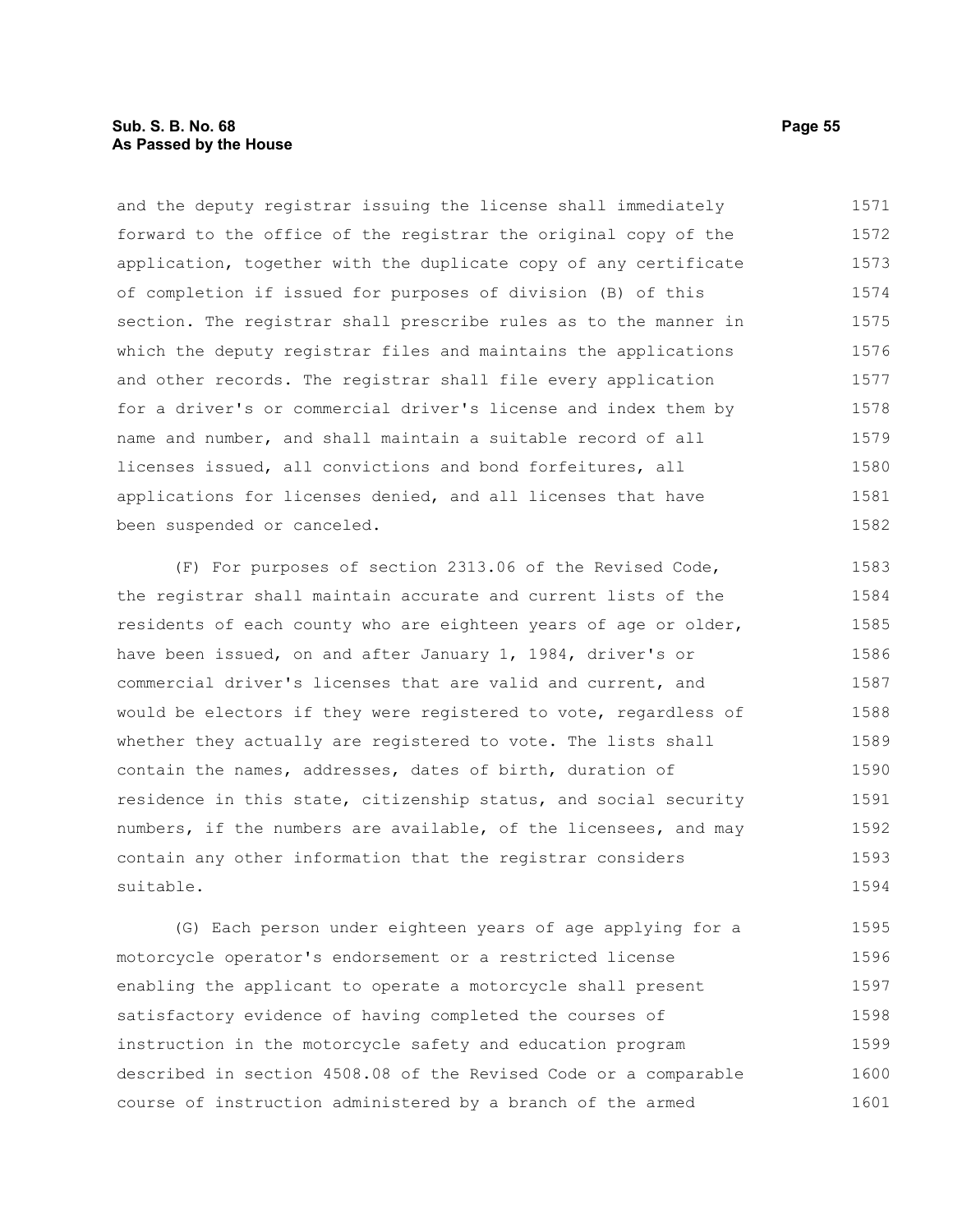forces of the United States and completed by the applicant while residing outside this state for the purpose of being with or near any person serving in the armed forces of the United States. If the registrar or deputy registrar then determines that the applicant is entitled to the endorsement or restricted license, it shall be issued. 1602 1603 1604 1605 1606 1607

(H) No person shall knowingly make a false statement in an affidavit presented in accordance with division (B)(2) of this section. 1608 1609 1610

(I) As used in this section, "eligible adult" means any of the following persons: 1611 1612

(1) A parent, guardian, or custodian of the applicant;

(2) A person over the age of twenty-one who acts in loco parentis of the applicant and who maintains proof of financial responsibility with respect to the operation of a motor vehicle owned by the applicant or with respect to the applicant's operation of any motor vehicle. 1614 1615 1616 1617 1618

(J) Whoever violates division (H) of this section is guilty of a minor misdemeanor and shall be fined one hundred dollars. 1619 1620 1621

**Sec. 4507.23.** (A) Except as provided in division (I) of this section, each application for a temporary instruction permit and examination or a reprint shall be accompanied by a fee of five dollars. 1622 1623 1624 1625

(B) Except as provided in division (I) of this section, each application for a driver's license made by a person who previously held such a license and whose license has expired not more than two years prior to the date of application, and who is required under this chapter to give an actual demonstration of 1626 1627 1628 1629 1630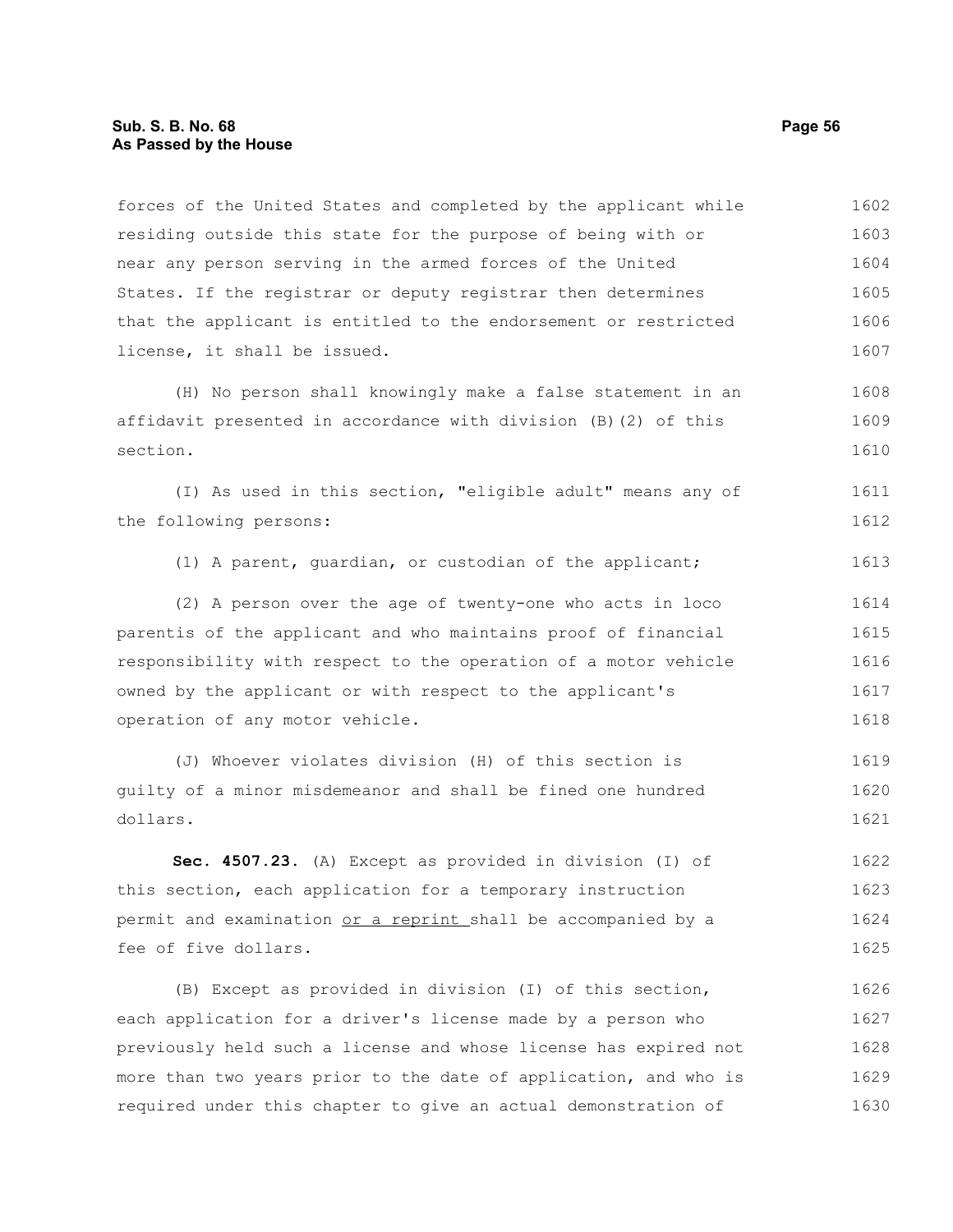the person's ability to drive, shall be accompanied by a fee of three dollars in addition to any other fees. (C)(1) Except as provided in divisions (E) and (I) of this section, each application for a driver's license, or motorcycle operator's endorsement, or renewal of a driver's license shall be accompanied by a fee of six dollars if the license or endorsement will expire on the applicant's birthday four years after the date of issuance or a fee of eleven dollars and fifty cents if the license or endorsement will expire on the applicant's birthday eight years after the date of issuance. (2) Except as provided in division-divisions (I) and (J) of this section, each application for a duplicate driver's license shall be accompanied by a fee of seven dollars and fifty cents. The duplicate driver's licenses issued under this section shall be distributed by the deputy registrar in accordance with rules adopted by the registrar of motor vehicles. (3) Except as provided in division (I) of this section, each application for a reprint of a driver's license shall be accompanied by a fee equivalent to the fee required for a duplicate driver's license. (D) Except as provided in division (I) of this section, each application for a motorized bicycle license or a reprint or duplicate thereof shall be accompanied by a fee of two dollars and fifty cents if the license will expire on the applicant's birthday four years after the date of issuance or a fee of four dollars and fifty cents if the license will expire on the applicant's birthday eight years after the date of issuance. 1631 1632 1633 1634 1635 1636 1637 1638 1639 1640 1641 1642 1643 1644 1645 1646 1647 1648 1649 1650 1651 1652 1653 1654 1655 1656 1657

(E) Except as provided in division (I) of this section, each application for a driver's license or renewal of a driver's 1658 1659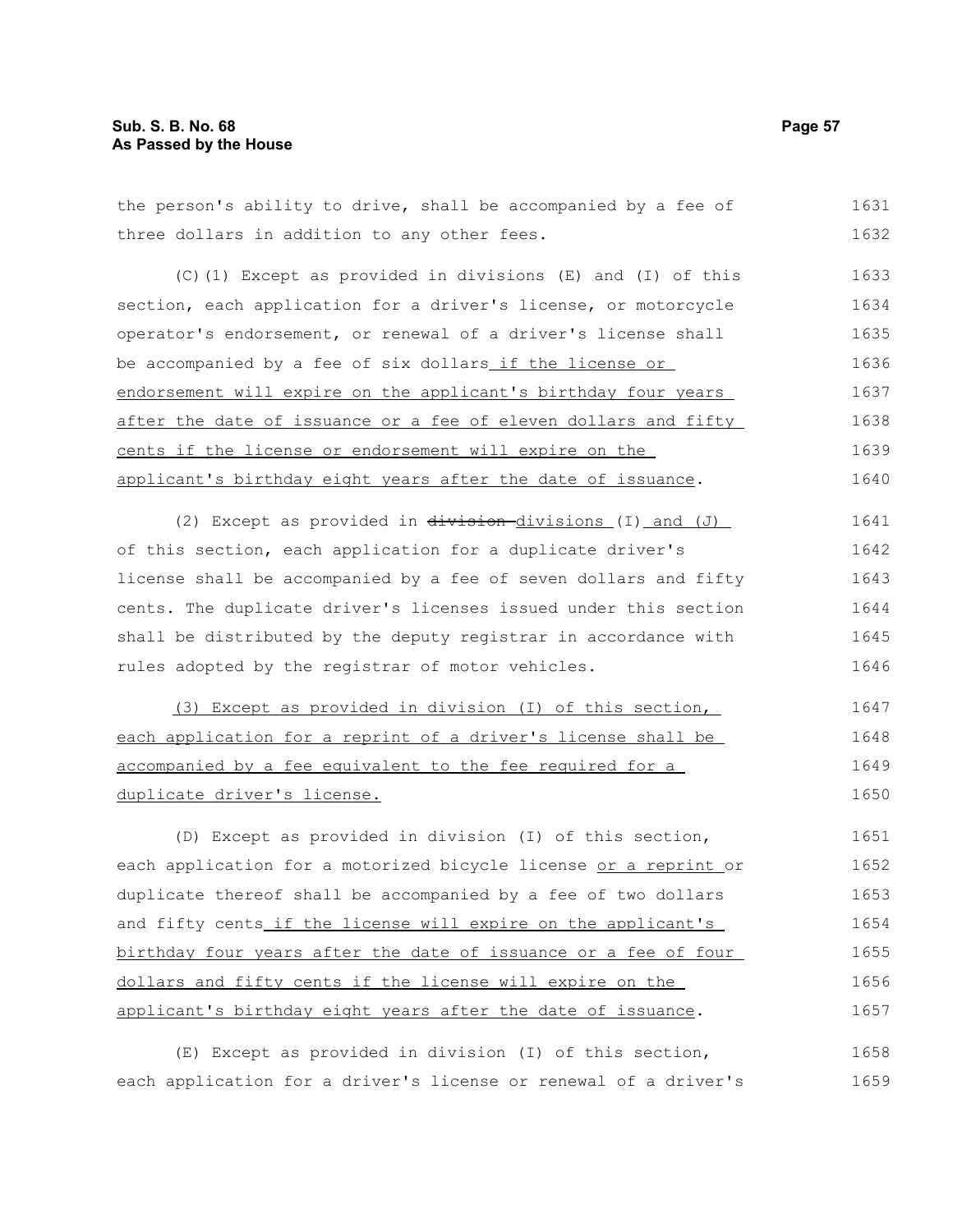license that will be issued to a person who is less than twentyone years of age shall be accompanied by whichever of the following fees is applicable: (1) If the person is sixteen years of age or older, but less than seventeen years of age, a fee of seven dollars and twenty-five cents; (2) If the person is seventeen years of age or older, but less than eighteen years of age, a fee of six dollars; (3) If the person is eighteen years of age or older, but less than nineteen years of age, a fee of four dollars and seventy-five cents; (4) If the person is nineteen years of age or older, but less than twenty years of age, a fee of three dollars and fifty cents; (5) If the person is twenty years of age or older, but less than twenty-one years of age, a fee of two dollars and twenty-five cents. (F) Neither the The registrar nor and any deputy registrar shall may charge a fee in excess of one dollar and fifty cents for the authentication of the documents required for processing a driver's license, motorized bicycle license, or temporary instruction permit identification cards as required by sections 4507.13 and 4511.521 of the Revised Code as follows: (1) One dollar and fifty cents for a temporary instruction permit; (2) One dollar and fifty cents for a license issued to a person who is less than twenty-one years of age; 1660 1661 1662 1663 1664 1665 1666 1667 1668 1669 1670 1671 1672 1673 1674 1675 1676 1677 1678 1679 1680 1681 1682 1683 1684 1685 1686

(3) One dollar and fifty cents for a license that will 1687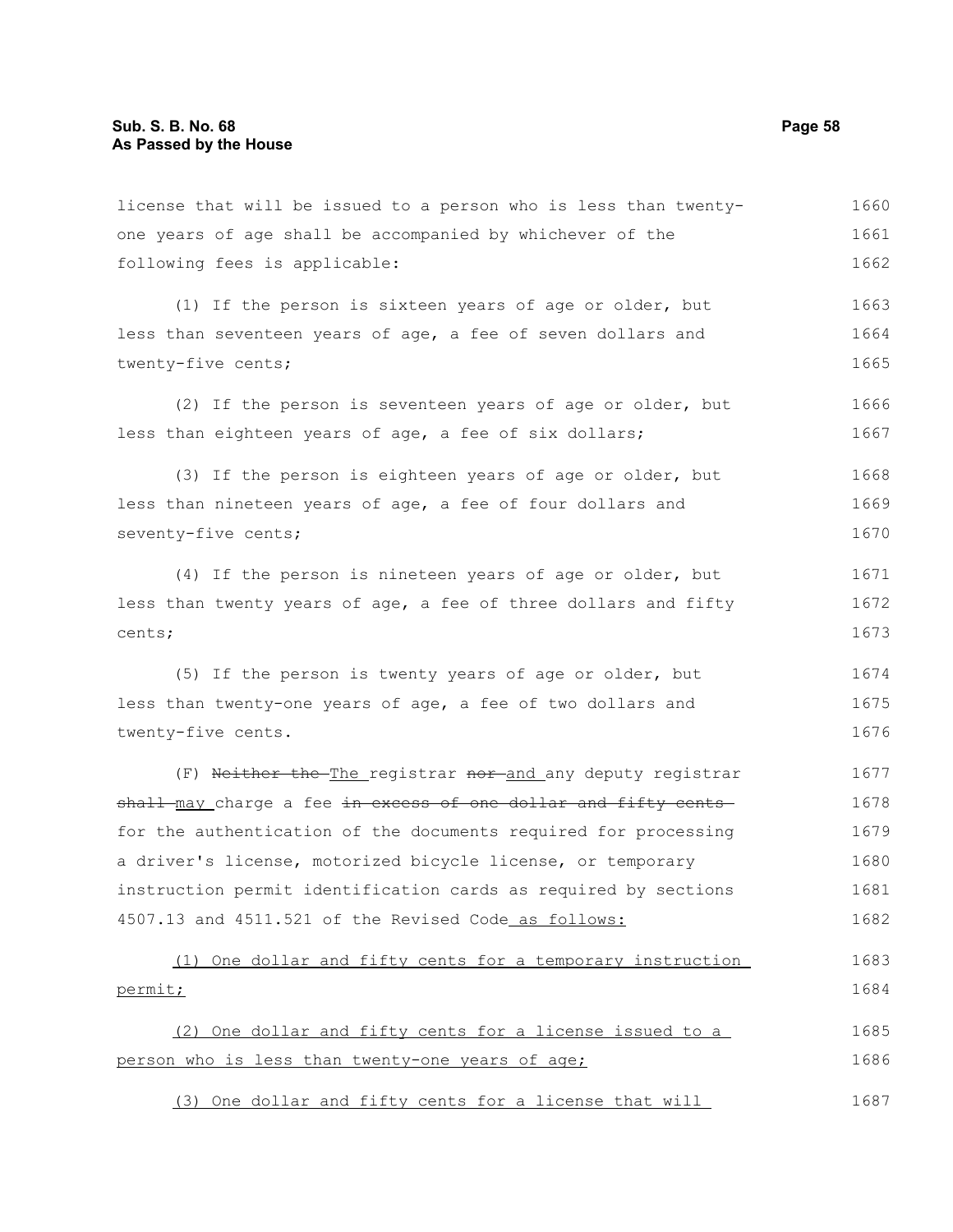| expire on the applicant's birthday four years after the date of                | 1688 |
|--------------------------------------------------------------------------------|------|
| issuance;                                                                      | 1689 |
| (4) Three dollars for a license that will expire on the                        | 1690 |
| applicant's birthday eight years after the date of issuance.                   | 1691 |
| A deputy registrar that authenticates the required                             | 1692 |
| documents for a driver's license, motorized bicycle license, or                | 1693 |
| temporary instruction permit identification cards shall retain                 | 1694 |
| the entire amount of the fee.                                                  | 1695 |
| (G) Except as provided in division (I) of this section,                        | 1696 |
| each transaction described in divisions $(A)$ , $(B)$ , $(C)$ , $(D)$ , and    | 1697 |
| (E) of this section shall be accompanied by an additional fee-of-              | 1698 |
| twelve-as follows:                                                             | 1699 |
| (1) Twelve dollars for a temporary instruction permit;                         | 1700 |
| (2) Twelve dollars for a license issued to a person who is                     | 1701 |
| less than twenty-one years of age;                                             | 1702 |
| (3) Twelve dollars for a license or endorsement that will                      | 1703 |
| expire on the applicant's birthday four years after the date of                | 1704 |
| <u>issuance;</u>                                                               | 1705 |
| (4) Twenty-three dollars and fifty cents for a license or                      | 1706 |
| endorsement that will expire on the applicant's birthday eight                 | 1707 |
| years after the date of issuance.                                              | 1708 |
| The additional fee is for the purpose of defraying the                         | 1709 |
| department of public safety's costs associated with the                        | 1710 |
| administration and enforcement of the motor vehicle and traffic                | 1711 |
| laws of Ohio.                                                                  | 1712 |
| (H) At the time and in the manner provided by section                          | 1713 |
| 4503.10 of the Revised Code, the deputy registrar shall transmit               | 1714 |
| the fees collected under divisions $(A)$ , $(B)$ , $(C)$ , $(D)$ , and $(E)$ , | 1715 |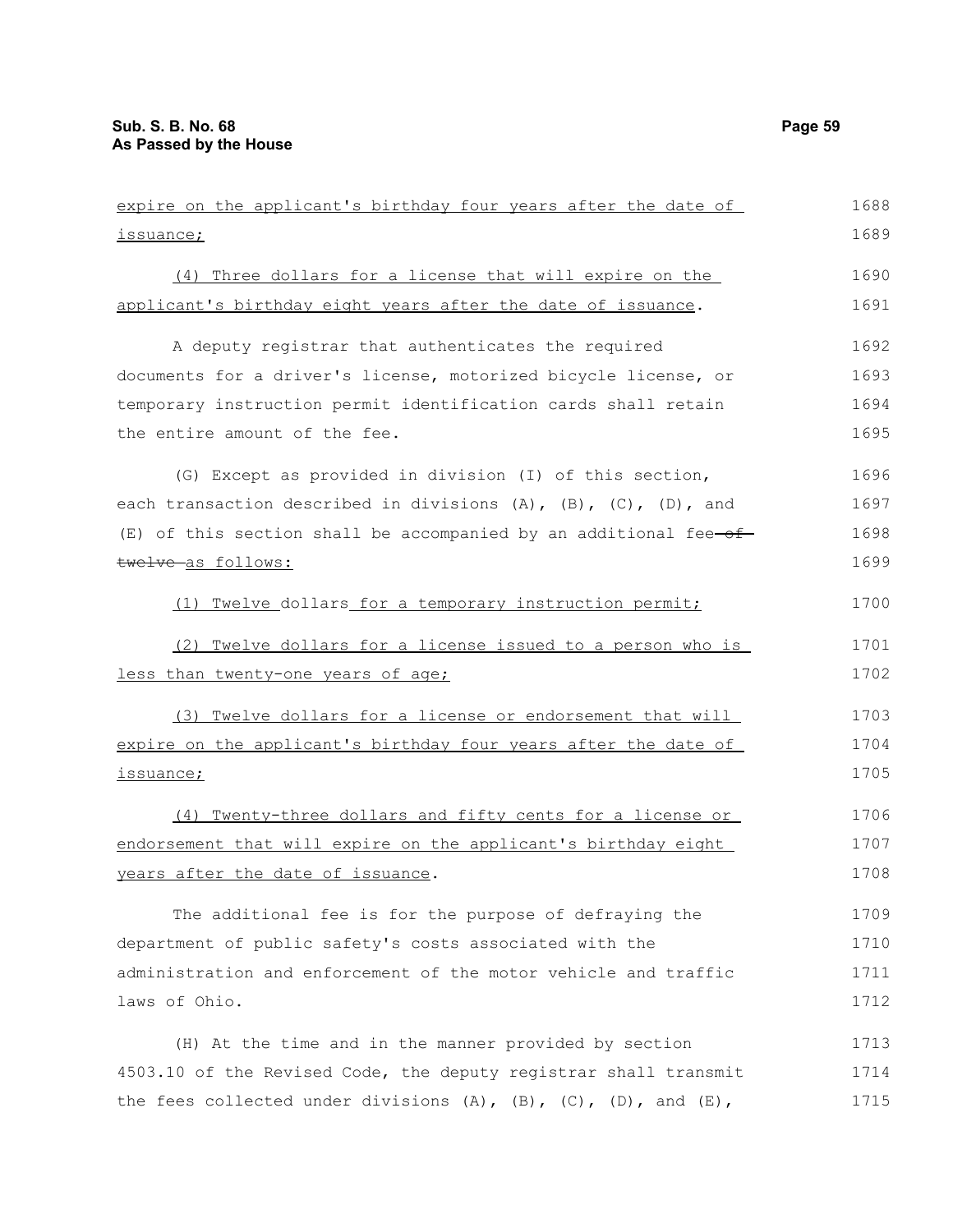## **Sub. S. B. No. 68 Page 60 As Passed by the House**

those portions of the fees specified in and collected under division (F), and the additional fee under division (G) of this section to the registrar. The registrar shall deposit the fees into the public safety - highway purposes fund established in section 4501.06 of the Revised Code. 1716 1717 1718 1719 1720

(I) A disabled veteran who has a service-connected disability rated at one hundred per cent by the veterans' administration may apply to the registrar or a deputy registrar for the issuance to that veteran, without the payment of any fee prescribed in this section, of any of the following items: 1721 1722 1723 1724 1725

(1) A temporary instruction permit and examination; 1726

(2) A new, renewal, reprint, or duplicate driver's or commercial driver's license; 1727 1728

(3) A motorcycle operator's endorsement;

(4) A motorized bicycle license or reprint or duplicate thereof; 1730 1731

(5) A document authentication fee as provided in division (F) of this section. 1732 1733

An application made under division (I) of this section shall be accompanied by such documentary evidence of disability as the registrar may require by rule. 1734 1735 1736

(J)(1) The registrar of motor vehicles shall adopt rules that establish a prorated fee schedule that specifies the fee to be charged by the registrar or a deputy registrar for the issuance of a duplicate driver's license. The rules shall require the base fee to be equal to the fee for a duplicate driver's license that existed immediately prior to July 1, 2015. In order to determine the prorated amount for a duplicate 1737 1738 1739 1740 1741 1742 1743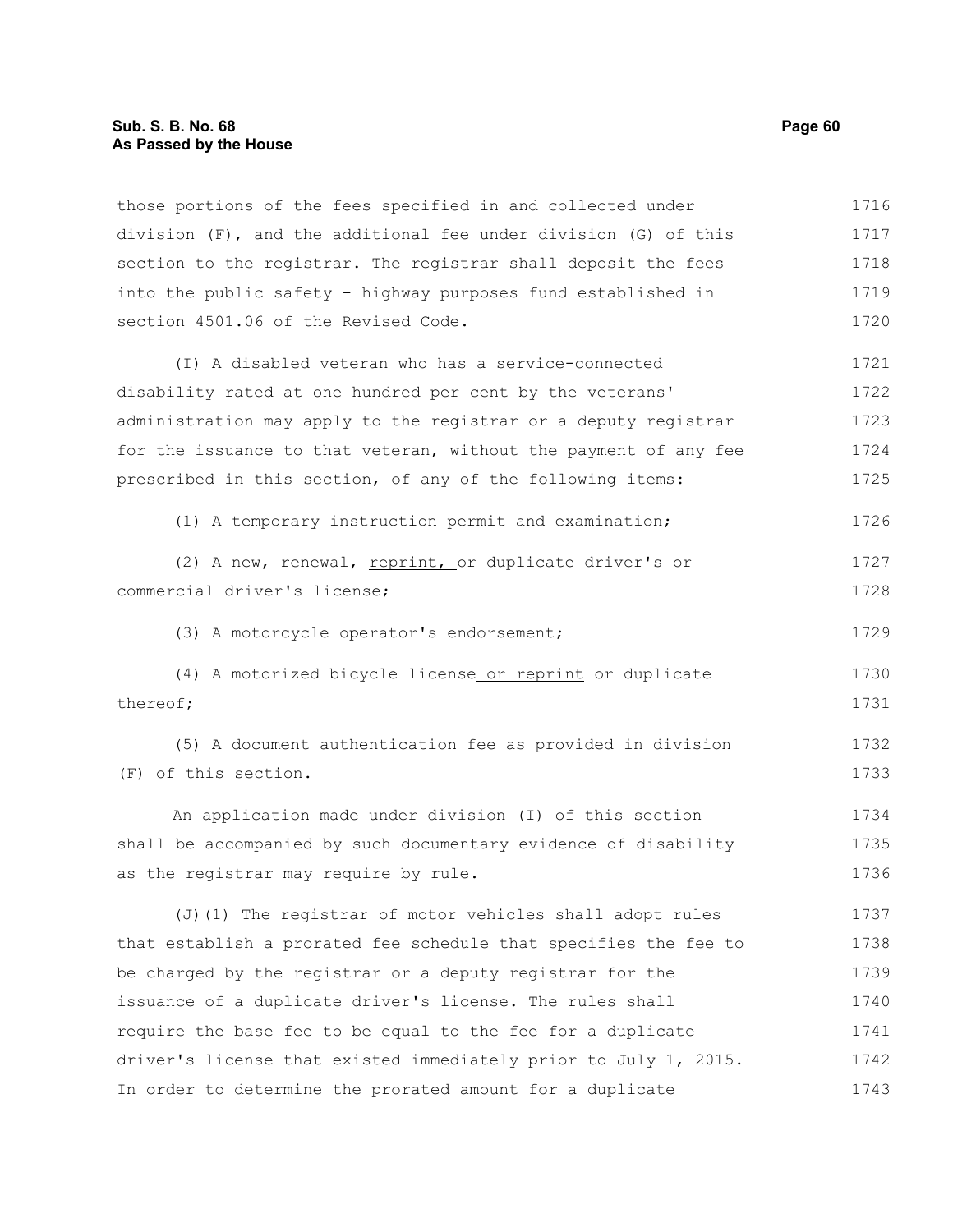# **Sub. S. B. No. 68 Page 61 As Passed by the House**

license under the rules, the registrar shall reduce the base fee by an amount determined by the registrar that is correlated with the number of months between the date a person applies for the duplicate and the date of expiration of the license. The registrar shall allocate the money received from a prorated duplicate driver's license fee to the same funds and in the same proportion as the allocation of the base fee. 1744 1745 1746 1747 1748 1749 1750

(2) Notwithstanding any other provision of law, after the registrar has adopted rules under division (J)(1) of this section, an applicant for a duplicate driver's license shall be required to pay only the appropriate prorated fee established under those rules. 1751 1752 1753 1754 1755

**Sec. 4507.24.** (A) Except as provided in division (C) of this section, the registrar of motor vehicles or a deputy registrar may collect a fee not to exceed the following: 1756 1757 1758

(1) Six dollars and twenty-five cents for each application for renewal of a driver's license received by the deputy registrar<del>, when the </del>if the license will expire on the applicant's birthday four years after the date of issuance and the applicant is required to submit to a screening of the applicant's vision under section 4507.12 of the Revised Code; 1759 1760 1761 1762 1763 1764

(2) Twelve dollars and fifty cents for each application for renewal of a driver's license received by the deputy registrar if the license will expire on the applicant's birthday eight years after the date of issuance and the applicant is required to submit to a screening of the applicant's vision under section 4507.12 of the Revised Code; 1765 1766 1767 1768 1769 1770

(3) The amount established under section 4503.038 of the Revised Code for each application for a driver's license $_{\tau}$  or a 1771 1772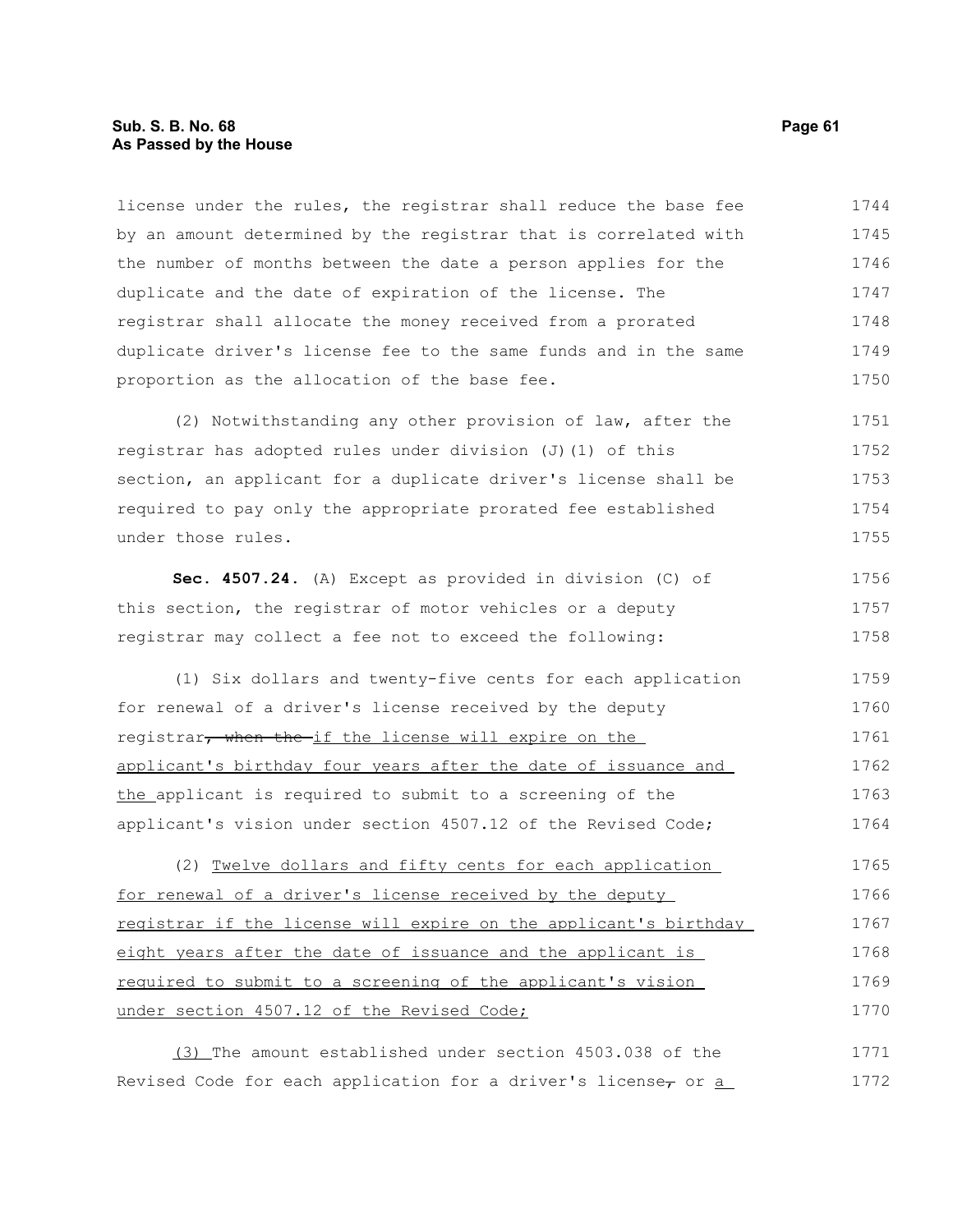motorized bicycle license, or for renewal of such a license, received by the deputy registrar, when the license will expire on the applicant's birthday four years after the date of issuance and the applicant is not required to submit to a screening of the applicant's vision under section 4507.12 of the Revised Code; (4) Twice the amount established under section 4503.038 of the Revised Code for each application for a driver's license or motorized bicycle license, or for renewal of such a license, received by the deputy registrar, when the license will expire on the applicant's birthday eight years after the date of issuance and the applicant is not required to submit to a screening of the applicant's vision under section 4507.12 of the Revised Code; (5) The amount established under section 4503.038 of the Revised Code for each application for a duplicate or replacement driver's license received by the deputy registrar. (B) The fees prescribed by division (A) of this section shall be in addition to the fee for a temporary instruction permit and examination, a driver's license, a motorized bicycle license, or duplicates thereof. The fees retained by a deputy registrar shall compensate the deputy registrar for the deputy registrar's services, for office and rental expense, and for costs as provided in division (D) of this section, as are necessary for the proper discharge of the deputy registrar's duties under sections 4507.01 to 4507.39 of the Revised Code. (C) A disabled veteran who has a service-connected disability rated at one hundred per cent by the veterans' 1773 1774 1775 1776 1777 1778 1779 1780 1781 1782 1783 1784 1785 1786 1787 1788 1789 1790 1791 1792 1793 1794 1795 1796 1797 1798 1799 1800

administration is required to pay the applicable fee prescribed in division (A) of this section if the disabled veteran submits-1801 1802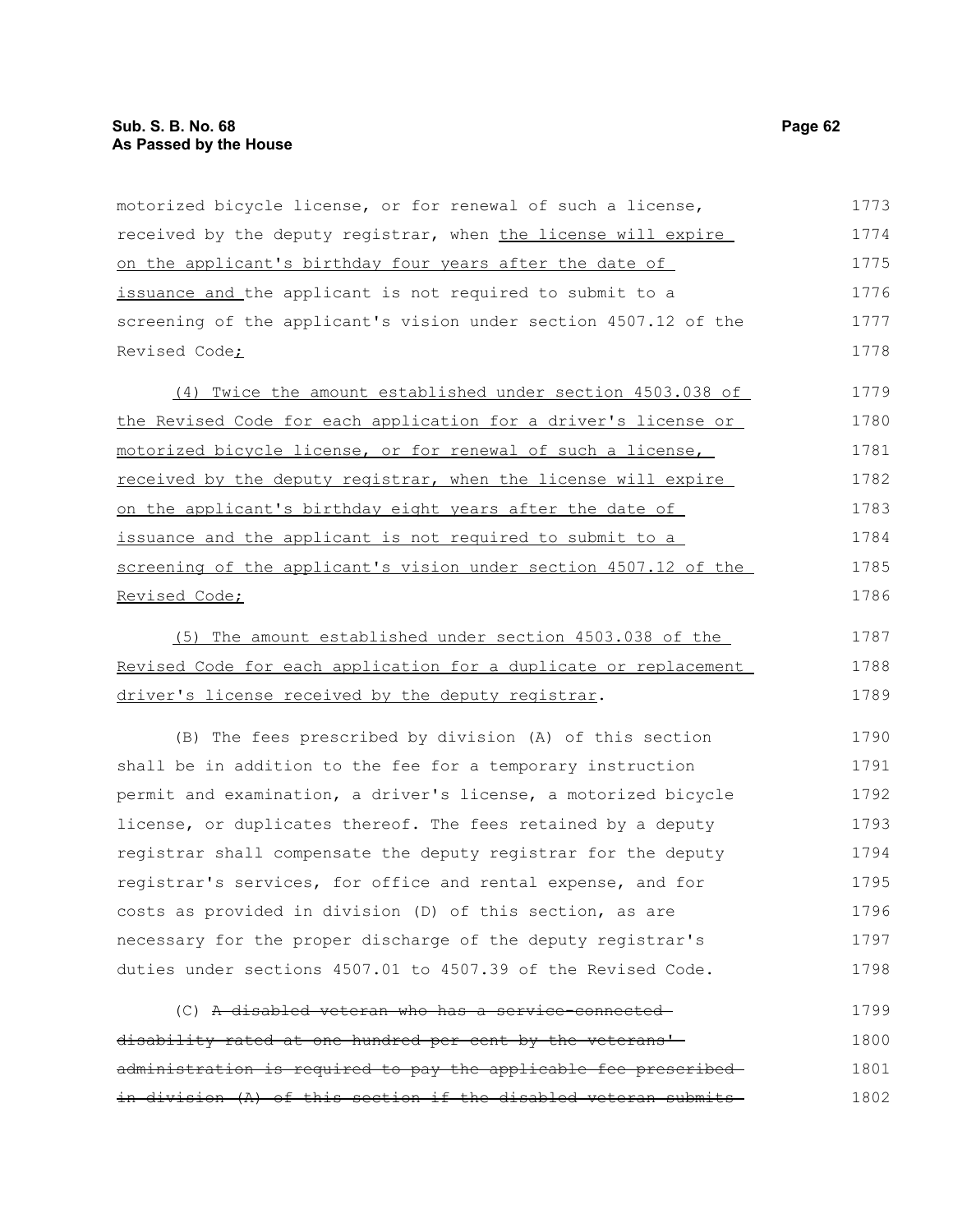## **Sub. S. B. No. 68 Page 63 As Passed by the House**

an application for a driver's license or motorized bicycle license or a renewal of either of these licenses to a deputy registrar who is acting as a deputy registrar pursuant to a contract with the registrar that is in effect on the effective date of this amendment. The disabled veteran also is required to submit with the disabled veteran's application such documentary evidence of disability as the registrar may require by rule. 1803 1804 1805 1806 1807 1808 1809

A disabled veteran who submits an application described in this division is not required to pay either any of the fees prescribed in division (A) of this section-if the disabledveteran submits the application to a deputy registrar who is acting as a deputy registrar pursuant to a contract with the registrar that is executed after the effective date of this amendment. The disabled veteran still is required to submit with the disabled veteran's application such documentary evidence of disability as the registrar may require by rule. 1810 1811 1812 1813 1814 1815 1816 1817 1818

A disabled veteran who submits an application described in this division directly to the registrar is not required to pay either of the fees prescribed in division (A) of this section if the disabled veteran submits with the disabled veteran's application such documentary evidence of disability as the registrar may require by rule. 1819 1820 1821 1822 1823 1824

(D)(1) Out of each fee collected under division (A)(1) of this section, each deputy registrar shall transmit to the registrar -of motor vehicles, at such time and in such manner as the registrar shall require by rule, one dollar and seventy-five cents plus an amount determined by the registrar. 1825 1826 1827 1828 1829

|  |  |  |  |  | (2) Out of each fee collected under division $(A)$ (2) of   |  | 1830 |  |
|--|--|--|--|--|-------------------------------------------------------------|--|------|--|
|  |  |  |  |  | this section, each deputy registrar shall transmit to the   |  | 1831 |  |
|  |  |  |  |  | registrar, at such time and in such manner as the registrar |  | 1832 |  |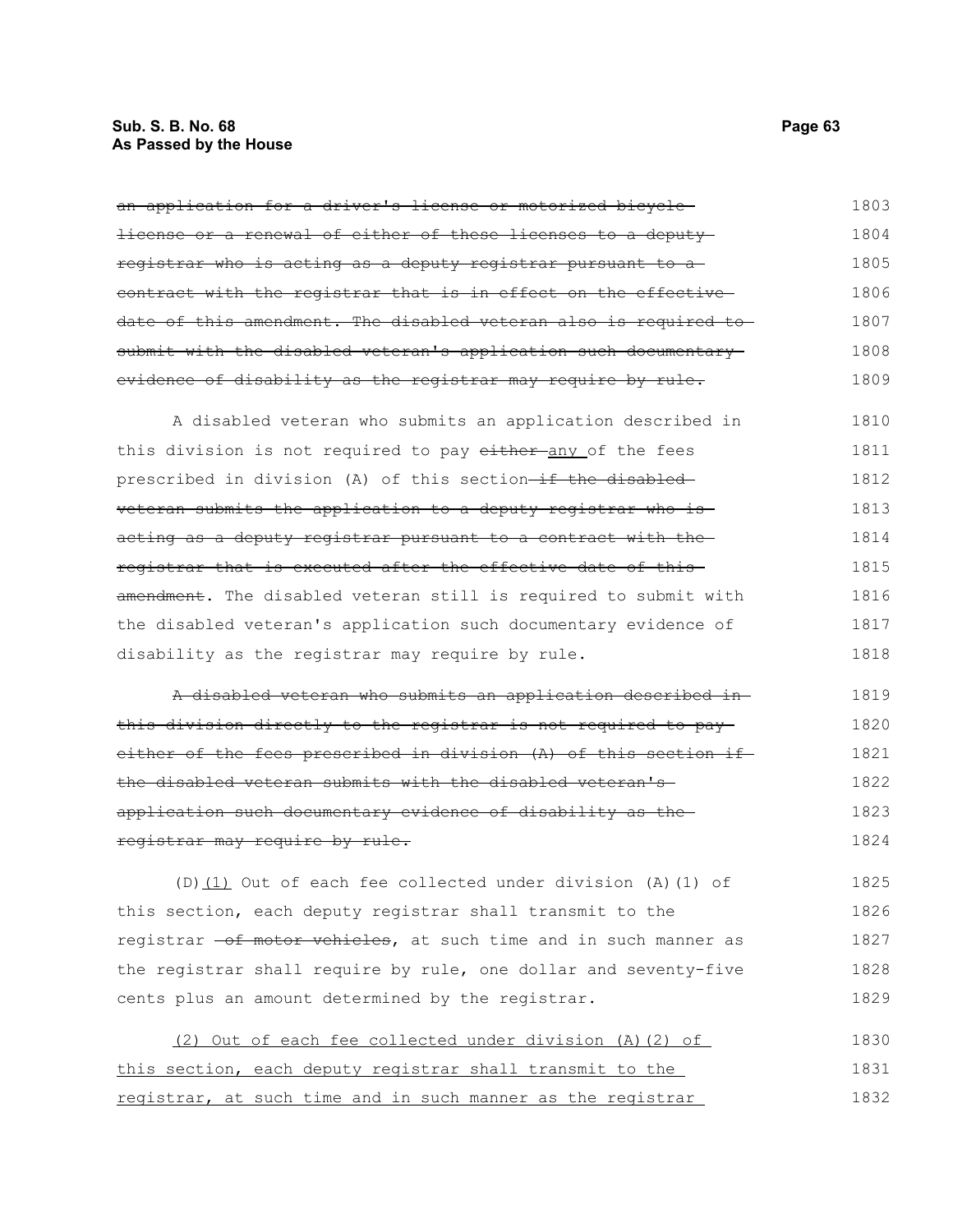| shall require by rule, three dollars and fifty-cents plus an     | 1833 |
|------------------------------------------------------------------|------|
| amount determined by the registrar.                              | 1834 |
| (3) The registrar shall pay all moneys received into the         | 1835 |
| public safety - highway purposes fund created in section 4501.06 | 1836 |
| of the Revised Code.                                             | 1837 |
| Sec. 4507.30. No person shall do any of the following:           | 1838 |
| (A) Display, or cause or permit to be displayed, or              | 1839 |
| possess any identification card, driver's or commercial driver's | 1840 |
| license, temporary instruction permit, or commercial driver's    | 1841 |
| license temporary instruction permit knowing the same to be      | 1842 |
| fictitious, or to have been canceled, suspended, or altered;     | 1843 |
| (B) Lend to a person not entitled thereto, or knowingly          | 1844 |
| permit a person not entitled thereto to use any identification   | 1845 |
| card, driver's or commercial driver's license, temporary         | 1846 |
| instruction permit, or commercial driver's license temporary     | 1847 |
| instruction permit issued to the person so lending or permitting | 1848 |
| the use thereof;                                                 | 1849 |
| (C) Display, or represent as one's own, any identification       | 1850 |
| card, driver's or commercial driver's license, temporary         | 1851 |
| instruction permit, or commercial driver's license temporary     | 1852 |
| instruction permit not issued to the person so displaying the    | 1853 |
| same;                                                            | 1854 |
| (D) Fail to surrender to the registrar of motor vehicles,        | 1855 |
| upon the registrar's demand, any identification card, driver's   | 1856 |

or commercial driver's license, temporary instruction permit, or commercial driver's license temporary instruction permit that has been suspended or canceled; 1857 1858 1859

(E) In any application for an identification card, driver's or commercial driver's license, temporary instruction 1860 1861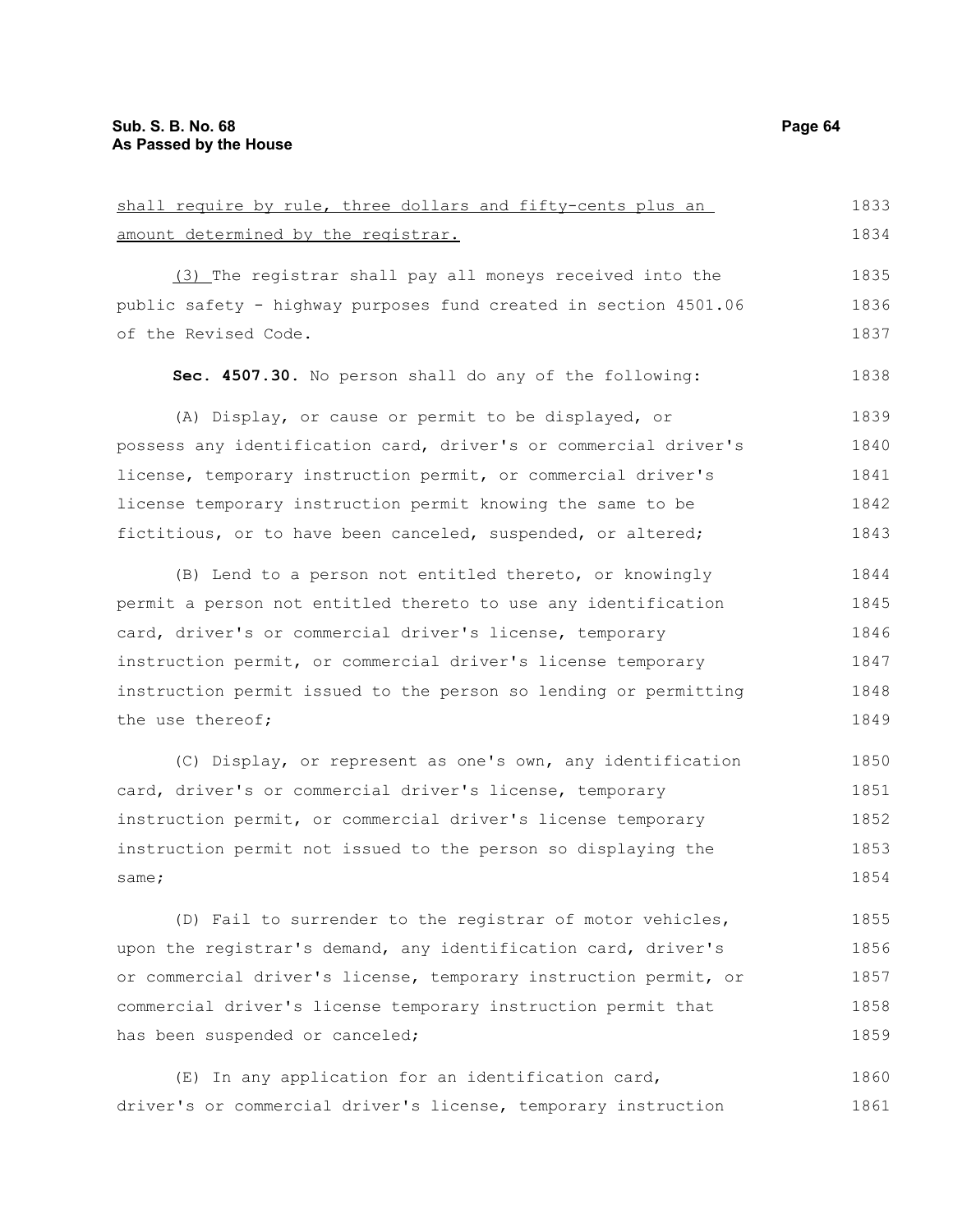permit, or commercial driver's license temporary instruction permit, or any renewal, reprint, or duplicate thereof, knowingly conceal a material fact, or present any physician's statement required under section 4507.08 or 4507.081 of the Revised Code when knowing the same to be false or fictitious. (F) Whoever violates any division of this section is guilty of a misdemeanor of the first degree. **Sec. 4507.40.** (A) As used in this section, "Ohio credential" means a temporary instruction permit identification card, driver's license, commercial driver's license, motorcycle operator's license, motorized bicycle license, or identification card issued by the Ohio bureau of motor vehicles. (B) Any valid holder of an Ohio credential issued after July 2, 2018, may apply online to obtain an exact reprint of that Ohio credential. Not more than one hundred eighty days after the effective date of this section, the registrar of motor vehicles shall make the reprint application process available 1862 1863 1864 1865 1866 1867 1868 1869 1870 1871 1872 1873 1874 1875 1876 1877 1878

through electronic means on the bureau of motor vehicle's web site. A reprint of an Ohio credential shall be available only through the online process. 1879 1880 1881

(C) An applicant may obtain not more than one reprint between the initial issuance and renewal of an Ohio credential or between renewals of an Ohio credential. A reprint shall be an exact copy of the last-issued Ohio credential that it replaces. A reprint expires on the same date as the Ohio credential it replaces. 1882 1883 1884 1885 1886 1887

(D) The applicant shall do all of the following in the application: 1888 1889

(1) Certify that the current Ohio credential is lost, 1890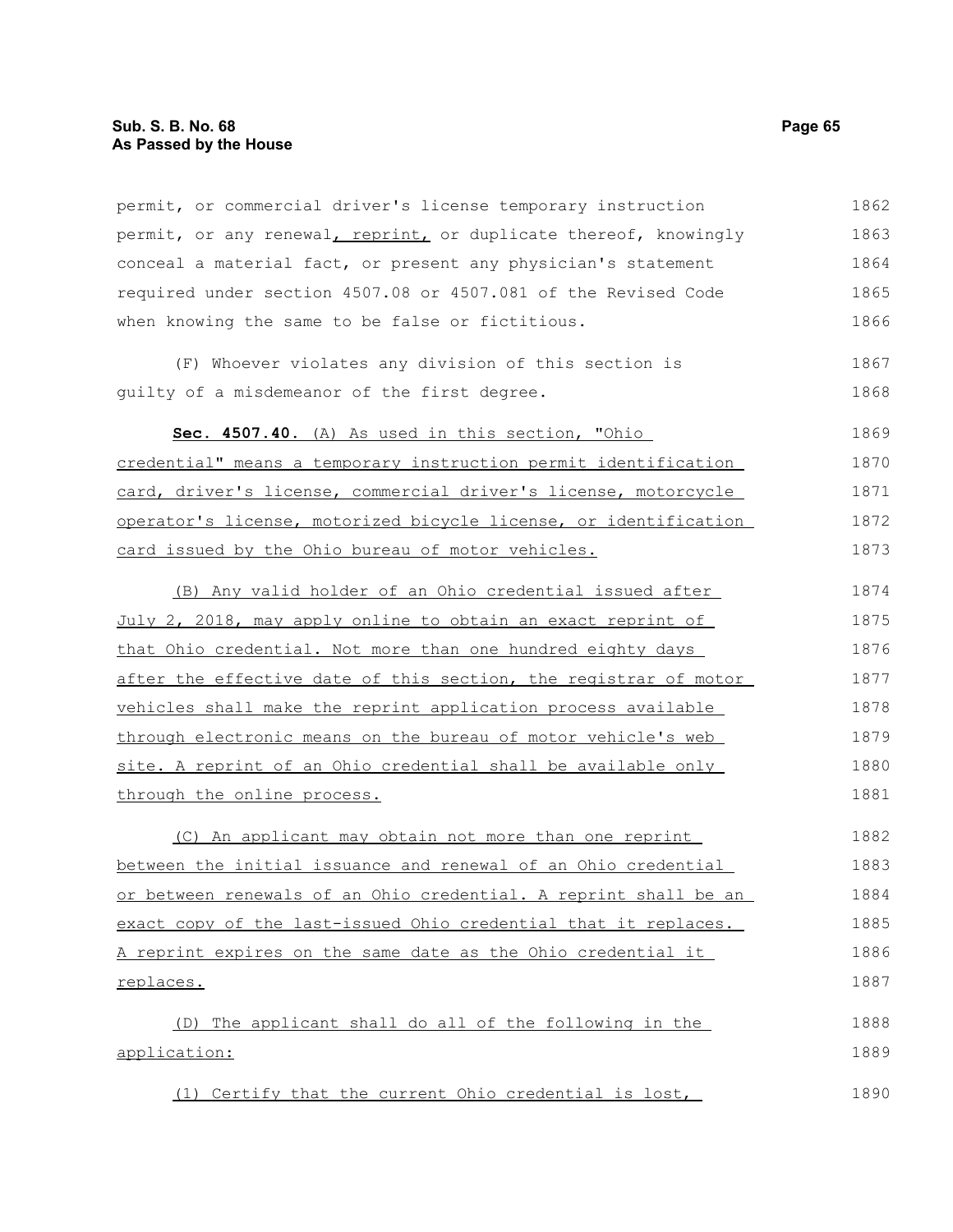| destroyed, or mutilated;                                               | 1891 |
|------------------------------------------------------------------------|------|
| (2) Provide identifying information, as required by the                | 1892 |
| registrar, in order to confirm the applicant's identity;               | 1893 |
| (3) Include with the application a financial transaction               | 1894 |
| device number to pay the applicable fees for the reprint of the        | 1895 |
| Ohio credential, and a service fee equal to the amount                 | 1896 |
| established under section 4503.038 of the Revised Code.                | 1897 |
| (E) Upon receipt of a completed application, the registrar             | 1898 |
| shall issue a reprint Ohio credential to the applicant, if the         | 1899 |
| applicant is eligible for the reprint. If the applicant does not       | 1900 |
| qualify for a reprint, the registrar shall notify the applicant        | 1901 |
| why the application was denied.                                        | 1902 |
| (F) The fees that are collected from a person who applies              | 1903 |
| for a reprint of an Ohio credential shall be paid to the credit        | 1904 |
| of the public safety - highway purposes fund established by            | 1905 |
| section 4501.06 of the Revised Code.                                   | 1906 |
| Sec. 4507.50. (A) $(1)$ The registrar of motor vehicles or a           | 1907 |
| deputy registrar <sub>r</sub> shall issue an identification card, upon | 1908 |
| receipt of an application filed-completed in compliance                | 1909 |
| accordance with section 4507.51 of the Revised Code by any and         | 1910 |
| payment of the applicable fees, to a person who is a resident or       | 1911 |
| a temporary resident of this state and, except as otherwise-           | 1912 |
| provided in this section, who is not licensed as an operator of        | 1913 |
| a motor vehicle in this state or another licensing jurisdiction-       | 1914 |
| and, except as provided in division (B) or (C) of this section,        | 1915 |
| upon receipt of a fee of three dollars and fifty cents, shall-         | 1916 |
| issue an identification card to that person.                           | 1917 |
| Any (2) (a) The registrar of motor vehicles or a deputy                | 1918 |

registrar may issue a temporary identification card, upon 1919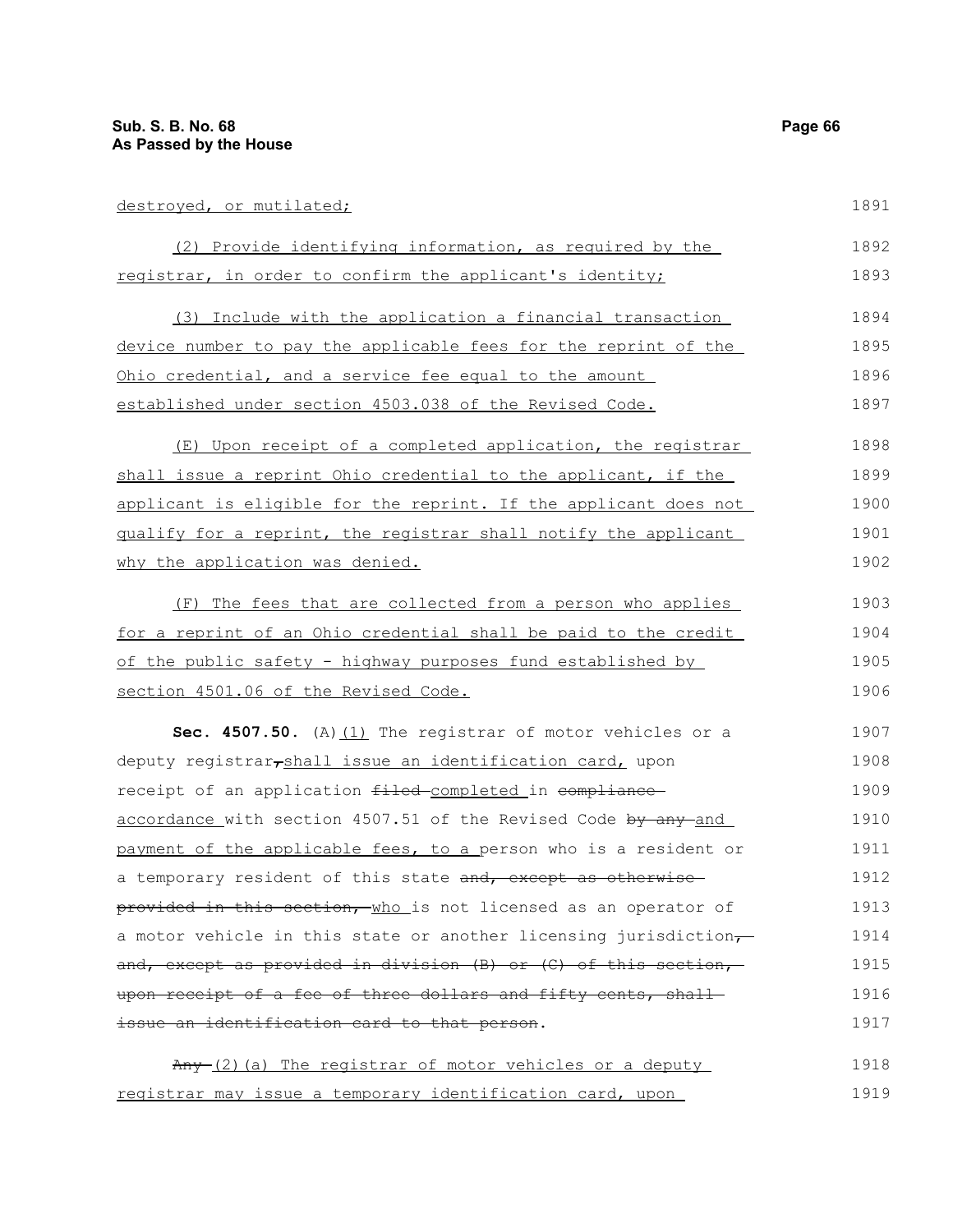| receipt of an application completed in accordance with section   | 1920 |
|------------------------------------------------------------------|------|
| 4507.51 of the Revised Code and payment of the applicable fees,  | 1921 |
| to a person who is a resident or temporary resident of this      | 1922 |
| state whose Ohio driver's or commercial driver's license has     | 1923 |
| been suspended or canceled, upon application in compliance with  | 1924 |
| section 4507.51 of the Revised Code and, except as provided in-  | 1925 |
| division (B) or (C) of this section, payment of a fee of three-  | 1926 |
| dollars and fifty cents, may be issued a temporary               | 1927 |
| identification card.                                             | 1928 |
| (b) The temporary identification card shall be identical         | 1929 |
| to an identification card, except that it shall be printed on    | 1930 |
| its face with a statement that the card is valid during the      | 1931 |
| effective dates of the suspension or cancellation of the         | 1932 |
| cardholder's license, or until the birthday of the cardholder in | 1933 |
| the fourth year after the date on which it is issued, whichever  | 1934 |
| is shorter.                                                      | 1935 |
| (c) The cardholder shall surrender the temporary                 | 1936 |
| identification card to the registrar or any deputy registrar     | 1937 |
| before the cardholder's driver's or commercial driver's license  | 1938 |
| is restored or reissued.                                         | 1939 |
| $(B)$ (1) Except as provided in division $(B)$ or (C) or (D) of  | 1940 |
| this section, the deputy registrar shall be allowed a an         | 1941 |
| applicant shall pay the following fees prior to issuance of an   | 1942 |
| identification card or a temporary identification card:          | 1943 |
| (a) A fee of three dollars and fifty cents if the card           | 1944 |
| will expire on the applicant's birthday four years after the     | 1945 |
| date of issuance or a fee of six dollars if the card will expire | 1946 |
| on the applicant's birthday eight years after the date of        | 1947 |
| issuance;                                                        | 1948 |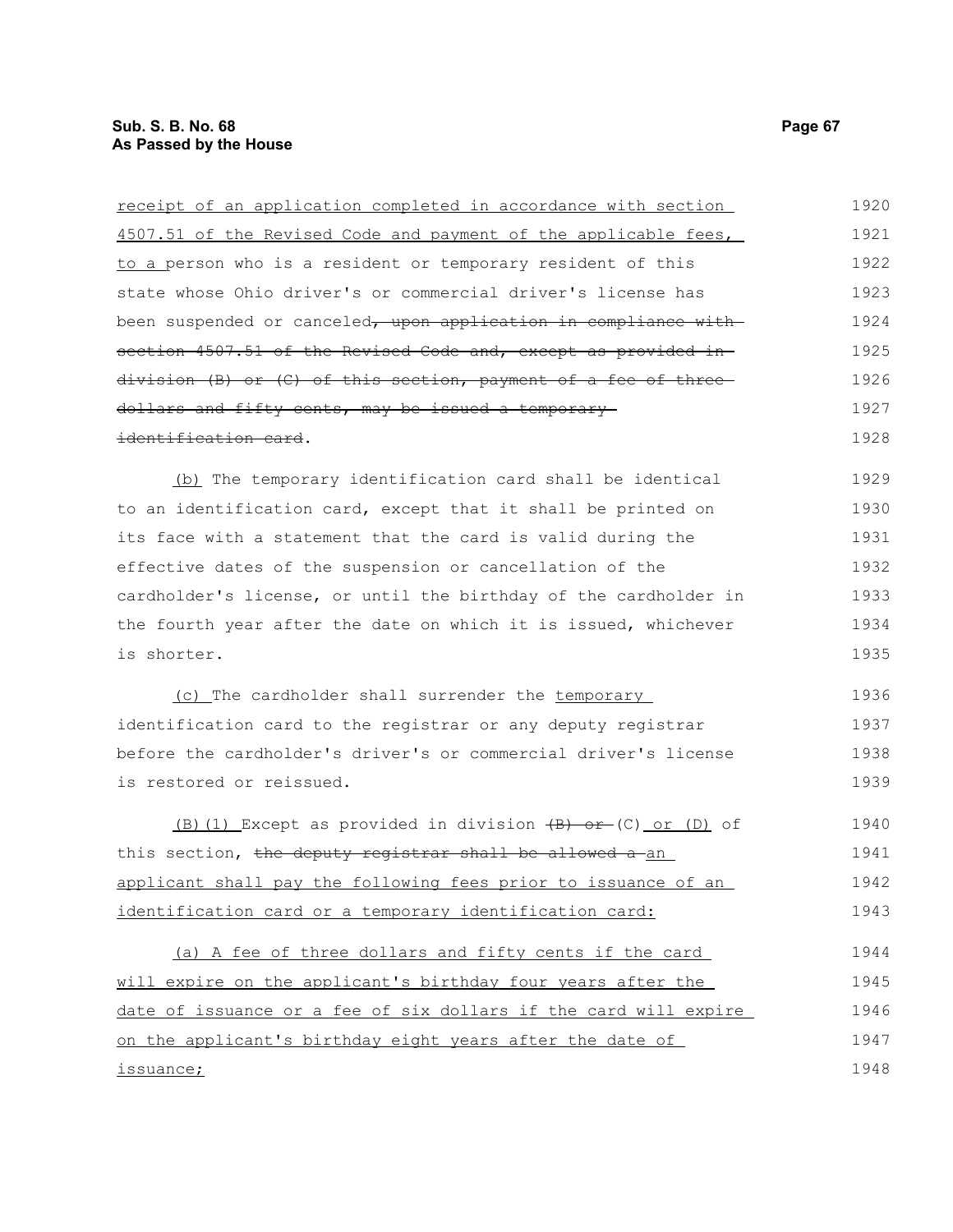## **Sub. S. B. No. 68 Page 68 As Passed by the House**

(b) A fee equal to the amount established under section 4503.038 of the Revised Code for each identification-if the card issued under this section. The fee allowed to the deputy registrar shall be in addition to the fee for issuing an identification will expire on the applicant's birthday four years after the date of issuance or twice that amount if the card-1949 1950 1951 1952 1953 1954 1955

Neither the registrar nor any deputy registrar shall charge a will expire on the applicant's birthday eight years after the date of issuance; 1956 1957 1958

(c) A fee in excess-of one dollar and fifty cents if the card will expire on the applicant's birthday four years after the date of issuance or three dollars if the card will expire on the applicant's birthday eight years after the date of issuance, for the authentication of the documents required for processing an identification card or temporary identification card. A deputy registrar that authenticates the required documents shall retain the entire amount of the fee. 1959 1960 1961 1962 1963 1964 1965 1966

(2) The fee-fees collected for issuing an identification card under this section, except the fee for any fees allowed to the deputy registrar, shall be paid into the state treasury to the credit of the public safety - highway purposes fund created in section 4501.06 of the Revised Code. 1967 1968 1969 1970 1971

 $(B)$  (C) A disabled veteran who has a service-connected disability rated at one hundred per cent by the veterans' administration may apply to the registrar or a deputy registrar for the issuance to that veteran of an identification card or a temporary identification card under this section without payment of any fee prescribed in division  $(A)$  (B) of this section. 1972 1973 1974 1975 1976 1977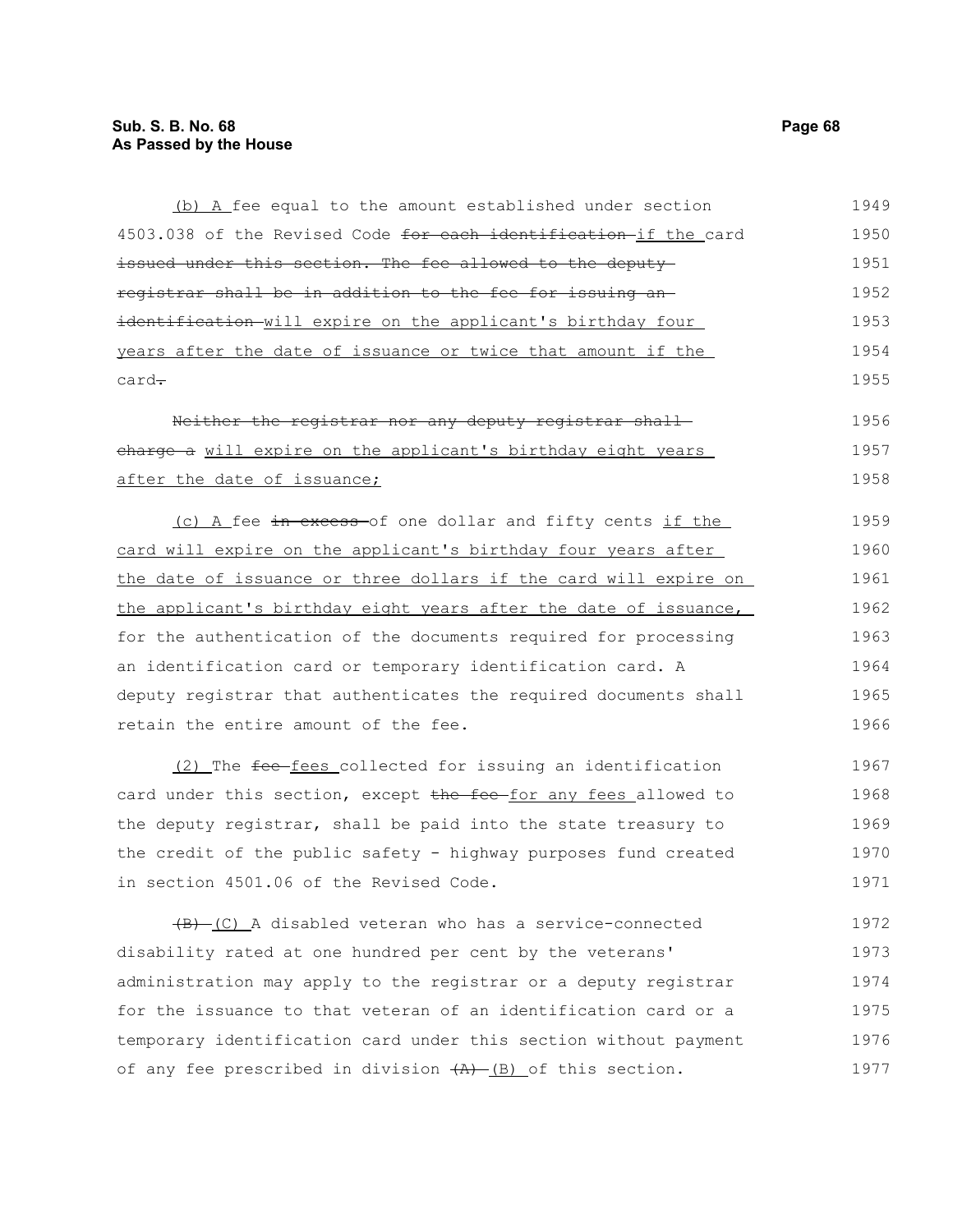# **Sub. S. B. No. 68 Page 69 As Passed by the House**

An application made under this division (B) of this section shall be accompanied by such documentary evidence of disability as the registrar may require by rule. 1978 1979 1980

(C) (D) A resident who is eligible for an identification card with an expiration date that is in accordance with division (A)(8)(b) of section 4507.52 of the Revised Code and who is currently unemployed may apply to the registrar or a deputy registrar for the issuance of an identification card under this section without payment of any fee as prescribed in division  $\{A\}$ (B) of this section. 1981 1982 1983 1984 1985 1986 1987

An application made under division  $\left(\frac{C}{C}\right)$  of this section shall be accompanied by such documentary evidence of disability and unemployment as the registrar may require by rule. 1988 1989 1990

**Sec. 4507.52.** (A)(1) Each identification card issued by the registrar of motor vehicles or a deputy registrar shall display a distinguishing number assigned to the cardholder, and shall display the following inscription: 1991 1992 1993 1994

#### "STATE OF OHIO IDENTIFICATION CARD

This card is not valid for the purpose of operating a motor vehicle. It is provided solely for the purpose of establishing the identity of the bearer described on the card, who currently is not licensed to operate a motor vehicle in the state of Ohio." 1996 1997 1998 1999 2000

(2) The identification card shall display substantially the same information as contained in the application and as described in division (A)(1) of section 4507.51 of the Revised Code, but shall not display the cardholder's social security number unless the cardholder specifically requests that the cardholder's social security number be displayed on the card. If 2001 2002 2003 2004 2005 2006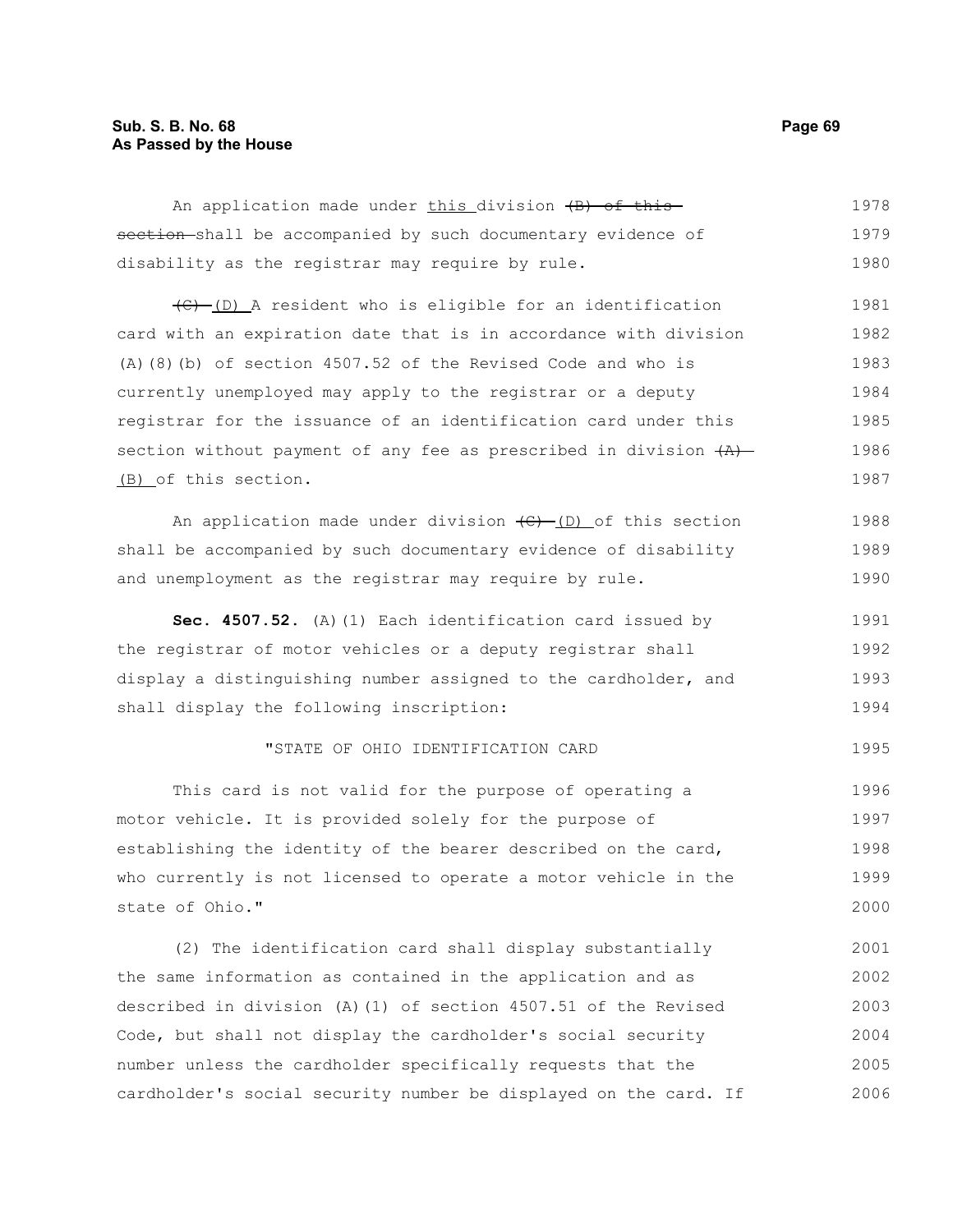federal law requires the cardholder's social security number to be displayed on the identification card, the social security number shall be displayed on the card notwithstanding this section. 2007 2008 2009 2010

(3) The identification card also shall display the color photograph of the cardholder.

(4) If the cardholder has executed a durable power of attorney for health care or a declaration governing the use or continuation, or the withholding or withdrawal, of lifesustaining treatment and has specified that the cardholder wishes the identification card to indicate that the cardholder has executed either type of instrument, the card also shall display any symbol chosen by the registrar to indicate that the cardholder has executed either type of instrument. 2013 2014 2015 2016 2017 2018 2019 2020

(5) If the cardholder has specified that the cardholder wishes the identification card to indicate that the cardholder is a veteran, active duty, or reservist of the armed forces of the United States and has presented a copy of the cardholder's DD-214 form or an equivalent document, the card also shall display any symbol chosen by the registrar to indicate that the cardholder is a veteran, active duty, or reservist of the armed forces of the United States. 2021 2022 2023 2024 2025 2026 2027 2028

(6) The card shall be designed as to prevent its reproduction or alteration without ready detection. 2029 2030

(7) The identification card for persons under twenty-one years of age shall have characteristics prescribed by the registrar distinguishing it from that issued to a person who is twenty-one years of age or older, except that an identification card issued to a person who applies no more than thirty days 2031 2032 2033 2034 2035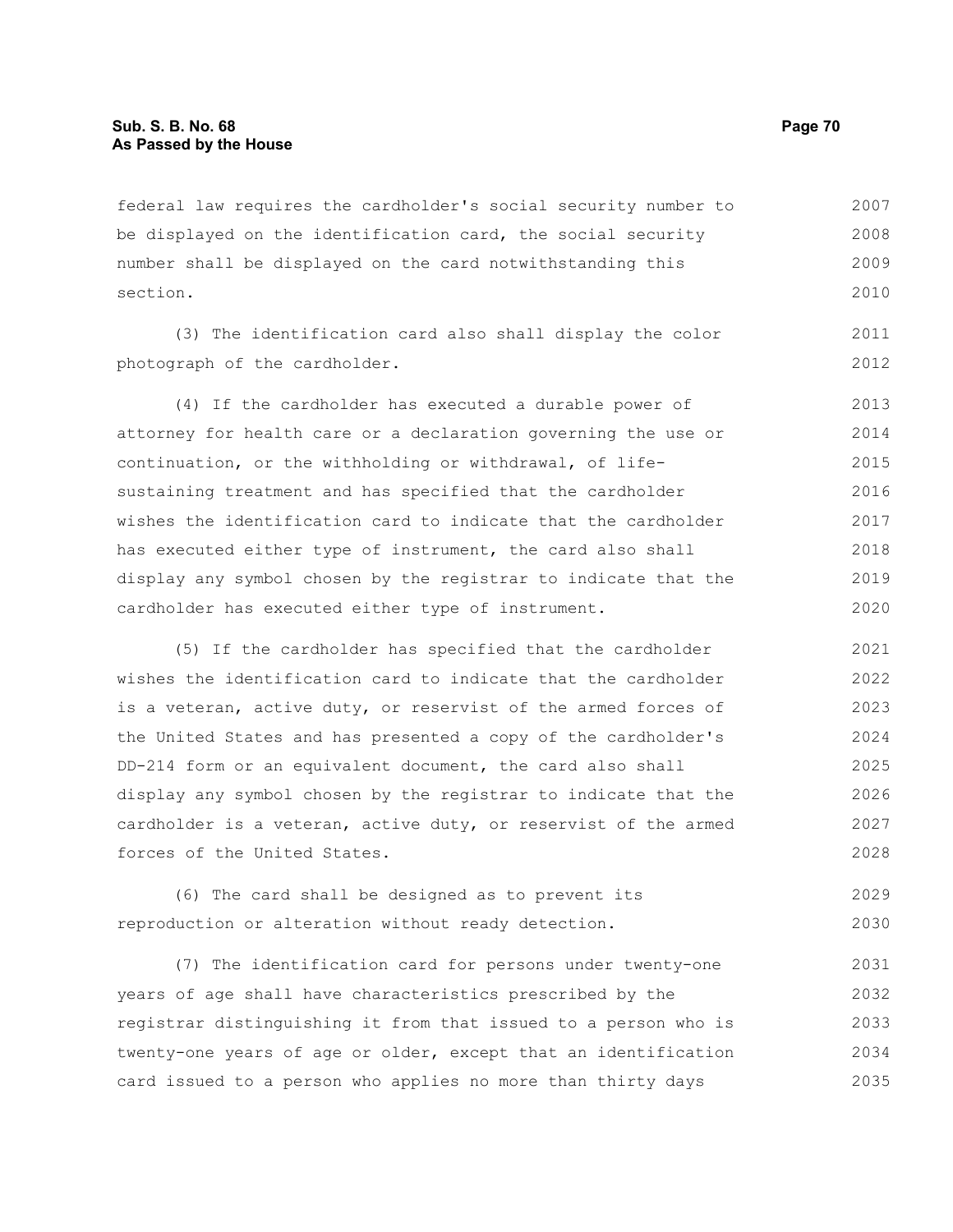before the applicant's twenty-first birthday shall have the characteristics of an identification card issued to a person who is twenty-one years of age or older. 2036 2037 2038

(8)(a) Except as provided in division (A)(8)(b) of this section, every identification card issued to a resident of this state shall expire, unless canceled or surrendered earlier, on the birthday of the cardholder in the fourth or the eighth year after the date on which it is issued, based on the period of renewal requested by the applicant. 2039 2040 2041 2042 2043 2044

(b) The Upon request, the registrar or a deputy registrar shall issue an identification card to a resident of this state who is permanently or irreversibly disabled that shall expire, unless canceled or surrendered earlier, on the birthday of the cardholder in the eighth year after the date on which it is issued. The registrar shall issue a reminder notice to a cardholder, at the last known address of the cardholder, six months before the identification card is scheduled to expire. The registrar shall adopt rules governing the documentation a cardholder shall submit to certify that the cardholder is permanently or irreversibly disabled. 2045 2046 2047 2048 2049 2050 2051 2052 2053 2054 2055

As used in this section, "permanently or irreversibly disabled" means a condition of disability from which there is no present indication of recovery. 2056

(c) Every identification card issued to a temporary resident shall expire in accordance with rules adopted by the registrar and is nonrenewable, but may be replaced with a new identification card upon the applicant's compliance with all applicable requirements. 2059 2060 2061 2062 2063

(9) A cardholder may renew the cardholder's identification 2064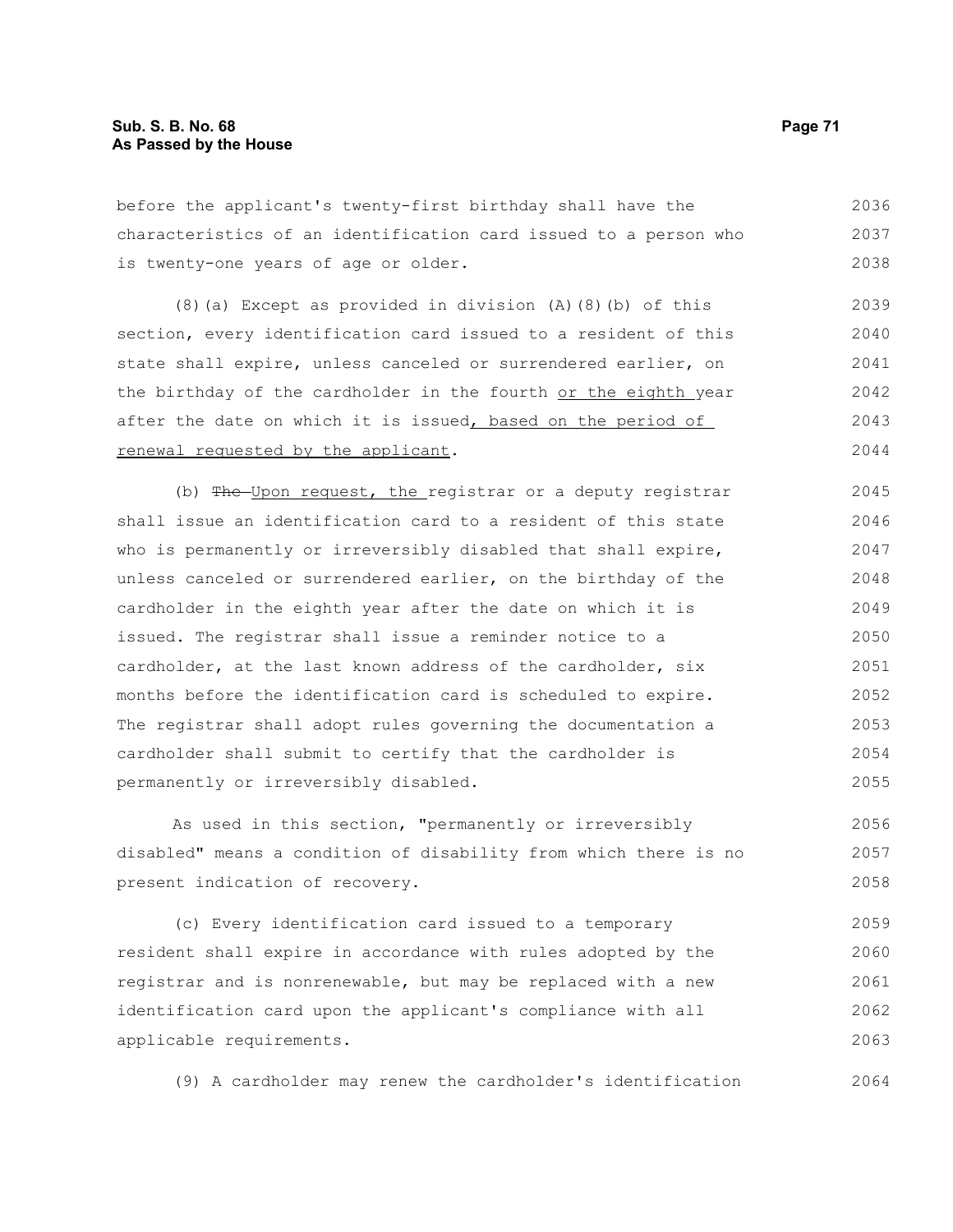| card within ninety days prior to the day on which it expires by  | 2065 |
|------------------------------------------------------------------|------|
| filing an application and paying the prescribed fee in           | 2066 |
| accordance with section 4507.50 of the Revised Code.             | 2067 |
| (10) If a cardholder applies for a driver's or commercial        | 2068 |
| driver's license in this state or another licensing              | 2069 |
| jurisdiction, the cardholder shall surrender the cardholder's    | 2070 |
| identification card to the registrar or any deputy registrar     | 2071 |
| before the license is issued.                                    | 2072 |
| (B) (1) If a card is lost, destroyed, or mutilated, the          | 2073 |
| person to whom the card was issued may obtain a duplicate by     | 2074 |
| doing both of the following:                                     | 2075 |
| (a) Furnishing suitable proof of the loss, destruction, or       | 2076 |
| mutilation to the registrar or a deputy registrar;               | 2077 |
| (b) Filing an application and presenting documentary             | 2078 |
| evidence under section 4507.51 of the Revised Code.              | 2079 |
| (2) A cardholder may apply to obtain a reprint of the            | 2080 |
| cardholder's identification card through electronic means in     | 2081 |
| accordance with section 4507.40 of the Revised Code.             | 2082 |
| (3) Any person who loses a card and, after obtaining a           | 2083 |
| duplicate or reprint, finds the original, immediately shall      | 2084 |
| surrender the original to the registrar or a deputy registrar.   | 2085 |
| $(3)$ (4) A cardholder may obtain a replacement                  | 2086 |
| identification card that reflects any change of the cardholder's | 2087 |
| name by furnishing suitable proof of the change to the registrar | 2088 |
| or a deputy registrar and surrendering the cardholder's existing | 2089 |
| card.                                                            | 2090 |
|                                                                  |      |

(4) (a) (5) (a) When a cardholder applies for a duplicate <u>or</u> 2091 reprint or obtains a replacement identification card, the 2092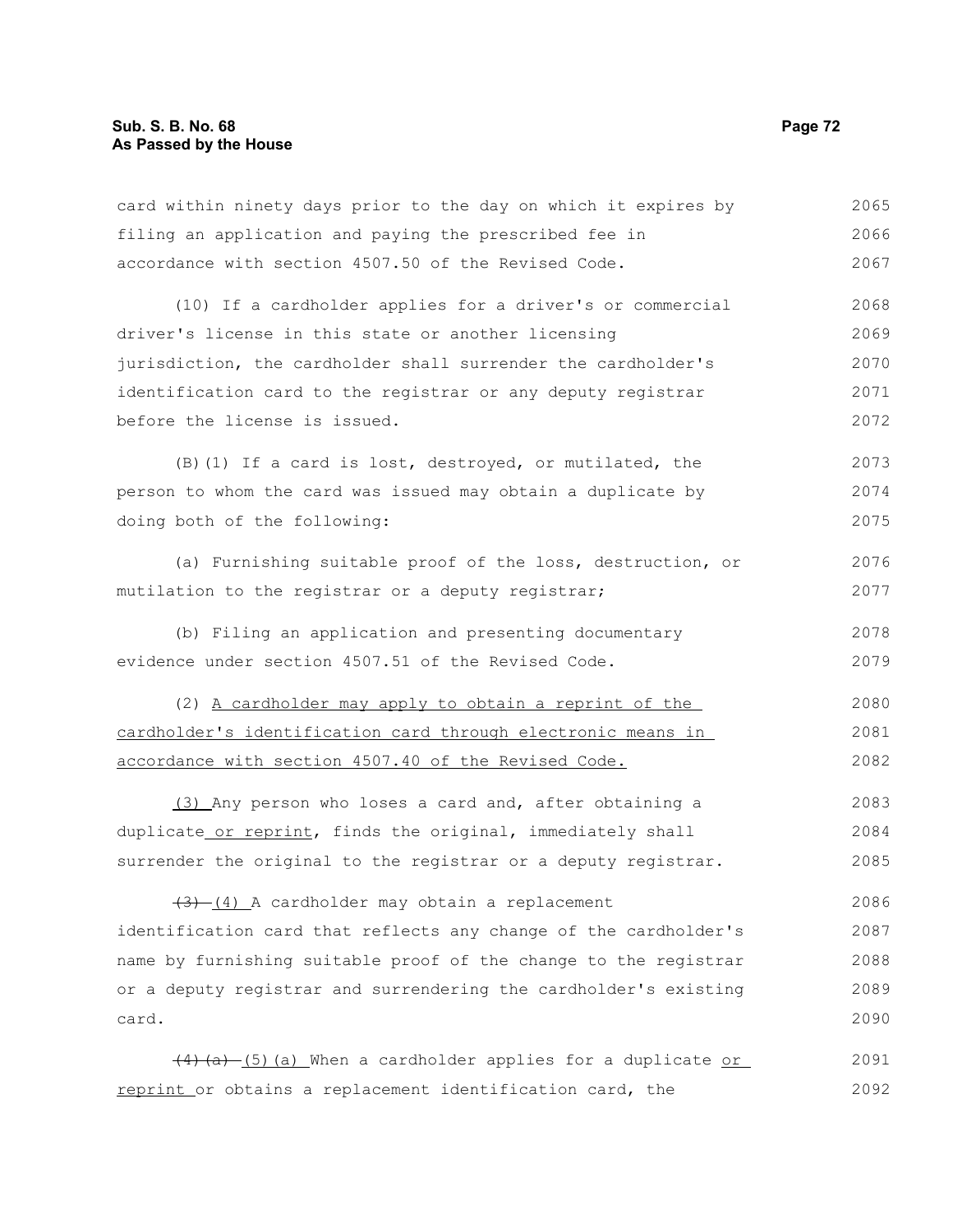cardholder shall pay a fee of two dollars and fifty cents. A deputy registrar shall be allowed an additional fee equal to the amount established under section 4503.038 of the Revised Code for issuing a duplicate or replacement identification card. 2093 2094 2095 2096

(b) A disabled veteran who is a cardholder and has a service-connected disability rated at one hundred per cent by the veterans' administration may apply to the registrar or a deputy registrar for the issuance of a duplicate or replacement identification card without payment of any fee prescribed in this section or may apply to the registrar for a reprint identification card without payment of any fee prescribed in this section. 2097 2098 2099 2100 2101 2102 2103 2104

(c) A resident who is permanently or irreversibly disabled and who is unemployed may apply to the registrar or a deputy registrar for the issuance of a duplicate or replacement identification card without payment of any fee prescribed in this section or may apply to the registrar for a reprint identification card without payment of any fee prescribed in this section. 2105 2106 2107 2108 2109 2110 2111

(5) (6) A duplicate, reprint, or replacement identification card expires on the same date as the card it replaces. 2112 2113 2114

(C) The registrar shall cancel any card upon determining that the card was obtained unlawfully, issued in error, or was altered. The registrar also shall cancel any card that is surrendered to the registrar or to a deputy registrar after the holder has obtained a duplicate, reprint, replacement, or driver's or commercial driver's license. 2115 2116 2117 2118 2119 2120

(D)(1) No agent of the state or its political subdivisions 2121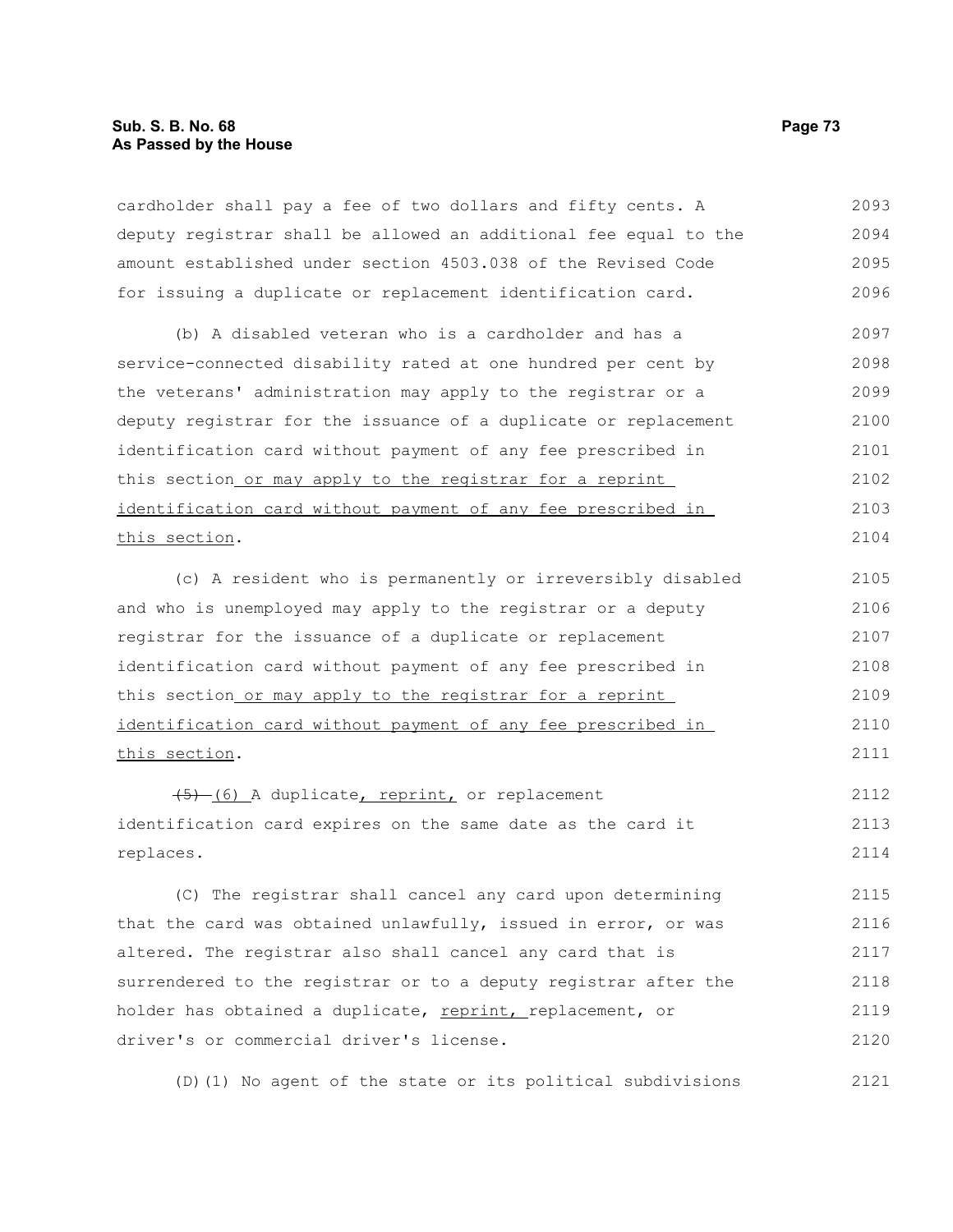# **Sub. S. B. No. 68 Page 74 As Passed by the House**

shall condition the granting of any benefit, service, right, or privilege upon the possession by any person of an identification card. Nothing in this section shall preclude any publicly operated or franchised transit system from using an identification card for the purpose of granting benefits or services of the system. 2122 2123 2124 2125 2126 2127

(2) No person shall be required to apply for, carry, or possess an identification card.

(E) Except in regard to an identification card issued to a person who applies no more than thirty days before the applicant's twenty-first birthday, neither the registrar nor any deputy registrar shall issue an identification card to a person under twenty-one years of age that does not have the characteristics prescribed by the registrar distinguishing it from the identification card issued to persons who are twentyone years of age or older. 2130 2131 2132 2133 2134 2135 2136 2137

(F) Whoever violates division (E) of this section is guilty of a minor misdemeanor. 2138 2139

**Sec. 4508.02.** (A)(1) The director of public safety, subject to Chapter 119. of the Revised Code, shall adopt and prescribe such rules concerning the administration and enforcement of this chapter as are necessary to protect the public. The rules shall require an assessment of the holder of a probationary instructor license. The director shall inspect the school facilities and equipment of applicants and licensees and examine applicants for instructor's licenses. 2140 2141 2142 2143 2144 2145 2146 2147

(2) The director shall adopt rules governing online driver education courses that may be completed via the internet to satisfy the classroom instruction under division (C) of this 2148 2149 2150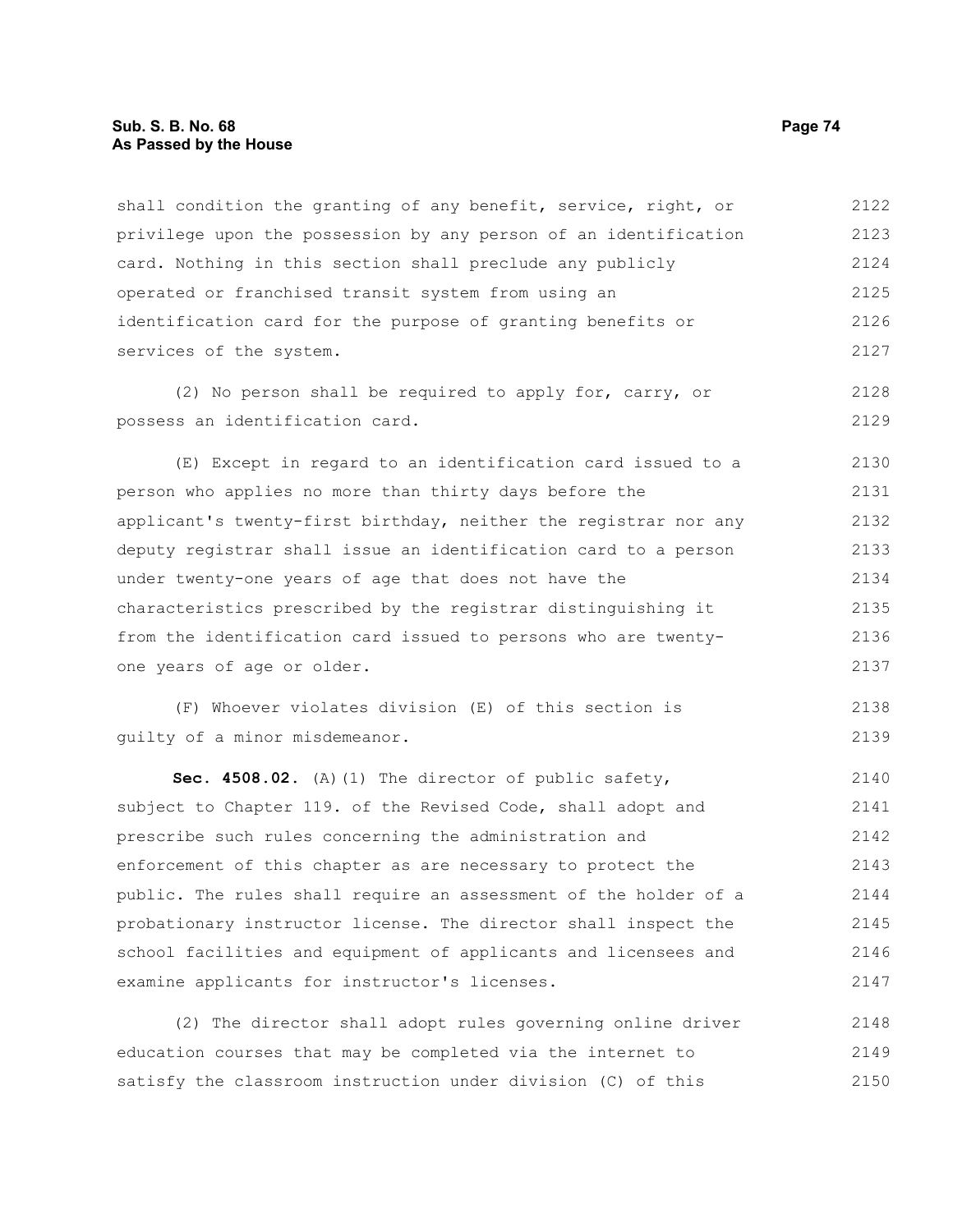section. The rules shall do all of the following:

(a) Establish standards that an online driver training enterprise must satisfy to be licensed to offer an online driver education course via the internet, including, at a minimum, proven expertise in providing driver education and an acceptable infrastructure capable of providing secure online driver education in accord with advances in internet technology. The rules shall allow an online driver training enterprise to be affiliated with a licensed driver training school offering inperson classroom instruction, but shall not require such an affiliation. 2152 2153 2154 2155 2156 2157 2158 2159 2160 2161

(b) Establish content requirements that an online driver education course must satisfy to be approved as equivalent to twenty-four hours of in-person classroom instruction; 2162 2163 2164

(c) Establish attendance standards, including a maximum number of course hours that may be completed in a twenty-fourhour period; 2165 2166 2167

(d) Allow an enrolled applicant to begin the required eight hours of actual behind-the-wheel instruction upon completing at least two hours of course instruction and being issued a certificate of enrollment by a licensed online driver training enterprise; 2168 2169 2170 2171 2172

(e) Establish any other requirements necessary to regulate online driver education. 2173 2174

(B) The director shall administer and enforce this chapter. 2175 2176

(C) The rules shall require twenty-four hours of in-person classroom instruction or completion of an approved, equivalent online driver education course offered via the internet by a 2177 2178 2179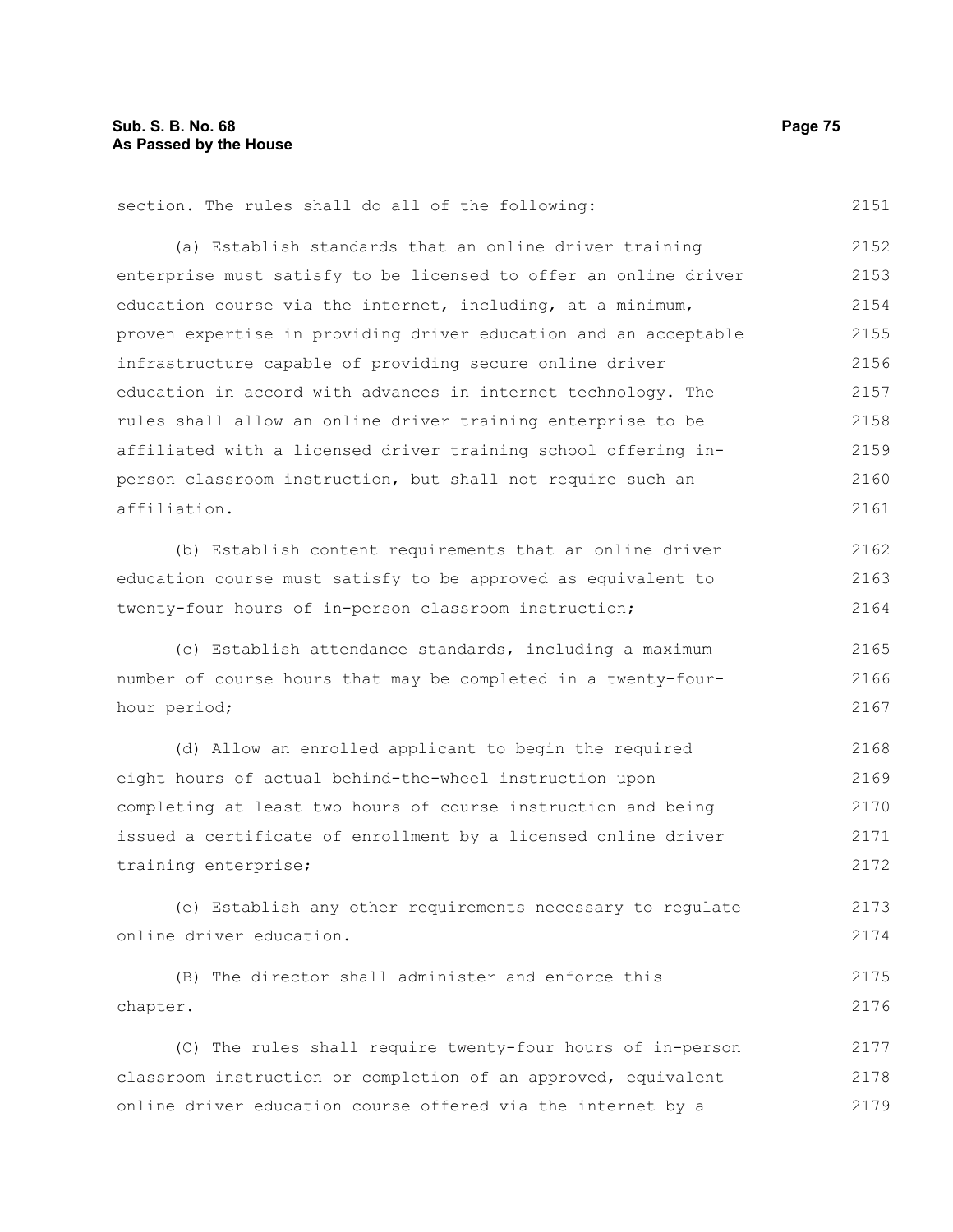licensed online driver training enterprise, and eight hours of actual behind-the-wheel instruction conducted on public streets and highways of this state for all beginning drivers of noncommercial motor vehicles who are under age eighteen. The rules also shall require the classroom instruction or online driver education course for such drivers to include instruction on both of the following: 2180 2181 2182 2183 2184 2185 2186

(1) The dangers of driving a motor vehicle while using an electronic wireless communications device to write, send, or read a text-based communication; 2187 2188 2189

(2) The dangers of driving a motor vehicle while under the influence of a controlled substance, prescription medication, or alcohol. 2190 2191 2192

(D) The rules shall state the minimum hours for classroom and behind-the-wheel instruction required for beginning drivers of commercial trucks, commercial cars, buses, and commercial tractors, trailers, and semitrailers. 2193 2194 2195 2196

(E)(1) The department of public safety may charge a fee to each online driver training enterprise in an amount sufficient to pay the actual expenses the department incurs in the regulation of online driver education courses. 2197 2198 2199 2200

(2) The department shall supply to each licensed online driver training enterprise certificates to be used for certifying an applicant's enrollment in an approved online driver education course and a separate certificate to be issued upon successful completion of an approved online driver education course. The certificates shall be numbered serially. The department may charge a fee to each online driver training enterprise per certificate supplied to pay the actual expenses 2201 2202 2203 2204 2205 2206 2207 2208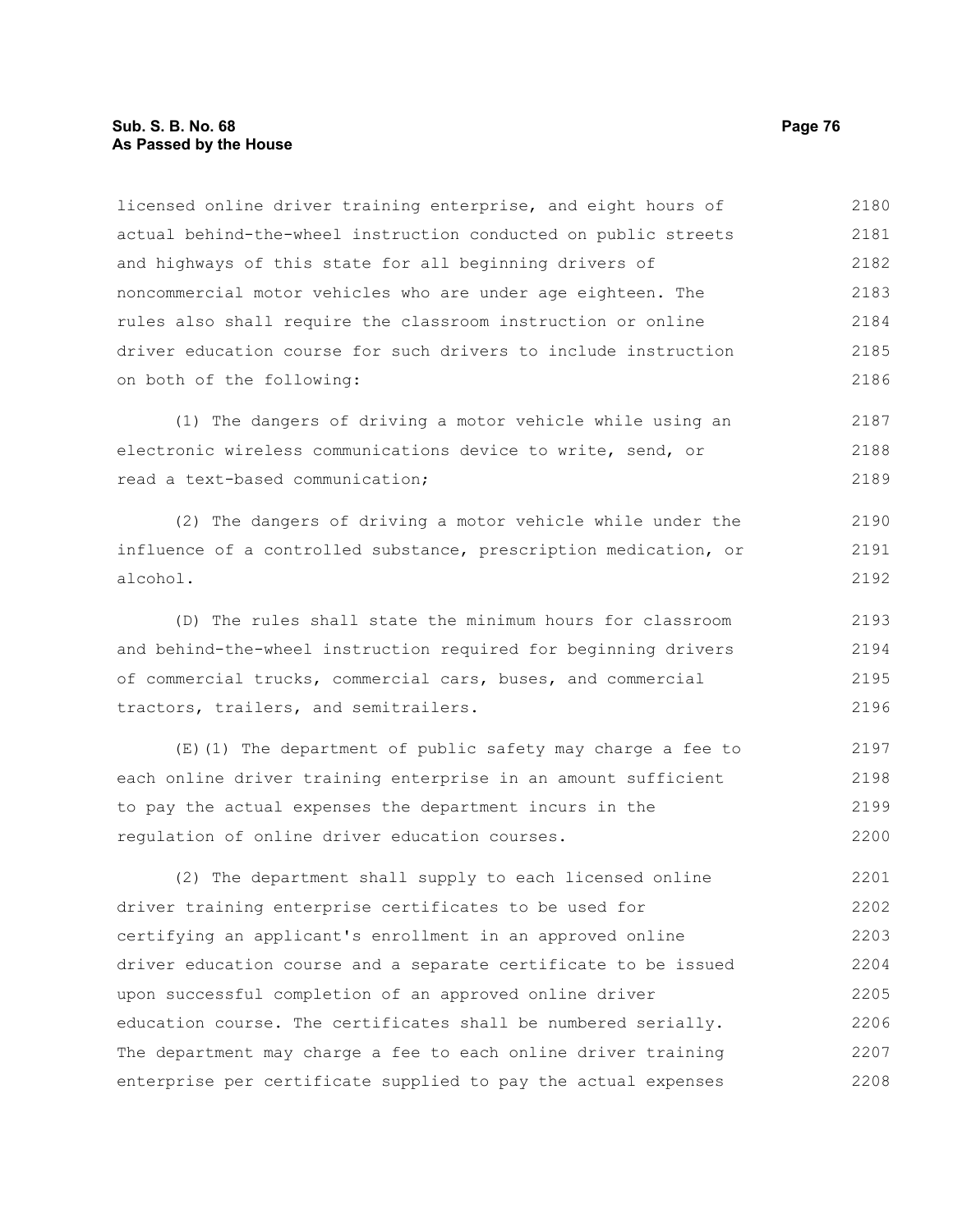the department incurs in supplying the certificates. 2209

(F) The director shall adopt rules in accordance with Chapter 119. of the Revised Code governing an abbreviated driver training course for adults-that must be completed by any applicant for an initial driver's license who is eighteen years of age or older and who failed the road or maneuverability test required under division (A)(2) of section 4507.11 of the Revised Code prior to attempting the test a second or subsequent time. Sec. 4508.022. (A) The director of public safety shall adapt the model curriculum on proper interactions with peace officers developed under division (B) of section 3301.0721 of the Revised Code so that it is appropriate for the instructional methods of driver training schools. (B) The classroom instruction required by division (C) of section 4508.02 of the Revised Code shall include the instruction adapted under division (A) of this section. (C) The director shall amend the digest of motor vehicle laws, or any other reference document for the material covered 2210 2211 2212 2213 2214 2215 2216 2217 2218 2219 2220 2221 2222 2223 2224 2225 2226

in the written portions of the temporary instruction permit and drivers' license examinations required under section 4507.11 of the Revised Code, to include a separate section with instruction on proper interactions when a driver is stopped by a peace officer. The instruction shall be adapted from the model curriculum described in division (A) of this section so that it is appropriate for new drivers. 2227 2228 2229 2230 2231 2232 2233

(D) As used in this section, "peace officer" has the same meaning as in section 109.71 of the Revised Code. 2234 2235

|                                                           |  |  |  | <b>Sec. 4510.10.</b> (A) As used in this section <del>, "reinstatement</del> : | 2236 |
|-----------------------------------------------------------|--|--|--|--------------------------------------------------------------------------------|------|
| (1) "Reinstatement fees" means the fees that are required |  |  |  |                                                                                | 2237 |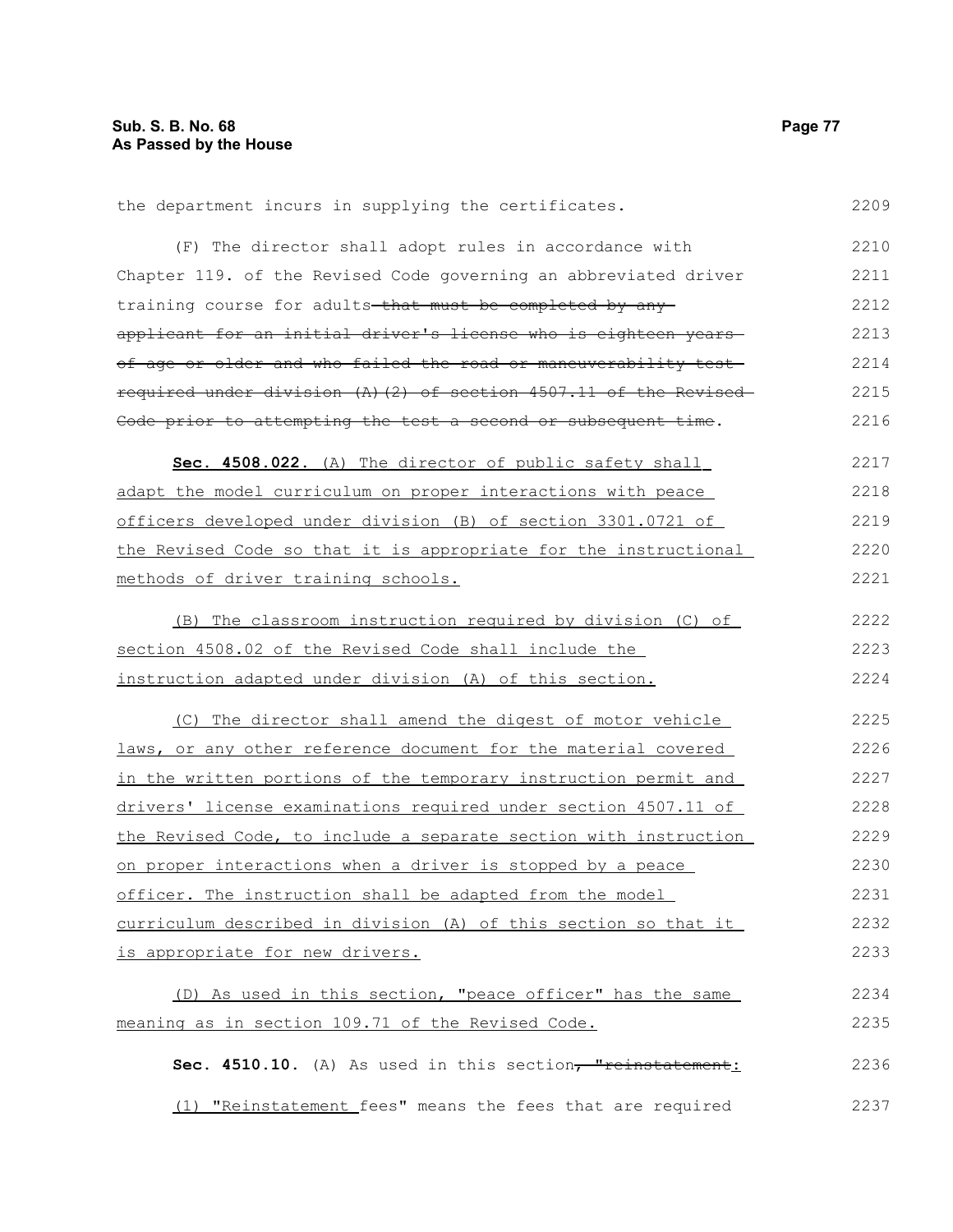| under section 4507.1612, 4507.45, 4509.101, 4509.81, 4511.191,   | 2238 |  |
|------------------------------------------------------------------|------|--|
| 4511.951, or any other provision of the Revised Code, or under a | 2239 |  |
| schedule established by the bureau of motor vehicles, in order   | 2240 |  |
| to reinstate a driver's or commercial driver's license or permit | 2241 |  |
| or nonresident operating privilege of an offender under a        | 2242 |  |
| suspension.                                                      | 2243 |  |
| (2) "Indigent" means a person who is a participant in any        | 2244 |  |
| of the following programs:                                       | 2245 |  |
| (a) The supplemental nutrition assistance program                | 2246 |  |
| administered by the department of job and family services        | 2247 |  |
| pursuant to section 5101.54 of the Revised Code;                 | 2248 |  |
| (b) The medicaid program pursuant to Chapter 5163. of the        | 2249 |  |
| Revised Code;                                                    | 2250 |  |
| (c) The Ohio works first program administered by the             | 2251 |  |
| department of job and family services pursuant to section        |      |  |
| 5107.10 of the Revised Code;                                     | 2253 |  |
| (d) The supplemental security income program pursuant to         | 2254 |  |
| <u>20 C.F.R. 416.1100;</u>                                       | 2255 |  |
| (e) The United States department of veterans affairs             | 2256 |  |
| pension benefit program pursuant to 38 U.S.C. 1521.              | 2257 |  |
| (B) Reinstatement fees are those fees that compensate the        | 2258 |  |
| bureau of motor vehicles for suspensions, cancellations, or      | 2259 |  |
| disqualifications of a person's driving privileges and to        | 2260 |  |
| compensate the bureau and other agencies in their administration | 2261 |  |
| of programs intended to reduce and eliminate threats to public   | 2262 |  |
| safety through education, treatment, and other activities. The   | 2263 |  |
| registrar of motor vehicles shall not reinstate a driver's or    | 2264 |  |
| commercial driver's license or permit or nonresident operating   | 2265 |  |
| privilege of a person until the person has paid all              | 2266 |  |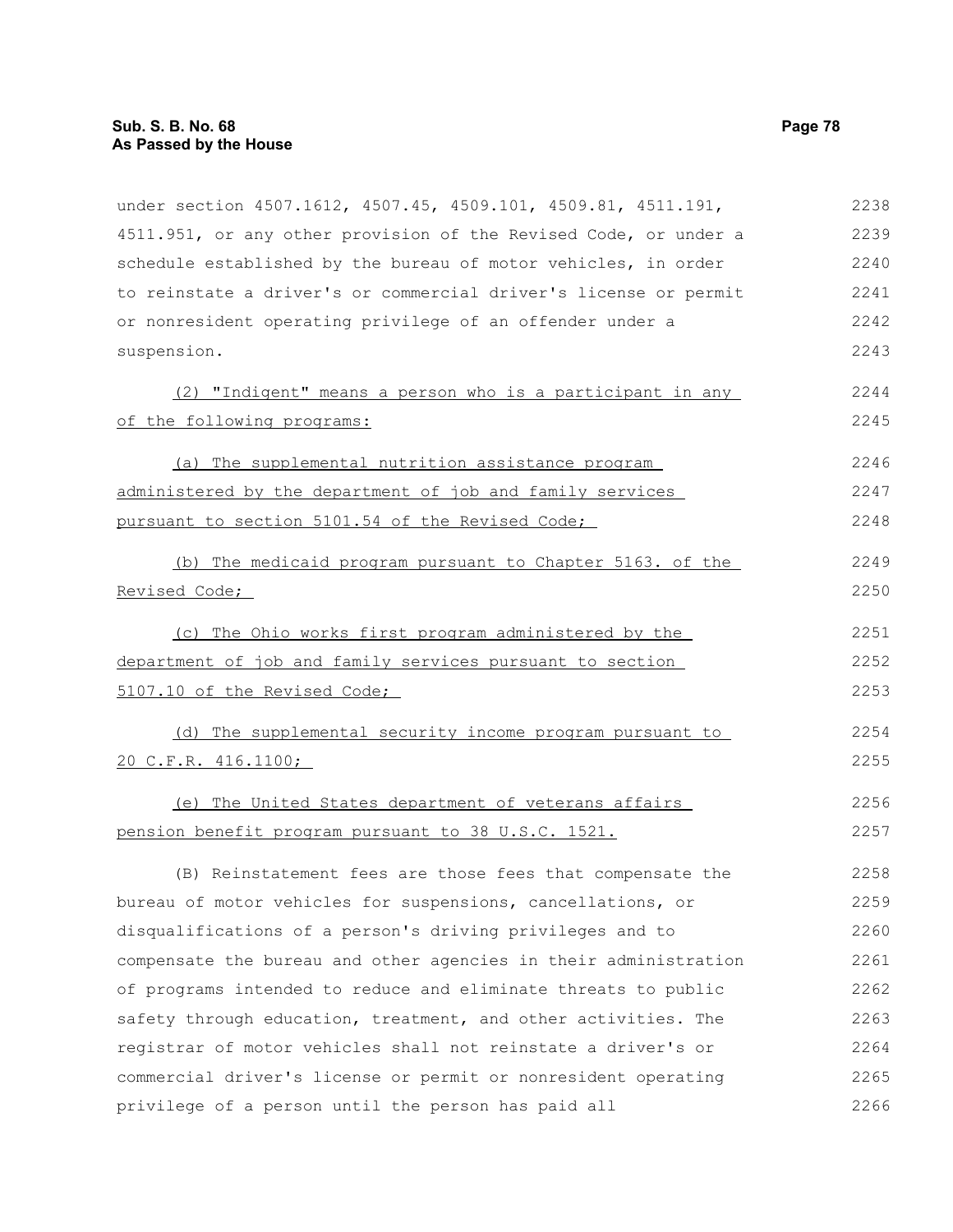reinstatement fees and has complied with all conditions for each suspension, cancellation, or disqualification incurred by that person. 2267 2268 2269

(C) When a municipal court or county court determines in a pending case involving an offender that the offender cannot reasonably pay reinstatement fees due and owing by the offender relative to one or more suspensions that have been or will be imposed by the bureau of motor vehicles or by a court of this state, the court, by order, may undertake do either of the following: 2270 2271 2272 2273 2274 2275 2276

(1) Undertake an installment payment plan or a payment extension plan for the payment of reinstatement fees due and owing to the bureau in that pending case. The court shall establish an installment payment plan or a payment extension plan under this division in accordance with the requirements of divisions (D)(1) and (2) of this section. 2277 2278 2279 2280 2281 2282

(2) Authorize the offender to perform community service in lieu of payment of the reinstatement fees. 2283 2284

A court that authorizes an offender to perform community service in lieu of paying reinstatement fees under this division shall provide the offender with documentation indicating completion of the court-ordered community service when the offender has completed that community service. In addition to complying with all other applicable requirements for reinstatement, other than payment of reinstatement fees, the offender shall provide the documentation of completion to the registrar when seeking reinstatement. 2285 2286 2287 2288 2289 2290 2291 2292 2293

(D) Independent of the provisions of division (C) of this section, an offender who cannot reasonably pay reinstatement 2294 2295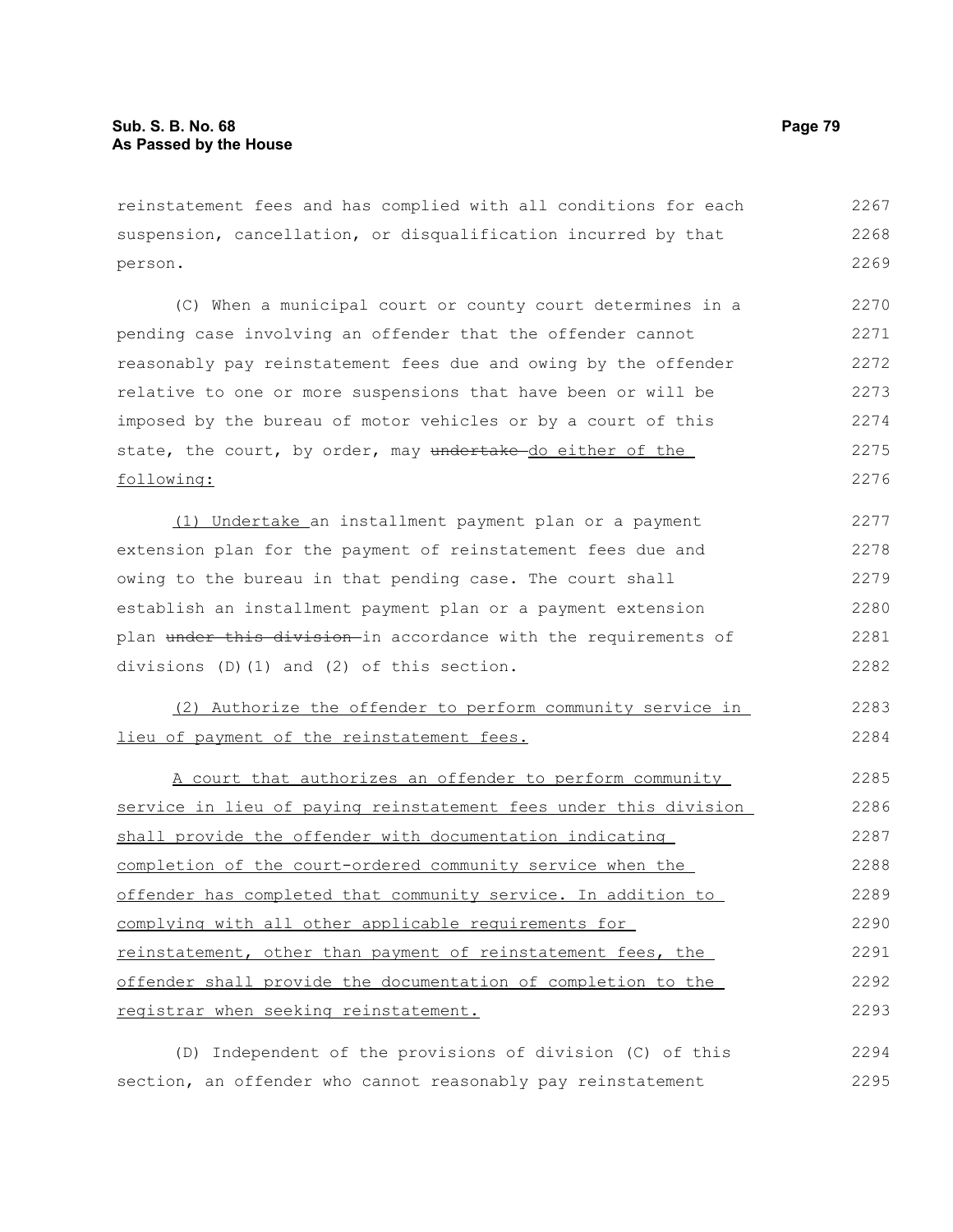# **Sub. S. B. No. 68 Page 80 As Passed by the House**

fees due and owing by the offender relative to a suspension that has been imposed on the offender may file a petition in the municipal court, county court, or, if the person is under the age of eighteen, the juvenile division of the court of common pleas in whose jurisdiction the person resides or, if the person is not a resident of this state, in the Franklin county municipal court or juvenile division of the Franklin county court of common pleas for an order that does either of the following, in order of preference: 2296 2297 2298 2299 2300 2301 2302 2303 2304

(1) Establishes a reasonable payment plan of not less than fifty dollars per month, to be paid by the offender to the registrar of motor vehicles or an eligible deputy registrar, in all succeeding months until all reinstatement fees required of the offender are paid in full. If the person is making payments to a deputy registrar, the deputy registrar shall collect a service fee of ten dollars each time the deputy registrar collects a payment to compensate the deputy registrar for services performed under this section. The deputy registrar shall retain eight dollars of the service fee and shall transmit the reinstatement payments, plus two dollars of each service fee, to the registrar in the manner the registrar shall determine. 2305 2306 2307 2308 2309 2310 2311 2312 2313 2314 2315 2316 2317

(2) If the offender, but for the payment of the reinstatement fees, otherwise would be entitled to operate a vehicle in this state or to obtain reinstatement of the offender's operating privileges, permits the offender to operate a motor vehicle, as authorized by the court, until a future date upon which date all reinstatement fees must be paid in full. A payment extension granted under this division shall not exceed one hundred eighty days, and any operating privileges granted under this division shall be solely for the purpose of 2318 2319 2320 2321 2322 2323 2324 2325 2326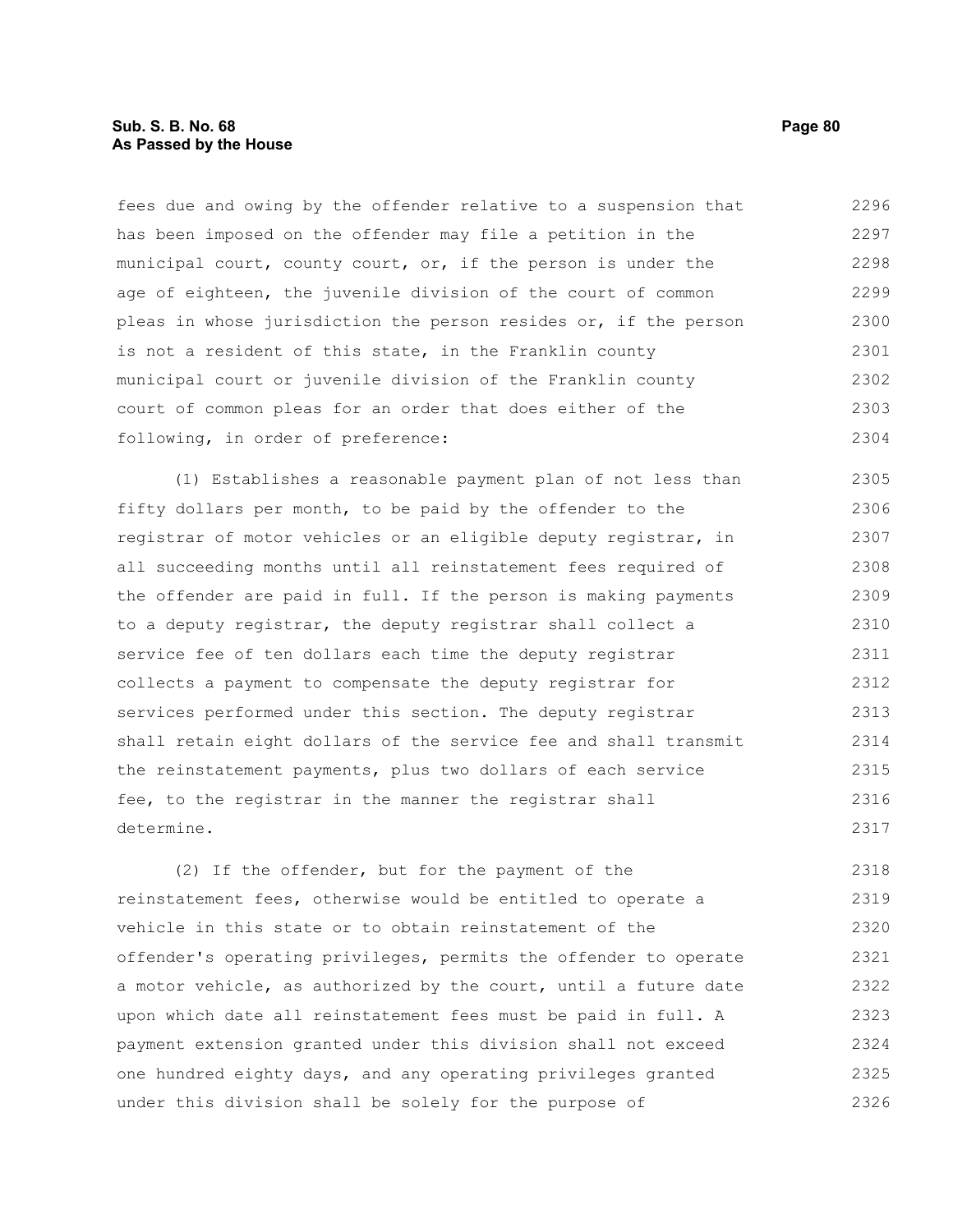permitting the offender occupational or "family necessity" privileges in order to enable the offender to reasonably acquire the delinquent reinstatement fees due and owing. 2327 2328 2329

(E) If a municipal court, county court, or juvenile division enters an order of the type described in division (C) or division  $(D)$  (1) or (2) of this section, the court, at any time after the issuance of the order, may determine that a change of circumstances has occurred and may amend the order as justice requires, provided that the amended order also shall be an order that is permitted under division (C) or division (D)(1) or (2) of this section. 2330 2331 2332 2333 2334 2335 2336 2337

(F) If a court enters an order of the type described in division  $(C)$ ,  $(D)$  $(1)$ ,  $(D)$  $(2)$ , or  $(E)$  of this section, during the pendency of the order, the offender in relation to whom it applies is not subject to prosecution for failing to pay the reinstatement fees covered by the order. 2338 2339 2340 2341 2342

(G)(1) In addition to divisions (A) to (F) of this section, the registrar, with the approval of the director of public safety and in accordance with Chapter 119. of the Revised Code, may adopt rules that permit do both of the following: 2343 2344 2345 2346

(a) Permit a person to pay reinstatement fees in installments in accordance with  $\frac{1}{2}$  division (G)(2) of this section; 2347 2348 2349

(b) Permit a person who is indigent to apply for and receive a waiver of all reinstatement fees in accordance with division (G)(3) of this section. The 2350 2351 2352

(2) The rules governing the bureau of motor vehicles installment plan may contain any of the following provisions: 2353 2354

 $(1)$  (a) A schedule establishing a minimum monthly payment 2355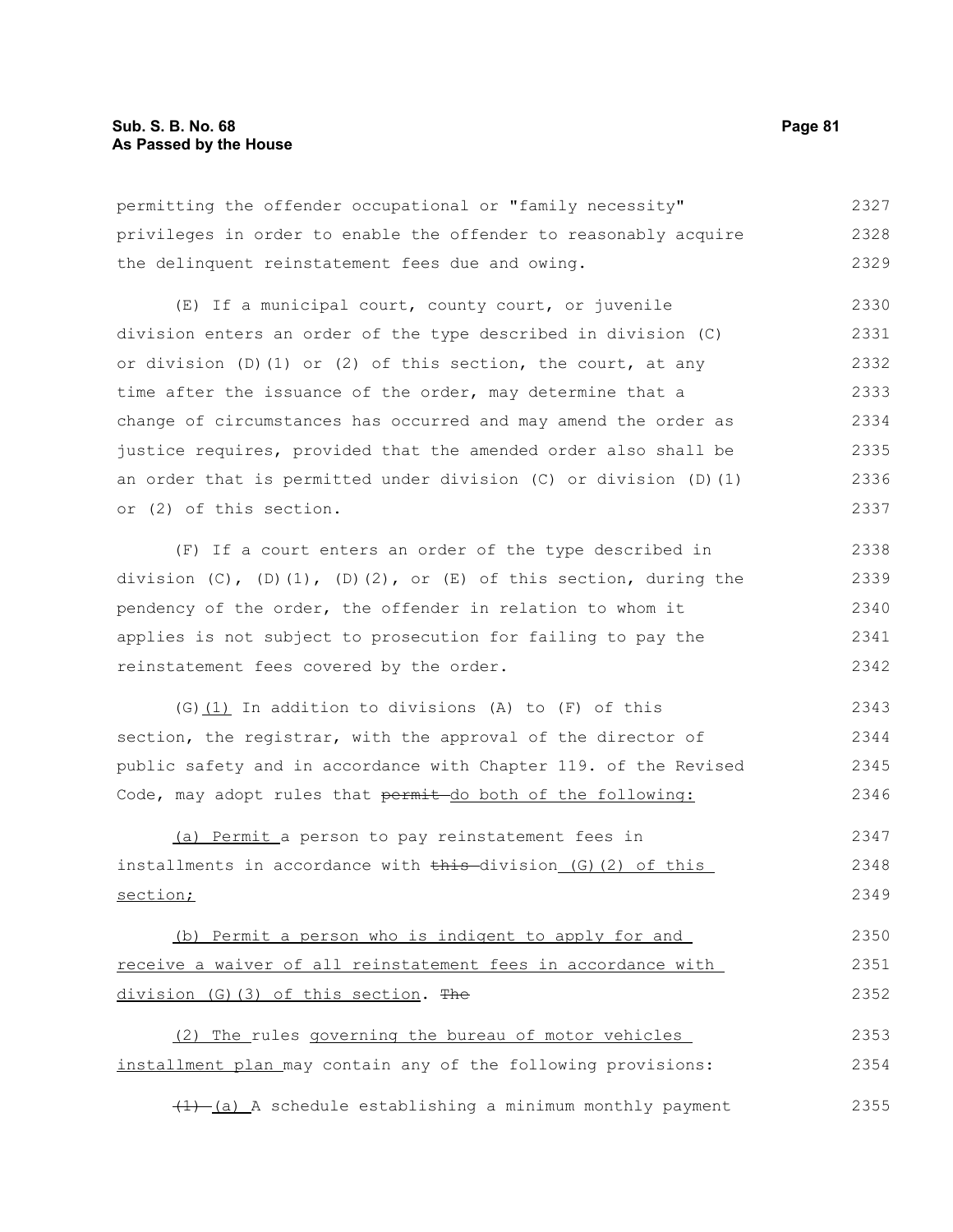| amount;                                                          | 2356 |  |  |  |
|------------------------------------------------------------------|------|--|--|--|
| $(2)$ (b) If the person otherwise would have valid driving       | 2357 |  |  |  |
| privileges but for the payment of the reinstatement fees, the    |      |  |  |  |
| registrar may record the person's driving privileges as "valid"  |      |  |  |  |
| so long as the person's installments are current.                | 2360 |  |  |  |
| $(3)$ (c) If the person's installments are not current, the      | 2361 |  |  |  |
| registrar may record the person's driving privileges as          | 2362 |  |  |  |
| "suspended" or "failure to reinstate," as appropriate.           | 2363 |  |  |  |
| $(4)$ (d) Any other provision the registrar reasonably may       | 2364 |  |  |  |
| prescribe.                                                       | 2365 |  |  |  |
| (3) The rules governing the bureau of motor vehicles             | 2366 |  |  |  |
| waiver plan may establish any of the following:                  | 2367 |  |  |  |
| (a) The form of the application;                                 | 2368 |  |  |  |
| (b) The documentation required of a person to prove that         | 2369 |  |  |  |
| the person is indigent;                                          | 2370 |  |  |  |
| (c) A process for recording the person's driving                 | 2371 |  |  |  |
| privileges as "valid" after the waiver of the reinstatement      | 2372 |  |  |  |
| fees;                                                            | 2373 |  |  |  |
| (d) Any other requirements or procedures the registrar           | 2374 |  |  |  |
| determines are necessary for implementation of the waiver plan.  | 2375 |  |  |  |
| (H) Reinstatement fees are debts that may be discharged in       | 2376 |  |  |  |
| bankruptcy.                                                      | 2377 |  |  |  |
| Sec. 4511.521. (A) No person shall operate a motorized           | 2378 |  |  |  |
| bicycle upon a highway or any public or private property used by | 2379 |  |  |  |
| the public for purposes of vehicular travel or parking, unless   | 2380 |  |  |  |
| all of the following conditions are met:                         | 2381 |  |  |  |
| (1) The person is fourteen or fifteen years of age and           | 2382 |  |  |  |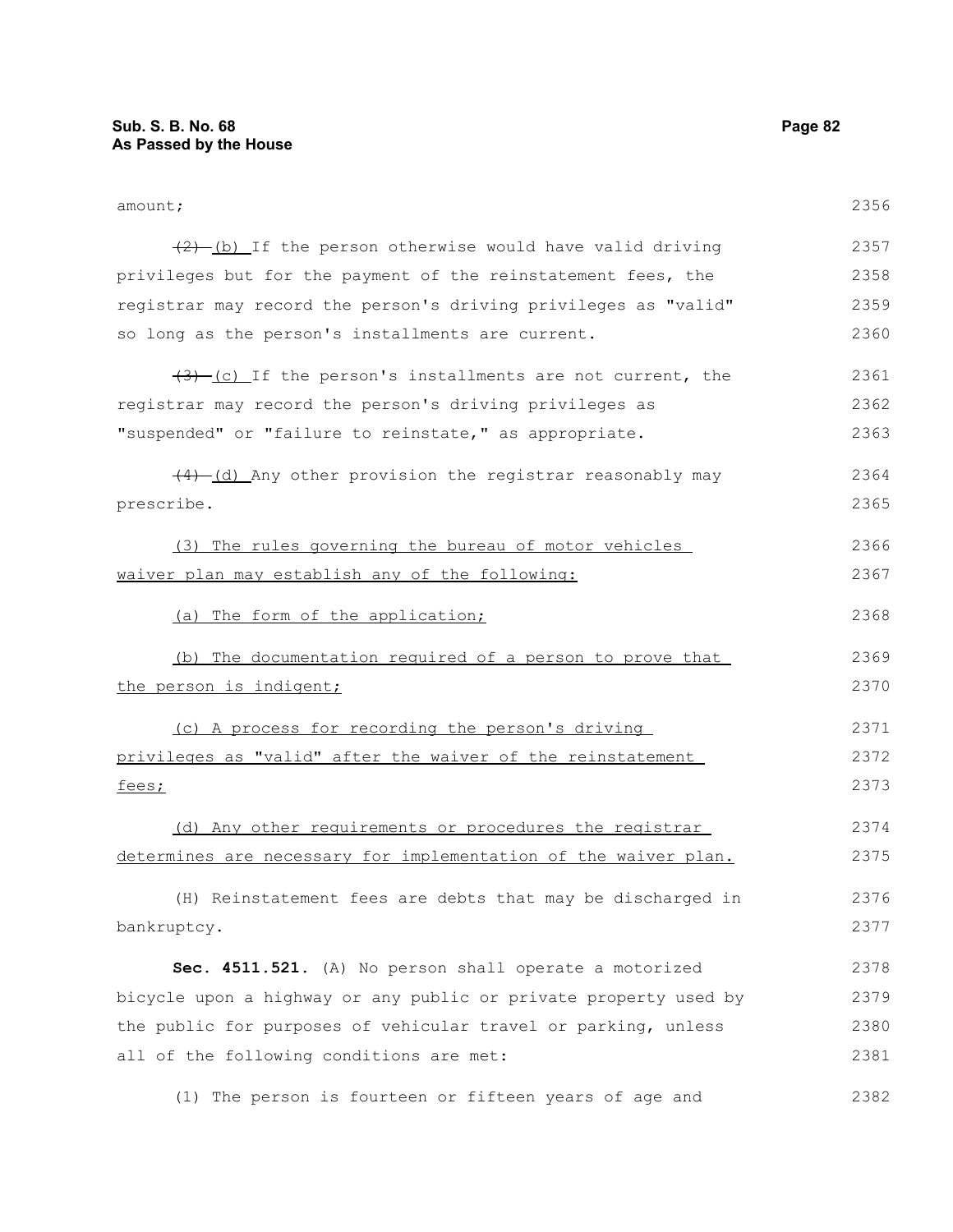# **Sub. S. B. No. 68 Page 83 As Passed by the House**

holds a valid probationary motorized bicycle license issued after the person has passed the test provided for in this section, or the person is sixteen years of age or older and holds either a valid commercial driver's license issued under Chapter 4506. or a driver's license issued under Chapter 4507. of the Revised Code or a valid motorized bicycle license issued after the person has passed the test provided for in this section, except that if a person is sixteen years of age, has a valid probationary motorized bicycle license and desires a motorized bicycle license, the person is not required to comply with the testing requirements provided for in this section; 2383 2384 2385 2386 2387 2388 2389 2390 2391 2392 2393

(2) The motorized bicycle is equipped in accordance with the rules adopted under division (B) of this section and is in proper working order;

(3) The person, if under eighteen years of age, is wearing a protective helmet on the person's head with the chin strap properly fastened and the motorized bicycle is equipped with a rear-view mirror.

(4) The person operates the motorized bicycle when practicable within three feet of the right edge of the roadway obeying all traffic rules applicable to vehicles. 2401 2402 2403

(B) The director of public safety, subject to sections 119.01 to 119.13 of the Revised Code, shall adopt and promulgate rules concerning protective helmets, the equipment of motorized bicycles, and the testing and qualifications of persons who do not hold a valid driver's or commercial driver's license. The test shall be as near as practicable to the examination required for a motorcycle operator's endorsement under section 4507.11 of the Revised Code. The test shall also require the operator to give an actual demonstration of the operator's ability to 2404 2405 2406 2407 2408 2409 2410 2411 2412

2394 2395 2396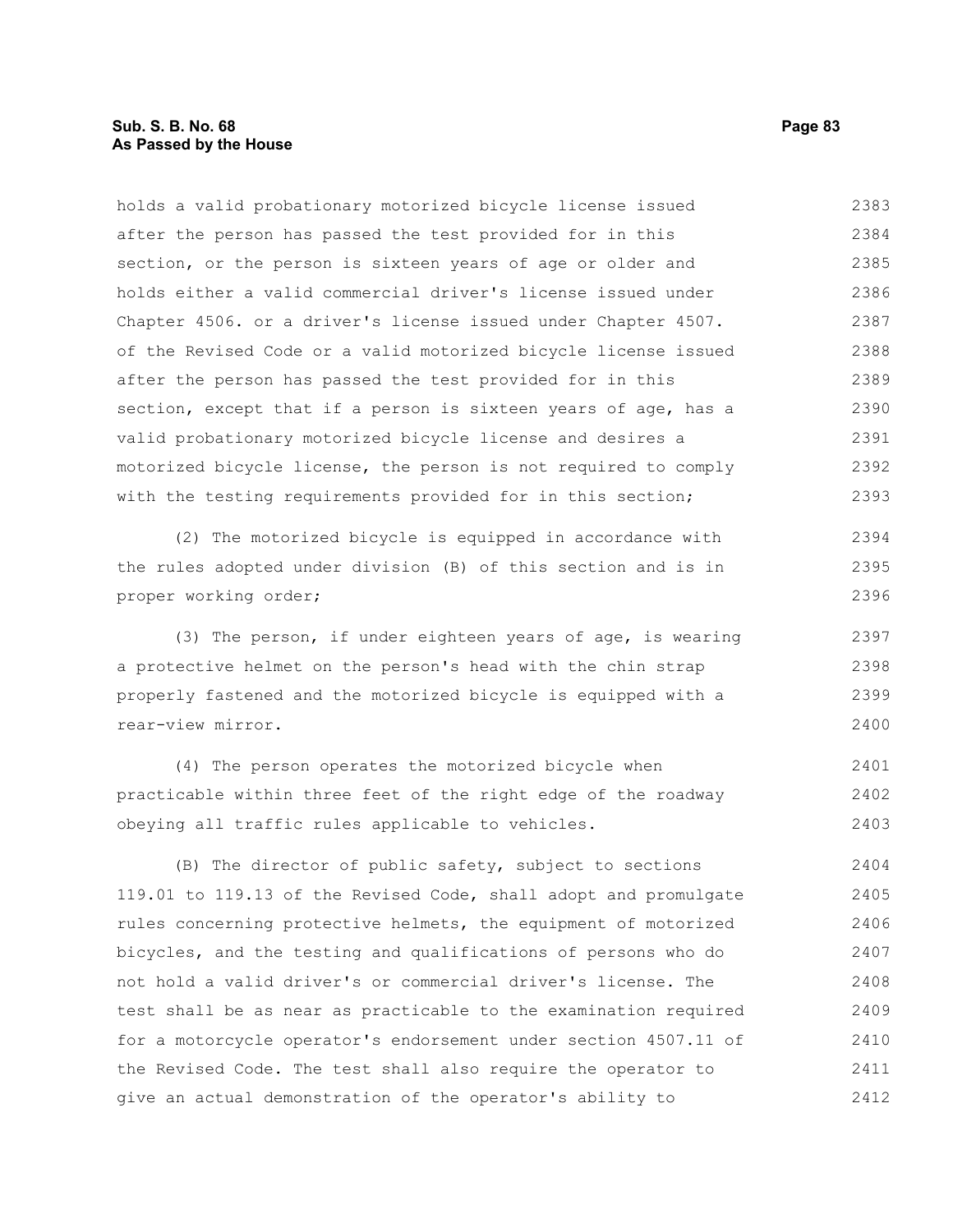# **Sub. S. B. No. 68 Page 84 As Passed by the House**

operate and control a motorized bicycle by driving one under the supervision of an examining officer. (C) Every motorized bicycle license expires on the birthday of the applicant in the fourth or eighth year after the date it is issued, but in no event shall any based on the period of renewal requested by the applicant. No motorized bicycle license shall be issued for a period longer than four-eight years. A person who is sixty-five years of age or older may only apply for a motorized bicycle license that expires on the birthday of the applicant in the fourth year after the date it is issued. (D) No person operating a motorized bicycle shall carry another person upon the motorized bicycle. (E) The protective helmet and rear-view mirror required by division (A)(3) of this section shall, on and after January 1, 1985, conform with rules adopted by the director under division (B) of this section. (F) Whoever violates division (A), (D), or (E) of this section is guilty of a minor misdemeanor. **Sec. 4779.08.** (A) The Ohio occupational therapy, physical therapy, and athletic trainers board shall adopt rules in accordance with Chapter 119. of the Revised Code to carry out the purposes of this chapter, including rules prescribing all of the following: (1) The form and manner of filing of applications to be admitted to examinations and for licensure and license renewal; (2) Standards and procedures for formulating, evaluating, approving, and administering licensing examinations or recognizing other entities that conduct examinations; 2413 2414 2415 2416 2417 2418 2419 2420 2421 2422 2423 2424 2425 2426 2427 2428 2429 2430 2431 2432 2433 2434 2435 2436 2437 2438 2439 2440 2441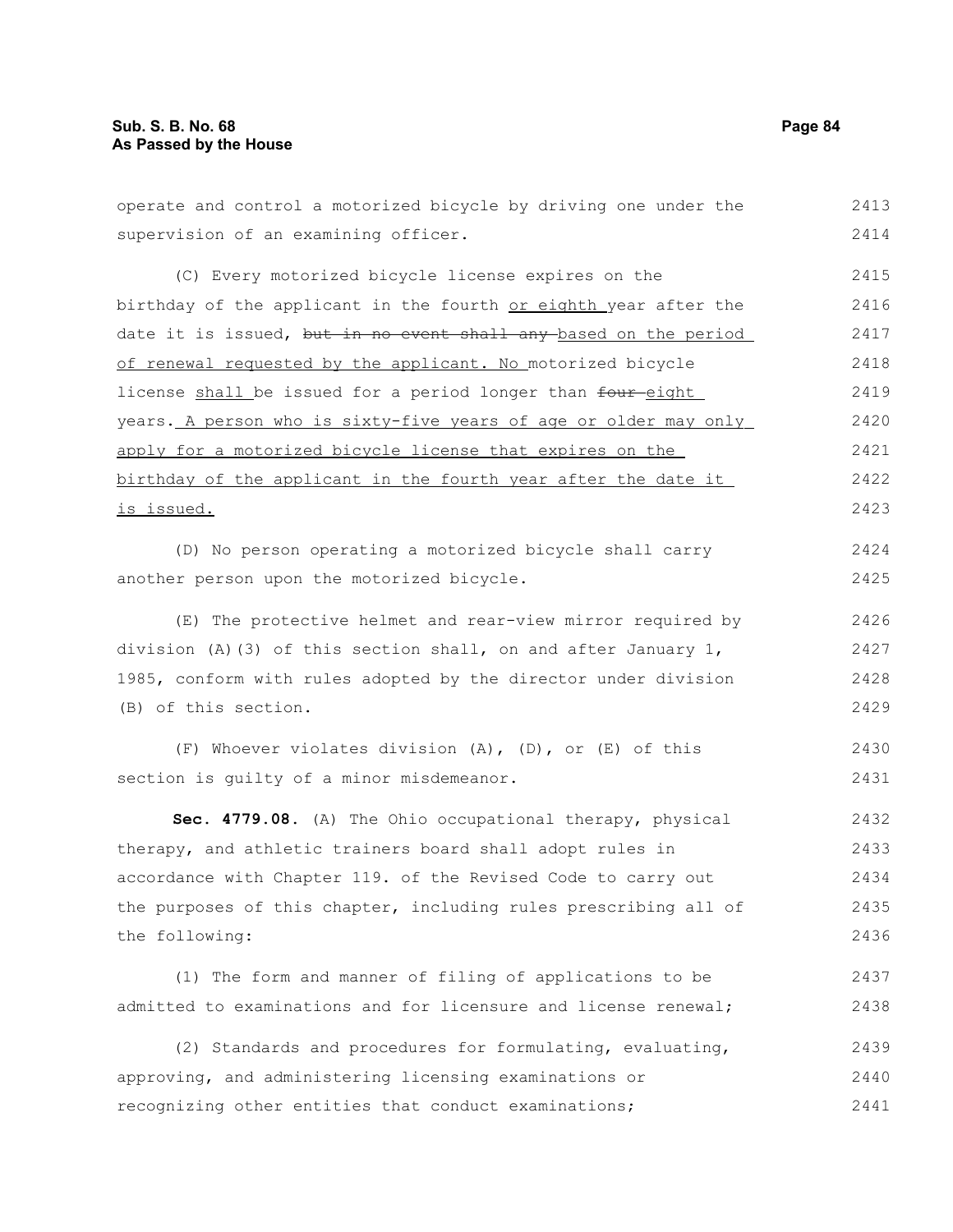| (3) The form, scoring, and scheduling of licensing               | 2442 |  |  |  |  |
|------------------------------------------------------------------|------|--|--|--|--|
| examinations;                                                    | 2443 |  |  |  |  |
| (4) Fees for examinations and applications for licensure         | 2444 |  |  |  |  |
| and license renewal;                                             | 2445 |  |  |  |  |
| (5) Fees for approval of continuing education courses;           | 2446 |  |  |  |  |
| (6) Procedures for issuance, renewal, suspension, and            | 2447 |  |  |  |  |
| revocation of licenses and the conduct of disciplinary hearings; | 2448 |  |  |  |  |
| (7) The schedule to be used for biennial renewal of              | 2449 |  |  |  |  |
| licenses;                                                        | 2450 |  |  |  |  |
| (8) Standards of ethical and professional conduct in the         | 2451 |  |  |  |  |
| practice of orthotics, prosthetics, and pedorthics;              | 2452 |  |  |  |  |
| (9) Standards for approving national certification               | 2453 |  |  |  |  |
| organizations in orthotics, prosthetics, and pedorthics;         |      |  |  |  |  |
| (10) Fines for violations of this chapter;                       | 2455 |  |  |  |  |
| (11) Standards for the recognition and approval of               | 2456 |  |  |  |  |
| educational programs required for licensure, including standards |      |  |  |  |  |
| for approving foreign educational credentials;                   | 2458 |  |  |  |  |
| (12) Standards for continuing education programs required        | 2459 |  |  |  |  |
| for license renewal;                                             | 2460 |  |  |  |  |
| (13) The amount, scope, and nature of continuing education       | 2461 |  |  |  |  |
| activities required for license renewal, including waivers of    | 2462 |  |  |  |  |
| the continuing education requirements;                           | 2463 |  |  |  |  |
| (14) Provisions for making available the information             | 2464 |  |  |  |  |
| described in section 4779.22 of the Revised Code;                | 2465 |  |  |  |  |
| (15) Requirements for criminal records checks of                 | 2466 |  |  |  |  |
| applicants under section 4776.03 of the Revised Code;            | 2467 |  |  |  |  |
|                                                                  |      |  |  |  |  |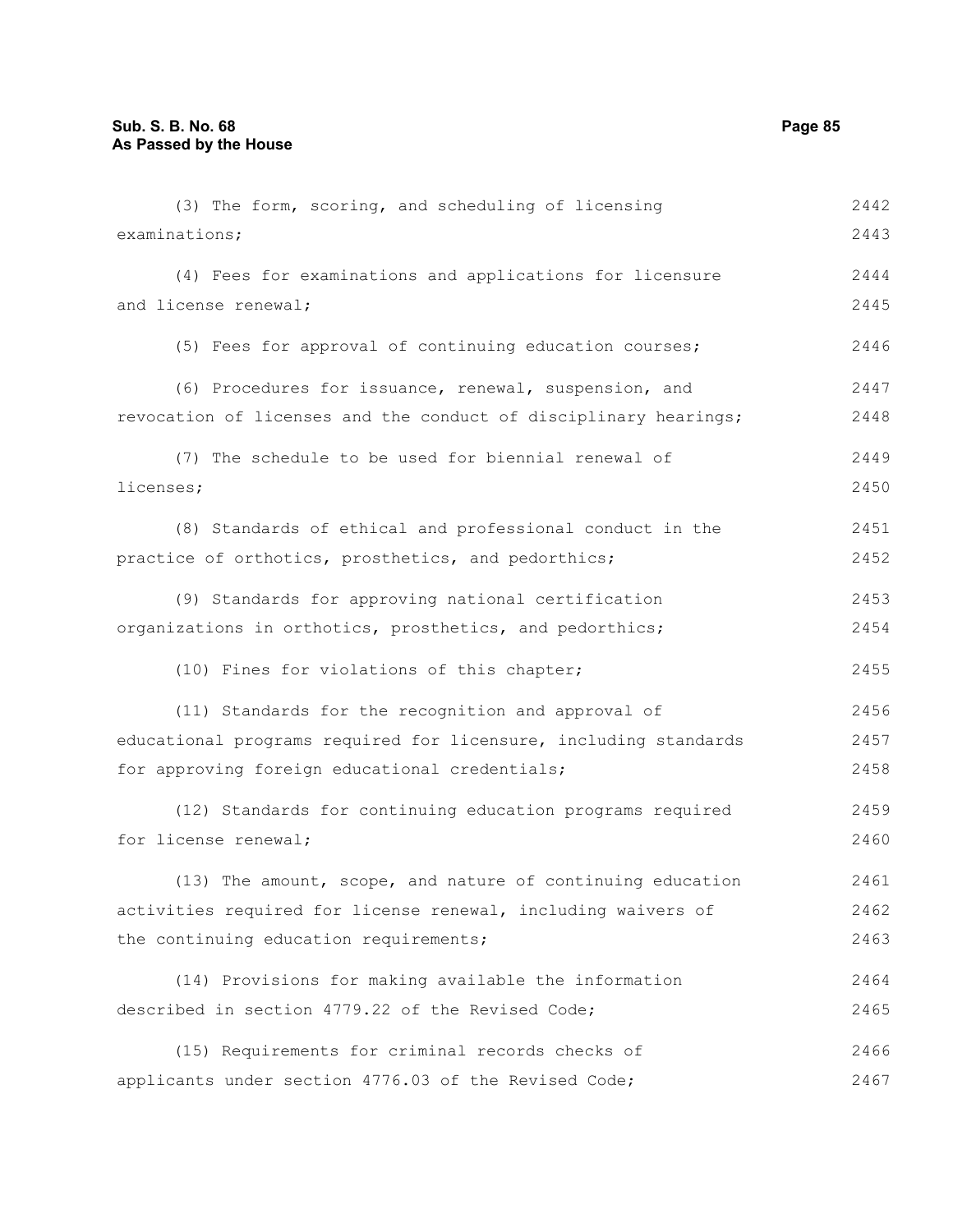(16) Requirements for an individual who is not licensed under this chapter to practice prosthetics or orthotics and prosthetics to engage in the 3-D printing of open-source prosthetic kits; (17) Requirements for an applicant to be eligible for an orthotics, prosthetics, or orthotics and prosthetics license because of the applicant's unique and exceptional qualifications based on the recommendations submitted to the board by the orthotics, prosthetics, and pedorthics advisory council under section 4779.35 of the Revised Code, including standards for satisfactory evidence that demonstrate the applicant's qualifications through the applicant's education, experience, or training. (B) The board may adopt any other rules necessary for the administration of this chapter. (C) All fees received by the board under this section shall be deposited in the state treasury to the credit of the occupational licensing and regulatory fund established in section 4743.05 of the Revised Code. **Sec. 4779.10.**  $F\rightarrow$  (A) Except as provided in division (B) of this section, to be eligible for a license to practice orthotics, an applicant must meet the following requirements:  $(A)$  (1) On the date of application, the applicant has practiced orthotics for not less than eight months under the supervision of an individual licensed under this chapter to practice orthotics.  $\overline{(B) - (2)}$  The applicant has completed an orthotics residency 2468 2469 2470 2471 2472 2473 2474 2475 2476 2477 2478 2479 2480 2481 2482 2483 2484 2485 2486 2487 2488 2489 2490 2491 2492 2493 2494

program approved by the Ohio occupational therapy, physical therapy, and athletic trainers board under section 4779.27 of 2495 2496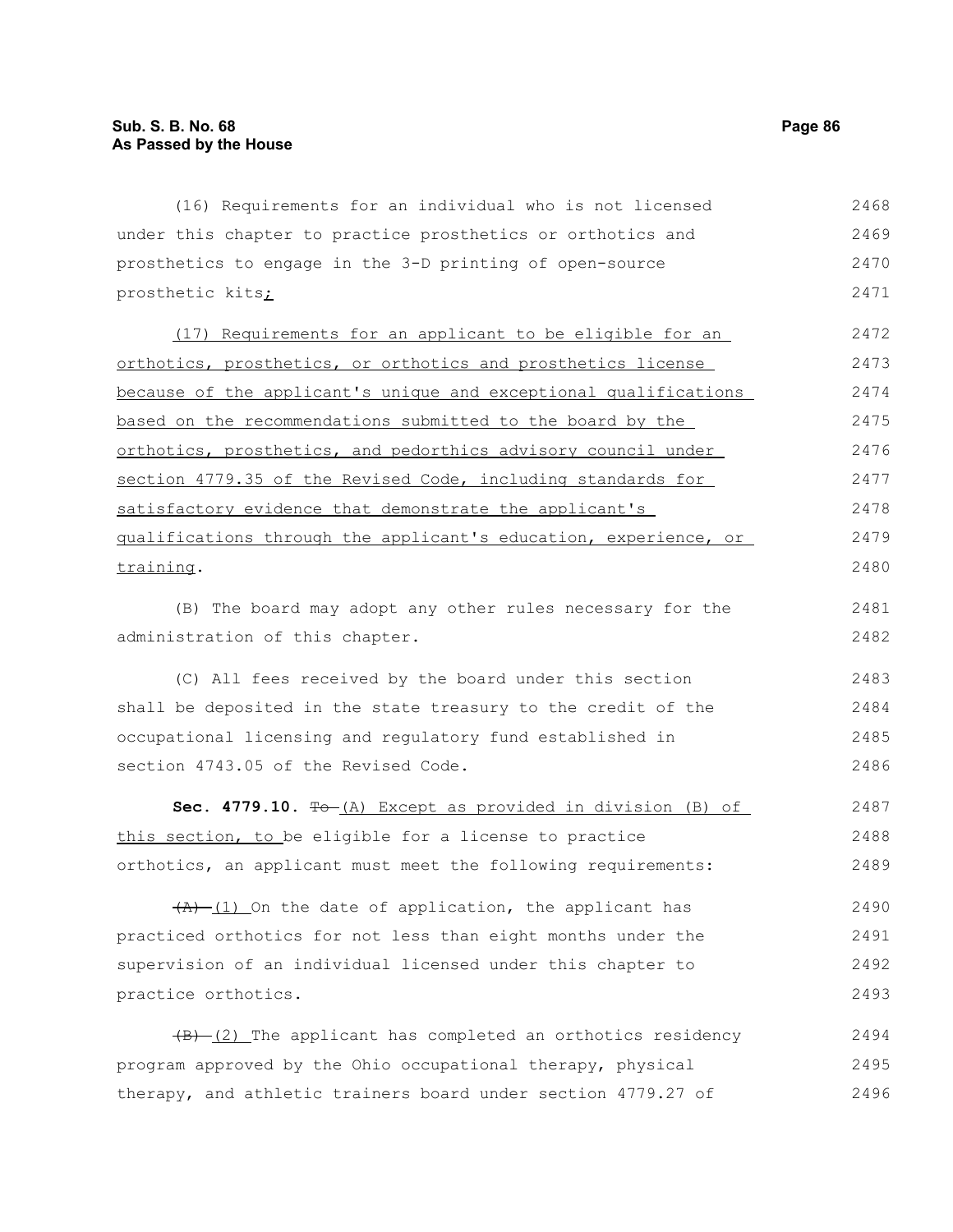the Revised Code. (C) (3) One of the following is the case:  $(1)$  (a) The applicant holds a bachelor's degree in orthotics and prosthetics from an accredited college or university whose orthotics and prosthetics program is recognized by the board under section 4779.25 of the Revised Code or an equivalent educational credential from a foreign educational institution recognized by the board.  $(2)$  (b) The applicant holds a bachelor's degree in a subject other than orthotics and prosthetics or an equivalent educational credential from a foreign educational institution recognized by the board and has completed a certificate program in orthotics recognized by the board under section 4779.26 of the Revised Code. (B) The board may issue a license to practice orthotics to an applicant with unique and exceptional qualifications who meets the requirements to be issued the license established by rules adopted under section 4779.08 of the Revised Code. **Sec. 4779.11.**  $F\rightarrow$  (A) Except as provided in division (B) of this section, to be eligible for a license to practice prosthetics, an applicant must meet the following requirements:  $(A)$  (1) On the date of application, the applicant has practiced prosthetics for not less than eight months under the supervision of an individual licensed under this chapter to practice prosthetics.  $(B)$  (2) The applicant has completed a prosthetics residency program approved by the Ohio occupational therapy, 2497 2498 2499 2500 2501 2502 2503 2504 2505 2506 2507 2508 2509 2510 2511 2512 2513 2514 2515 2516 2517 2518 2519 2520 2521 2522 2523

physical therapy, and athletic trainers board under section 4779.27 of the Revised Code. 2524 2525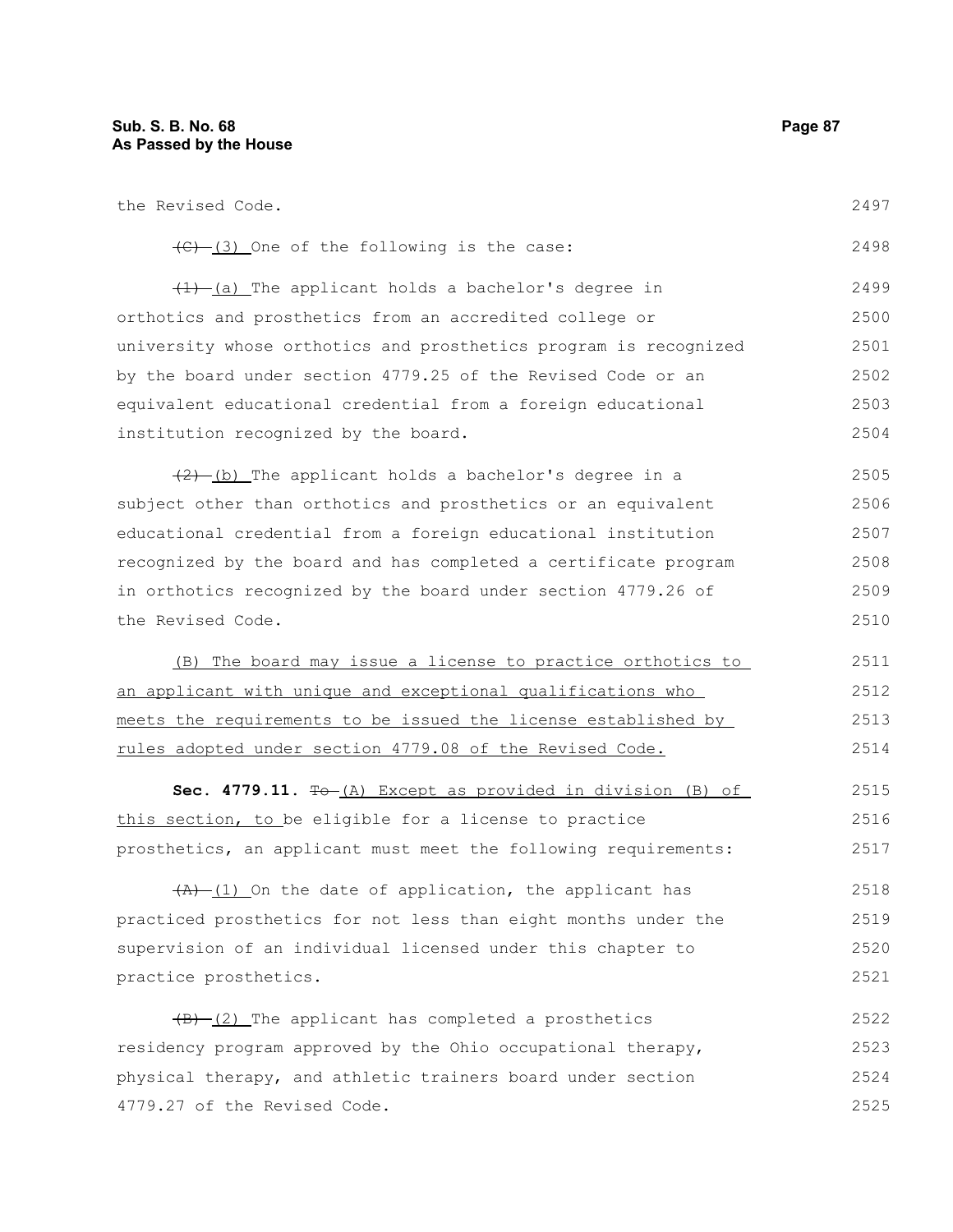$\left(\frac{C}{C}\right)$  (3) One of the following is the case: (1) (a) The applicant holds a bachelor's degree in orthotics and prosthetics from an accredited college or university whose orthotics and prosthetics program is recognized by the board under section 4779.25 of the Revised Code or an equivalent educational credential from a foreign educational institution recognized by the board.  $(2)$  (b) The applicant holds a bachelor's degree in a subject other than orthotics and prosthetics or an equivalent educational credential from a foreign educational institution recognized by the board and has completed a certificate program in prosthetics recognized by the board under section 4779.26 of the Revised Code. (B) The board may issue a license to practice prosthetics to an applicant with unique and exceptional qualifications who meets the requirements to be issued the license established by rules adopted under section 4779.08 of the Revised Code. **Sec. 4779.12.**  $\overline{P}\rightarrow (A)$  Except as provided in division (B) of this section, to be eligible for a license to practice orthotics and prosthetics, an applicant must meet the following requirements:  $(A)$  (1) On the date of application, the applicant has practiced orthotics and prosthetics for not less than eight months under the supervision of an individual licensed under this chapter to practice orthotics and prosthetics.  $(B)$   $(2)$  The applicant has completed an orthotics and 2526 2527 2528 2529 2530 2531 2532 2533 2534 2535 2536 2537 2538 2539 2540 2541 2542 2543 2544 2545 2546 2547 2548 2549 2550 2551

prosthetics residency program approved by the Ohio occupational therapy, physical therapy, and athletic trainers board under section 4779.27 of the Revised Code. 2552 2553 2554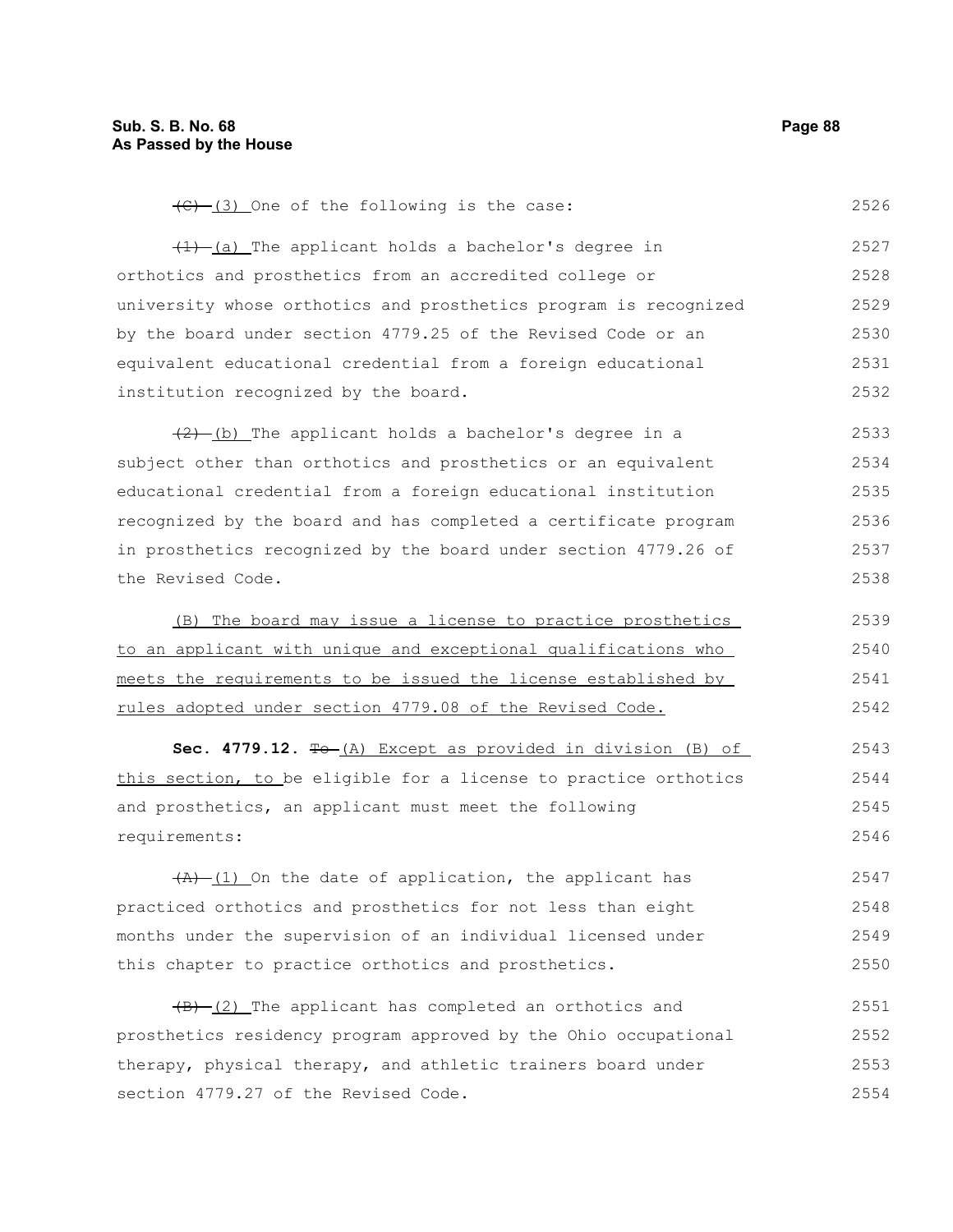$\left(\frac{C}{C}\right)$  (3) One of the following is the case: (1) (a) The applicant holds a bachelor's degree in orthotics and prosthetics from an accredited college or university whose orthotics and prosthetics program is recognized by the board under section 4779.25 of the Revised Code or an equivalent educational credential from a foreign educational institution recognized by the board.  $(2)$  (b) The applicant holds a bachelor's degree in a subject other than orthotics and prosthetics or an equivalent educational credential from a foreign educational institution recognized by the board and has completed a certificate program in orthotics and prosthetics recognized by the board under section 4779.26 of the Revised Code. (B) The board may issue a license to practice orthotics and prosthetics to an applicant with unique and exceptional qualifications who meets the requirements to be issued the license established by rules adopted under section 4779.08 of the Revised Code. **Sec. 4779.17.** The Ohio occupational therapy, physical therapy, and athletic trainers board shall issue a license under section 4779.09 of the Revised Code to practice orthotics, prosthetics, orthotics and prosthetics, or pedorthics without examination to an applicant who meets all of the following requirements: (A) Applies to the board in accordance with section 4779.09 of the Revised Code; (B) Holds a license to practice orthotics, prosthetics, 2555 2556 2557 2558 2559 2560 2561 2562 2563 2564 2565 2566 2567 2568 2569 2570 2571 2572 2573 2574 2575 2576 2577 2578 2579 2580 2581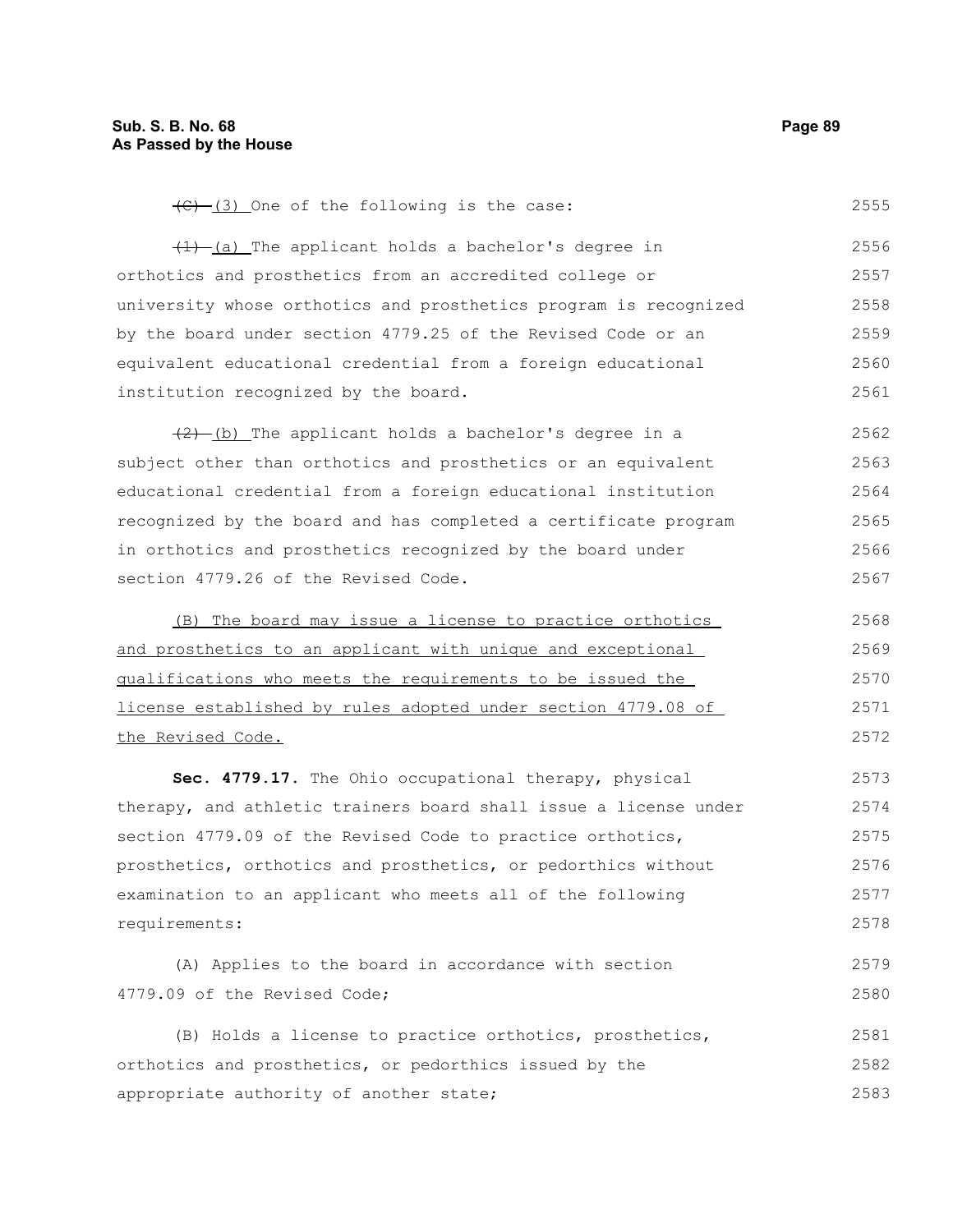(C) One of the following applies: 2584

(1) In the case of an applicant for a license to practice orthotics, the applicant meets the requirements in divisions  $\overline{B}$ ) and  $(C)$  (A)(2) and (3) of section 4779.10 of the Revised Code. 2585 2586 2587

(2) In the case of an applicant for a license to practice prosthetics, the applicant meets the requirements in divisions  $(B)$  and  $(C)$  (A)(2) and (3) of section 4779.11 of the Revised Code. 2588 2589 2590 2591

(3) In the case of an applicant for a license to practice orthotics and prosthetics, the applicant meets the requirements in divisions  $\overline{(B)}$  and  $\overline{(C)}$  (A)(2) and (3) of section 4779.12 of the Revised Code. 2592 2593 2594 2595

(4) In the case of an applicant for a license to practice pedorthics, the applicant meets the requirements in divisions (B) and (C) of section 4779.13 of the Revised Code. 2596 2597 2598

(D) All fees received by the board under this section shall be deposited in the state treasury to the credit of the occupational licensing and regulatory fund established in section 4743.05 of the Revised Code. 2599 2600 2601 2602

**Sec. 4779.18.** (A) The Ohio occupational therapy, physical therapy, and athletic trainers board shall issue a temporary license to an individual who meets all of the following requirements: 2603 2604 2605 2606

(1) Applies to the board in accordance with rules adopted under section 4779.08 of the Revised Code and pays the application fee specified in the rules; 2607 2608 2609

(2) Is eighteen years of age or older; 2610

(3) Is of good moral character; 2611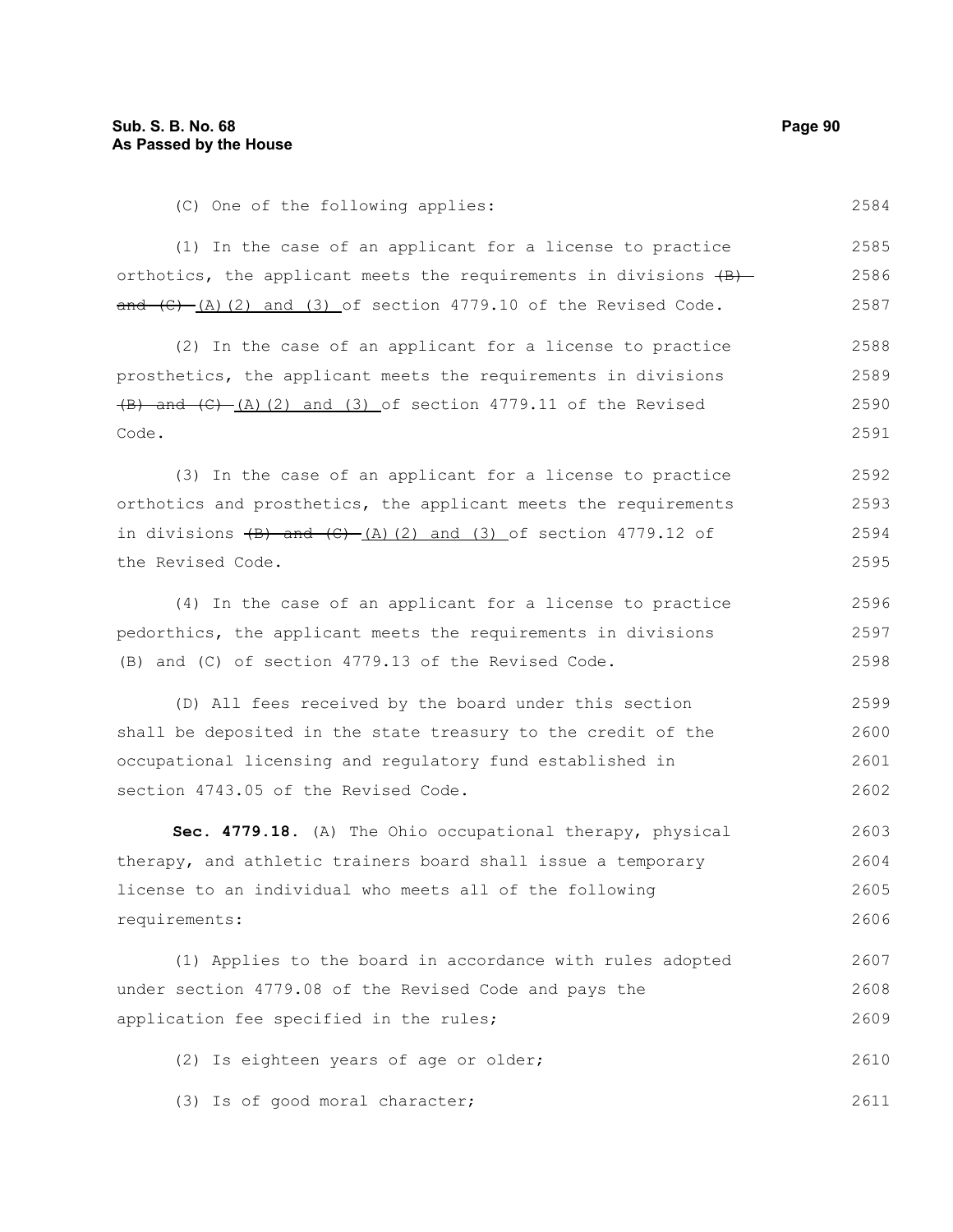(4) One of the following applies:

(a) In the case of an applicant for a license to practice orthotics, the applicant meets the requirements in divisions  $\overline{B}$ ) and  $(C)$  (A)(2) and (3) of section 4779.10 of the Revised Code. 2613 2614 2615

(b) In the case of an applicant for a license to practice prosthetics, the applicant meets the requirements in divisions  $(B)$  and  $(C)$  (A)(2) and (3) of section 4779.11 of the Revised Code. 2616 2617 2618 2619

(c) In the case of an applicant for a license to practice orthotics and prosthetics, the applicant meets the requirements in divisions  $\overline{(B)}$  and  $\overline{(C)}$  (A)(2) and (3) of section 4779.12 of the Revised Code. 2620 2621 2622 2623

(d) In the case of an applicant for a license to practice pedorthics, the applicant meets the requirements in divisions (B) and (C) of section 4779.13 of the Revised Code. 2624 2625 2626

(B) A temporary license issued under this section is valid for one year and may be renewed once in accordance with rules adopted by the board under section 4779.08 of the Revised Code. 2627 2628 2629

An individual who holds a temporary license may practice orthotics, prosthetics, orthotics and prosthetics, or pedorthics only under the supervision of an individual who holds a license issued under section 4779.09 of the Revised Code in the same area of practice. 2630 2631 2632 2633 2634

(C) All fees received by the board under this section shall be deposited in the state treasury to the credit of the occupational licensing and regulatory fund established in section 4743.05 of the Revised Code. 2635 2636 2637 2638

**Sec. 4779.35.** (A) The Ohio occupational therapy, physical 2639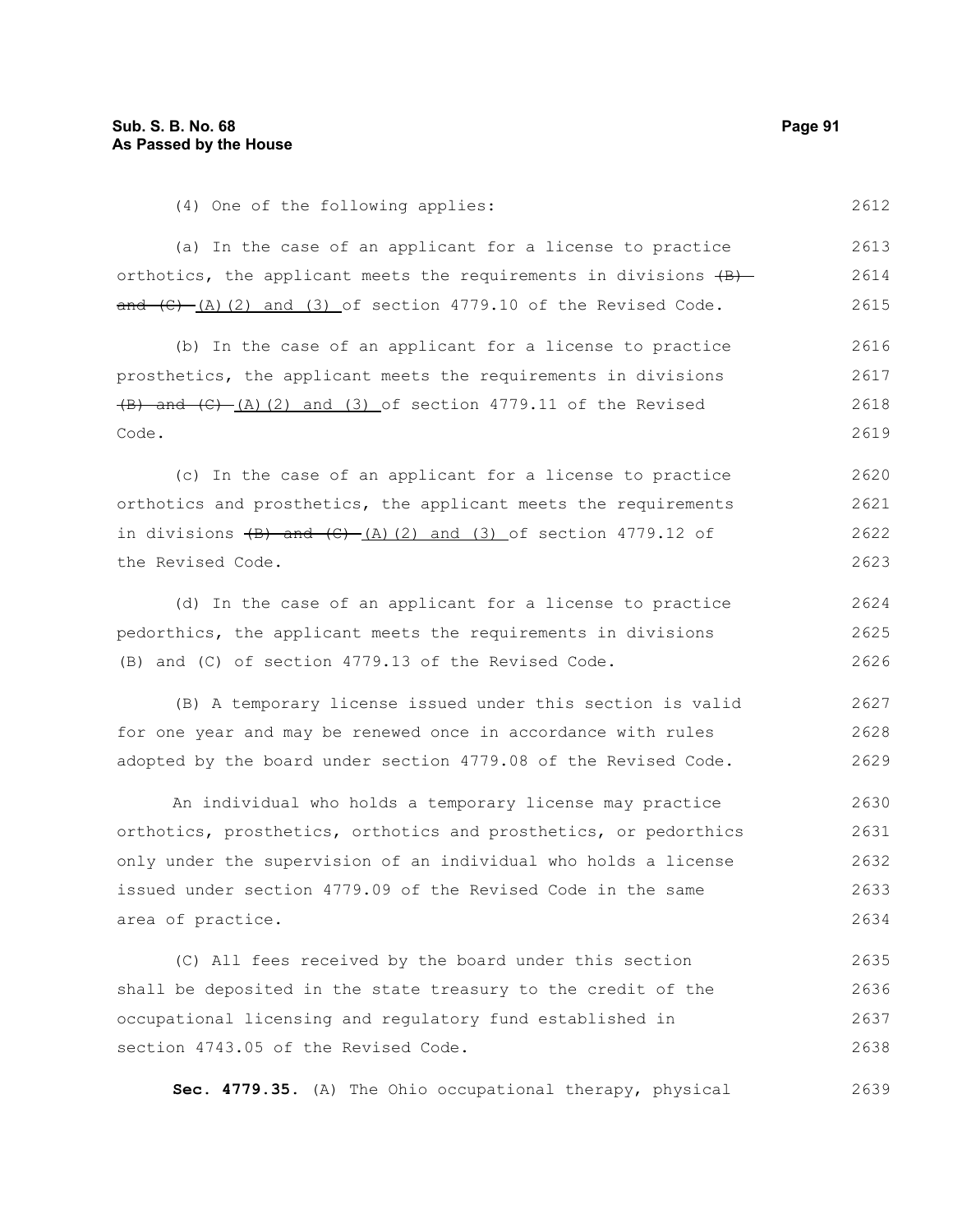# **Sub. S. B. No. 68 Page 92 As Passed by the House**

therapy, and athletic trainers board shall appoint an orthotics, prosthetics, and pedorthics advisory council for the purpose of advising the board on issues relating to the practice of orthotics, prosthetics, and pedorthics and the investigation of complaints regarding the practice of orthotics, prosthetics, and pedorthics. 2640 2641 2642 2643 2644 2645

The advisory council shall consist of not more than five individuals knowledgeable in the area of orthotics, prosthetics, and pedorthics. A majority of the council members shall be individuals actively engaged in the practice of orthotics, prosthetics, and pedorthics who meet the requirements for licensure under Chapter 4779. of the Revised Code. 2646 2647 2648 2649 2650 2651

The Ohio orthotics and prosthetics association, or its successor organization, may nominate the names of up to three qualified individuals for consideration by the board in making appointments for each vacancy on the council. 2652 2653 2654 2655

(B) Not later than ninety days after-the effective date ofthis section January 1, 2018, the board shall make initial appointments to the council. Members shall serve three-year staggered terms of office in accordance with rules adopted by the board. Thereafter, terms of office shall be for three years, with each term ending on the same day of the same month as did the term that it succeeds. A council member shall continue in office subsequent to the expiration date of the member's term until a successor is appointed and takes office, or until a period of sixty days has elapsed, whichever occurs first. Each council member shall hold office from the date of appointment until the end of the term for which the member was appointed. 2656 2657 2658 2659 2660 2661 2662 2663 2664 2665 2666 2667

(C) With approval from the director of administrative services, members may receive an amount fixed under division (J) 2668 2669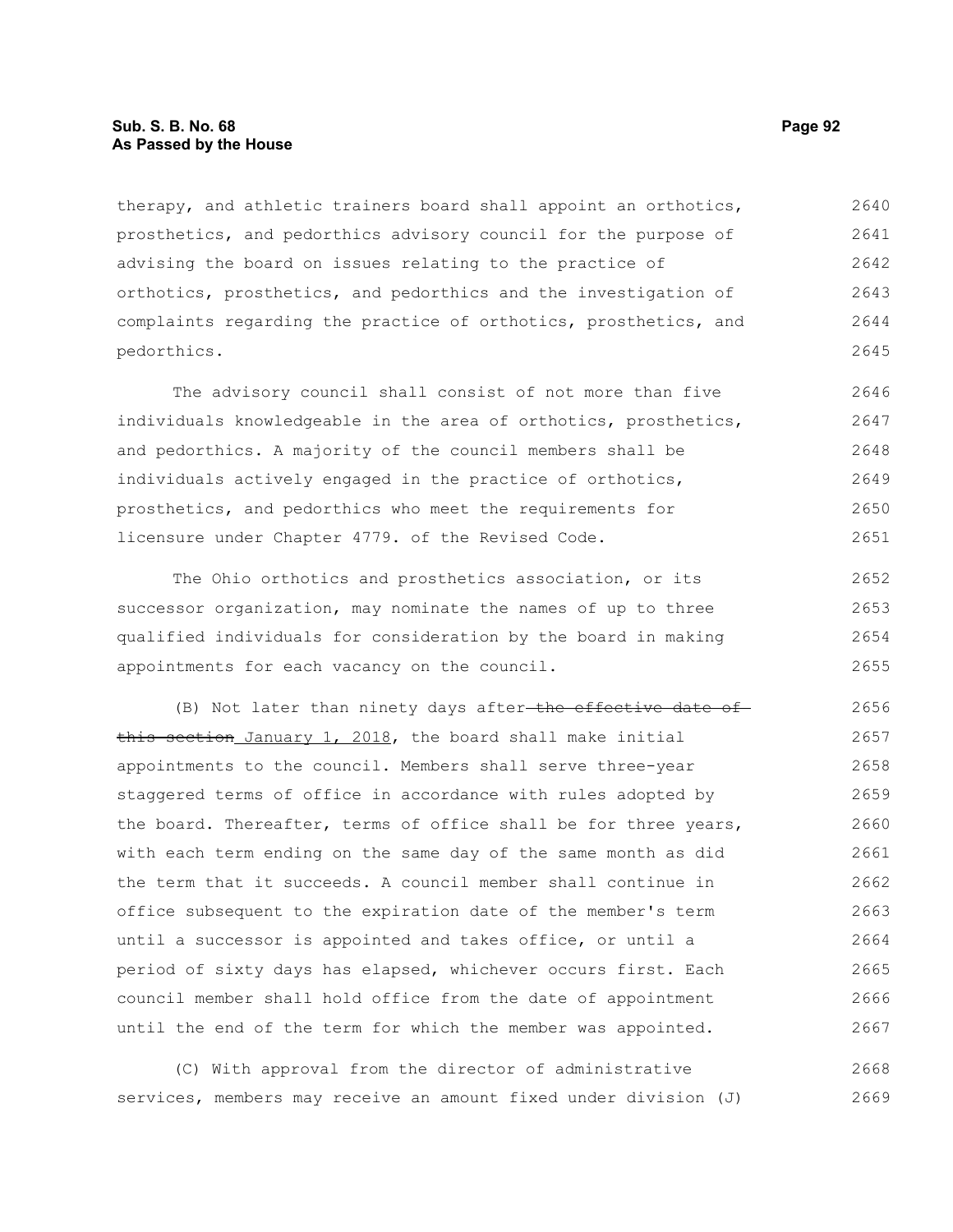licenses;

of section 124.15 of the Revised Code for each day the member is performing the member's official duties and be reimbursed for actual and necessary expenses incurred in performing those duties. (D) The council shall meet at least four times per year and at such other times as may be necessary to carry out its responsibilities. (E) The council shall submit to the board recommendations concerning all of the following: (1) Requirements for issuing a license to practice orthotics, prosthetics, and pedorthics, including the educational and experience requirements that must be met to receive a license; (2) Existing and proposed rules pertaining to the practice of orthotics, prosthetics, and pedorthics and the administration and enforcement of this chapter; (3) Standards for the approval of educational programs required to qualify for licensure and continuing education programs for licensure renewal; (4) Procedures for the issuance and renewal of licenses; (5) Fees for the issuance and renewal of a license to practice orthotics, prosthetics, and pedorthics; (6) Standards of practice and ethical conduct in the practice of orthotics, prosthetics, and pedorthics; (7) Complaints concerning alleged violation of Chapter 4779. of the Revised Code or grounds for the suspension, 2670 2671 2672 2673 2674 2675 2676 2677 2678 2679 2680 2681 2682 2683 2684 2685 2686 2687 2688 2689 2690 2691 2692 2693 2694 2695

revocation, refusal to issue, or issuance of probationary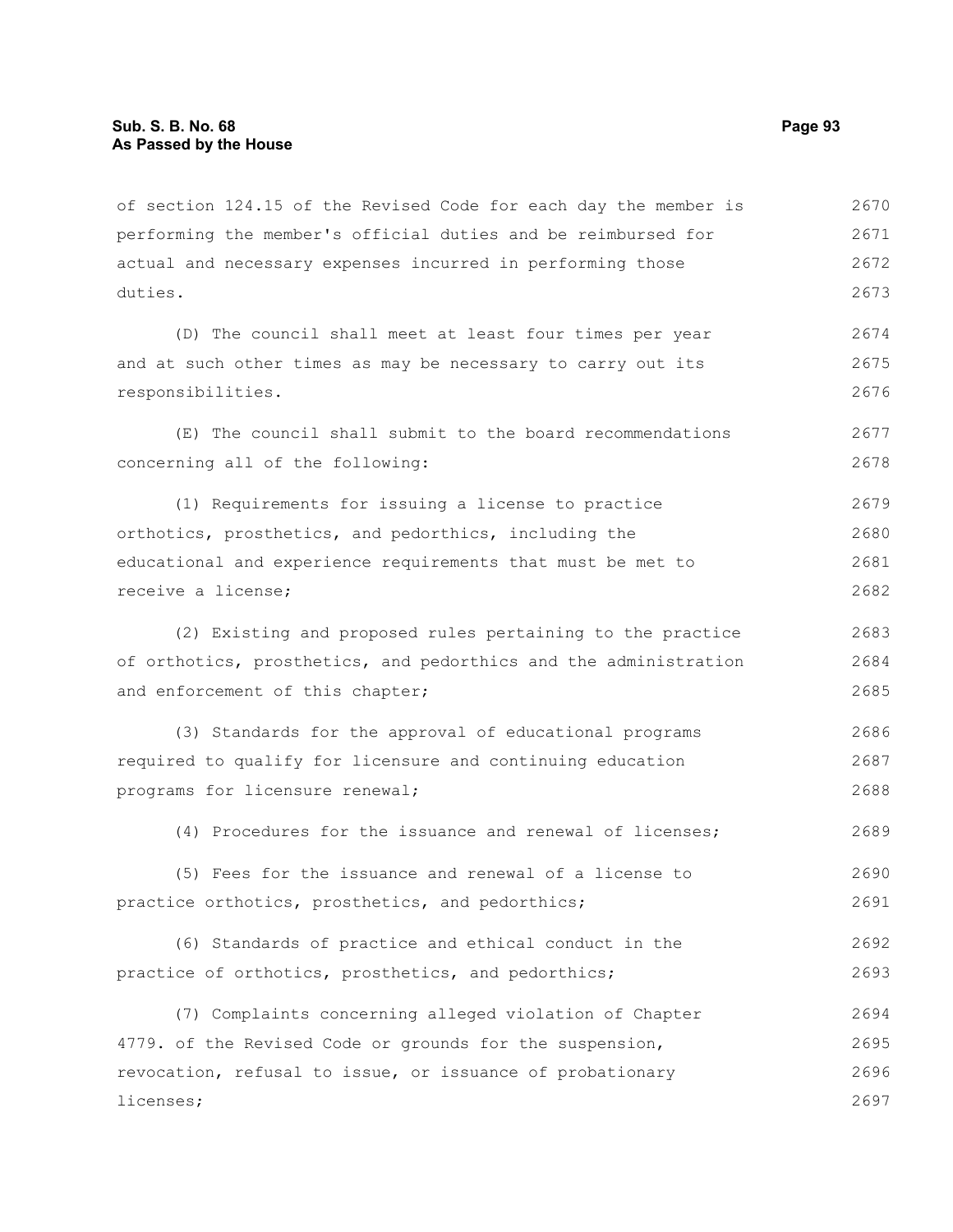| (8) The safe and effective practice of orthotics,               | 2698 |  |  |  |
|-----------------------------------------------------------------|------|--|--|--|
| prosthetics, and pedorthics;                                    | 2699 |  |  |  |
| (9) Requirements for issuing a license to practice              | 2700 |  |  |  |
| orthotics, prosthetics, or orthotics and prosthetics to an      |      |  |  |  |
| applicant with unique and exceptional qualifications, including | 2702 |  |  |  |
| standards for satisfactory evidence for the applicant to be     | 2703 |  |  |  |
| eligible for the license.                                       | 2704 |  |  |  |
| Section 2. That existing sections 109.73, 109.803,              | 2705 |  |  |  |
| 3301.0721, 3314.03, 3326.11, 3328.24, 4503.102, 4505.071,       | 2706 |  |  |  |
| 4506.08, 4506.13, 4506.14, 4507.09, 4507.11, 4507.21, 4507.23,  | 2707 |  |  |  |
| 4507.24, 4507.30, 4507.50, 4507.52, 4508.02, 4510.10, 4511.521, | 2708 |  |  |  |
| 4779.08, 4779.10, 4779.11, 4779.12, 4779.17, 4779.18, and       | 2709 |  |  |  |
| 4779.35 of the Revised Code are hereby repealed.                | 2710 |  |  |  |
| Section 3. The amendment by this act of sections 4506.08,       | 2711 |  |  |  |
| 4506.14, 4507.09, 4507.23, 4507.24, 4507.50, 4507.52, and       | 2712 |  |  |  |
| 4511.521 of the Revised Code establishing the eight-year option | 2713 |  |  |  |
| for the renewal of driver's licenses and state identification   | 2714 |  |  |  |
| cards applies on and after July 1, 2021.                        | 2715 |  |  |  |
| Section 4. The General Assembly, applying the principle         | 2716 |  |  |  |
| stated in division (B) of section 1.52 of the Revised Code that | 2717 |  |  |  |
| amendments are to be harmonized if reasonably capable of        | 2718 |  |  |  |
| simultaneous operation, finds that the following sections,      | 2719 |  |  |  |
| presented in this act as composites of the sections as amended  | 2720 |  |  |  |
| by the acts indicated, are the resulting versions of the        | 2721 |  |  |  |
| sections in effect prior to the effective date of the sections  |      |  |  |  |
| as presented in this act:                                       | 2723 |  |  |  |
| Section 3314.03 of the Revised Code as amended by both          | 2724 |  |  |  |
| H.B. 164 and H.B. 166 of the 133rd General Assembly.            | 2725 |  |  |  |
| Section 3326.11 of the Revised Code as amended by both          | 2726 |  |  |  |